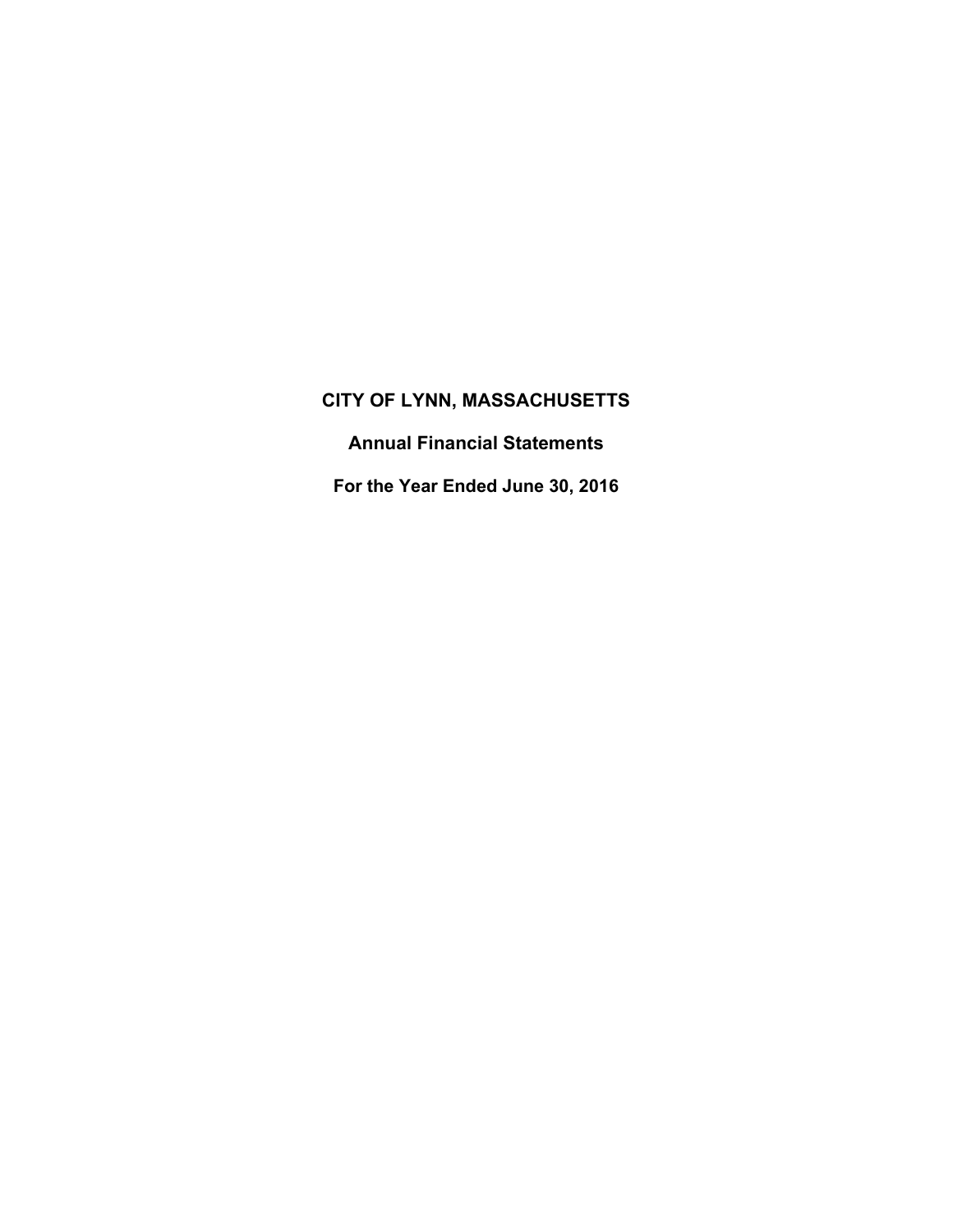# **TABLE OF CONTENTS**

|                                                                                                                                                    | <b>PAGE</b> |
|----------------------------------------------------------------------------------------------------------------------------------------------------|-------------|
| <b>INDEPENDENT AUDITORS' REPORT</b>                                                                                                                | 1           |
| <b>MANAGEMENT'S DISCUSSION AND ANALYSIS</b>                                                                                                        | 4           |
| <b>BASIC FINANCIAL STATEMENTS:</b>                                                                                                                 |             |
| <b>Governmental-wide Financial Statements:</b>                                                                                                     |             |
| <b>Statement of Net Position</b>                                                                                                                   | 21          |
| <b>Statement of Activities</b>                                                                                                                     | 22          |
| <b>Fund Financial Statements:</b>                                                                                                                  |             |
| <b>Governmental Funds:</b>                                                                                                                         |             |
| <b>Balance Sheet</b>                                                                                                                               | 23          |
| Reconciliation of Total Governmental Fund Balances to<br>Net Position of Governmental Activities in the Statement<br>of Net Position               | 24          |
| Statement of Revenues, Expenditures, and Changes<br>in Fund Balances                                                                               | 25          |
| Reconciliation of the Statement of Revenues, Expenditures,<br>and Changes in Fund Balances of Governmental Funds to<br>the Statement of Activities | 26          |
| Statement of Revenues and Other Sources, and Expenditures<br>and Other Uses - Budget and Actual - General Fund                                     | 27          |
| <b>Proprietary Funds:</b>                                                                                                                          |             |
| <b>Statement of Net Position</b>                                                                                                                   | 28          |
| Statement of Revenues, Expenses, and Changes in Fund<br><b>Net Position</b>                                                                        | 29          |
| <b>Statement of Cash Flows</b>                                                                                                                     | 30          |
| <b>Fiduciary Funds:</b>                                                                                                                            |             |
| <b>Statement of Fiduciary Net Position</b>                                                                                                         | 31          |
| Statement of Changes in Fiduciary Net Position                                                                                                     | 32          |
| <b>Notes to Financial Statements</b>                                                                                                               | 33          |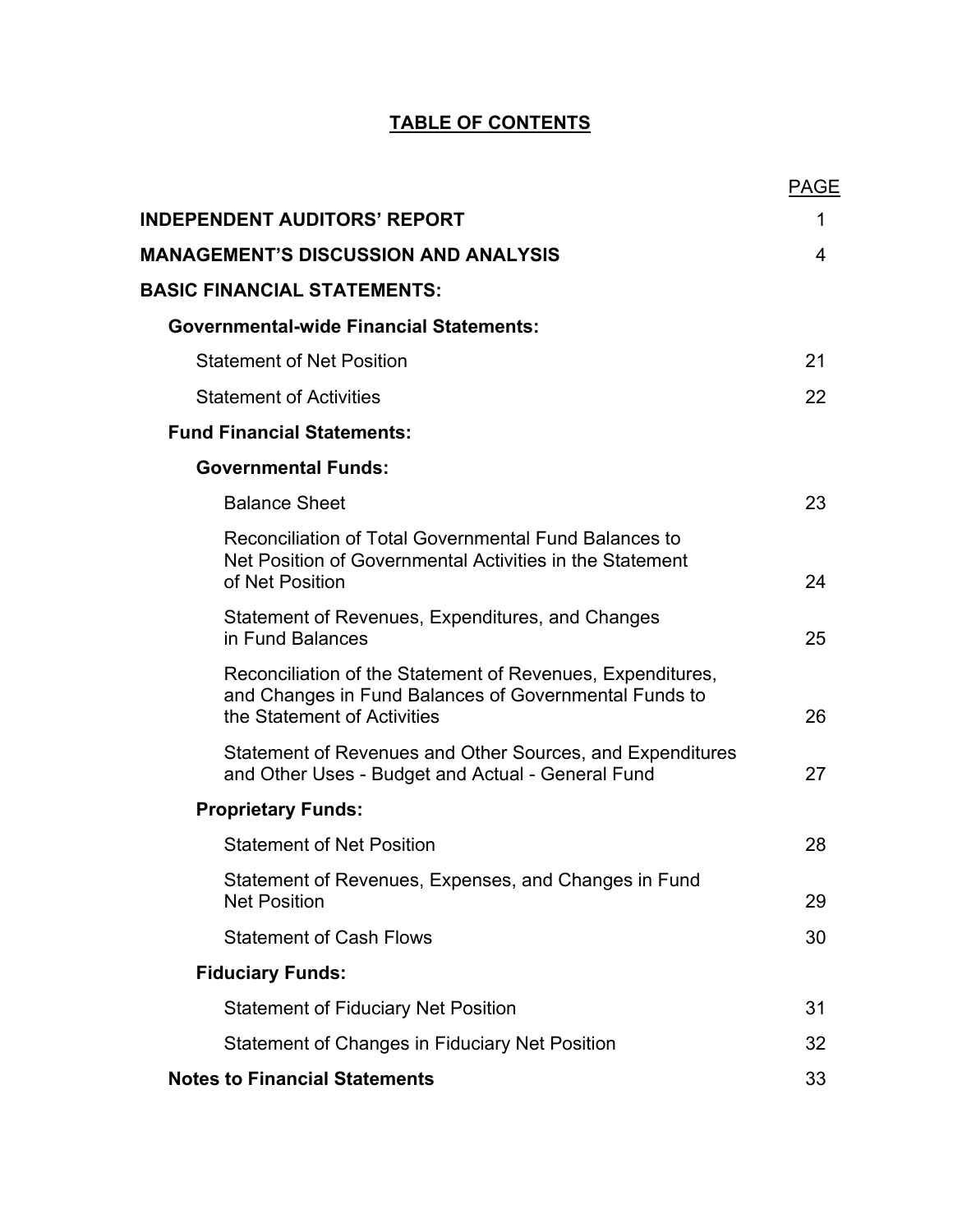# **SUPPLEMENTARY INFORMATION:**

| Schedule of OPEB Funding Progress                                                   | 70  |
|-------------------------------------------------------------------------------------|-----|
| Schedule of Proportionate Share of the Net Pension Liability                        | 71  |
| <b>Schedule of Pension Contributions</b>                                            | 72. |
| Schedule of Changes in Net Pension Liability                                        | 73. |
| Schedules of Net Pension Liability, Contributions, and<br><b>Investment Returns</b> | 74  |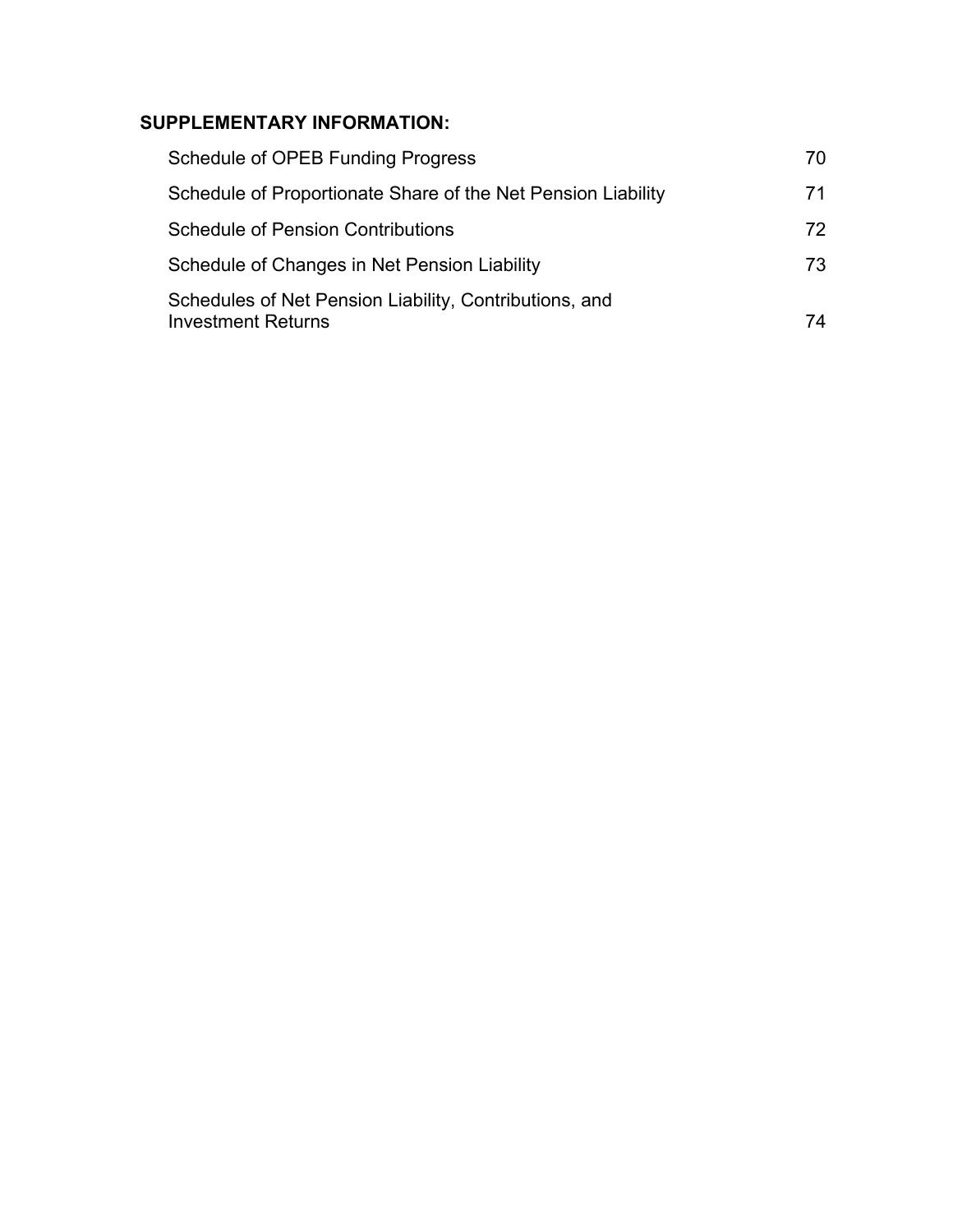

10 New England Business Center Dr. • Suite 107 Andover, MA 01810 (978)749-0005 melansonheath.com

# INDEPENDENT AUDITORS' REPORT

To the Honorable Mayor and City Council City of Lynn, Massachusetts

### **Report on the Financial Statements**

We have audited the accompanying financial statements of the governmental activities, the business-type activities, each major fund, and the aggregate remaining fund information of the City of Lynn, Massachusetts, as of and for the year ended June 30, 2016 (except for the Lynn Contributory Retirement System which is as of and for the year ended December 31, 2015), and the related notes to the financial statements, which collectively comprise the City's basic financial statements as listed in the Table of Contents.

### **Management's Responsibility for the Financial Statements**

The City's management is responsible for the preparation and fair presentation of these financial statements in accordance with accounting principles generally accepted in the United States of America; this includes the design, implementation, and maintenance of internal control relevant to the preparation and fair presentation of financial statements that are free from material misstatement, whether due to fraud or error.

### **Auditors' Responsibility**

Our responsibility is to express opinions on these financial statements based on our audit. We conducted our audit in accordance with auditing standards generally accepted in the United States of America and the standards applicable to financial audits contained in *Government Auditing Standards*, issued by the Comptroller General of the United States. Those standards require that we plan and perform the audit to obtain reasonable assurance about whether the financial statements are free from material misstatement.

An audit involves performing procedures to obtain audit evidence about the amounts and disclosures in the financial statements. The procedures selected depend on the auditors' judgment, including the assessment of the risks of material misstatement of the financial statements, whether due to fraud or error. In making those risk assess-

Additional Offices: Nashua, NH Manchester, NH Greenfield, MA Ellsworth, ME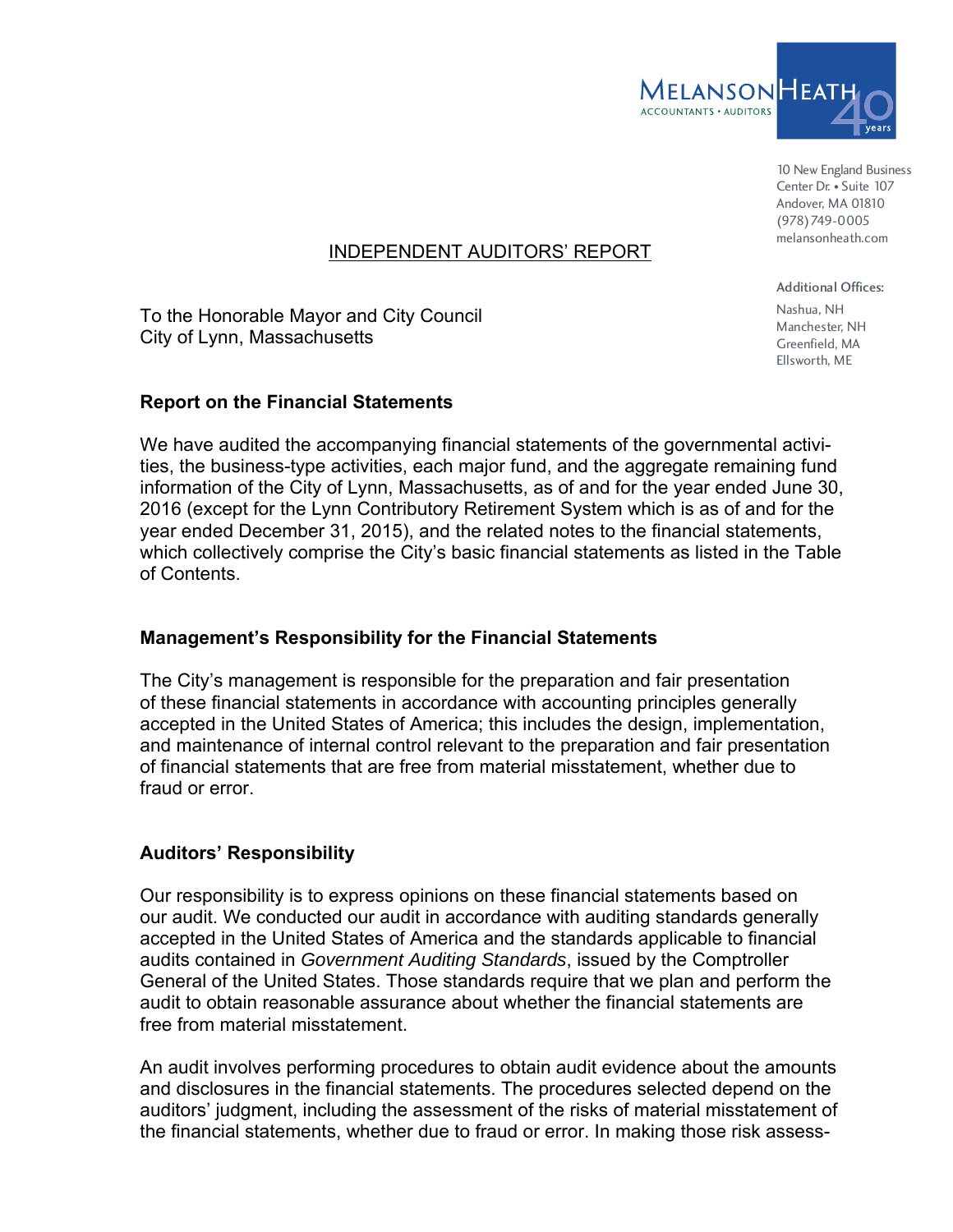ments, the auditor considers internal control relevant to the entity's preparation and fair presentation of the financial statements in order to design audit procedures that are appropriate in the circumstances, but not for the purpose of expressing an opinion on the effectiveness of the entity's internal control. Accordingly, we express no such opinion. An audit also includes evaluating the appropriateness of accounting policies used and the reasonableness of significant accounting estimates made by management, as well as evaluating the overall presentation of the financial statements.

We believe that the audit evidence we have obtained is sufficient and appropriate to provide a basis for our audit opinions.

# **Opinions**

In our opinion, the financial statements referred to above present fairly, in all material respects, the respective financial position of the governmental activities, the businesstype activities, each major fund, and the aggregate remaining fund information of the City of Lynn, Massachusetts, as of June 30, 2016, (except for the Lynn Contributory Retirement System, which is as of and for the year ending December 31, 2015) and the respective changes in financial position and, where applicable, cash flows thereof and the respective budgetary comparison for the general fund for the year then ended in accordance with accounting principles generally accepted in the United States of America.

### **Other Matters**

### *Required Supplementary Information*

Accounting principles generally accepted in the United States of America require that Management's Discussion and Analysis, the Schedule of OPEB Funding Progress, the Schedule of Proportionate Share of Net Pension Liability, the Schedule of Pension Contributions, the Schedule of Changes in Net Pension Liability, and the Schedules of Net Pension Liability, Contributions, and Investment Returns be presented to supplement the basic financial statements. Such information, although not a part of the basic financial statements, is required by the *Governmental Accounting Standards Board*, who considers it to be an essential part of financial reporting for placing the basic financial statements in an appropriate operational, economic, or historical context. We have applied certain limited procedures to the required supplementary information in accordance with auditing standards generally accepted in the United States of America, which consisted of inquiries of management about the methods of preparing the information and comparing the information for consistency with management's responses to our inquiries, the basic financial statements, and other knowledge we obtained during our audit of the basic financial statements. We do not express an opinion or provide any assurance on the information because the limited procedures do not provide us with evidence sufficient to express an opinion or provide any assurance.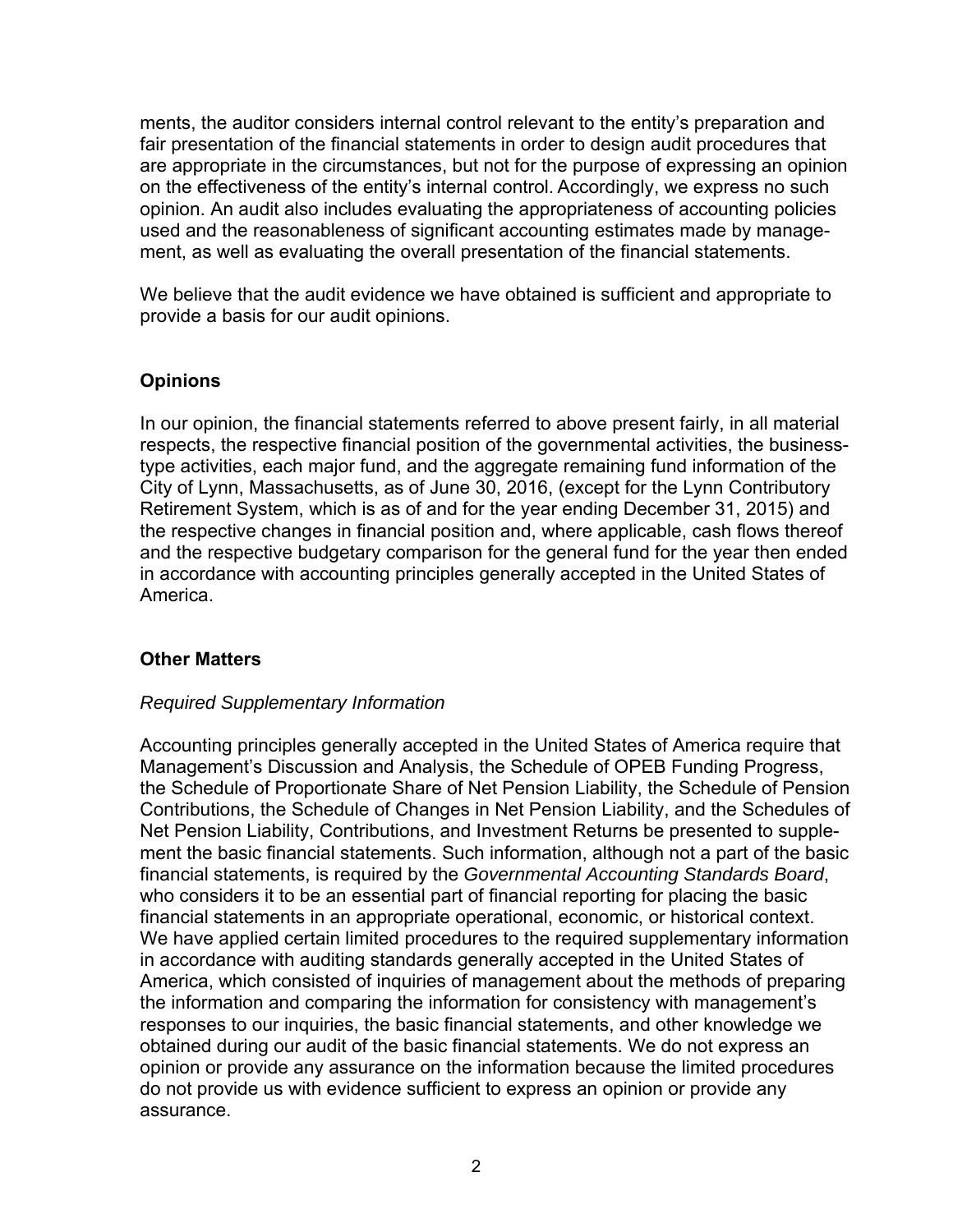### **Other Reporting Required by** *Government Auditing Standards*

In accordance with *Government Auditing Standards*, we have also issued our report dated March 29, 2017 on our consideration of the City's internal control over financial reporting and on our tests of its compliance with certain provisions of laws, regulations, contracts, and grant agreements and other matters. The purpose of that report is to describe the scope of our testing of internal control over financial reporting and compliance and the results of that testing, and not to provide an opinion on internal control over financial reporting or on compliance. That report is an integral part of an audit performed in accordance with *Government Auditing Standards* in considering the City's internal control over financial reporting and compliance.

Melanson Heath

March 29, 2017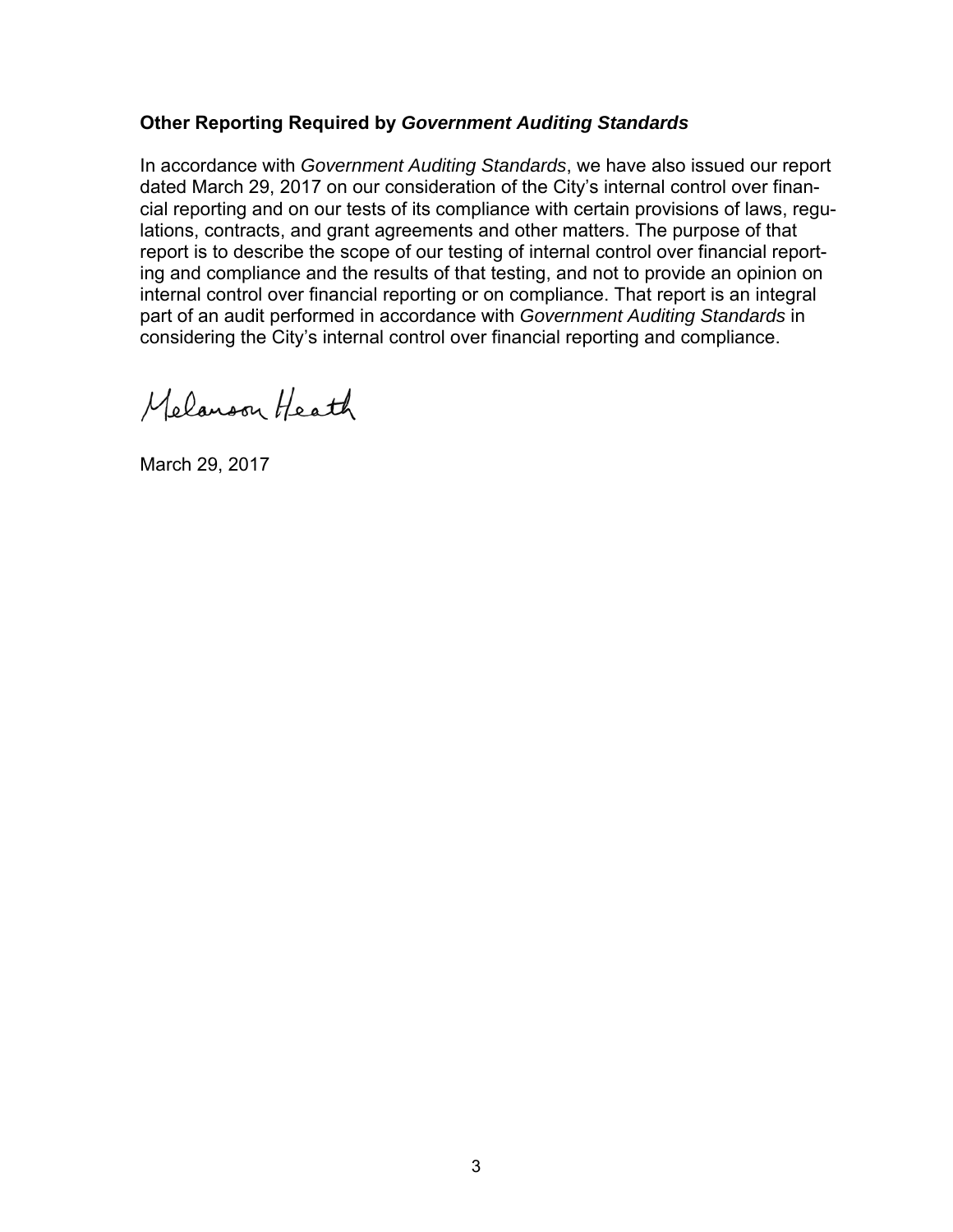### **MANAGEMENT'S DISCUSSION AND ANALYSIS**

As management of the City of Lynn, we offer readers this narrative overview and analysis of the financial activities of the City of Lynn for the fiscal year ended June 30, 2016. All amounts are expressed in thousands of dollars.

# **A. OVERVIEW OF THE FINANCIAL STATEMENTS**

This discussion and analysis is intended to serve as an introduction to the basic financial statements. The basic financial statements are comprised of three components: (1) government-wide financial statements, (2) fund financial statements, and (3) notes to financial statements. This report also contains other supplementary information in addition to the basic financial statements themselves.

**Government-wide financial statements.** The government-wide financial statements are designed to provide readers with a broad overview of our finances in a manner similar to a private-sector business.

The Statement of Net Position presents information on all assets, liabilities, and deferred outflows/inflows of resources, with the difference reported as net position. Over time, increases or decreases in net position may serve as a useful indicator of whether the financial position is improving or deteriorating.

The Statement of Activities presents information showing how the City's net position changed during the most recent fiscal year. All changes in net position are reported as soon as the underlying event giving rise to the change occurs, regardless of the timing of related cash flows. Thus, revenues and expenses are reported in this statement for some items that will only result in cash flows in future fiscal periods (e.g., uncollected taxes and earned but unused vacation leave).

Both of the government-wide financial statements distinguish functions that are principally supported by taxes and intergovernmental revenues (governmental activities) from other functions that are intended to recover all or a significant portion of their costs through user fees and charges (business-type activities). The governmental activities include general government, public safety, education, public works, health and human services, culture and recreation, employee benefits, debt service interest, and intergovernmental. The business-type activities include the marina activities.

**Fund financial statements.** A fund is a grouping of related accounts that is used to maintain control over resources that have been segregated for specific activities or objectives. Fund accounting is used to ensure and demonstrate compliance with finance-related legal requirements. All of the funds can be divided into three categories: governmental funds, proprietary funds and fiduciary funds.

**Governmental funds***.* Governmental funds are used to account for essentially the same functions reported as governmental activities in the government-wide financial statements. However, unlike the government-wide financial statements,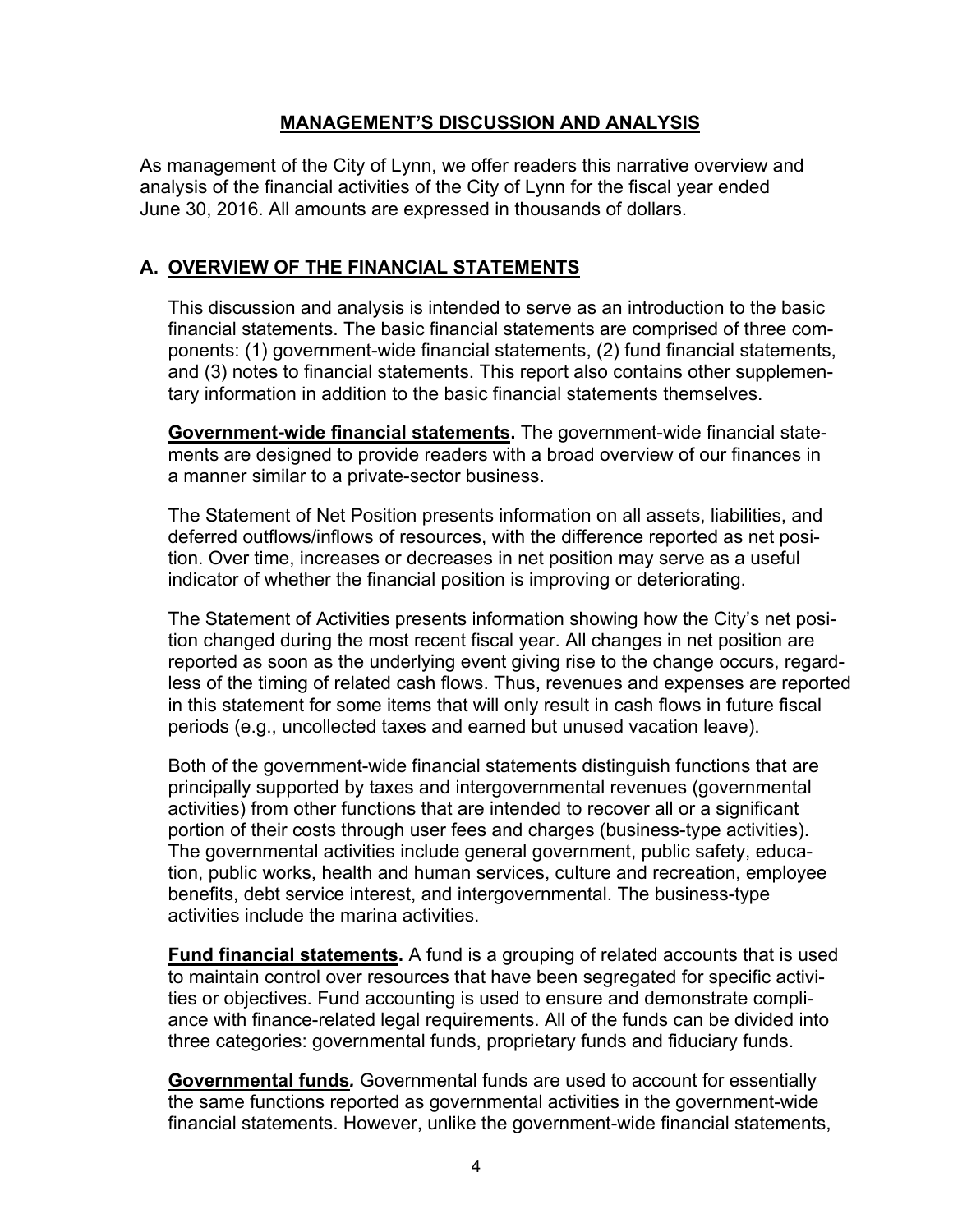governmental fund financial statements focus on near-term inflows and outflows of spendable resources, as well as on balances of spendable resources available at the end of the fiscal year. Such information may be useful in evaluating a government's near-term financing requirements.

Because the focus of governmental funds is narrower than that of the governmentwide financial statements, it is useful to compare the information presented for governmental funds with similar information presented for governmental activities in the government-wide financial statements. By doing so, readers may better understand the long-term impact of the City's near-term financing decisions. Both the governmental fund balance sheet and the governmental fund statement of revenues, expenditures and changes in fund balances provide a reconciliation to facilitate this comparison between governmental funds and governmental activities.

An annual appropriated budget is adopted for the general fund. A budgetary comparison statement has been provided for the general fund to demonstrate compliance with this budget.

**Proprietary funds.** Proprietary funds are maintained as follows:

Enterprise funds are used to report the same functions presented as businesstype activities in the government-wide financial statements. Specifically, enterprise funds are used to account for the marina operations.

Internal service funds are an accounting device used to accumulate and allocate costs internally among various functions. Specifically, internal service funds are used to account for self-insured employee health programs. Because these services predominantly benefit governmental rather than business-type functions, they have been included within governmental activities in the government-wide financial statements.

Proprietary funds provide the same type of information as the business-type activities reported in the government-wide financial statements, only in more detail. The proprietary fund financial statements provide separate information for the marina operations, which is considered to be a major fund.

**Fiduciary funds***.* Fiduciary funds are used to account for resources held for the benefit of parties outside the government. Fiduciary funds are not reflected in the government-wide financial statements because the resources of those funds are not available to support the City's own programs. The accounting used for fiduciary funds is much like that used for proprietary funds.

**Notes to financial statements.** The notes provide additional information that is essential to a full understanding of the data provided in the government-wide and fund financial statements.

**Other information.** In addition to the basic financial statements and accompanying notes, this report also presents certain required supplementary information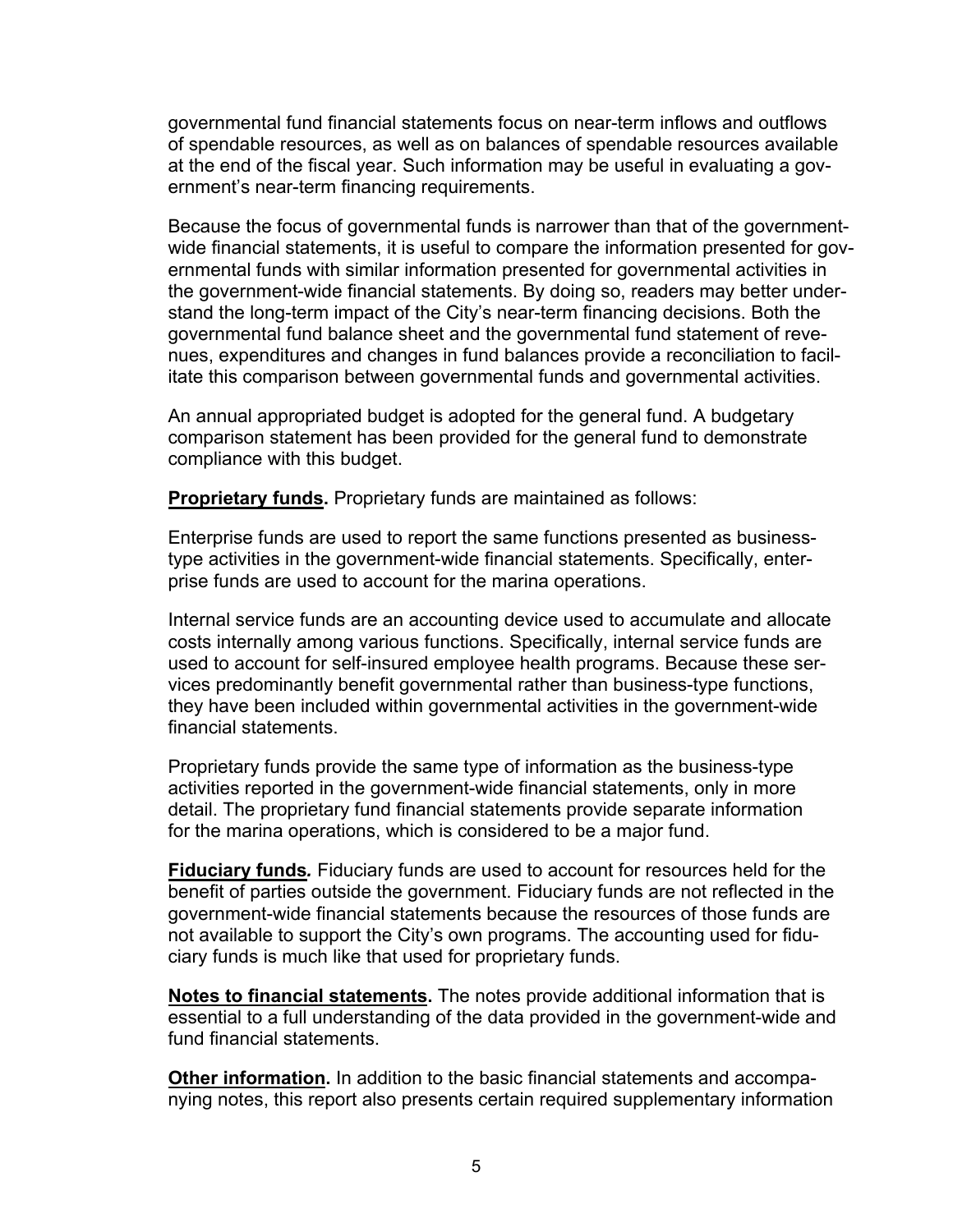which is required to be disclosed by accounting principles generally accepted in the United States of America.

# **B. FINANCIAL HIGHLIGHTS**

- As of the close of the current fiscal year, the total of assets and deferred outflows were less than liabilities and deferred inflows by \$(220,253) (i.e., net position), a change of \$(3,011) in comparison to the prior year.
- As of the close of the current fiscal year, governmental funds reported combined ending fund balances of \$46,809, a change of \$(6,804) in comparison to the prior year.
- At the end of the current fiscal year, unassigned fund balance for the general fund was \$8,093, a change of \$(895) in comparison to the prior year.
- Total bonds payable at the close of the current fiscal year was \$76,495 (including unamortized bond premiums), a change of \$(660) in comparison to the prior year.

# **C. GOVERNMENT-WIDE FINANCIAL ANALYSIS**

The following is a summary of condensed government-wide statement of net position financial data for the current and prior fiscal years. All amounts are presented in thousands:

| NET POSITION                                                                               |    |                                      |    |                                    |               |                |    |               |    |                                      |    |                                    |
|--------------------------------------------------------------------------------------------|----|--------------------------------------|----|------------------------------------|---------------|----------------|----|---------------|----|--------------------------------------|----|------------------------------------|
|                                                                                            |    | Governmental                         |    |                                    | Business-Type |                |    |               |    |                                      |    |                                    |
|                                                                                            |    | Activities                           |    |                                    | Activities    |                |    |               |    | Total                                |    |                                    |
|                                                                                            |    | 2016                                 |    | 2015                               |               | 2016           |    | 2015          |    | 2016                                 |    | 2015                               |
| Current and other assets<br>Capital assets<br>Other noncurrent assets<br>Deferred outflows | \$ | 71.461<br>276,743<br>4,695<br>29,678 | \$ | 100.680<br>241,997<br>4,663<br>413 | \$            | 160<br>2,436   | \$ | 110<br>2,570  | \$ | 71.621<br>279,179<br>4,695<br>29,678 | \$ | 100,790<br>244,567<br>4,663<br>413 |
| Total assets and deferred outflows                                                         |    | 382,577                              |    | 347,753                            |               | 2,596          |    | 2,680         |    | 385,173                              |    | 350,433                            |
| Long-term liabilities<br>Other liabilities<br>Deferred inflows                             |    | 583,688<br>18,694<br>1,355           |    | 534,092<br>31,946                  |               | 1,088<br>601   |    | 1.101<br>536  |    | 584,776<br>19,295<br>1,355           |    | 535,193<br>32,482                  |
| Total liabilities and deferred inflows                                                     |    | 603,737                              |    | 566,038                            |               | 1,689          |    | 1,637         |    | 605,426                              |    | 567,675                            |
| Net position:<br>Net investment in capital assets<br>Restricted<br>Unrestricted            |    | 209,653<br>25,861<br>(456,674)       |    | 186,642<br>26,718<br>(431,645)     |               | 1,506<br>(599) |    | 1,640<br>(597 |    | 211,159<br>25,861<br>(457,273)       |    | 188,282<br>26,718<br>(432,242)     |
| Total net position                                                                         | \$ | (221, 160)                           | S  | (218, 285)                         | \$.           | 907            | \$ | 1,043         | S  | (220, 253)                           | S  | (217, 242)                         |

As noted earlier, net position may serve over time as a useful indicator of a government's financial position. At the close of the most recent fiscal year, total net position was \$(220,253), a change of \$(3,011) from the prior year.

The largest portion of net position, \$211,159, reflects our investment in capital assets (e.g., land, buildings, machinery and equipment); less any related debt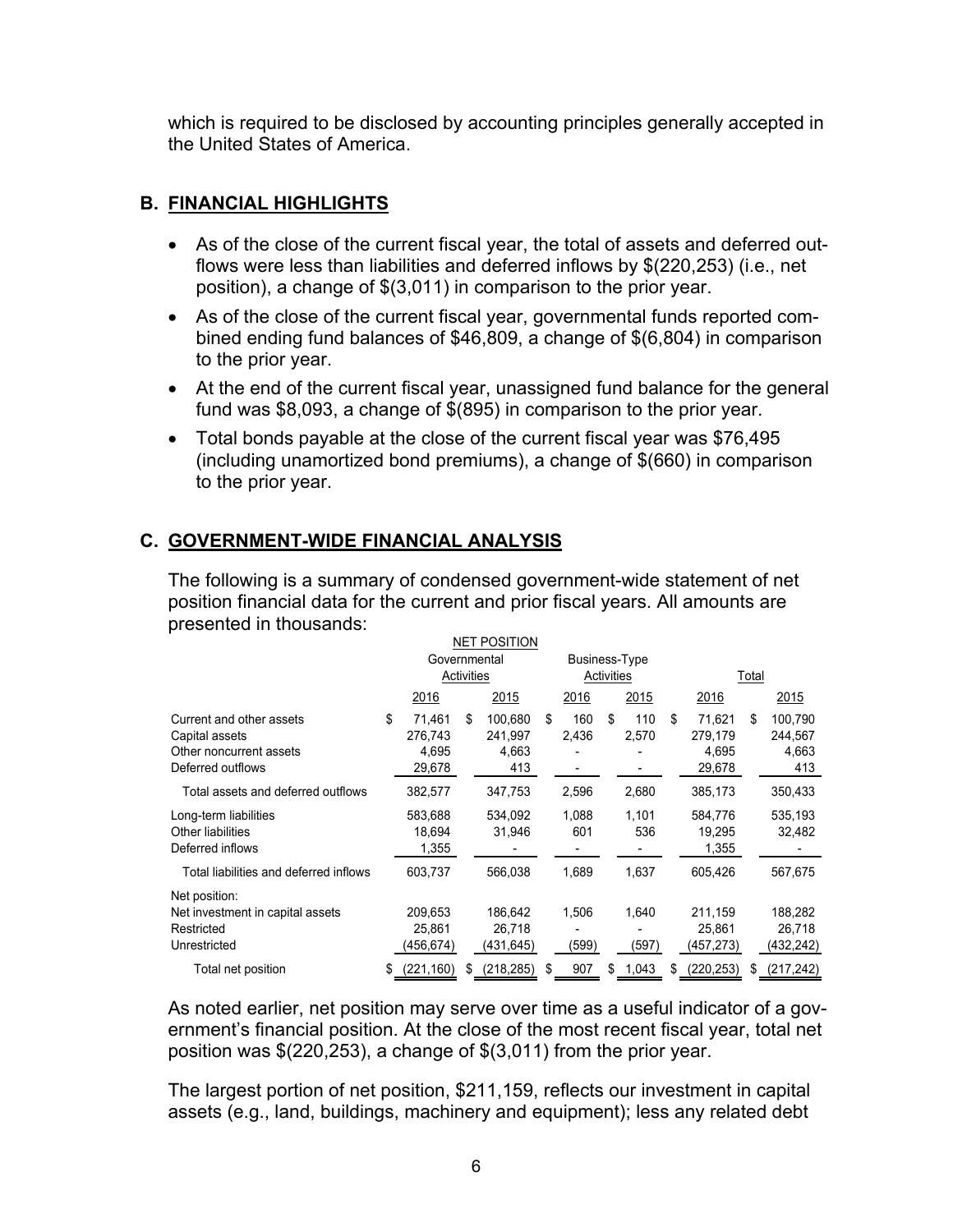used to acquire those assets that is still outstanding. These capital assets are used to provide services to citizens; consequently, these assets are not available for future spending. Although the investment in capital assets is reported net of related debt, it should be noted that the resources needed to repay this debt must be provided from other sources, since the capital assets themselves cannot be used to liquidate these liabilities.

An additional portion of net position, \$25,861, represents resources that are subject to external restrictions on how they may be used. The remaining balance of unrestricted net position, \$(457,273), results in a deficit, caused primarily by unfunded OPEB liabilities (see Note 19), and unfunded net pension liabilities (see Note 20).

The following is a summary of condensed government-wide statement of changes in net position financial data for the current and prior fiscal years. All amounts are presented in thousands:

|                                     |                            |    | <b>DITAINDED IN INET LOUTING</b> |                                    |    |       |    |            |    |            |
|-------------------------------------|----------------------------|----|----------------------------------|------------------------------------|----|-------|----|------------|----|------------|
|                                     | Governmental<br>Activities |    |                                  | <b>Business-Type</b><br>Activities |    |       |    | Total      |    |            |
|                                     | 2016                       |    | 2015                             | 2016                               |    | 2015  |    | 2016       |    | 2015       |
| Revenues:                           |                            |    |                                  |                                    |    |       |    |            |    |            |
| Program revenues:                   |                            |    |                                  |                                    |    |       |    |            |    |            |
| Charges for services                | \$<br>12,981               | \$ | 11,009                           | \$<br>325                          | \$ | 238   | \$ | 13,306     | \$ | 11,247     |
| Operating grants and                |                            |    |                                  |                                    |    |       |    |            |    |            |
| contributions                       | 211,865                    |    | 196,875                          |                                    |    |       |    | 211,865    |    | 196,875    |
| Capital grants and                  |                            |    |                                  |                                    |    |       |    |            |    |            |
| contributions                       | 1,048                      |    | 2,349                            | 72                                 |    | 277   |    | 1,120      |    | 2,626      |
| General revenues:                   |                            |    |                                  |                                    |    |       |    |            |    |            |
| Property taxes                      | 115,681                    |    | 111,784                          |                                    |    |       |    | 115,681    |    | 111,784    |
| <b>Excises</b>                      | 7,458                      |    | 7,056                            |                                    |    |       |    | 7,458      |    | 7,056      |
| Penalties and interest on           |                            |    |                                  |                                    |    |       |    |            |    |            |
| taxes                               | 1,179                      |    | 1,392                            |                                    |    |       |    | 1,179      |    | 1,392      |
| Grants and contributions            |                            |    |                                  |                                    |    |       |    |            |    |            |
| not restricted to specific          |                            |    |                                  |                                    |    |       |    |            |    |            |
| programs                            | 36,330                     |    | 48,454                           |                                    |    |       |    | 36,330     |    | 48,454     |
| Investment income                   | 400                        |    | 224                              |                                    |    |       |    | 400        |    | 224        |
| Other                               | 1,284                      |    | 1,039                            |                                    |    |       |    | 1,284      |    | 1,039      |
| <b>Total revenues</b>               | 388,226                    |    | 380,182                          | 397                                |    | 515   |    | 388,623    |    | 380,697    |
| Expenses:                           |                            |    |                                  |                                    |    |       |    |            |    |            |
| General government                  | 14,578                     |    | 12,671                           |                                    |    |       |    | 14,578     |    | 12,671     |
| Public safety                       | 41,006                     |    | 41,317                           |                                    |    |       |    | 41,006     |    | 41,317     |
| Education                           | 216,574                    |    | 201,693                          |                                    |    |       |    | 216,574    |    | 201,693    |
| <b>Public works</b>                 | 15,164                     |    | 21,037                           |                                    |    |       |    | 15,164     |    | 21,037     |
| Health and human services           | 6,228                      |    | 5,324                            |                                    |    |       |    | 6,228      |    | 5,324      |
| Culture and recreation              | 4,960                      |    | 4,725                            |                                    |    |       |    | 4,960      |    | 4,725      |
| Employee benefits                   | 88,507                     |    | 96,310                           |                                    |    |       |    | 88,507     |    | 96,310     |
| Interest on long-term debt          | 1,699                      |    | 2,902                            |                                    |    |       |    | 1,699      |    | 2,902      |
| Intergovernmental                   | 2,385                      |    | 2,350                            |                                    |    |       |    | 2,385      |    | 2,350      |
| Marina                              |                            |    |                                  | 533                                |    | 480   |    | 533        |    | 480        |
| Total expenses                      | 391,101                    |    | 388,329                          | 533                                |    | 480   |    | 391,634    |    | 388,809    |
| Increase (Decrease) in net position | (2,875)                    |    | (8, 147)                         | (136)                              |    | 35    |    | (3,011)    |    | (8, 112)   |
| Net position - beginning of year    | (218, 285)                 |    | (210, 138)                       | 1,043                              |    | 1,008 |    | (217, 242) |    | (209, 130) |
| Net position - end of year          | \$<br>(221, 160)           | \$ | (218, 285)                       | \$<br>907                          | \$ | 1,043 | \$ | (220, 253) | \$ | (217, 242) |

#### CHANGES IN NET POSITION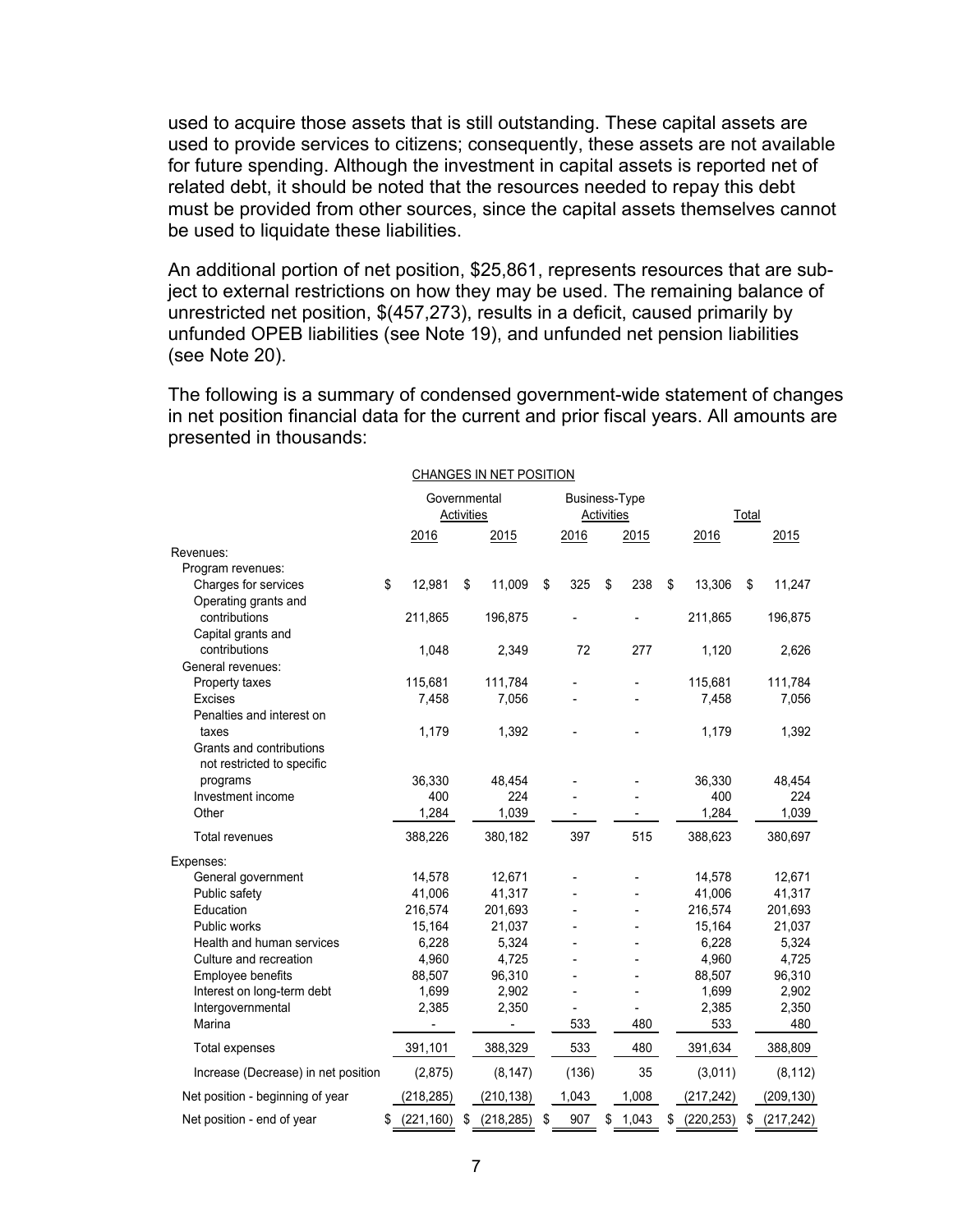**Governmental activities.** Governmental activities for the year resulted in a change in net position of \$(2,875). Key elements of this change are as follows:

| Marshall Middle School MSBA state grant funding    | 14,169    |
|----------------------------------------------------|-----------|
| Increase in net OPEB obligation over prior year    | (16, 709) |
| Increase in net pension liability                  | (30, 826) |
| Increase in pension related deferred outflows      | 27,910    |
| <b>Additional MSBA funding</b>                     | 1,496     |
| Internal service fund expenses exceeding revenues  | (4,099)   |
| Capital assets purchased with current year revenue | 3,952     |
| Other                                              | 1,232     |
| Total                                              | (2,875)   |

**Business-type activities.** Business-type activities for the year resulted in a change in net position of \$(136). In addition, the Marina Enterprise fund has not made any principal or interest payments on a loan outstanding with the National Oceanic and Atmospheric Administration (NOAA) since fiscal year 2010. The City does not consider themselves to be in default, as they have requested repayment assistance from NOAA, per the loan agreement, and have yet to hear back.

# **D. FINANCIAL ANALYSIS OF THE GOVERNMENT'S FUNDS**

As noted earlier, fund accounting is used to ensure and demonstrate compliance with finance-related legal requirements.

**Governmental funds***.* The focus of governmental funds is to provide information on near-term inflows, outflows and balances of spendable resources.

Such information is useful in assessing financing requirements. In particular, unassigned fund balance may serve as a useful measure of a government's net resources available for spending at the end of the fiscal year.

As of the end of the current fiscal year, governmental funds reported combined ending fund balances of \$46,809, a change of \$(6,804) in comparison to the prior year. Key elements of this change are as follows:

| General fund revenues and other financing sources     |               |
|-------------------------------------------------------|---------------|
| in excess of expenditures                             | \$<br>4,402   |
| Capital project fund expenditures and other financing |               |
| uses in excess of revenues and bond proceeds          | (9,596)       |
| Special revenue fund expenditures and other financing |               |
| uses in excess of revenues and bond proceeds          | (1, 811)      |
| Other                                                 | 201           |
| Total                                                 | \$<br>(6,804) |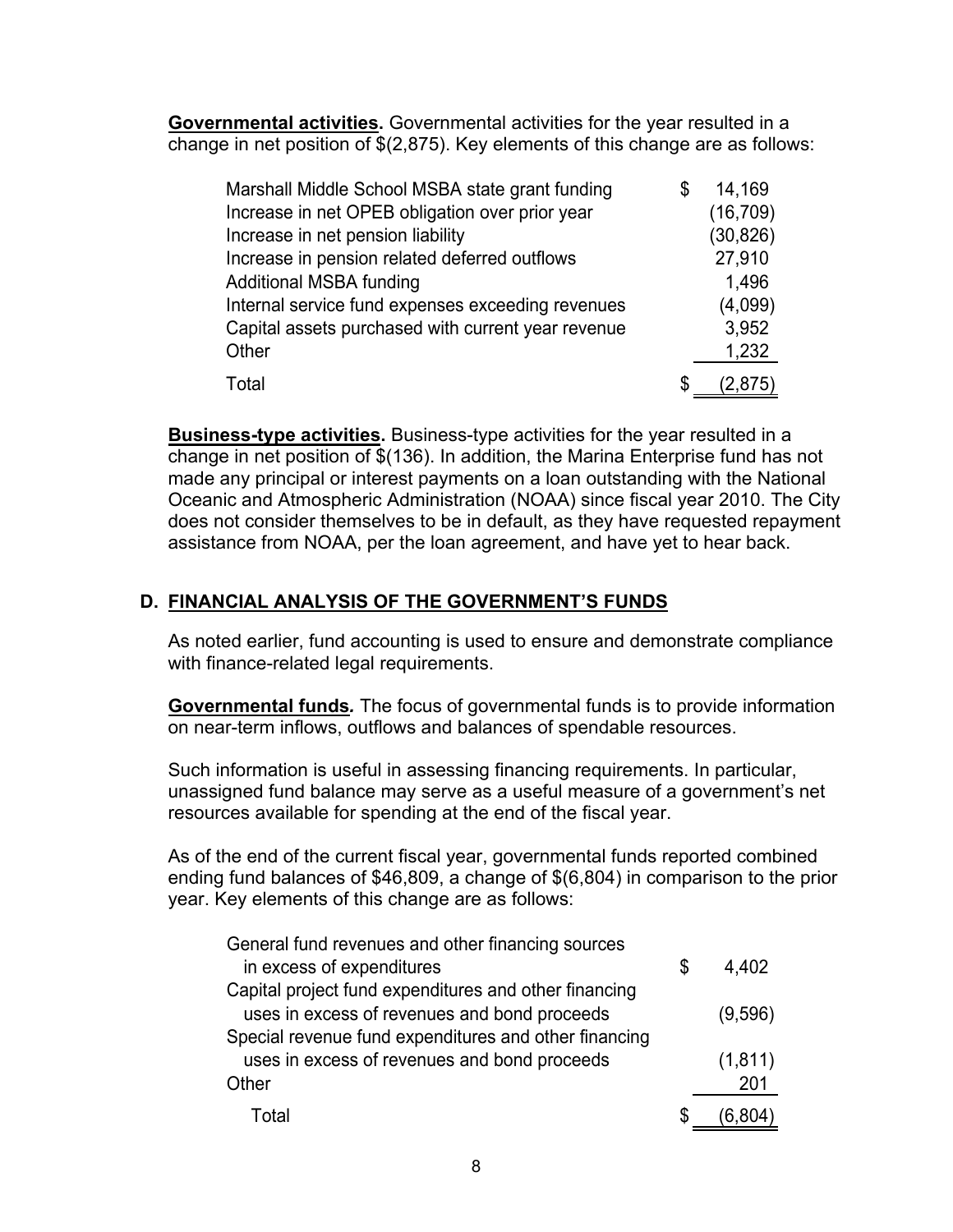The general fund is the chief operating fund. At the end of the current fiscal year, unassigned fund balance of the general fund was \$8,093, while total fund balance was \$19,201. As a measure of the general fund's liquidity, it may be useful to compare both unassigned fund balance and total fund balance to total general fund expenditures. Refer to the table below.

|                         |    |         |      |         |      |         | $%$ of                   |
|-------------------------|----|---------|------|---------|------|---------|--------------------------|
|                         |    |         |      |         |      |         | <b>Total General</b>     |
| <b>General Fund</b>     |    | 6/30/16 |      | 6/30/15 |      | Change  | <b>Fund Expenditures</b> |
| Unassigned fund balance | S. | 8,093   | - \$ | 8,988   | - \$ | (895)   | 2.6%                     |
| Total fund balance      |    | 19.201  | \$.  | 14.799  | \$.  | 4 4 0 2 | 6.1%                     |

On December 16, 2016, the City voted to appropriate its certified free cash totaling \$2,586 to reduce the fiscal year 2017 tax rate.

The total fund balance of the general fund changed by \$4,402 during the current fiscal year. Key factors in this change are as follows:

| Use of free cash as a funding source           |   | (6,700) |
|------------------------------------------------|---|---------|
| Prior year deficits raised in the current year |   | 1,883   |
| Revenues greater than budget                   |   | 2,277   |
| Expenditures less than budget                  |   | 1,763   |
| Timing issues regarding encumbrances           |   | 5,222   |
| Other                                          |   | (43)    |
| Total                                          | S | 4.402   |

**Proprietary funds.** Proprietary funds provide the same type of information found in the business-type activities reported in the government-wide financial statements, but in more detail.

Unrestricted net position of the enterprise fund at the end of the year amounted to a deficit balance of \$(599), a decrease of \$(3) in comparison to the prior year. Other factors concerning the finances of proprietary funds have already been addressed in the entity-wide discussion of business-type activities.

Unrestricted net position of the internal service fund at the end of the year amounted to a deficit balance of \$(1,898), after an operating loss of \$(4,099). Fiscal year 2016 is the second year in a row that the fund incurred a substantial operating loss as claims have significantly exceeded funding. The City raised the June 30, 2016 unrestricted net position deficit with the setting of the fiscal year 2017 tax rate.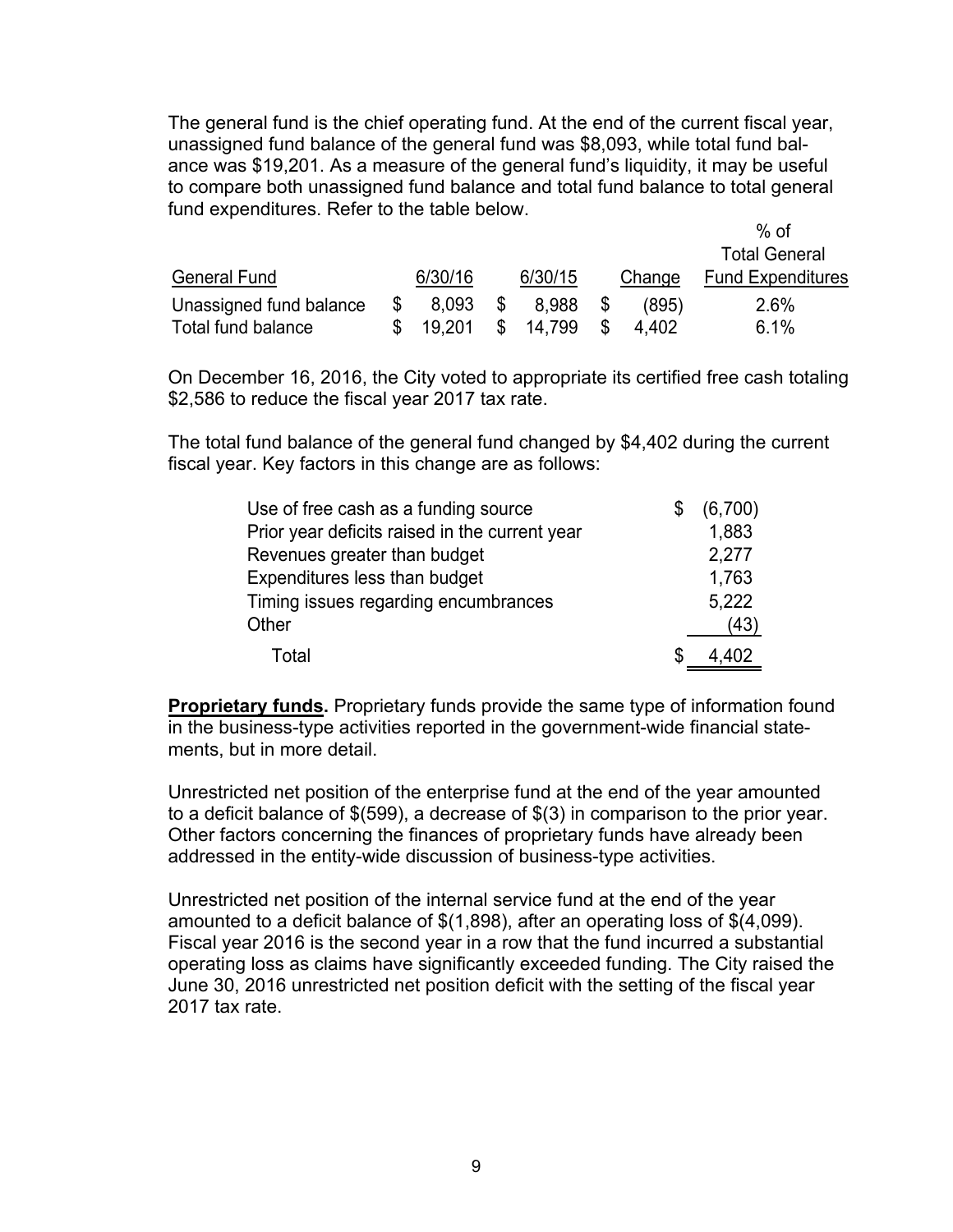# **E. GENERAL FUND BUDGETARY HIGHLIGHTS**

Differences between the original budget and the final amended budget resulted in an overall change in appropriations of \$5,205. Major reasons for these amendments include:

- \$2,440 School capital renovations
- \$1,700 Additional school appropriations
- \$650 Additional employee benefits
- \$363 Additional general government appropriations
- \$30 Additional police appropriations
- \$22 Additional public works appropriations

The increases were funded from free cash, overlay surplus and transfers from related special revenue funds.

# **F. CAPITAL ASSET AND DEBT ADMINISTRATION**

**Capital assets.** Total investment in capital assets for governmental and business-type activities at year-end amounted to \$279,179 (net of accumulated depreciation), an increase of \$34,612 from the prior year. This investment in capital assets includes land, buildings and system, improvements, and machinery and equipment.

Major capital asset events during the current fiscal year included the following:

| School construction projects      | \$<br>31,612 |
|-----------------------------------|--------------|
| School energy efficiency upgrades | 3,952        |
| New school equipment              | 2,844        |
| Street and sidewalks repaving     | 1,873        |
| Park and field improvements       | 1,317        |
| School building repairs           | 1,217        |
| Other miscellaneous projects      | 692          |
| New IT equipment                  | 668          |
| Parking lot projects              | 527          |
| New public safety vehicles        | 486          |
| School HVAC projects              | 463          |
| New public works vehicles         | 376          |
| Marina infrastructure             | 72           |
| Depreciation                      | (11,487)     |
| Total                             | \$<br>34,612 |

Additional information on capital assets can be found in the Notes to Financial Statements.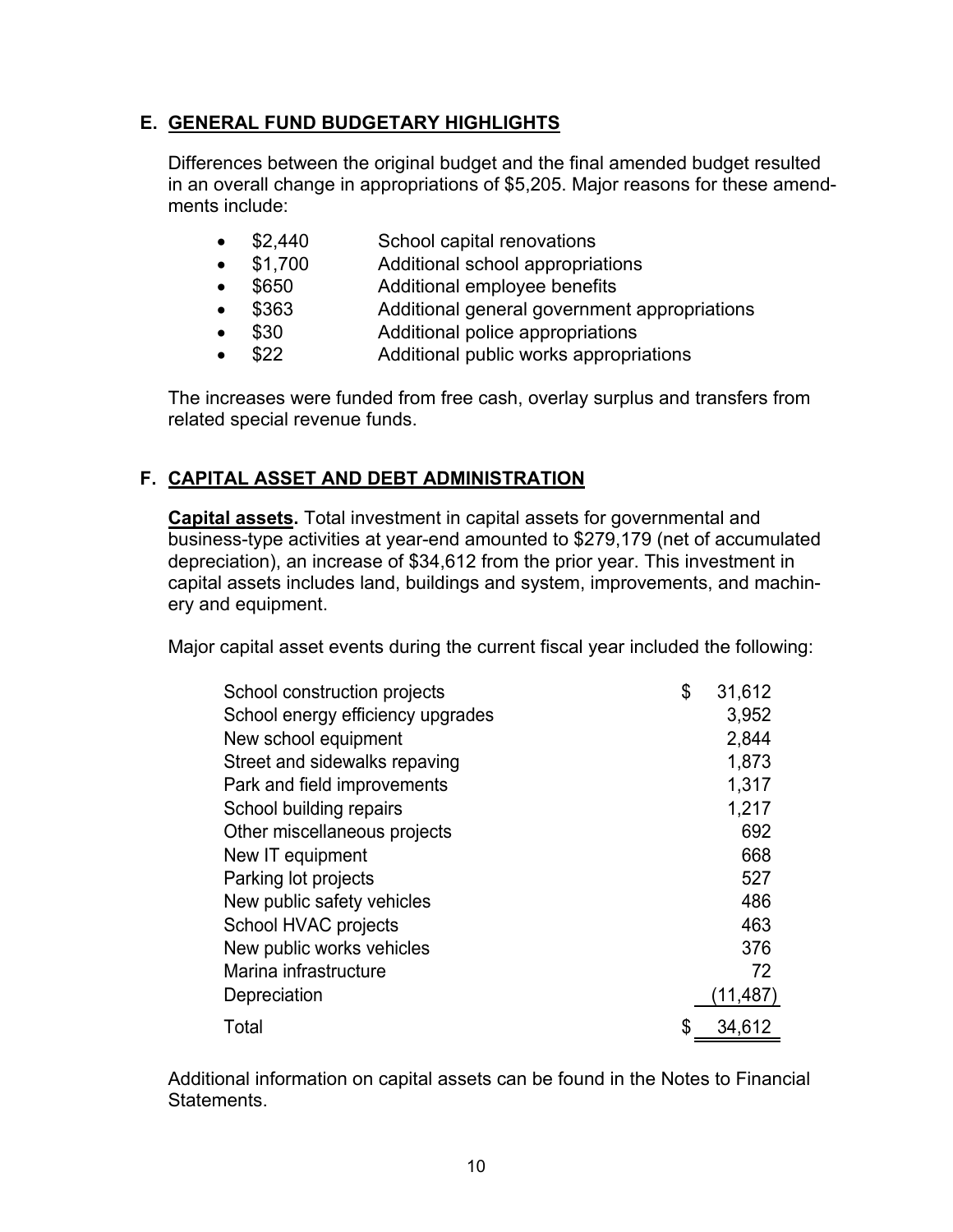**Long-term debt.** At the end of the current fiscal year, total bonded debt outstanding was \$76,495, all of which was backed by the full faith and credit of the government.

Additional information on long-term debt can be found in the Notes to Financial Statements.

**Credit rating**. During the fiscal year, the City's AA credit rating remained unchanged by Standard & Poor's.

# **G. ECONOMIC FACTORS AND NEXT YEAR'S BUDGETS AND RATES**

## **Fiscal Year 2017**

## Projected Health Insurance Trust Fund deficit for FY2017

Based on monthly claims through 2/28/2017, the City is projecting that total claims will exceed the total of the City's budgeted insurance contribution plus employee contributions by about \$3.3 million. The final figure is subject to change based on the final four months of claims yet accounted for.

The City is also considering moving from being self-insured to a premium-based plan for FY2018. The City has found that the uncertainty and volatility of being self-insured creates uncertainty in the budgeting process, as the City must project future claims three to fifteen months before claims actually occur. A premiumbased plan would allow the City to accurately budget its insurance costs prior to the start of a fiscal year, minimizing the likelihood of future deficits.

### Collective Bargaining Contracts

The City reached agreement with all City bargaining units during FY2017. (The only exception is the teachers' union, whose contract expired 6/30/2016. A new contract is currently under negotiation.) All settled contracts are effective through 6/30/2018, and effective commencing on 7/1/2014.

The cumulative impact of these contracts for FY2015 through FY2017 is approximately \$3 million dollars. All contract costs have been funded through 6/30/2017, using a combination of the elimination of funded, but unfilled, positions, other budget line item cuts, reorganization of departmental operations to absorb salary increases within the FY2017 budget appropriation, and supplemental appropriations from reserves or undesignated revolving fund balances.

# **Net School Spending Deficiency**

The City's 2016 Department of Elementary and Secondary Education (DESE) End-of-Year Report (EOYR) reports approximately \$7.4 million in unexpended Net School Spending (NNS) requirements. Schedule 19 (fiscal year 2017 budget)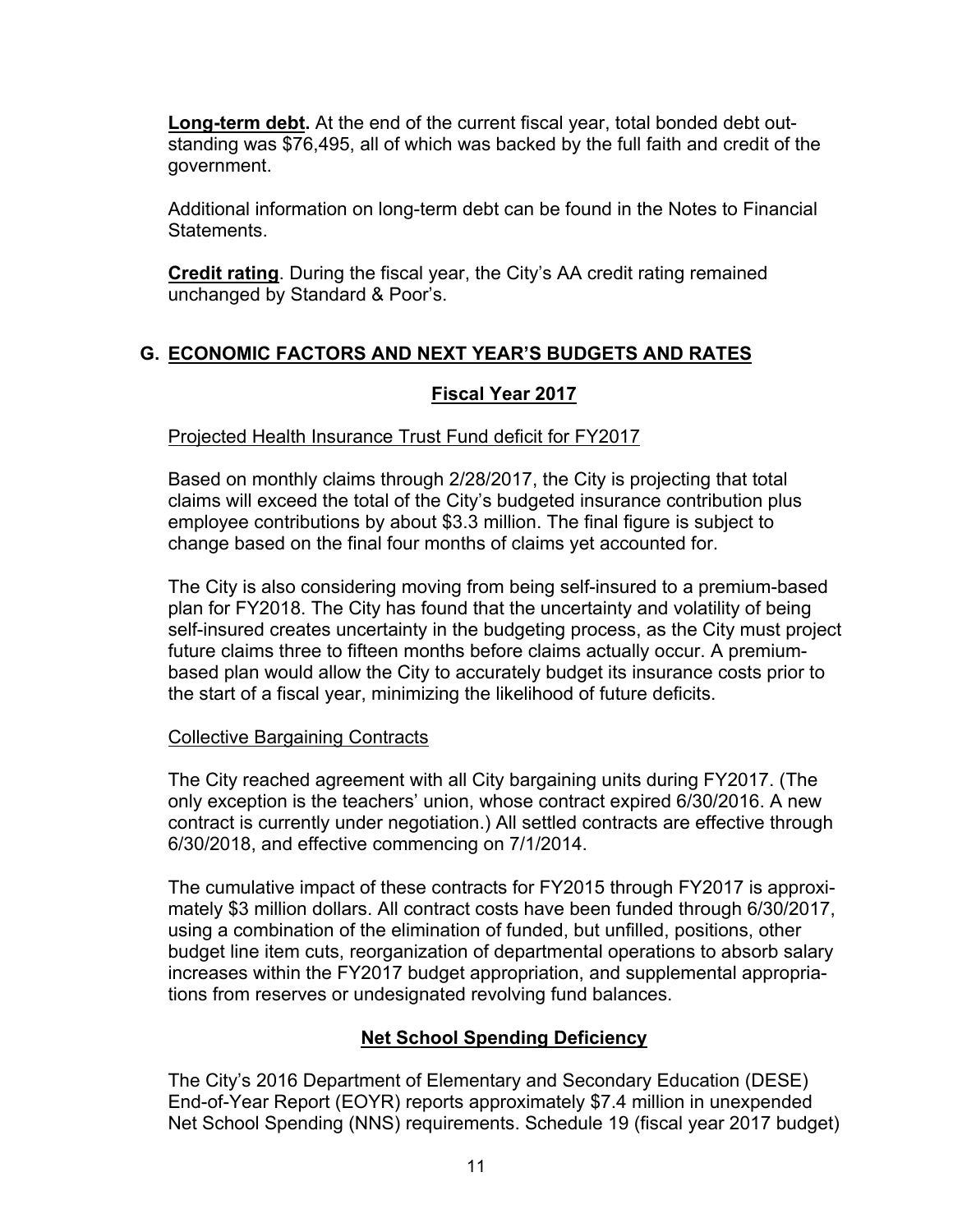as reported on the City's 2016 DESE EOYR projects the fiscal year 2017 unexpended NSS requirement to increase by \$1.2 million to a projected spending deficiency of \$8.6 million, thereby placing the City's fiscal year 2017 and 2018 state aid at risk for withholding by the Commissioner of DESE.

### **Economic Development**

### **Overview**

Program year 2016 marked ongoing forward momentum in the area of economic development as the City continues implementation of recently completed economic development strategies. Most notably, we have completed, adopted, and are moving forward on goals put forth by our Waterfront Master Plan/Master Harbor Plan. The City's combined decade-long redevelopment efforts within our downtown core and the waterfront are translating into significant new construction projects on the horizon. This redevelopment renaissance will position the City of Lynn in a positive economic direction for not only the next twenty to thirty years but also for generations to come.

The relocation of the National Grid Power Lines bisecting our Waterfront, the singular reason for underutilized development activity over the past 50 years, has been addressed. The significance of this public/private project is substantial; over 220 acres of underdeveloped waterfront property is now fully capable of new higher and better future reuse. Furthermore, the City is pleased to report the power line relocation was completed on time and under budget. As noted earlier, the City has well positioned itself for future development and has enhanced those projects by adopting local changes in zoning-by-right opportunities both on the waterfront and, this past year, enhanced downtown zoning overlays. These new ordinances will provide future development and developers the proper tools in which to rapidly advance the shared community goal of a vibrant mixed-use waterfront and downtown. The City has taken the additional step of working closely with the Commonwealth of Massachusetts and concluded the construction of a commuter ferry station located at the end of Blossom Street here in the City. This seven-million-dollar capital project will enhance the area, attract additional development, and provide multiple commuting options for the residents of Lynn and the greater North Shore as a whole.

With regard to the economic state of the City, this past calendar year's most pressing concern revolves around short- and long-term operational and capital uncertainty. While our ability to grow and support job creation on the small business side remains positive, trends in local manufacturing and other sectors point towards continued optimistic short- and long-term outlooks. The City has experienced growth since the great recession but we are cognizant the current growth period at some point will slow, if not level off, in the not-too-distant future. The City unemployment rate fell below 5 percent for the first time in over a decade, averaging at 4.1 percent for the most recent calendar year. The City is encouraged to see the job market slowly improve; we are optimistic we will see the unemployment number return to pre-recession percentages prior to the end of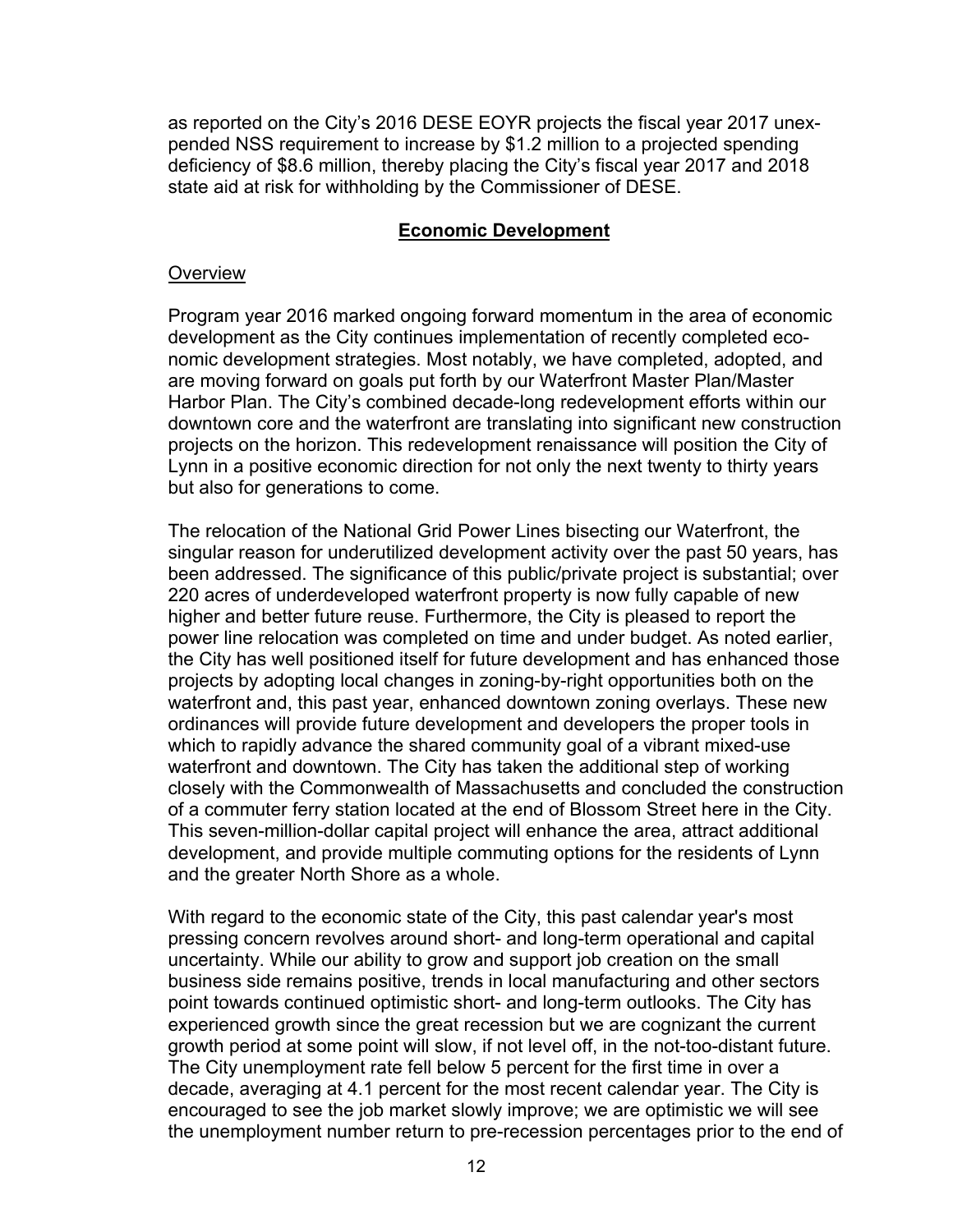the 2017 fourth quarter or early in the first two quarters of 2018. On a specific positive note, investment by the Federal Government continues in the aircraft engine division of the General Electric Company, Lynn's largest, single employer. Additionally, the City has recently become involved with a new public engagement team including federal, state, and local stakeholders all working together to encourage GE to begin the process of improving infrastructure at the Lynn plant in hopes of additional growth and new manufacturing jobs at the Lynn facility. The result of these efforts has been an additional 100 new hires in 2016, the first new hires in over a decade. On the local level, via strong leadership from the Mayor and her economic development team, the former "factory of the future" manufacturing site, which has remained fallow for over 30 years, will be redeveloped into a commercial reuse anchored by a local supermarket chain and creating 400 local jobs. The City is confident this project will be completed and opened by the end of 2017. Related to the General Electric main plant site, a former section of the plant, the "Gear Plant" facility, a total of 65 acres, has been sold to a private developer with the intent of building over 1200 units of market-rate housing. Plans for this project are currently under state review with the expectation of permits being applied for in 2017.

The Central Square area of the City, our downtown core, continued to see a renaissance and resurgence as the number of retail/commercial businesses take hold and activity increases. Of recent note, the Blue Ox, an award-winning "Best of Boston" recipient, continues to draw people into our downtown and has demonstrated outstanding success leading to four new restaurant openings since 2016, translating into at least 100 additional jobs. As reported in the past, the City continues to strongly support downtown revival as evident by efforts to grow the Creative Economy Sector, actions accomplished in part through the Massachusetts Cultural Arts district overlay designation and the City retaining a fulltime Director for said district. To date, over 250 newer residents call downtown home, and this marks the half way point in the City's goal to create 500 new units in the center of the City. Additional efforts by the Mayor and her economic development team are hoping to spur even more new growth and opportunities which will ignite the necessary critical mass of activity to sustain a more vibrant downtown. To further assist this goal, the Economic Development & Industrial Corporation of Lynn (EDIC–Lynn) and the Neighborhood Development Associates, Inc. (NDA) have completed a 2 million dollar investment constructing 8 artist loft units as well as retail space in the heart of the downtown. Another noteworthy project initiated this year is the Beyond Walls project. When completed, this effort will provide 10 new murals in the downtown, install and support over 22,000 square feet of dynamic LED lighting to enhance safety and aesthetics, as well as, the deployment of the first jet engine manufactured at General Electric Lynn as a public sculpture for all to enjoy. Furthermore, the City's recently enhanced partnership with MassDevelopment is directly impacting the downtown core through our TDI Partnership Grant. This grant and subsequently "fellow"/staffer attached to this funding source will look to advance the work we have done and extends until the end of 2018. The ultimate goal of this effort will be the investment of nearly 1 million dollars of tangible resources targeted for economic development and improvement in the City's downtown.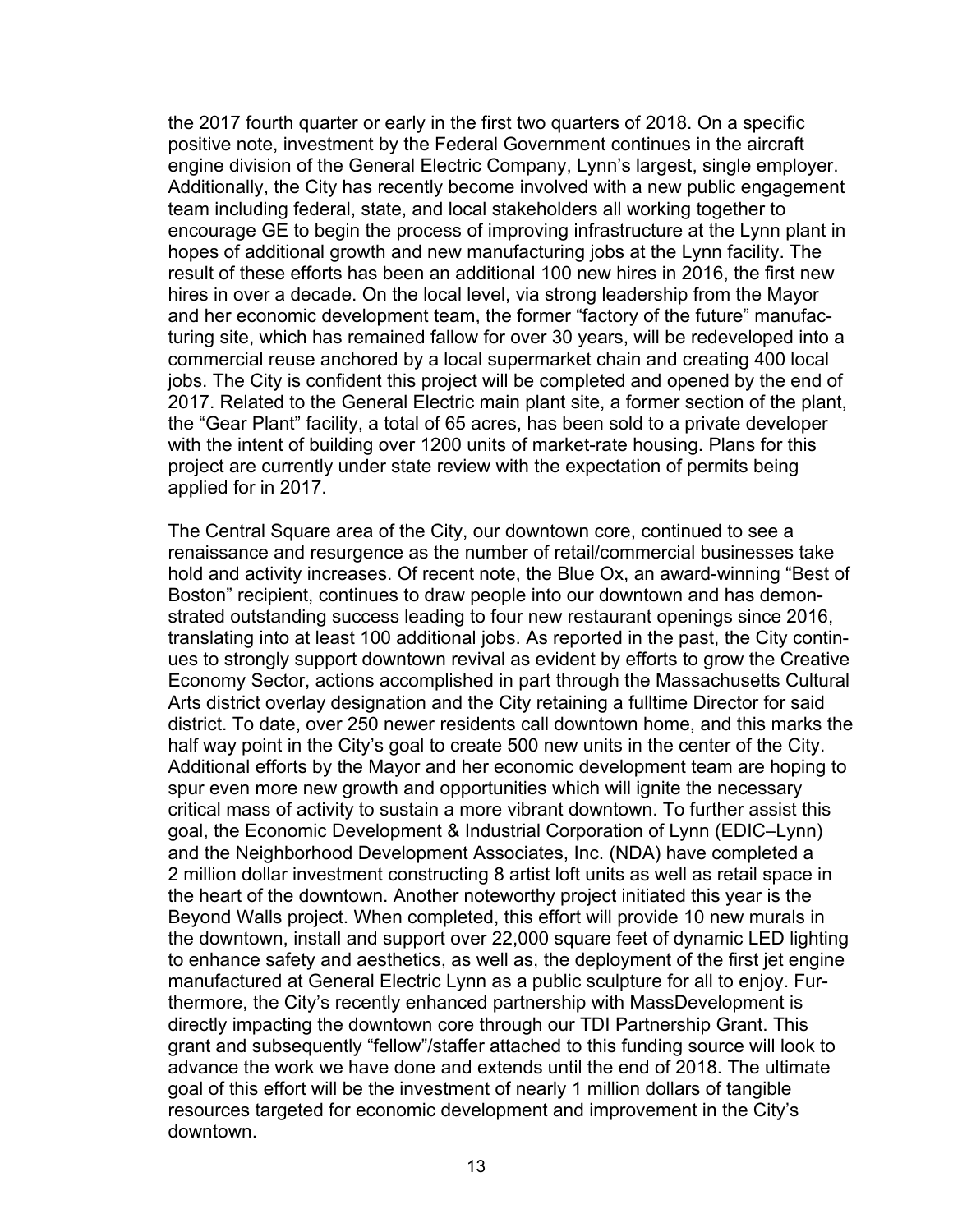Another positive trend in the City's downtown was the growth of the health care industry within this compressed geographical area. Lynn Community Health Center and Greater Lynn Senior Services are in new space with the possibility of additional regional healthcare growth in the downtown neighborhood. This expansion project created more than 100 new jobs and invested over 6 million dollars in new infrastructure in the downtown. The projects have spurred the redevelopment of additional office space, necessitating the lease and now nearly full occupancy of a dormant and vacant office building in the heart of our downtown. The result, reuse of 21 Central Avenue, the former central school administration building, is now active with over 75 employees utilizing the space during the work week. Additionally, there was a strong commitment by North Shore Medical Center, the major community hospital and employer, to maintain a presence in the City as part of their strategic long-term plans for the region by supporting our combined efforts in downtown. Just across the street from this redevelopment project are plans for 40 additional market-rate apartments to come online in 2017, an investment of nearly 10 million dollars by a private developer.

Locally and nationally the real estate marketplace remains an issue of concern for the upcoming fiscal year. As of 2012, over 350 homes were in or completed foreclosure, the highest foreclosure rate in the history of the Commonwealth. The impact has transcended the state and morphed into a national problem. The City is exploring ways to help impact homeowners. On a more positive note, as affordable housing opportunities and increasing rental costs continue in and around the Boston Metropolitan area, Lynn's role as an alternative investment choice continued to gain momentum. The City is proud of the joint role the Commonwealth and our local NDA made in the construction of a 35 million-dollar, mixed-use, working families' housing development project within the Washington Street corridor, adjacent to our downtown and North Shore Community College. This Gateway project is an important compliment to the additional market-rate units currently being proposed or constructed. The end result will be additional housing units and additional disposable income directed toward our local downtown economy and small business owners. These efforts are in combination with our post-secondary educational partner, North Shore Community College. NSCC is expanding their campus adjacent to the downtown; this 35 million-dollar project, when completed, will not only expand educational opportunities but also increase and enhance disposable income dollars of these students directly in our downtown.

| $L$ , $\sim$ $L$ $\sim$ $\sim$ $\sim$ $\sim$ $\sim$ $\sim$ $\sim$ |               |       |                          |       |  |  |  |  |
|-------------------------------------------------------------------|---------------|-------|--------------------------|-------|--|--|--|--|
|                                                                   |               | $\%$  |                          | $\%$  |  |  |  |  |
| FY                                                                | Commercial    | Chg   | <b>Total All Classes</b> | Chg   |  |  |  |  |
| 2001                                                              | \$257,805,301 | 14.9% | \$3,151,034,450          | 12.2% |  |  |  |  |
| 2002                                                              | 293,909,090   | 14.0% | 3,854,700,111            | 22.3% |  |  |  |  |
| 2003                                                              | 330,581,516   | 12.5% | 4,656,277,295            | 20.8% |  |  |  |  |
| 2004                                                              | 352,109,922   | 6.5%  | 5,508,583,433            | 18.3% |  |  |  |  |
| 2005                                                              | 440,961,667   | 25.2% | 6,249,264,921            | 13.4% |  |  |  |  |
| 2006                                                              | 460,329,322   | 4.4%  | 6,774,769,631            | 8.4%  |  |  |  |  |
| 2007                                                              | 489,356,651   | 6.3%  | 7,030,173,447            | 3.8%  |  |  |  |  |

**Lynn Assessed Values**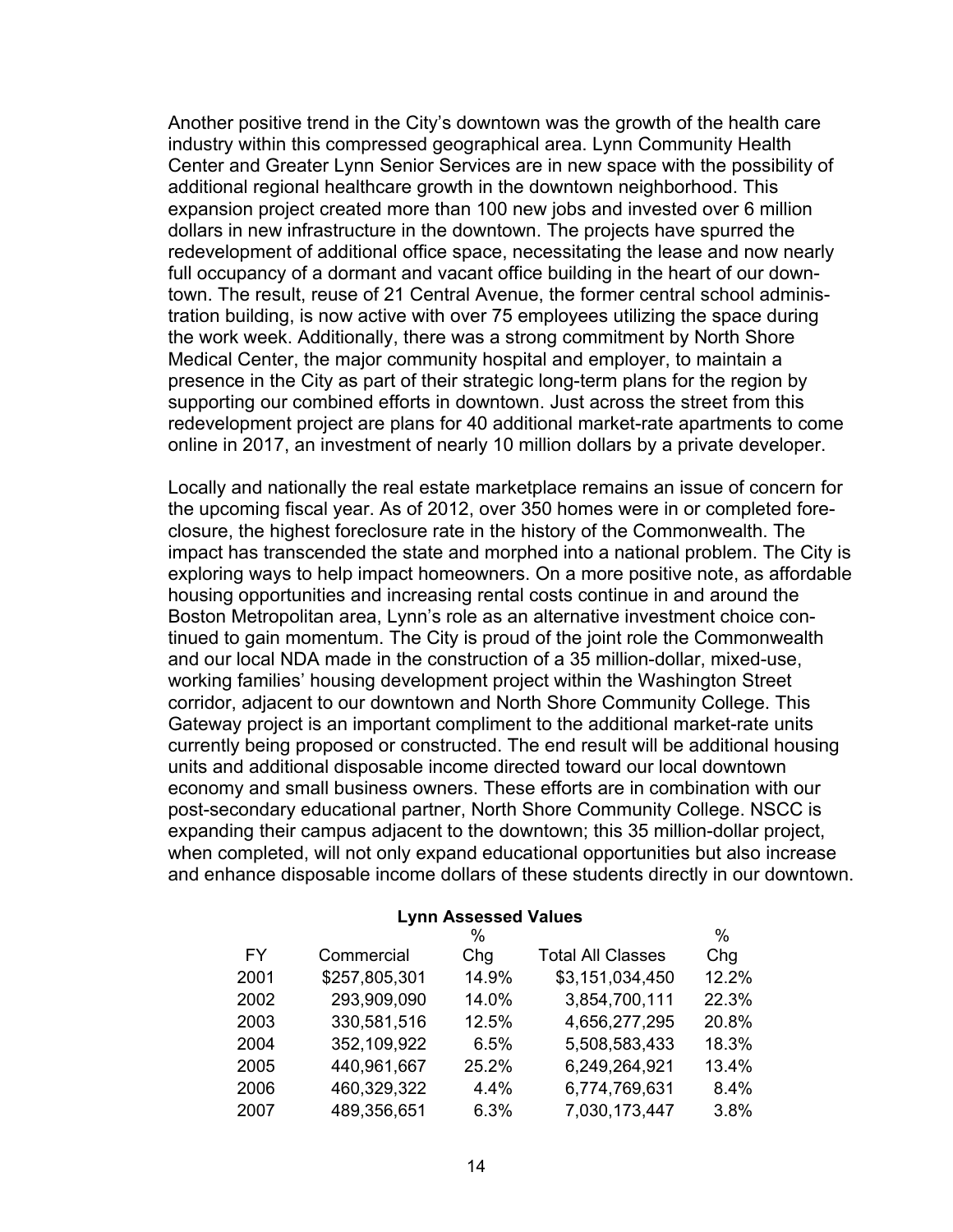### **Lynn Assessed Values**

| 2008 | 529,546,785 | 8.2%     | 7,042,423,768 | 0.2%     |
|------|-------------|----------|---------------|----------|
| 2009 | 507,754,589 | $-4.1%$  | 6,208,089,401 | $-11.8%$ |
| 2010 | 464,501,219 | $-12.0%$ | 5,246,831,500 | $-6.5%$  |
| 2011 | 433,672,455 | $-6.6%$  | 5,261,064,310 | $0.3\%$  |
| 2012 | 460,650,260 | $6.2\%$  | 5,388,175,382 | 24%      |
| 2013 | 459,801,701 | $-2.1%$  | 5,285,703,328 | $-1.9%$  |
| 2014 | 450,348,575 | $-0.1%$  | 5,431,137,085 | 2.8%     |
| 2015 | 458,931,005 | 1.9%     | 5,837,592,724 | 7.5%     |
| 2016 | 470,749,296 | 2.6%     | 6,396,561,177 | 9.6%     |
| 2017 | 490,123,659 | 4.1%     | 6,932,503,732 | 8.4%     |

Commercial and residential real estate valuation are hopefully stabilizing from their historic highs and then lows of the 2000s. The City of Lynn continues a reliance on the residential sector based on volume; however, within the parameters set forth, local tax rate allocation with regard to tax levy increase does impact our commercial rates more than our residential. If continued stabilization takes place, we are hopeful 2017 will see an ongoing increase translating into reinvestment or ongoing stabilization of current budget projections.

The City is encouraged by the residential real estate sector in part due to the recent unveiling of an 80 million-dollar residential mixed-use project situated on our waterfront and located on the old "Beacon" site. This 6 plus acre waterfront parcel has remained vacant for over 30 years and is expected to create upwards of 1.3 million dollars in residential tax income.

Single-family home median sales appear to be regaining values from the prolonged negative trend and the historic highs of the early 2000s. Median sales have reverted close to near 2001 sales; however, continued foreclosures and short sales have only recently seemed less burdensome on the local real estate marketplace.

|      | Average   |          | Calendar | Median<br><b>Sale</b> |          |
|------|-----------|----------|----------|-----------------------|----------|
| FY   | Value     | % Chng   | Year     | <b>Price</b>          | % Chng   |
| 1999 | \$111,459 | 12.9%    | 1999     | \$135,000             | 16.2%    |
| 2000 | 124,571   | 11.8%    | 2000     | 155,000               | 19.0%    |
| 2001 | 139,174   | 11.7%    | 2001     | 184,900               | 18.8%    |
| 2002 | 168,817   | 21.3%    | 2002     | 226,500               | 28.9%    |
| 2003 | 198,415   | 17.5%    | 2003     | 250,000               | 9.3%     |
| 2004 | 229,600   | 15.7%    | 2004     | 269,900               | 4.6%     |
| 2005 | 256,992   | 11.9%    | 2005     | 290,000               | 6.8%     |
| 2006 | 276,031   | 7.4%     | 2006     | 283,000               | $-3.0\%$ |
| 2007 | 286,007   | 3.6%     | 2007     | 259,000               | $-10.3%$ |
| 2008 | 286,002   | $0.0\%$  | 2008     | 206,000               | $-23.1%$ |
| 2009 | 260,462   | $-11.2%$ | 2009     | 196,000               | $-20.6%$ |
| 2010 | 223,153   | $-14.3%$ | 2010     | 194,000               | $-1.0\%$ |
| 2011 | 223,882   | 0.3%     | 2011     | 180,000               | -7.2%    |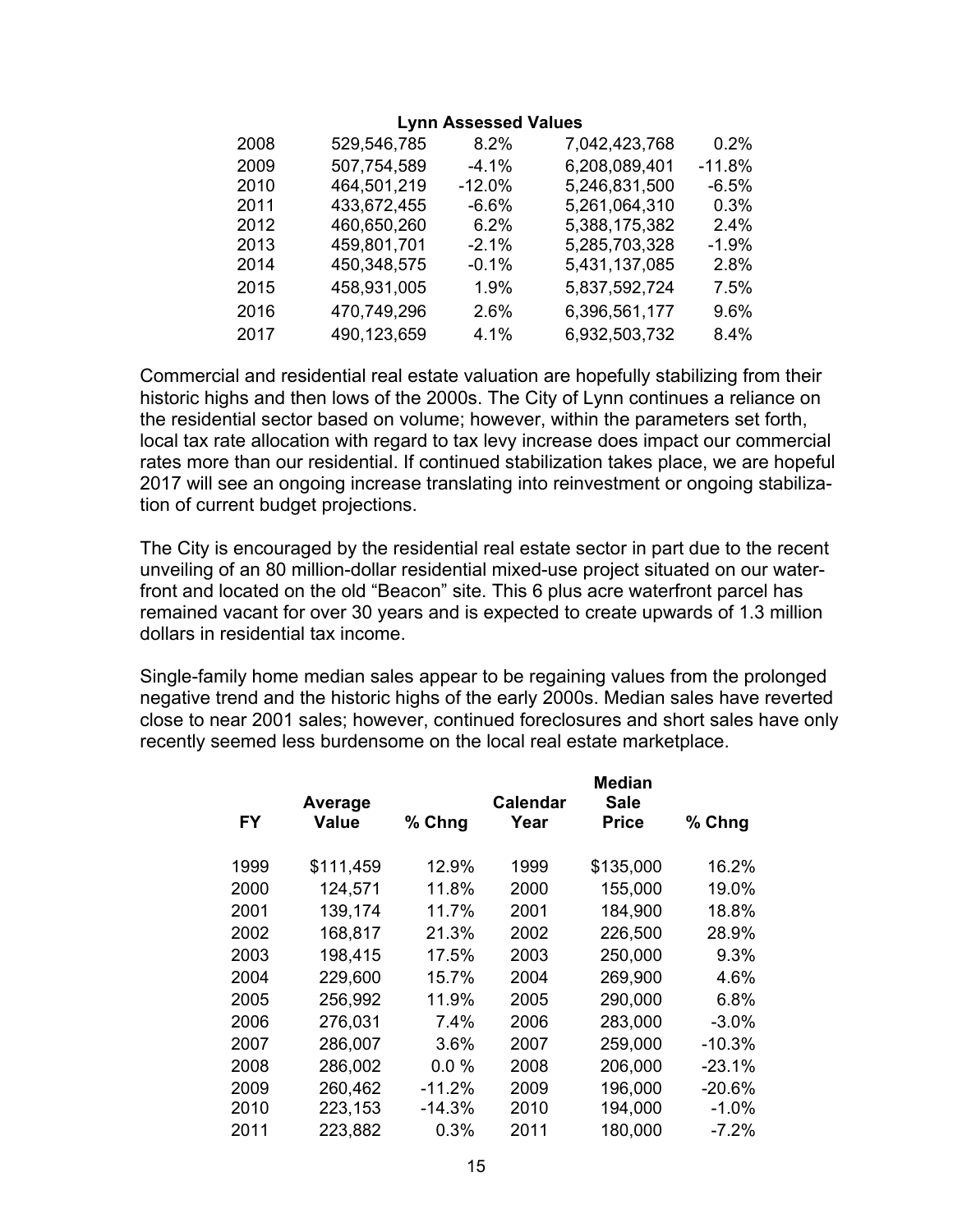|           |                         |          |                         | <b>Median</b>               |        |
|-----------|-------------------------|----------|-------------------------|-----------------------------|--------|
| <b>FY</b> | Average<br><b>Value</b> | $%$ Chng | <b>Calendar</b><br>Year | <b>Sale</b><br><b>Price</b> | % Chng |
| 2012      | 225,414                 | 0.7%     | 2012                    | 185,000                     | 2.8%   |
| 2013      | 215,637                 | $-4.3%$  | 2013                    | 225,000                     | 21.6%  |
| 2014      | 217,936                 | 1.1%     | 2014                    | 243,000                     | 8.0%   |
| 2015      | 234,567                 | 7.6%     | 2015                    | 261,000                     | 7.4%   |
| 2016      | 253,678                 | 8.1%     | 2016                    | 287,000                     | 10.0%  |
| 2017      | 273,637                 | 7.9%     |                         |                             |        |

Source: a) Mass. Dept. of Revenue b) Town Stats, the Warren Group Information is based on Single Family Homes

### **Infrastructure**

In addition to the City's close proximity to Boston and Logan Airport, coupled with an impressive three-mile ocean waterfront park, Lynn has a first-class infrastructure conducive to economic development. Important infrastructure assets of the City include: a \$140 million secondary wastewater treatment facility and a \$47 million water treatment plant last owned and operated by the Lynn Water and Sewer Commission, a \$70 million community college serving 2,500 full and part-time students.

Regarding transportation, with the completion of the Route 1A Connector to the Ted Williams Tunnel, the industrial community received an unexpected but pleasant benefit from this link as travel time to the areas of South Boston, Interstate 93, and the Massachusetts Turnpike provided vastly improved access to the Commonwealth's Interstate System.

Lynn's proactive stance toward infrastructure improvements and land-use regulations enables it to react immediately to development opportunities as they arise. The redevelopment of the Blossom Street public access pier and 6 million-dollar investment into our local economy provide a long-term opportunity for a water shuttle service from Lynn to Boston. In addition, the City's stable population and wide range of community and economic development services create an ideal environment for business investment and development. Lynn possesses numerous assets and resources that have helped it to emerge once again as one of the North Shore's most up-and-coming and attractive communities.

The City, using CDBG funding, continued to make investments in the downtown through its antique street re-lighting along the downtown linear spine of Union, Exchange, and Broad Streets. Additional re-lighting projects located on Monroe Street and a revitalization project planned for leased MBTA space will be completed in 2017. These efforts at beautification and revitalization have been well accepted by both the existing downtown community and investors alike. This trend will continue as 2017 will bring about an additional \$1,000,000 via CDBG and EDIC funds.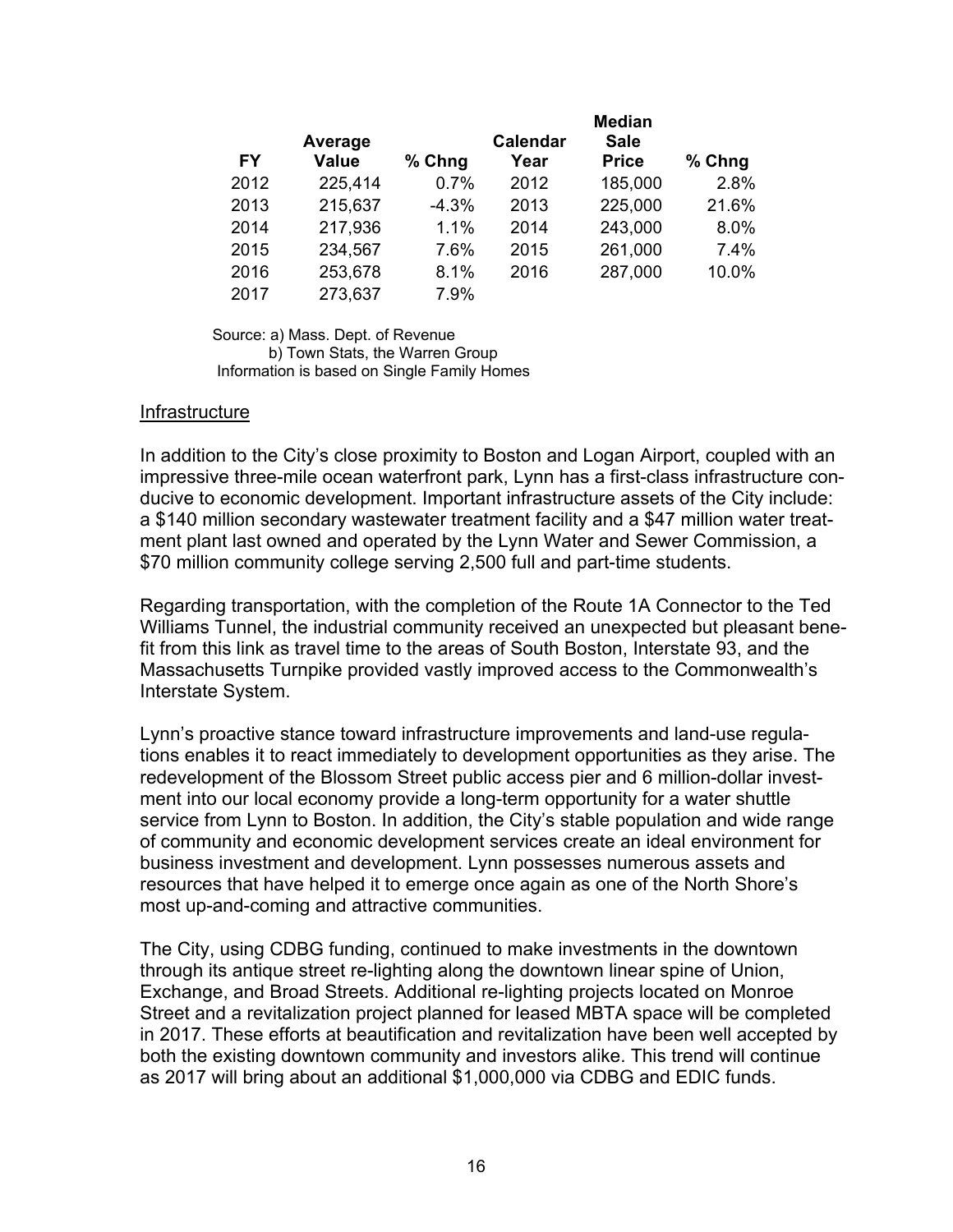The City remains committed to providing a reasonable financial alternative for families to find safe and fun activities to participate in. The continued play of the North Shore Navigators at the new Frasier Field will hopefully continue to grow and prosper. The ongoing management of the sporting complex centrally located in our City has provided a magnet of youth activity, showing all positive attributes of the City and increasing commercial activity on the Boston Street commercial corridor as well as the Wyomia Square business district.

While 2008 completed the re-birth of Manning Field, for the past 60 years Manning Bowl has served as a linchpin to many sporting events. The stadium was rebuilt and a new sports complex is now in place next to the refurbished Frasier Field. 2009 saw our City and community take full advantage of the sporting complex. Due in no small part to the strong management and leadership of the City, this state-of-the-art facility is an economic draw for the City and long-term a great asset for the greater North **Shore** 

In terms of future development activities long-term in nature, the City continues to pursue its Brownfield agenda with representatives of both National Grid and the General Electric Co., owners of roughly 40 plus acres of mothballed sites in the community. Progress has been extremely slow, with the exception of the factory of the future site. The City is committed to continued discussions and dialogue to encourage reuse of these locations. The recent election of a new local congressman has reinvigorated efforts, and we are hopeful these targeted locations on the Waterfront/Lynnway will have transformative action in the next few years.

In 2017 EDIC again applied for Federal grants/assistance to update the City's entire Brownfield's inventory, as well as targeted grants to help fund cleanup efforts. As additional funding opportunities present themselves, the City will look for new sites for continued Brownfield redevelopment opportunities.

The City of Lynn and EDIC are very proud and hopeful that recent work to recruit and establish Kettle Cuisine, a local and fresh food manufacture, in the City and create 140 plus new jobs, will encourage and spur additional development in this targeted area.

### **Employment**

The local economy continues our slow rebound: the addition of Kettle Cuisine, the announcement of Market Basket investment, and the continued successful reuse of the City Hall auditorium all point to positive signs for the City of Lynn. The City will also be celebrating the opening of additional new restaurants in our downtown, as mentioned previously, these new businesses are positive indicators of upward momentum.

The following table sets forth the City's average labor force and unemployment rates for calendar years 2000 through 2014 and the unemployment rates for the state and nation as a whole for the same period.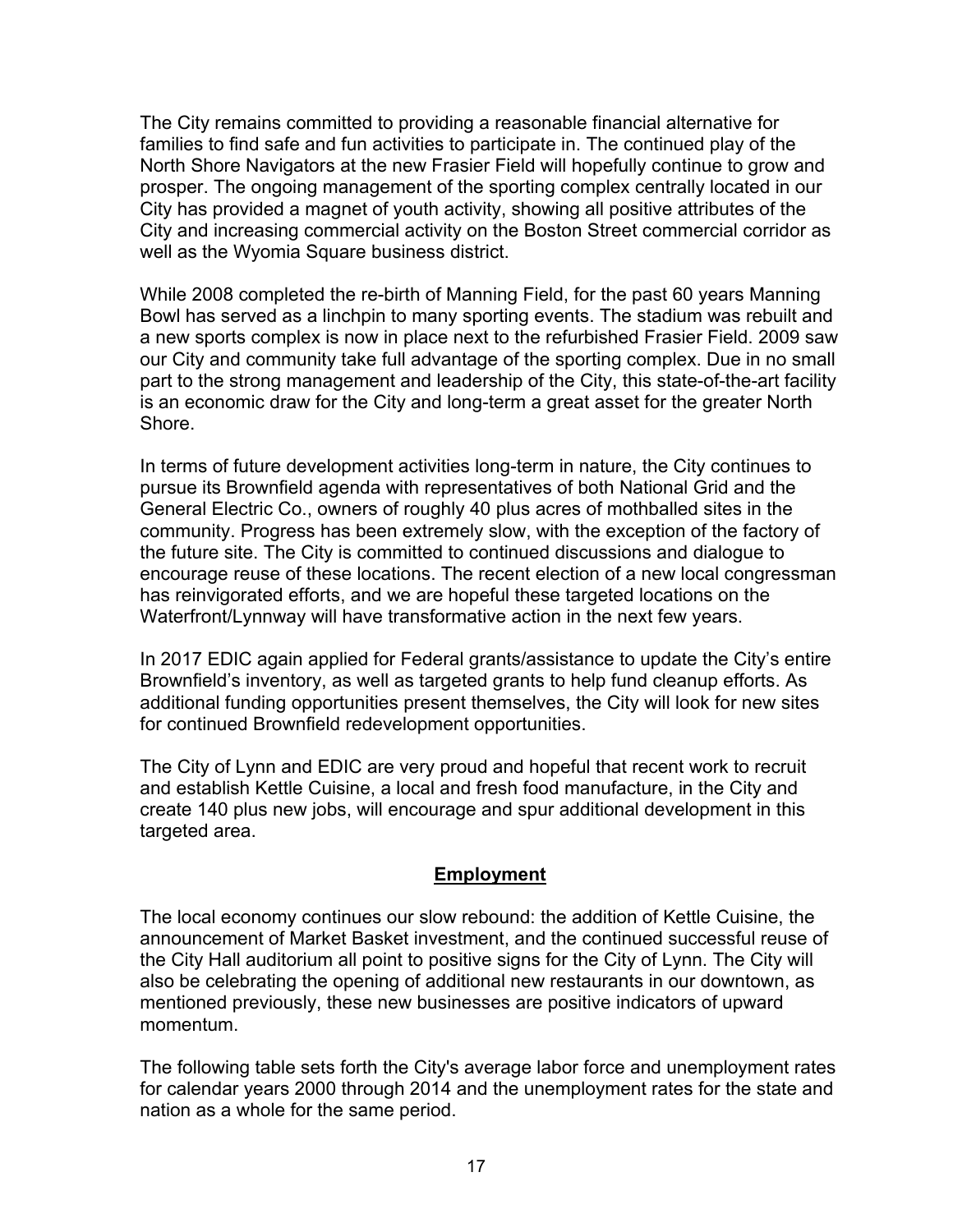# Employment and Unemployment Rates

| Annual  | Year | Labor<br><b>Force</b> | <b>Employed</b> | <b>Unemployed</b> | <b>Unemployment</b><br>Rate |
|---------|------|-----------------------|-----------------|-------------------|-----------------------------|
| Average | 2016 | 46,493                | 44,567          | 1,926             | 4.1                         |
| Average | 2015 | 46,546                | 43,937          | 2,609             | 5.6                         |
| Average | 2014 | 46,584                | 43,548          | 3,036             | 6.5                         |
| Average | 2013 | 43,190                | 39,718          | 3,472             | 8.0                         |
| Average | 2012 | 43,266                | 39,819          | 3,447             | 8.0                         |
| Average | 2011 | 43,338                | 39,700          | 3,638             | 8.4                         |
| Average | 2010 | 43,328                | 39,314          | 4,014             | 9.3                         |
| Average | 2009 | 42,023                | 38,032          | 3,991             | 9.5                         |
| Average | 2008 | 41,607                | 38,947          | 2,660             | 6.4                         |
| Average | 2007 | 41,232                | 38,969          | 2,263             | 5.5                         |
| Average | 2006 | 41,699                | 39,212          | 2,487             | 6.0                         |
| Average | 2005 | 41,674                | 39,095          | 2,579             | 6.2                         |
| Average | 2004 | 42,114                | 39,330          | 2,784             | 6.6                         |
| Average | 2003 | 42,879                | 39,714          | 3,165             | 7.4                         |
| Average | 2002 | 42,845                | 40,169          | 2,676             | 6.2                         |

SOURCE: Massachusetts Department of Employment and Training, Federal Reserve Bank of Boston and U.S. Bureau of Labor Statistics. Data based upon place of residence not place of employment. All data is unadjusted.

The following is a list of the largest employers in Lynn, exclusive of the City itself.

| <b>Largest Employers</b>            | <b>Product</b>                | <b>Employment</b> |
|-------------------------------------|-------------------------------|-------------------|
| <b>General Electric</b>             | Manufacturer-Jet Engines      | 3,250             |
| <b>Partners Healthcare</b>          | Healthcare/Hospital           | 1,125             |
| <b>Garelick Farms</b>               | <b>Creamery/Milk Products</b> | 492               |
| <b>Visiting Nurse Association</b>   | Healthcare/Nursing            | 630               |
| <b>Greater Lynn Senior Services</b> | <b>Elderly Services</b>       | 629               |
| Eastern Bank                        | <b>Banking</b>                | 462               |
| Lynn Community Health Center        | <b>Healthcare Services</b>    | 620               |
| Wal-Mart                            | <b>Retail Store</b>           | 250               |
| North Shore Community College       | Education                     | 400               |
| Old Neighborhood Foods              | <b>Food Production</b>        | 350               |
| <b>Kettle Cuisine</b>               | <b>Food Production</b>        | 140               |
| Verizon                             | <b>Utility</b>                | 100               |
|                                     |                               |                   |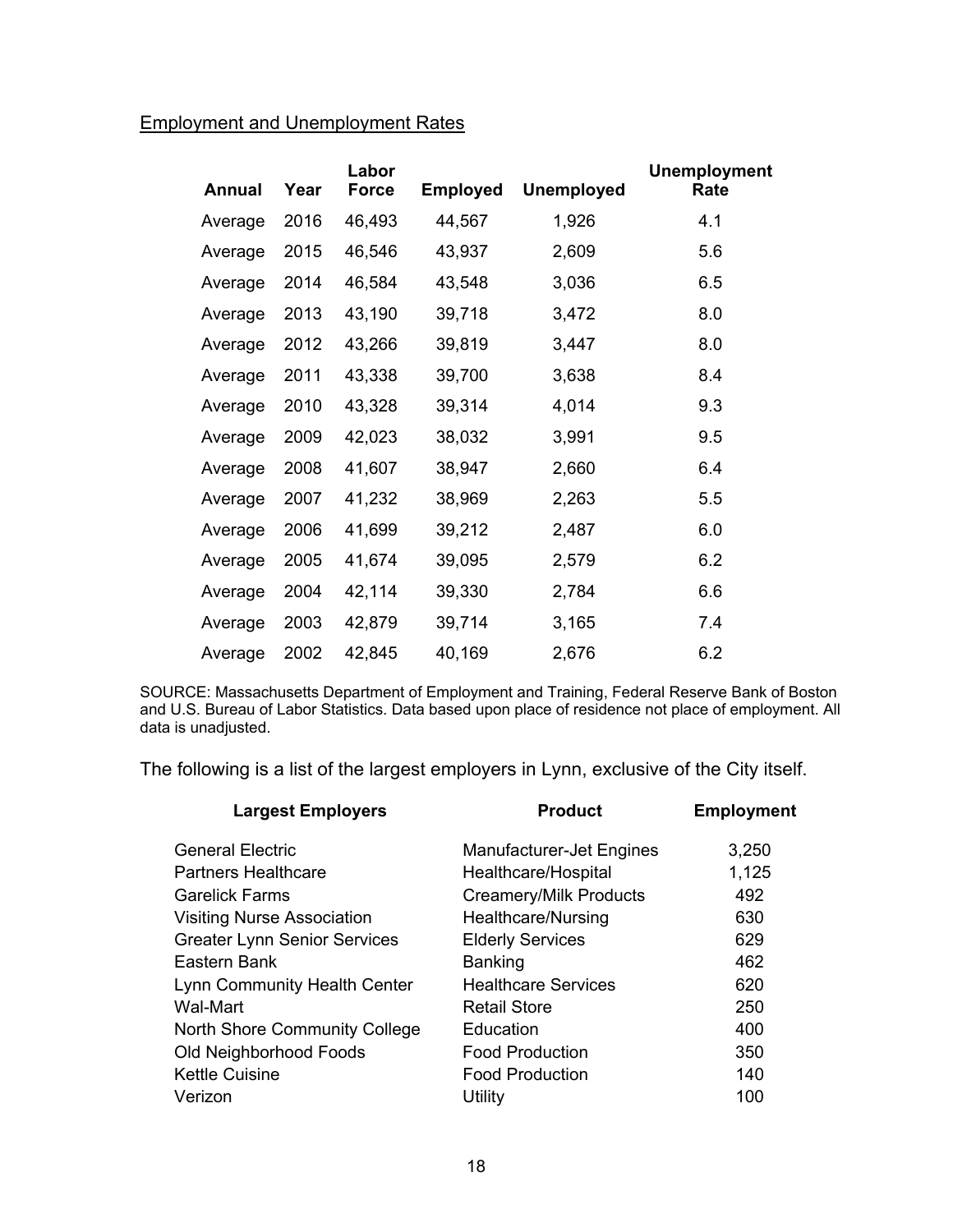## **Organizational Structures**

The Office of Inspectional Services is in year six of operation and continues to receive positive feedback from the residents and the development community. Permits were issued on a timely basis and turnaround time from design to completion was greatly reduced. Similar to the reorganization of the City's Development Agencies in 1999, this effort initiated by the Mayor with the full support of the business community, sought to gain efficiencies through the elimination of duplicative tasks and information gathering as well as streamlining the permitting process for investors/developers and residents alike.

The City, through its Office of Economic and Community Development, continued to operate and sponsor the Lynn Small Business Assistance Center (LSBAC). LSBAC has been an example of "best practices" in the area of minority and small business development, entrepreneurial training and support, and financial/technical assistance to new and expanding Lynn businesses.

LSBAC continues to provide links to many other organizational resources, including the EDIC/Lynn, the Lynn Area Chamber of Commerce (LACC), and the Union Street Corridor Community Development Corporation (CDC). Service Corps of Retired Executives (SCORE), cosponsored by the LACC, holds business counseling sessions in the LSBAC offices twice a month, and the Small Business Development Center at Salem State College is often tapped to conduct workshops and seminars. All these efforts are targeted to businesses within the City.

### **Conclusion**

The City possesses an excellent economic infrastructure, especially in telecommunications. Among other assets this infrastructure includes: New England's first and only transatlantic fiber optic hub; an abundance of inexpensive commercial office space; close geographic proximity to Boston, Cambridge, and Logan Airport; regular commuter rail service to downtown Boston; three miles of open and unobstructed ocean waterfront within easy walking distance from the heart of downtown; and a 2,200-acre forested urban park, LynnWoods – the second largest in the United States.

The emergence of our creative economy, our cultural arts district, and the strengths of our diversity as an urban gateway city are helping to lay the foundation of a rebirth to a time when the City could be pointed to as an economic hinge point for the Commonwealth.

Couple these assets listed above with the presence of the City's more traditional manufacturing and service-based sectors such as GE's Aircraft Engine Division, Garelick Farms, and Eastern Bank, it becomes clear that Lynn has a rich blend of emerging and traditional industries that provide economic stability and new opportunities for the future.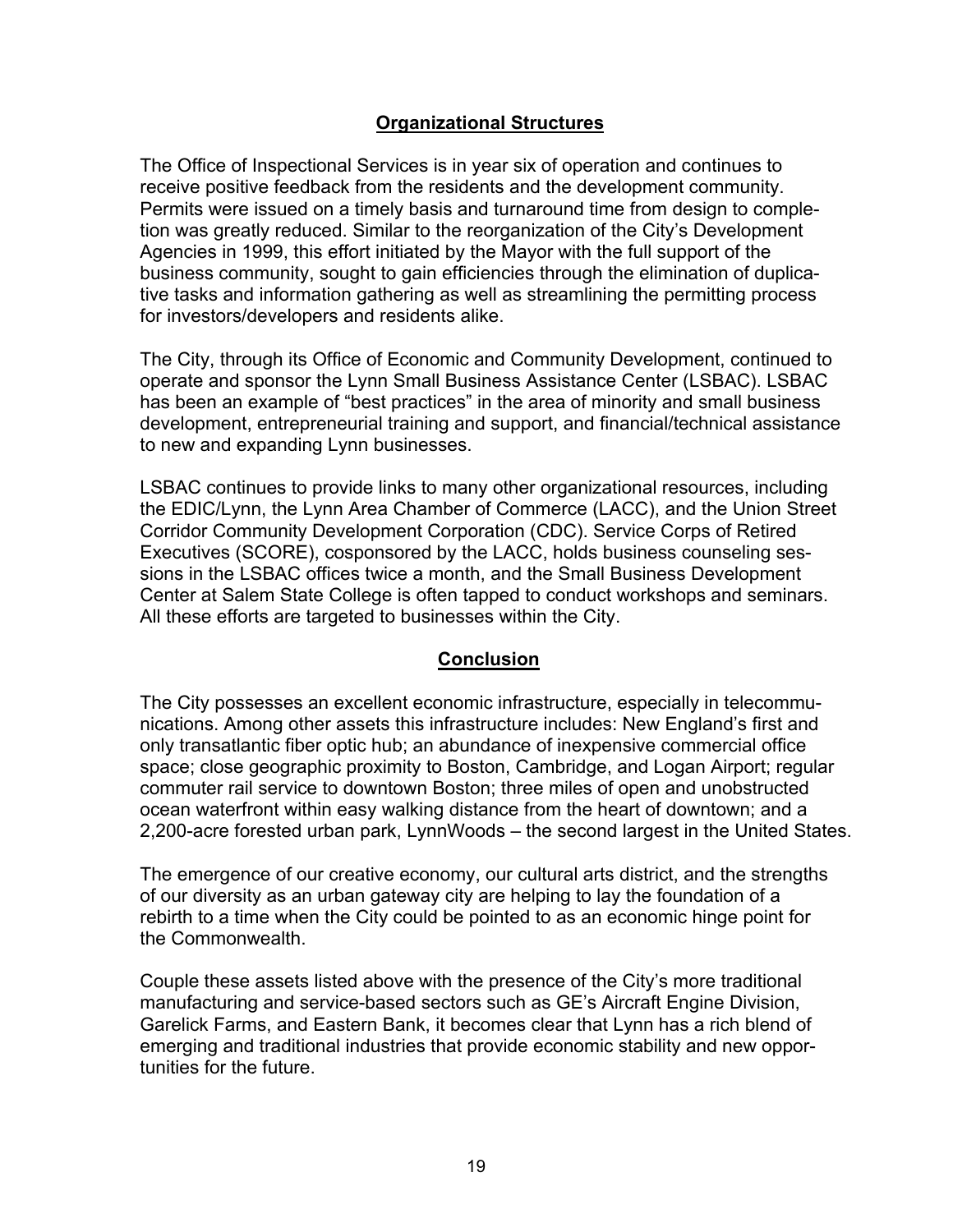### **REQUESTS FOR INFORMATION**

This financial report is designed to provide a general overview of the City of Lynn's finances for all those with an interest in the City's finances. Questions concerning any of the information provided in this report or requests for additional financial information should be addressed to:

Comptroller's Office

3 City Hall Square Lynn, Massachusetts 01901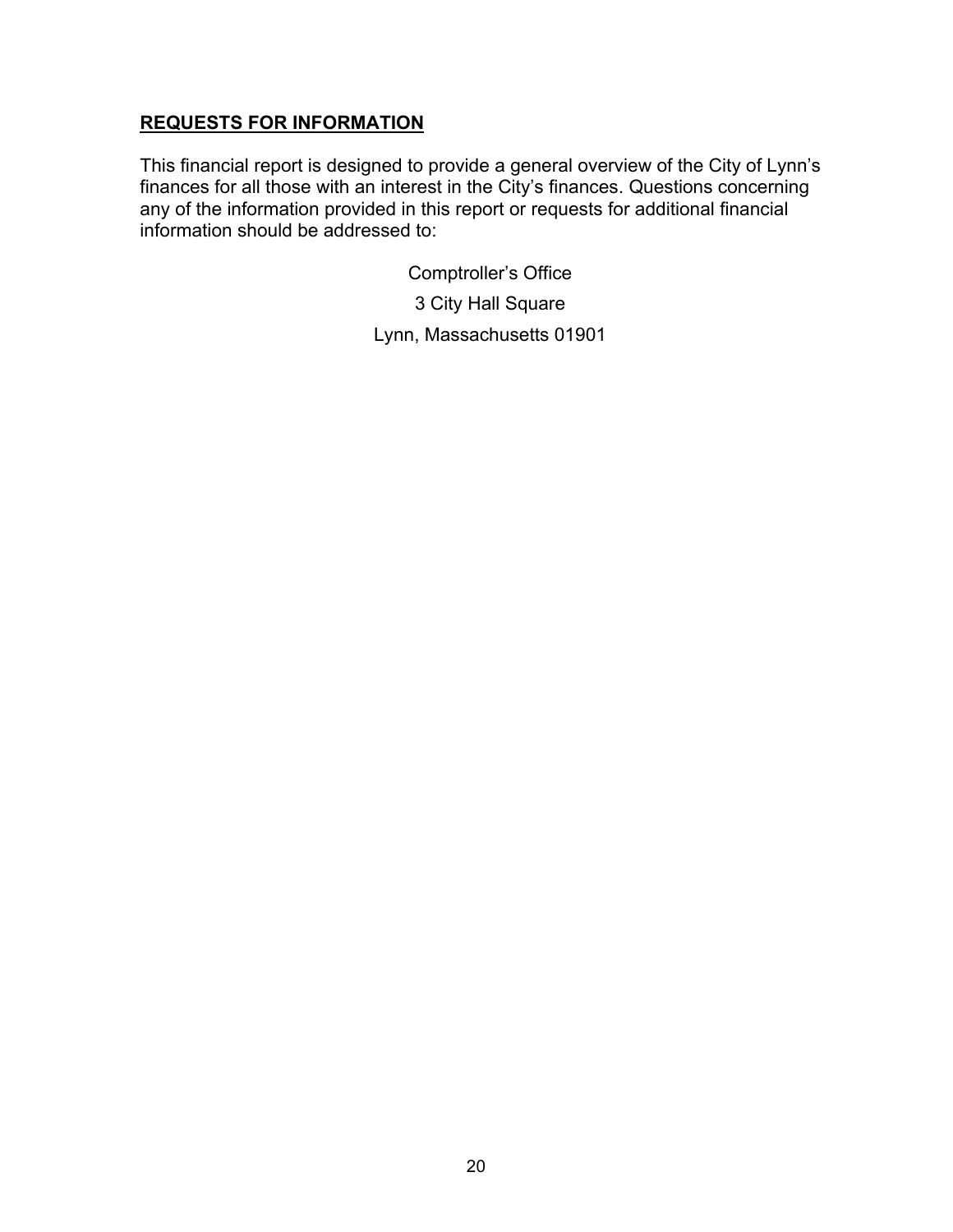### STATEMENT OF NET POSITION

#### JUNE 30, 2016

|                                                   | Governmental          | Business-Type |                       |
|---------------------------------------------------|-----------------------|---------------|-----------------------|
|                                                   | Activities            | Activities    | Total                 |
| Assets                                            |                       |               |                       |
| Current:                                          |                       |               |                       |
| Cash and short-term investments                   | \$<br>48,213,625      | \$<br>132,500 | \$<br>48,346,125      |
| Investments                                       | 7,469,997             |               | 7,469,997             |
| Receivables, net of allowance for uncollectibles: |                       |               |                       |
| Property taxes                                    | 3,537,362             | -             | 3,537,362             |
| <b>Excises</b>                                    | 1,203,999             |               | 1,203,999             |
| Departmental and other                            | 815,539               | 10,342        | 825,881               |
| Intergovernmental                                 | 6,974,770             |               | 6,974,770             |
| Loans                                             | 405,455               |               | 405,455               |
| Other assets                                      | 2,840,000             | 18,371        | 2,858,371             |
| Noncurrent:                                       |                       |               |                       |
| Receivables, net of allowance for uncollectibles: |                       |               |                       |
| Intergovernmental                                 | 897,167               |               | 897,167               |
| Property taxes                                    | 148,646               |               | 148,646               |
| Loans                                             | 3,649,092             |               | 3,649,092             |
| Capital assets, non-depreciable                   | 9,669,202             |               | 9,669,202             |
| Capital assets, depreciable, net of               |                       |               |                       |
| accumulated depreciation                          | 267,073,804           | 2,435,694     | 269,509,498           |
| <b>Total Assets</b>                               | 352,898,658           | 2,596,907     | 355,495,565           |
| <b>Deferred Outflows of Resources</b>             |                       |               |                       |
| Related to pensions                               | 29,678,000            |               | 29,678,000            |
| <b>Total Deferred Outflows of Resources</b>       | 29,678,000            |               | 29,678,000            |
|                                                   |                       |               |                       |
| <b>Total Assets and Deferred Outflows</b>         |                       |               |                       |
| of Resources                                      | 382,576,658           | 2,596,907     | 385,173,565           |
| Liabilities                                       |                       |               |                       |
| Current:                                          |                       |               |                       |
| Warrants payable                                  | 5,234,427             |               | 5,234,427             |
| Accounts payable                                  | 1,209,788             |               | 1,209,788             |
| <b>Accrued liabilities</b>                        | 7,108,444             | 450,118       | 7,558,562             |
| Tax refunds payable                               | 1,029,169             |               | 1,029,169             |
| Other current liabilities                         | 4,112,711             | 151,000       | 4,263,711             |
| Current portion of long-term liabilities:         |                       |               |                       |
| Bonds payable                                     | 10,546,085            | 942,807       | 11,488,892            |
| Other liabilities                                 | 1,424,868             |               | 1,424,868             |
| Noncurrent:                                       |                       |               |                       |
| Bonds payable, net of current portion             | 64,860,654            | 145,470       | 65,006,124            |
| Other liabilities, net of current portion         | 14,747,942            |               | 14,747,942            |
| Net OPEB obligation                               | 206,238,000           |               | 206,238,000           |
| Net pension liability                             | 285,870,000           |               | 285,870,000           |
| <b>Total Liabilities</b>                          | 602,382,088           | 1,689,395     | 604,071,483           |
|                                                   |                       |               |                       |
| <b>Deferred Inflows of Resources</b>              |                       |               |                       |
| Related to pensions                               | 1,355,000             |               | 1,355,000             |
| <b>Total Deferred Inflows of Resources</b>        | 1,355,000             |               | 1,355,000             |
| <b>Total Liabilities and Deferred Inflows</b>     |                       |               |                       |
| of Resources                                      | 603,737,088           | 1,689,395     | 605,426,483           |
|                                                   |                       |               |                       |
| <b>Net Position</b>                               |                       |               |                       |
| Net investment in capital assets                  | 209,652,958           | 1,506,019     | 211,158,977           |
| Restricted for:                                   |                       |               |                       |
| Grants and other statutory restrictions           | 17,965,423            |               | 17,965,423            |
| Permanent funds:                                  |                       |               |                       |
| Nonexpendable                                     | 7,352,754             |               | 7,352,754             |
| Expendable                                        | 542,701               |               | 542,701               |
| Unrestricted                                      | (456,674,266)         | (598, 507)    | (457, 272, 773)       |
| <b>Total Net Position</b>                         | \$<br>(221, 160, 430) | 907,512<br>\$ | (220, 252, 918)<br>\$ |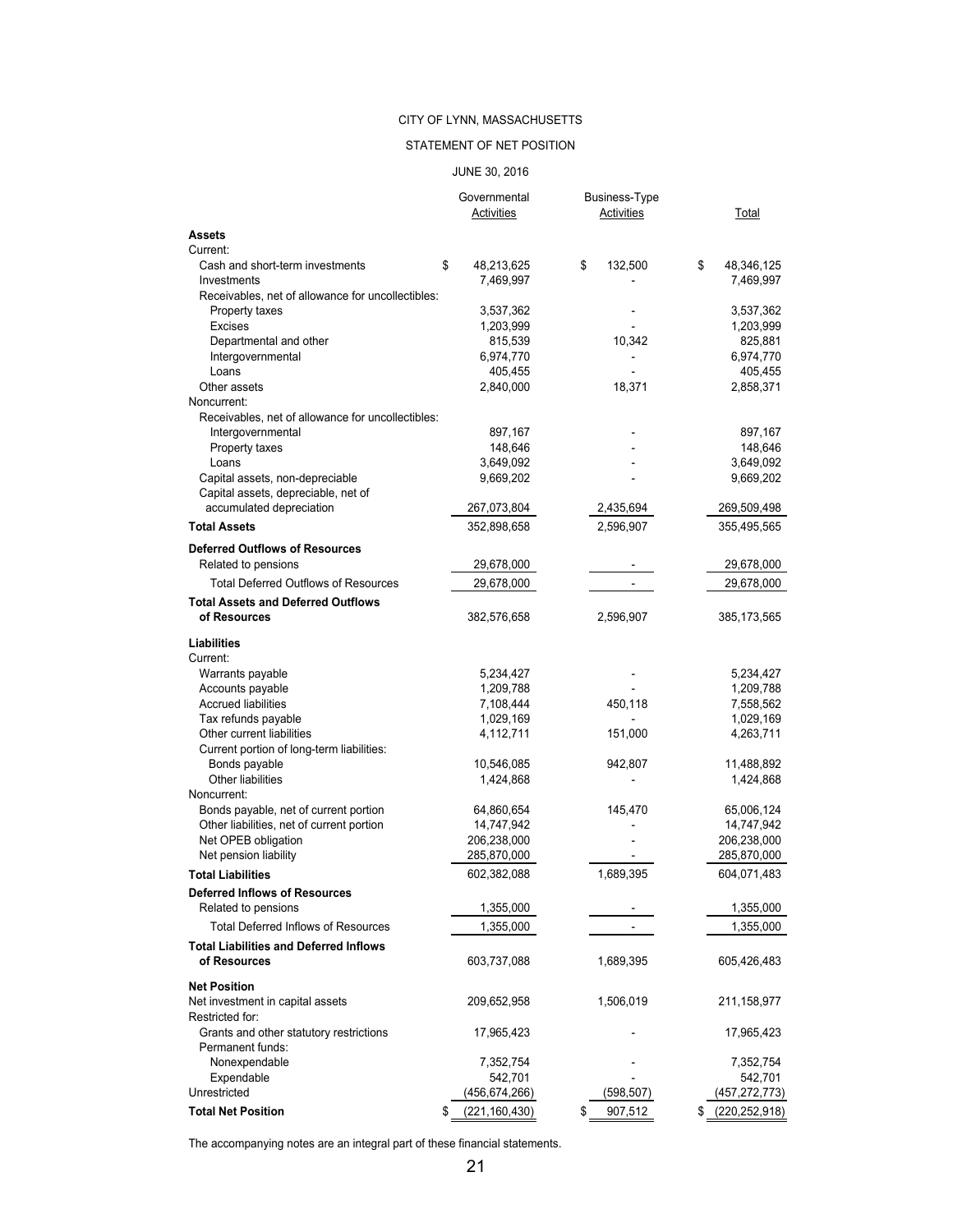#### STATEMENT OF ACTIVITIES

#### FOR THE YEAR ENDED JUNE 30, 2016

|                                       |                   |                                | <b>Program Revenues</b>                                                        |                                        |                                   | Net (Expenses) Revenues and Changes in Net Position |                   |  |  |  |  |
|---------------------------------------|-------------------|--------------------------------|--------------------------------------------------------------------------------|----------------------------------------|-----------------------------------|-----------------------------------------------------|-------------------|--|--|--|--|
|                                       | <b>Expenses</b>   | Charges for<br><b>Services</b> | Operating<br>Grants and<br>Contributions                                       | Capital<br>Grants and<br>Contributions | Governmental<br><b>Activities</b> | Business-<br>Type<br><b>Activities</b>              | Total             |  |  |  |  |
| <b>Governmental Activities:</b>       |                   |                                |                                                                                |                                        |                                   |                                                     |                   |  |  |  |  |
| General government                    | 14,577,506<br>\$  | 3,588,511<br>\$                | \$<br>1,706,900                                                                | \$                                     | \$<br>(9,282,095)                 | \$                                                  | \$<br>(9,282,095) |  |  |  |  |
| Public safety                         | 41,005,958        | 1,804,879                      | 2,670,154                                                                      |                                        | (36, 530, 925)                    |                                                     | (36,530,925)      |  |  |  |  |
| Education                             | 216,573,952       | 757,640                        | 196,708,067                                                                    |                                        | (19, 108, 245)                    |                                                     | (19, 108, 245)    |  |  |  |  |
| Public works                          | 15,164,451        | 3,149,517                      | 4,728,496                                                                      | 1,048,308                              | (6, 238, 130)                     |                                                     | (6, 238, 130)     |  |  |  |  |
| Health and human services             | 6,227,825         | 444,197                        | 4,911,932                                                                      |                                        | (871, 696)                        |                                                     | (871, 696)        |  |  |  |  |
| Culture and recreation                | 4,960,076         | 3,236,550                      | 187,014                                                                        |                                        | (1,536,512)                       |                                                     | (1,536,512)       |  |  |  |  |
| <b>Employee benefits</b>              | 88,507,496        |                                | 952,544                                                                        |                                        | (87, 554, 952)                    |                                                     | (87, 554, 952)    |  |  |  |  |
| Interest                              | 1,699,130         |                                |                                                                                |                                        | (1,699,130)                       |                                                     | (1,699,130)       |  |  |  |  |
| Intergovernmental                     | 2,385,132         |                                |                                                                                |                                        | (2,385,132)                       |                                                     | (2,385,132)       |  |  |  |  |
| <b>Total Governmental Activities</b>  | 391,101,526       | 12,981,294                     | 211,865,107                                                                    | 1,048,308                              | (165, 206, 817)                   |                                                     | (165, 206, 817)   |  |  |  |  |
| <b>Business-Type Activities:</b>      |                   |                                |                                                                                |                                        |                                   |                                                     |                   |  |  |  |  |
| Marina services                       | 533,173           | 325,110                        |                                                                                | 71,950                                 |                                   | (136, 113)                                          | (136, 113)        |  |  |  |  |
| <b>Total Business-Type Activities</b> | 533,173           | 325,110                        |                                                                                | 71,950                                 |                                   | (136, 113)                                          | (136, 113)        |  |  |  |  |
| <b>Total</b>                          | 391,634,699<br>\$ | \$13,306,404                   | \$211,865,107                                                                  | \$1,120,258                            | (165, 206, 817)                   | (136, 113)                                          | (165, 342, 930)   |  |  |  |  |
|                                       |                   | <b>General Revenues:</b>       |                                                                                |                                        |                                   |                                                     |                   |  |  |  |  |
|                                       |                   | Property taxes                 |                                                                                |                                        | 115,680,523                       |                                                     | 115,680,523       |  |  |  |  |
|                                       |                   | <b>Excises</b>                 |                                                                                |                                        | 7,458,056                         |                                                     | 7,458,056         |  |  |  |  |
|                                       |                   |                                | Penalties, interest and other taxes<br>Grants and contributions not restricted |                                        | 1,178,604                         |                                                     | 1,178,604         |  |  |  |  |
|                                       |                   | to specific programs           |                                                                                |                                        | 36,329,999                        |                                                     | 36,329,999        |  |  |  |  |
|                                       |                   | Investment income              |                                                                                |                                        | 399,906                           | 25                                                  | 399,931           |  |  |  |  |
|                                       |                   | Other                          |                                                                                |                                        | 1,284,275                         |                                                     | 1,284,275         |  |  |  |  |
|                                       |                   | <b>Total general revenues</b>  |                                                                                |                                        | 162,331,363                       | 25                                                  | 162,331,388       |  |  |  |  |
|                                       |                   |                                | <b>Change in Net Position</b>                                                  |                                        |                                   | (136,088)                                           | (3,011,542)       |  |  |  |  |
|                                       |                   | <b>Net Position:</b>           |                                                                                |                                        |                                   |                                                     |                   |  |  |  |  |
|                                       |                   | <b>Beginning of year</b>       |                                                                                |                                        | (218, 284, 976)                   | 1,043,600                                           | (217, 241, 376)   |  |  |  |  |
|                                       |                   | End of year                    |                                                                                |                                        | \$<br>(221, 160, 430)             | 907,512                                             | (220, 252, 918)   |  |  |  |  |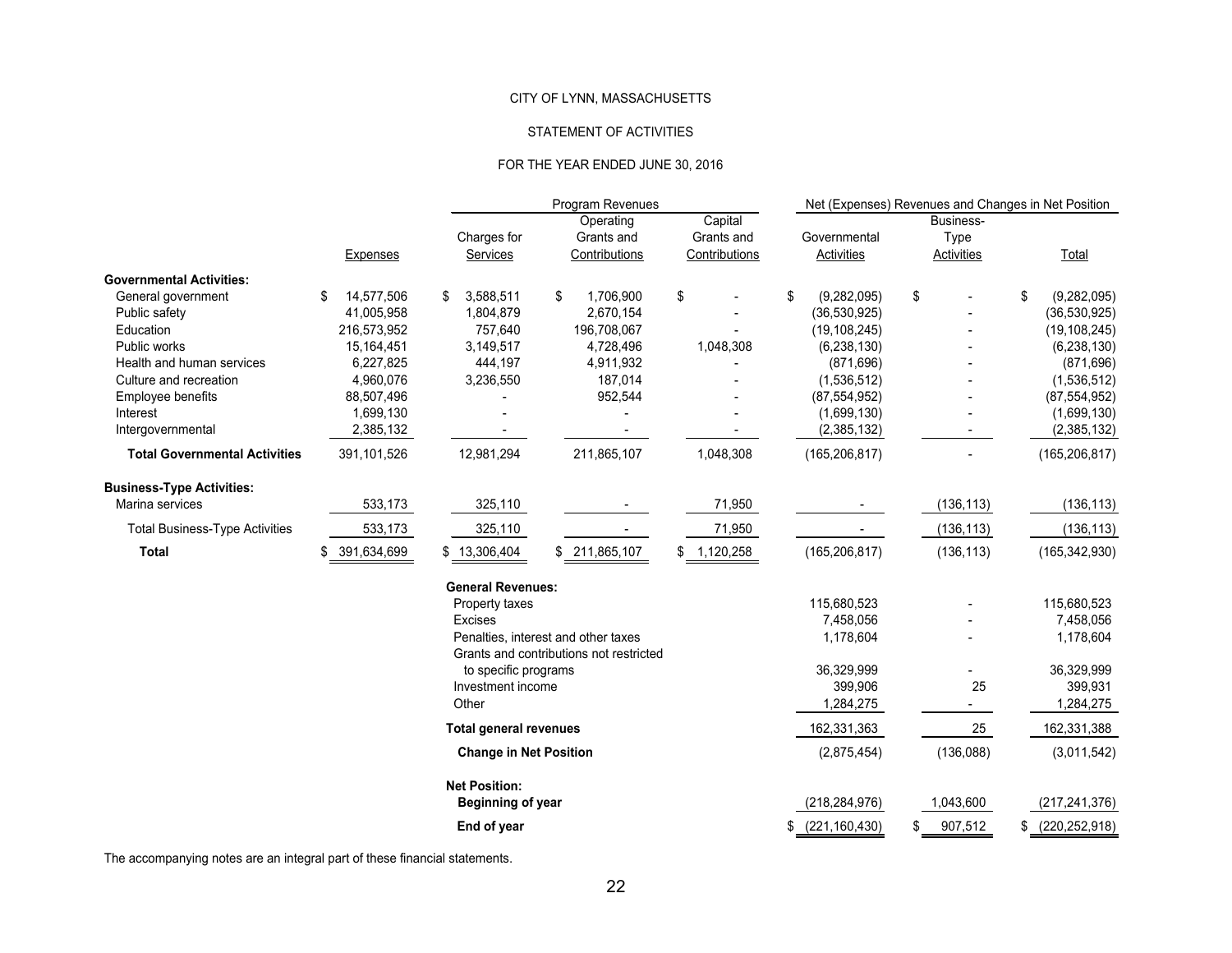# JUNE 30, 2016 CITY OF LYNN, MASSACHUSETTS BALANCE SHEET GOVERNMENTAL FUNDS

| Assets                                                                               |    | <b>General</b>          | <b>HOME</b><br>Program | Nonmajor<br>Governmental<br>Funds | Total<br>Governmental<br><b>Funds</b> |
|--------------------------------------------------------------------------------------|----|-------------------------|------------------------|-----------------------------------|---------------------------------------|
| Cash and short-term investments<br>Investments<br>Receivables:                       | S  | 25,582,416              | \$<br>28,505           | \$<br>19,429,604<br>7,469,997     | \$<br>45,040,525<br>7,469,997         |
| Property taxes<br><b>Excises</b>                                                     |    | 5,833,660<br>2,328,383  |                        |                                   | 5,833,660<br>2,328,383                |
| Departmental and other<br>Intergovernmental<br>Loans                                 |    | 770,267                 | 2,929,729              | 45,272<br>3,475,017<br>1,124,818  | 815,539<br>3,475,017<br>4,054,547     |
| Due from other funds                                                                 |    | 29,525                  |                        |                                   | 29,525                                |
| <b>Total Assets</b>                                                                  |    | 34,544,251              | \$<br>2,958,234        | \$<br>31,544,708                  | \$<br>69,047,193                      |
| <b>Liabilities</b><br>Warrants payable                                               | \$ | 3,742,311               | \$                     | \$<br>1,492,116                   | \$<br>5,234,427                       |
| Accounts payable<br><b>Accrued liabilities</b><br>Tax refunds payable                |    | 2,667,924<br>1,029,169  | 3,574                  | 1,206,214                         | 1,209,788<br>2,667,924<br>1,029,169   |
| Due to other funds<br>Other liabilities                                              |    | 48,931                  |                        | 29,525                            | 29,525<br>48,931                      |
| <b>Total Liabilities</b>                                                             |    | 7,488,335               | 3,574                  | 2,727,855                         | 10,219,764                            |
| <b>Deferred Inflows of Resources</b>                                                 |    |                         |                        |                                   |                                       |
| Unavailable revenues                                                                 |    | 7,854,857               | 2,932,168              | 1,231,859                         | 12,018,884                            |
| <b>Fund Balances</b>                                                                 |    |                         |                        |                                   |                                       |
| Nonspendable                                                                         |    | 929,675                 |                        | 7,352,754                         | 8,282,429                             |
| Restricted                                                                           |    |                         | 22,492                 | 21,320,937                        | 21,343,429                            |
| Committed                                                                            |    |                         |                        | 766,994                           | 766,994                               |
| Assigned<br>Unassigned (see Note 17)                                                 |    | 10,178,683<br>8,092,701 |                        | (1,855,691)                       | 10,178,683<br>6,237,010               |
| <b>Total Fund Balances</b>                                                           |    | 19,201,059              | 22,492                 | 27,584,994                        | 46,808,545                            |
|                                                                                      |    |                         |                        |                                   |                                       |
| <b>Total Liabilities, Deferred Inflows of</b><br><b>Resources, and Fund Balances</b> | \$ | 34,544,251              | \$<br>2,958,234        | \$31,544,708                      | \$<br>69,047,193                      |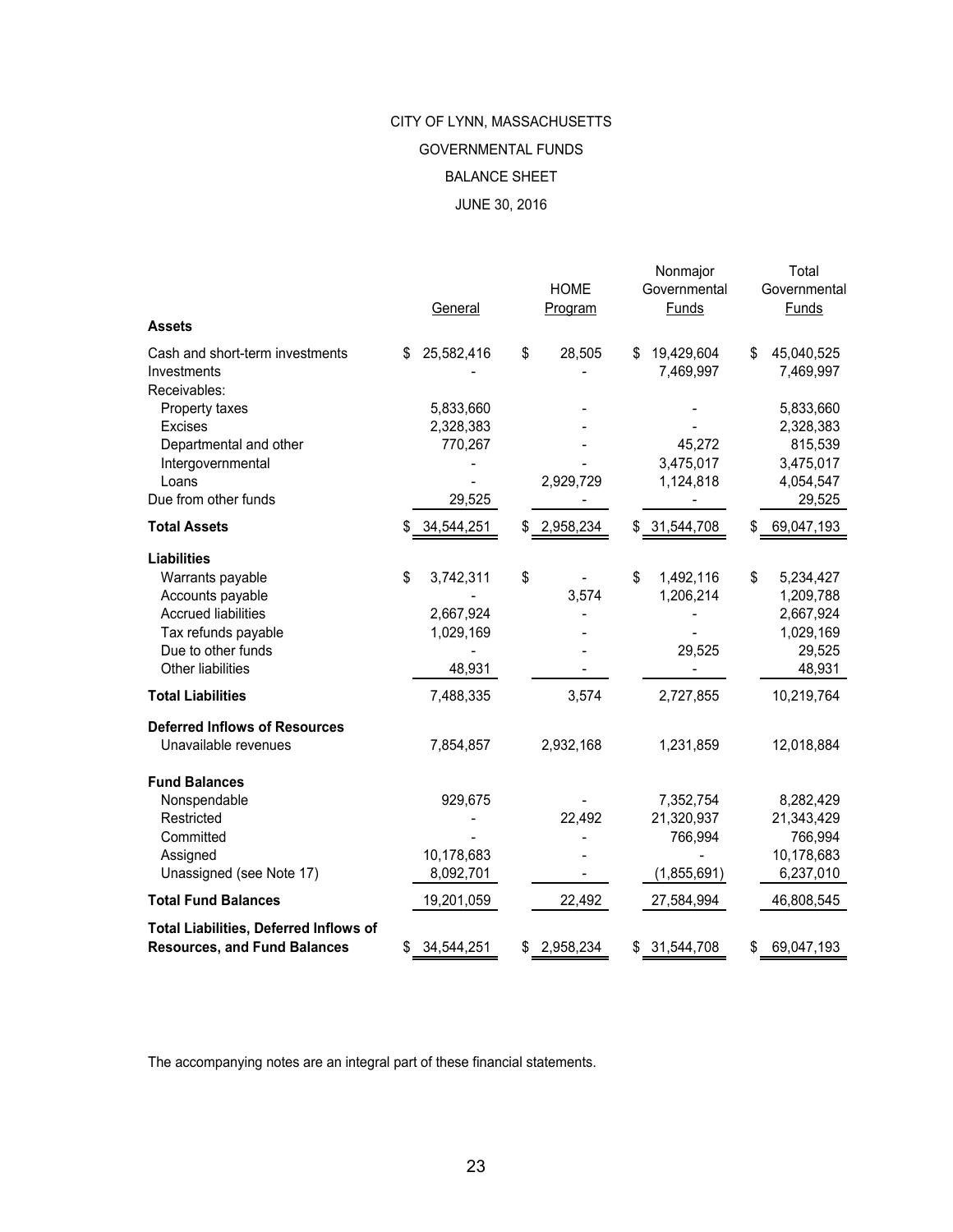### RECONCILIATION OF TOTAL GOVERNMENTAL FUND BALANCES TO NET POSITION OF GOVERNMENTAL ACTIVITIES IN THE STATEMENT OF NET POSITION

### JUNE 30, 2016

| <b>Total governmental fund balances</b>                                                                                                                                                                                                                               | \$<br>46,808,545      |
|-----------------------------------------------------------------------------------------------------------------------------------------------------------------------------------------------------------------------------------------------------------------------|-----------------------|
| • Capital assets used in governmental activities are not financial<br>resources and, therefore, are not reported in the funds.                                                                                                                                        | 276,743,006           |
| • Long-term receivable from the Massachusetts School Building<br>Authority are not available in the current period and, therefore, are<br>not reported in the governmental funds.                                                                                     | 4,396,920             |
| • Revenues are reported on the accrual basis of accounting<br>and are not deferred until collection.                                                                                                                                                                  | 8,746,848             |
| • Internal service funds are used by management to account for<br>health insurance and workers' compensation activities. The assets<br>and liabilities of the internal service funds are included in the<br>governmental activities in the Statement of Net Position. | (1,897,909)           |
| Deferred outflows and inflows of resources related to pensions will<br>$\bullet$<br>be recognized as an increase to the pension expense in the years<br>ending June 30, 2017 through June 30, 2020.                                                                   | 28,323,000            |
| In the Statement of Activities, interest is accrued on outstanding<br>$\bullet$<br>long-term debt, whereas in governmental funds interest is not<br>reported until due.                                                                                               | (593, 291)            |
| Long-term liabilities are not due and payable in the current period<br>$\bullet$<br>and, therefore, are not reported in the governmental funds:                                                                                                                       |                       |
| Bonds payable                                                                                                                                                                                                                                                         | (75, 406, 739)        |
| Net OPEB obligation                                                                                                                                                                                                                                                   | (206, 238, 000)       |
| Net pension liability                                                                                                                                                                                                                                                 | (285, 870, 000)       |
| Other (compensated absences, capital leases, etc.)                                                                                                                                                                                                                    | (16, 172, 810)        |
| Net position of governmental activities                                                                                                                                                                                                                               | \$<br>(221, 160, 430) |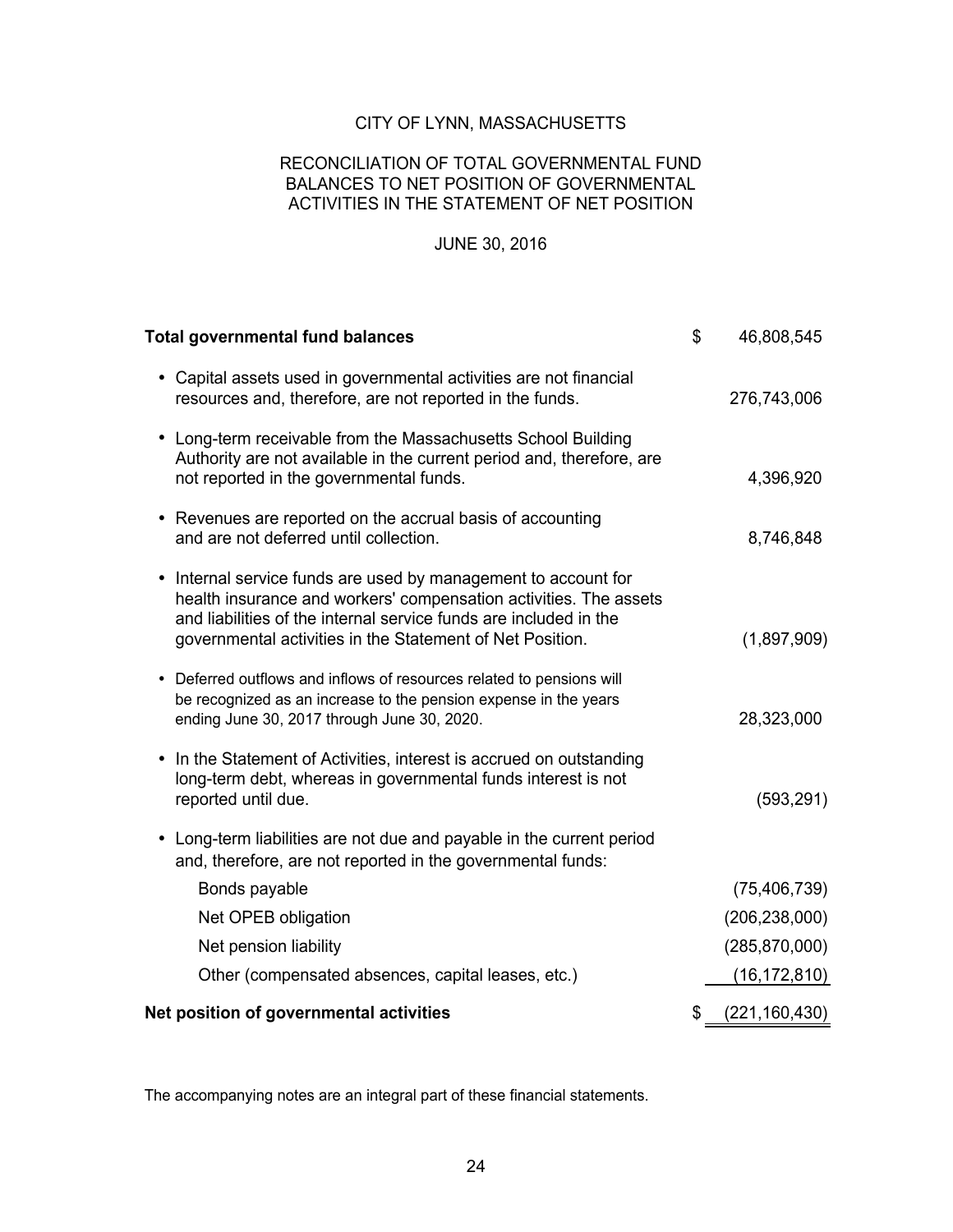#### GOVERNMENTAL FUNDS

### STATEMENT OF REVENUES, EXPENDITURES AND CHANGES IN FUND BALANCES

#### FOR THE YEAR ENDED JUNE 30, 2016

|                                             | General           | <b>HOME</b><br>Program | Nonmajor<br>Governmental<br>Funds | Total<br>Governmental<br><b>Funds</b> |
|---------------------------------------------|-------------------|------------------------|-----------------------------------|---------------------------------------|
| Revenues:                                   |                   |                        |                                   |                                       |
| Property taxes                              | \$<br>116,086,344 | \$                     | \$                                | \$<br>116,086,344                     |
| <b>Excises</b>                              | 7,522,767         |                        |                                   | 7,522,767                             |
| Penalties, interest and other taxes         | 1,178,604         |                        |                                   | 1,178,604                             |
| Charges for services                        | 2,517,626         | 326,540                | 6,337,030                         | 9,181,196                             |
| Intergovernmental                           | 179,368,927       | 797,159                | 49,199,276                        | 229,365,362                           |
| Contributions and donations                 |                   |                        | 1,240,657                         | 1,240,657                             |
| Licenses and permits                        | 1,976,624         |                        | 4,150                             | 1,980,774                             |
| Fines and forfeitures                       | 1,959,024         |                        | 18,431                            | 1,977,455                             |
| Investment income                           | 192,685           |                        | 207,222                           | 399,907                               |
| Miscellaneous                               | 827               |                        | 959,640                           | 960,467                               |
| <b>Total Revenues</b>                       | 310,803,428       | 1,123,699              | 57,966,406                        | 369,893,533                           |
| <b>Expenditures:</b>                        |                   |                        |                                   |                                       |
| Current:                                    |                   |                        |                                   |                                       |
| General government                          | 25,427,125        |                        | 2,263,280                         | 27,690,405                            |
| Public safety                               | 38,237,598        |                        | 2,496,492                         | 40,734,090                            |
| Education                                   | 155,942,121       |                        | 56,428,519                        | 212,370,640                           |
| Public works                                | 10,803,281        |                        | 7,307,677                         | 18,110,958                            |
| Health and human services                   | 1,305,000         | 1,140,511              | 3,727,100                         | 6,172,611                             |
| Culture and recreation                      | 1,210,919         |                        | 3,827,633                         | 5,038,552                             |
| Employee benefits                           | 64,988,673        |                        |                                   | 64,988,673                            |
| Debt service                                | 12,899,898        |                        |                                   | 12,899,898                            |
| Intergovernmental                           | 2,385,132         |                        |                                   | 2,385,132                             |
| <b>Total Expenditures</b>                   | 313,199,747       | 1,140,511              | 76,050,701                        | 390,390,959                           |
| <b>Excess (deficiency) of revenues</b>      |                   |                        |                                   |                                       |
| over expenditures                           | (2,396,319)       | (16, 812)              | (18,084,295)                      | (20, 497, 426)                        |
| <b>Other Financing Sources (Uses):</b>      |                   |                        |                                   |                                       |
| Bond proceeds                               |                   |                        | 9,000,000                         | 9,000,000                             |
| Lease proceeds                              | 3,951,938         |                        |                                   | 3,951,938                             |
| Bond premium                                | 741,987           |                        |                                   | 741,987                               |
| Transfers in                                | 2,104,641         |                        |                                   | 2,104,641                             |
| Transfers out                               |                   |                        | (2, 104, 641)                     | (2, 104, 641)                         |
| <b>Total Other Financing Sources (Uses)</b> | 6,798,566         |                        | 6,895,359                         | 13,693,925                            |
| <b>Change in Fund Balance</b>               | 4,402,247         | (16, 812)              | (11, 188, 936)                    | (6,803,501)                           |
| Fund Balance, at Beginning of Year, as      |                   |                        |                                   |                                       |
| reclassified                                | 14,798,812        | 39,304                 | 38,773,930                        | 53,612,046                            |
| Fund Balance, at End of Year                | \$<br>19,201,059  | \$<br>22,492           | \$<br>27,584,994                  | \$<br>46,808,545                      |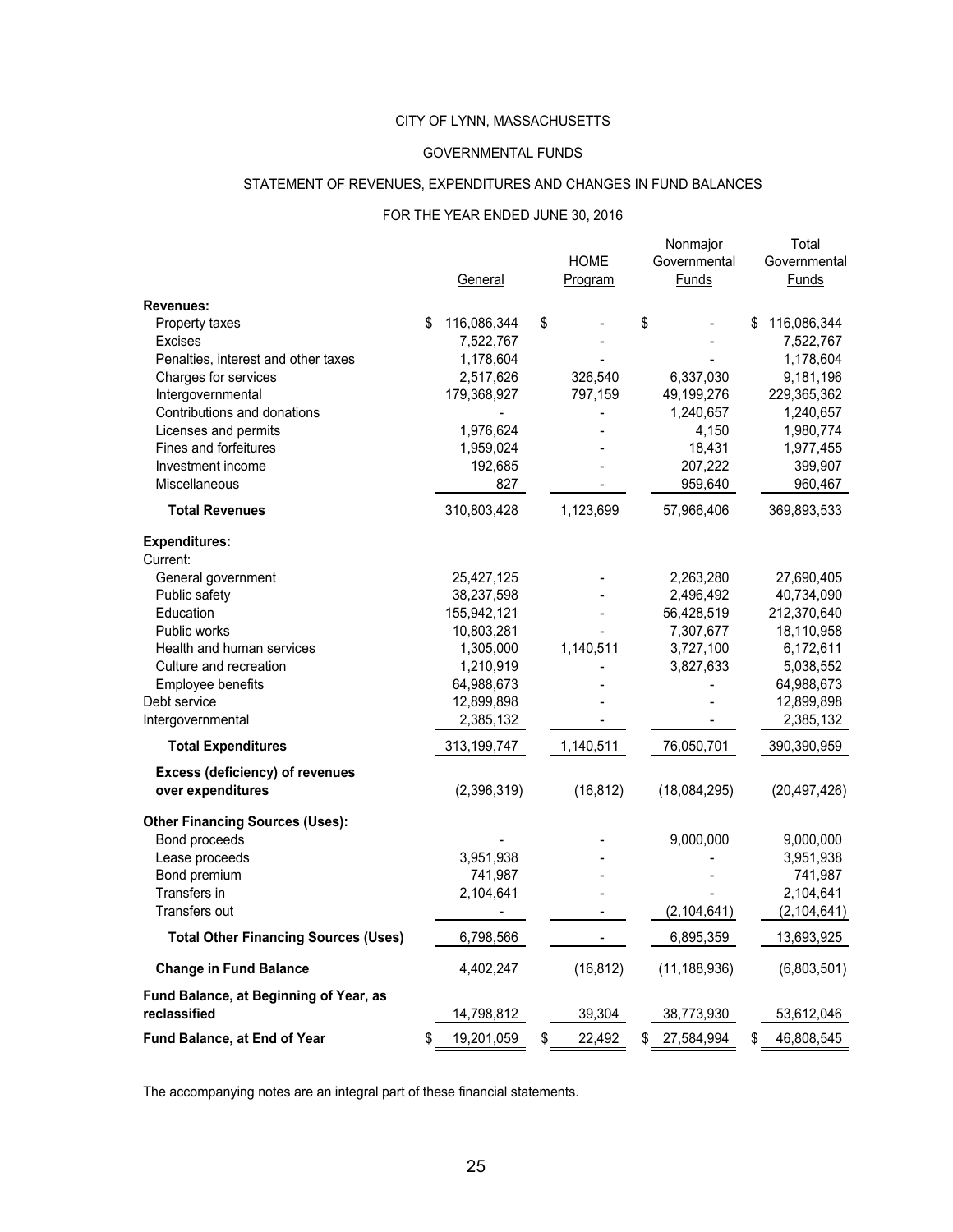#### RECONCILIATION OF THE STATEMENT OF REVENUES EXPENDITURES, AND CHANGES IN FUND BALANCES OF GOVERNMENTAL FUNDS TO THE STATEMENT OF ACTIVITIES

FOR THE YEAR ENDED JUNE 30, 2016

| Net changes in fund balances - total governmental funds                                                                                                                                                                                                                                                                                                                                                                                                       | \$<br>(6,803,501) |
|---------------------------------------------------------------------------------------------------------------------------------------------------------------------------------------------------------------------------------------------------------------------------------------------------------------------------------------------------------------------------------------------------------------------------------------------------------------|-------------------|
| • Governmental funds report capital outlays as expenditures. However,<br>in the Statement of Activities the cost of those assets is allocated<br>over their estimated useful lives and reported as depreciation expense:                                                                                                                                                                                                                                      |                   |
| Capital outlay purchases, net of disposals                                                                                                                                                                                                                                                                                                                                                                                                                    | 46,027,632        |
| Depreciation                                                                                                                                                                                                                                                                                                                                                                                                                                                  | (11, 281, 581)    |
| • Revenues in the Statement of Activities that do not provide current<br>financial resources are fully deferred in the Statement of Revenues,<br>Expenditures and Changes in Fund Balances. Therefore, the<br>recognition of revenue for various types of accounts receivable<br>(i.e., real estate and personal property, motor vehicle excise, etc.)<br>differ between the two statements. This amount represents the<br>net change in unavailable revenue. | (1,687,701)       |
| The issuance of long-term debt (e.g., bonds and leases) provides<br>٠<br>current financial resources to governmental funds, while the<br>repayment of the principal of long-term debt consumes the financial<br>resources of governmental funds. Neither transaction, however,<br>has any effect on net position:                                                                                                                                             |                   |
| Repayments of debt                                                                                                                                                                                                                                                                                                                                                                                                                                            | 10,065,000        |
| Proceeds of bonds                                                                                                                                                                                                                                                                                                                                                                                                                                             | (9,000,000)       |
| Bond premium                                                                                                                                                                                                                                                                                                                                                                                                                                                  | (741, 987)        |
| Amortization of bond premium                                                                                                                                                                                                                                                                                                                                                                                                                                  | 323,825           |
| Proceeds of capital leases                                                                                                                                                                                                                                                                                                                                                                                                                                    | (3,951,938)       |
| Payments of capital leases                                                                                                                                                                                                                                                                                                                                                                                                                                    | 1,150,124         |
| Change in accrued interest on bonds payable                                                                                                                                                                                                                                                                                                                                                                                                                   | 154,006           |
| Internal service funds are used by management to account for health<br>٠<br>insurance and workers' compensation activities. The net activity of<br>internal service funds is reported with Governmental Activities.                                                                                                                                                                                                                                           | (4,098,999)       |
| • Some expenses reported in the Statement of Activities, such as<br>certain employee benefits, do not require the use of current financial<br>resources and therefore, are not reported as expenditures in the<br>governmental funds:                                                                                                                                                                                                                         |                   |
| Change in compensated absences liability                                                                                                                                                                                                                                                                                                                                                                                                                      | (110, 756)        |
| Change in workers compensation liability                                                                                                                                                                                                                                                                                                                                                                                                                      | 205,176           |
| Change in net OPEB obligation                                                                                                                                                                                                                                                                                                                                                                                                                                 | (16, 709, 000)    |
| Change in net pension liability                                                                                                                                                                                                                                                                                                                                                                                                                               | (30, 826, 000)    |
| Change in deferred inflows and outflows related to pensions                                                                                                                                                                                                                                                                                                                                                                                                   | 27,910,000        |
| Reimbursements from the Massachusetts School Building Authority for<br>٠<br>principal payments on long-term debt provide current financial resources<br>to governmental funds but have no effect on changes in net assets,                                                                                                                                                                                                                                    |                   |
| therefore are excluded from net assets.                                                                                                                                                                                                                                                                                                                                                                                                                       | (3,499,754)       |
| Change in net position of governmental activities                                                                                                                                                                                                                                                                                                                                                                                                             | \$<br>(2,875,454) |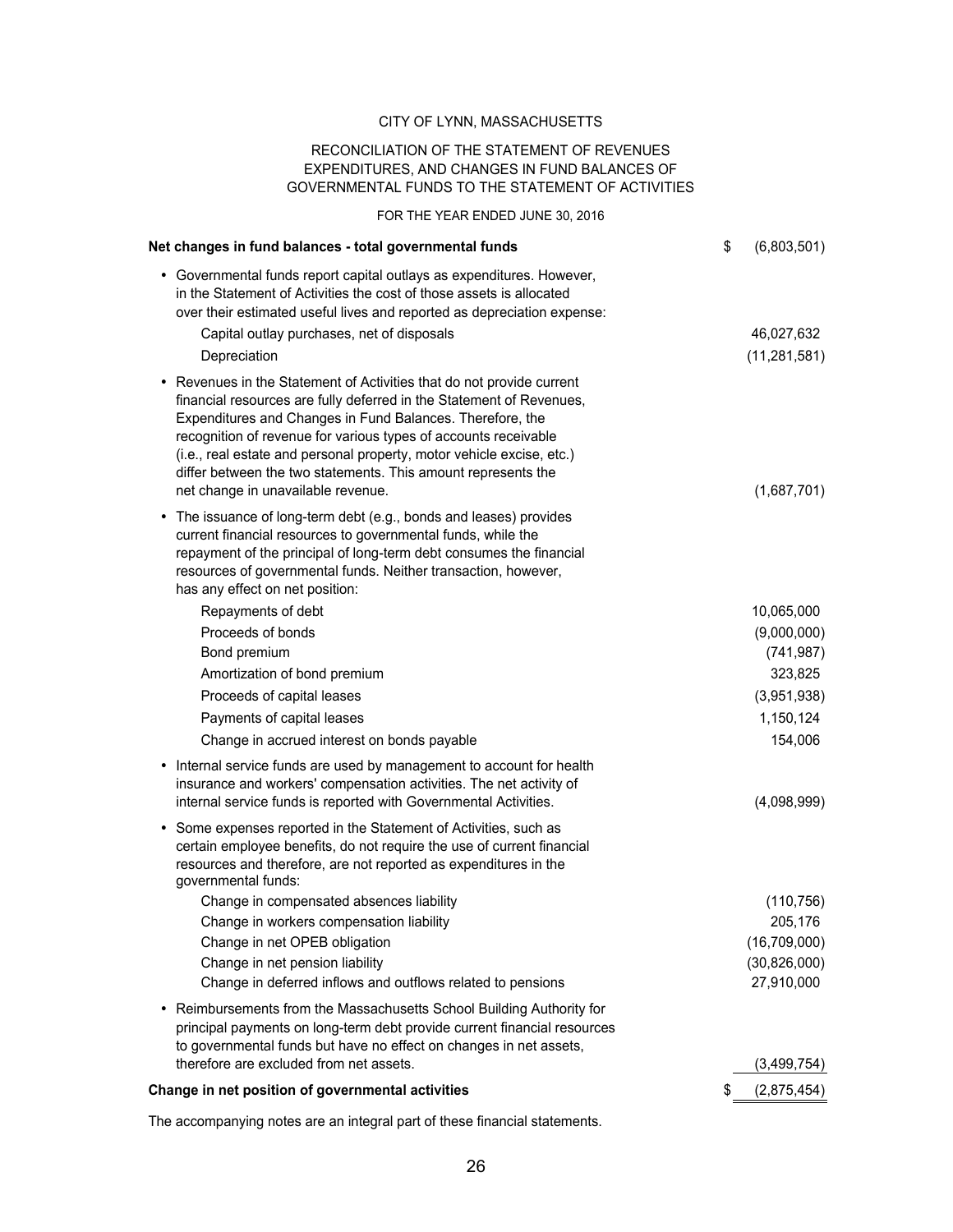#### GENERAL FUND

### STATEMENT OF REVENUES AND OTHER SOURCES, AND EXPENDITURES AND OTHER USES - BUDGET AND ACTUAL

#### FOR THE YEAR ENDED JUNE 30, 2016

|                                                                       | <b>Budgeted Amounts</b>   |    |                        | Variance with     |    |                                               |
|-----------------------------------------------------------------------|---------------------------|----|------------------------|-------------------|----|-----------------------------------------------|
|                                                                       | Original<br><b>Budget</b> |    | Final<br><b>Budget</b> | Actual<br>Amounts |    | <b>Final Budget</b><br>Positive<br>(Negative) |
| <b>Revenues and Transfers:</b>                                        |                           |    |                        |                   |    |                                               |
| Taxes                                                                 | \$<br>116,129,262         | \$ | 116,129,262            | \$<br>116,129,262 | \$ |                                               |
| Excise                                                                | 7,080,000                 |    | 7,080,000              | 7,522,767         |    | 442,767                                       |
| Penalties, interest and other taxes                                   | 1,390,000                 |    | 1,390,000              | 1,178,604         |    | (211, 396)                                    |
| Charges for services                                                  | 2,065,942                 |    | 2,065,942              | 2,517,626         |    | 451,684                                       |
| Intergovernmental                                                     | 178,622,538               |    | 178,622,538            | 179,368,927       |    | 746,389                                       |
| Licenses and permits                                                  | 1,794,000                 |    | 1,794,000              | 1,976,624         |    | 182,624                                       |
| Fines and forfeits                                                    | 1,952,000                 |    | 1,952,000              | 1,959,024         |    | 7,024                                         |
| Investment income                                                     | 196,808                   |    | 196,808                | 192,685           |    | (4, 123)                                      |
| Transfers in                                                          |                           |    | 2,104,641              | 2,104,641         |    |                                               |
| Miscellaneous                                                         | 7,500                     |    | 7,500                  | 669,654           |    | 662,154                                       |
| <b>Total Revenues and Transfers</b>                                   | 309,238,050               |    | 311,342,691            | 313,619,814       |    | 2,277,123                                     |
| <b>Expenditures:</b>                                                  |                           |    |                        |                   |    |                                               |
| General government                                                    | 26,551,689                |    | 28,610,099             | 27,922,602        |    | 687,497                                       |
| Public safety                                                         | 38,158,231                |    | 38,895,690             | 38,455,696        |    | 439,994                                       |
| Education                                                             | 152,870,557               |    | 154,570,911            | 154,161,004       |    | 409,907                                       |
| Public works                                                          | 10,466,002                |    | 10,525,146             | 11,117,574        |    | (592, 428)                                    |
| Health and human services                                             | 1,347,636                 |    | 1,346,642              | 1,317,922         |    | 28,720                                        |
| Culture and recreation                                                | 1,274,546                 |    | 1,274,444              | 1,217,803         |    | 56,641                                        |
| Debt service                                                          | 13,055,000                |    | 13,055,000             | 12,826,738        |    | 228,262                                       |
| Intergovernmental                                                     | 2,385,141                 |    | 2,385,141              | 2,385,132         |    | 9                                             |
| Employee benefits                                                     | 64,846,157                |    | 65,496,527             | 64,992,335        |    | 504,192                                       |
| <b>Total Expenditures</b>                                             | 310,954,959               |    | 316,159,600            | 314,396,806       |    | 1,762,794                                     |
| Excess (deficiency) of revenues and transfers in<br>over expenditures | (1,716,909)               |    | (4,816,909)            | (776, 992)        |    | 4,039,917                                     |
| <b>Other Financing Sources/(Uses):</b>                                |                           |    |                        |                   |    |                                               |
| Use of fund balance:                                                  |                           |    |                        |                   |    |                                               |
| To reduce the tax levy                                                | 3,600,000                 |    | 3,600,000              |                   |    | (3,600,000)                                   |
| For school purposes                                                   |                           |    | 567,000                |                   |    | (567,000)                                     |
| For general government purposes                                       |                           |    | 300,000                |                   |    | (300,000)                                     |
| For school construction                                               |                           |    | 2,233,000              |                   |    | (2,233,000)                                   |
| Raise prior year deficits                                             | (1,883,091)               |    | (1,883,091)            |                   |    | 1,883,091                                     |
| Excess of expenditures and other uses                                 |                           |    |                        |                   |    |                                               |
| over revenues and other sources                                       | \$                        | \$ |                        | \$<br>(776, 992)  | \$ | (776, 992)                                    |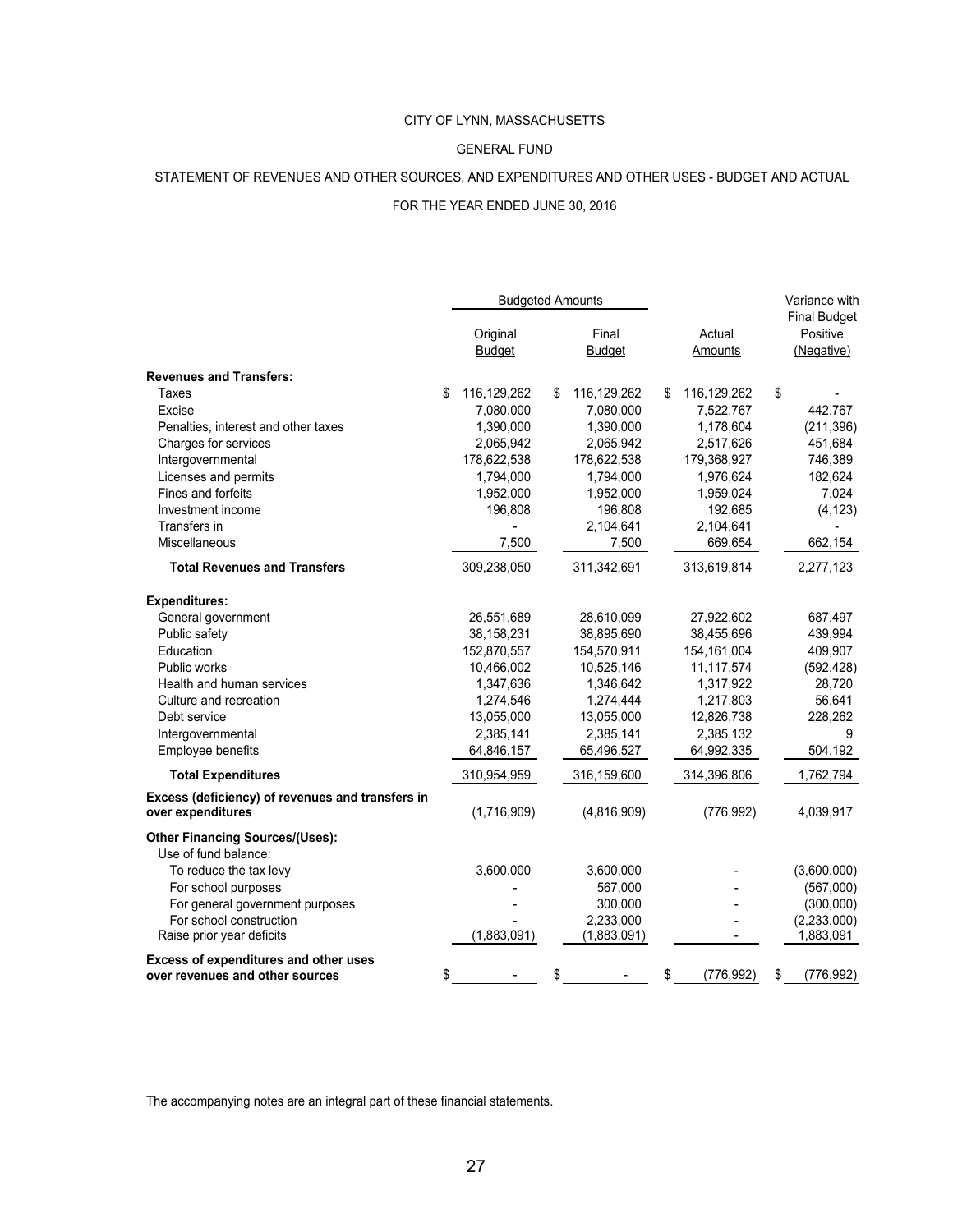# CITY OF LYNN, MASSACHUSETTS PROPRIETARY FUNDS

### STATEMENT OF NET POSITION

### JUNE 30, 2016

|                                                                        | <b>Business-Type Activities</b><br><b>Enterprise Fund</b> | Governmental<br><b>Activities</b> |
|------------------------------------------------------------------------|-----------------------------------------------------------|-----------------------------------|
|                                                                        | Marina<br>Fund                                            | Internal<br>Service<br>Fund       |
| <b>Assets</b>                                                          |                                                           |                                   |
| Current:                                                               |                                                           |                                   |
| Cash and short-term investments                                        | \$<br>132,500                                             | \$<br>3,173,100                   |
| User fees, net of allowance for uncollectibles<br>Inventory            | 10,342<br>18,371                                          |                                   |
| Other assets                                                           |                                                           | 2,840,000                         |
| <b>Total current assets</b>                                            | 161,213                                                   | 6,013,100                         |
| Noncurrent:                                                            |                                                           |                                   |
| Capital assets, net                                                    |                                                           |                                   |
| of accumulated depreciation                                            | 2,435,694                                                 |                                   |
| Total noncurrent assets                                                | 2,435,694                                                 |                                   |
| <b>Total Assets</b>                                                    | 2,596,907                                                 | 6,013,100                         |
| <b>Liabilities</b>                                                     |                                                           |                                   |
| Current:                                                               |                                                           |                                   |
| <b>Accrued liabilities</b>                                             | 450,118                                                   | 3,847,229                         |
| Other current liabilities<br>Current portion of long-term liabilities: | 151,000                                                   | 4,063,780                         |
| Bonds payable                                                          | 942,807                                                   |                                   |
| <b>Total current liabilities</b>                                       | 1,543,925                                                 | 7,911,009                         |
|                                                                        |                                                           |                                   |
| Noncurrent:                                                            |                                                           |                                   |
| Bonds payable, net of current portion                                  | 145,470                                                   |                                   |
| <b>Total noncurrent liabilities</b>                                    | 145,470                                                   |                                   |
| <b>Total Liabilities</b>                                               | 1,689,395                                                 | 7,911,009                         |
| <b>Net Position</b>                                                    |                                                           |                                   |
| Net investment in capital assets                                       | 1,506,019                                                 |                                   |
| Unrestricted                                                           | (598,507)                                                 | (1,897,909)                       |
| <b>Total Net Position</b>                                              | \$<br>907,512                                             | (1,897,909)<br>\$                 |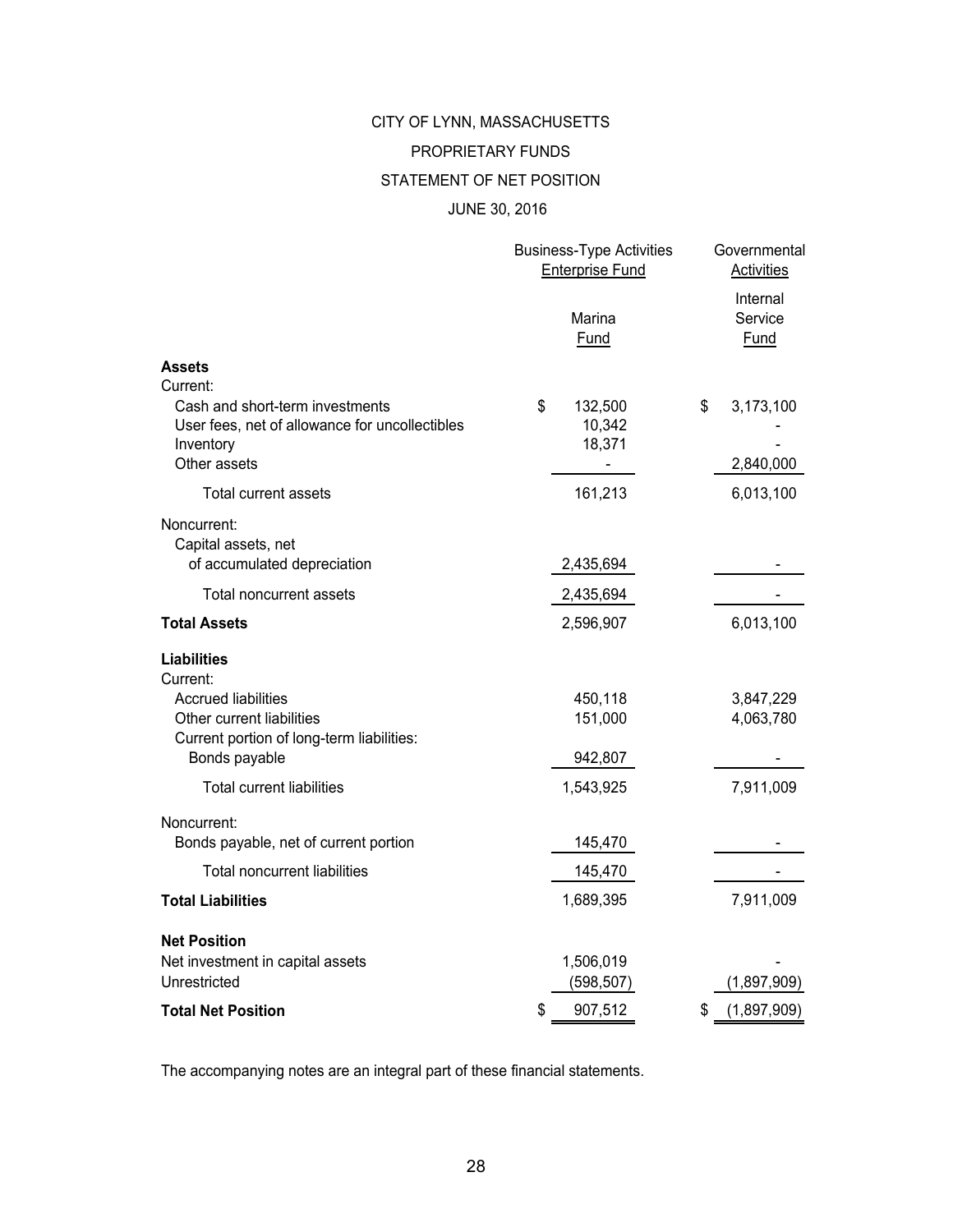### PROPRIETARY FUNDS

### STATEMENT OF REVENUES, EXPENSES AND CHANGES IN FUND NET POSITION

### FOR THE YEAR ENDED JUNE 30, 2016

|                                                                                                                                         | <b>Business-Type Activities</b><br><b>Enterprise Funds</b><br>Marina<br>Fund | Governmental<br><b>Activities</b><br>Internal<br>Service<br><b>Fund</b> |
|-----------------------------------------------------------------------------------------------------------------------------------------|------------------------------------------------------------------------------|-------------------------------------------------------------------------|
| <b>Operating Revenues:</b><br>Charges for services<br>Employee and employer contributions                                               | \$<br>325,110                                                                | \$<br>46,700,007                                                        |
| <b>Total Operating Revenues</b>                                                                                                         | 325,110                                                                      | 46,700,007                                                              |
| <b>Operating Expenses:</b><br>Personnel expenses<br>Non personnel expenses<br>Depreciation<br>Employee benefits                         | 111,092<br>143,514<br>206,044                                                | 50,799,006                                                              |
| <b>Total Operating Expenses</b>                                                                                                         | 460,650                                                                      | 50,799,006                                                              |
| Operating income (loss)                                                                                                                 | (135, 540)                                                                   | (4,098,999)                                                             |
| <b>Nonoperating Revenues (Expenses):</b><br>Investment income<br>Interest expense<br><b>Total Nonoperating Revenues (Expenses), Net</b> | 25<br>(72, 523)<br>(72,498)                                                  |                                                                         |
| <b>Other Financing Sources:</b><br>Capital contribution                                                                                 | 71,950                                                                       |                                                                         |
| <b>Total Other Financing Sources</b>                                                                                                    | 71,950                                                                       |                                                                         |
| Change in net position                                                                                                                  | (136,088)                                                                    | (4,098,999)                                                             |
| Net Position at Beginning of Year                                                                                                       | 1,043,600                                                                    | 2,201,090                                                               |
| <b>Net Position at End of Year</b>                                                                                                      | \$<br>907,512                                                                | \$<br>(1,897,909)                                                       |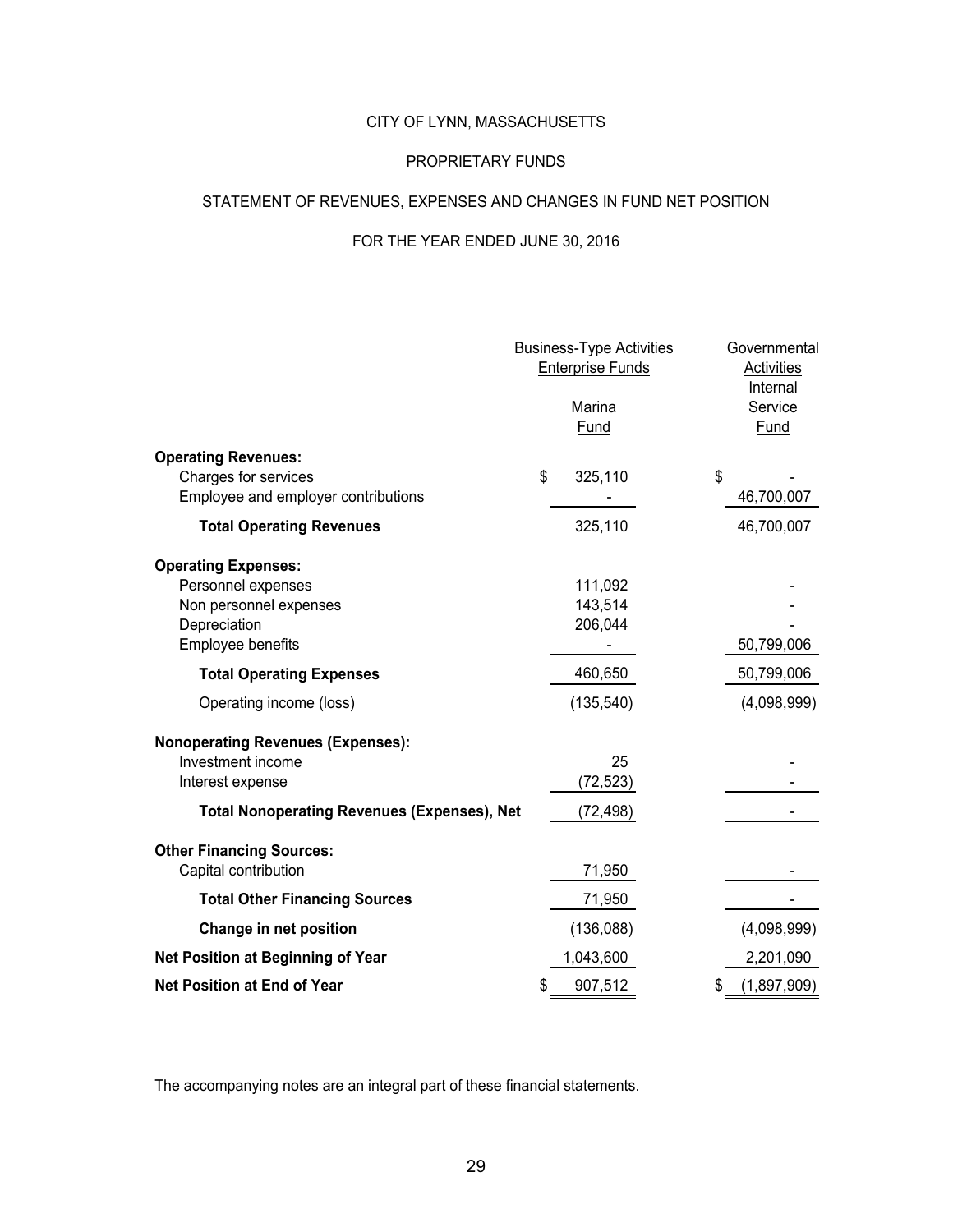### PROPRIETARY FUNDS

### STATEMENT OF CASH FLOWS

### FOR THE YEAR ENDED JUNE 30, 2016

|                                                                                                              | <b>Business-Type Activities</b><br><b>Enterprise Funds</b><br>Marina<br>Fund | Governmental<br>Activities<br>Internal<br>Service<br>Fund |
|--------------------------------------------------------------------------------------------------------------|------------------------------------------------------------------------------|-----------------------------------------------------------|
| <b>Cash Flows From Operating Activities:</b>                                                                 |                                                                              |                                                           |
| Receipts from customers and users                                                                            | \$<br>325,017                                                                | \$                                                        |
| Payments to vendors and employees                                                                            | (192, 864)                                                                   |                                                           |
| Receipts from employees and employer<br>Payments of employee benefits and expenses                           | ٠                                                                            | 46,700,007<br>(54, 217, 113)                              |
| Net Cash Provided By (Used For) Operating Activities                                                         | 132,153                                                                      | (7, 517, 106)                                             |
| <b>Cash Flows From Capital and Related Financing Activities:</b>                                             |                                                                              |                                                           |
| Principal payments on bonds                                                                                  | (12, 555)                                                                    |                                                           |
| Interest expense                                                                                             | (72, 523)                                                                    |                                                           |
| Net Cash (Used For) Capital and Related Financing Activities                                                 | (85,078)                                                                     |                                                           |
| <b>Cash Flows From Investing Activities:</b>                                                                 |                                                                              |                                                           |
| Investment income                                                                                            | 25                                                                           |                                                           |
| <b>Net Cash Provided by Investing Activities</b>                                                             | 25                                                                           |                                                           |
| Net Change in Cash and Short-Term Investments                                                                | 47,100                                                                       | (7, 517, 106)                                             |
| Cash and Short-Term Investments, Beginning of Year                                                           | 85,400                                                                       | 10,690,206                                                |
| Cash and Short-Term Investments, End of Year                                                                 | 132,500                                                                      | \$<br>3,173,100                                           |
| Reconciliation of Operating Income (Loss) to Net Cash Provided<br><b>By (Used For) Operating Activities:</b> |                                                                              |                                                           |
| Operating (loss)                                                                                             | (135, 540)<br>\$                                                             | \$<br>(4,098,999)                                         |
| Adjustments to reconcile operating income to net cash<br>provided by (used for) operating activities:        |                                                                              |                                                           |
| Depreciation                                                                                                 | 206,044                                                                      |                                                           |
| Changes in assets and liabilities:                                                                           |                                                                              |                                                           |
| User fees                                                                                                    | (93)                                                                         |                                                           |
| Other assets<br><b>Accrued liabilities</b>                                                                   | (3,231)<br>64,973                                                            | (1,418,107)                                               |
| <b>Other liabilities</b>                                                                                     |                                                                              | (2,000,000)                                               |
| Net Cash Provided By (Used For) Operating Activities                                                         | 132,153<br>\$                                                                | \$<br>(7, 517, 106)                                       |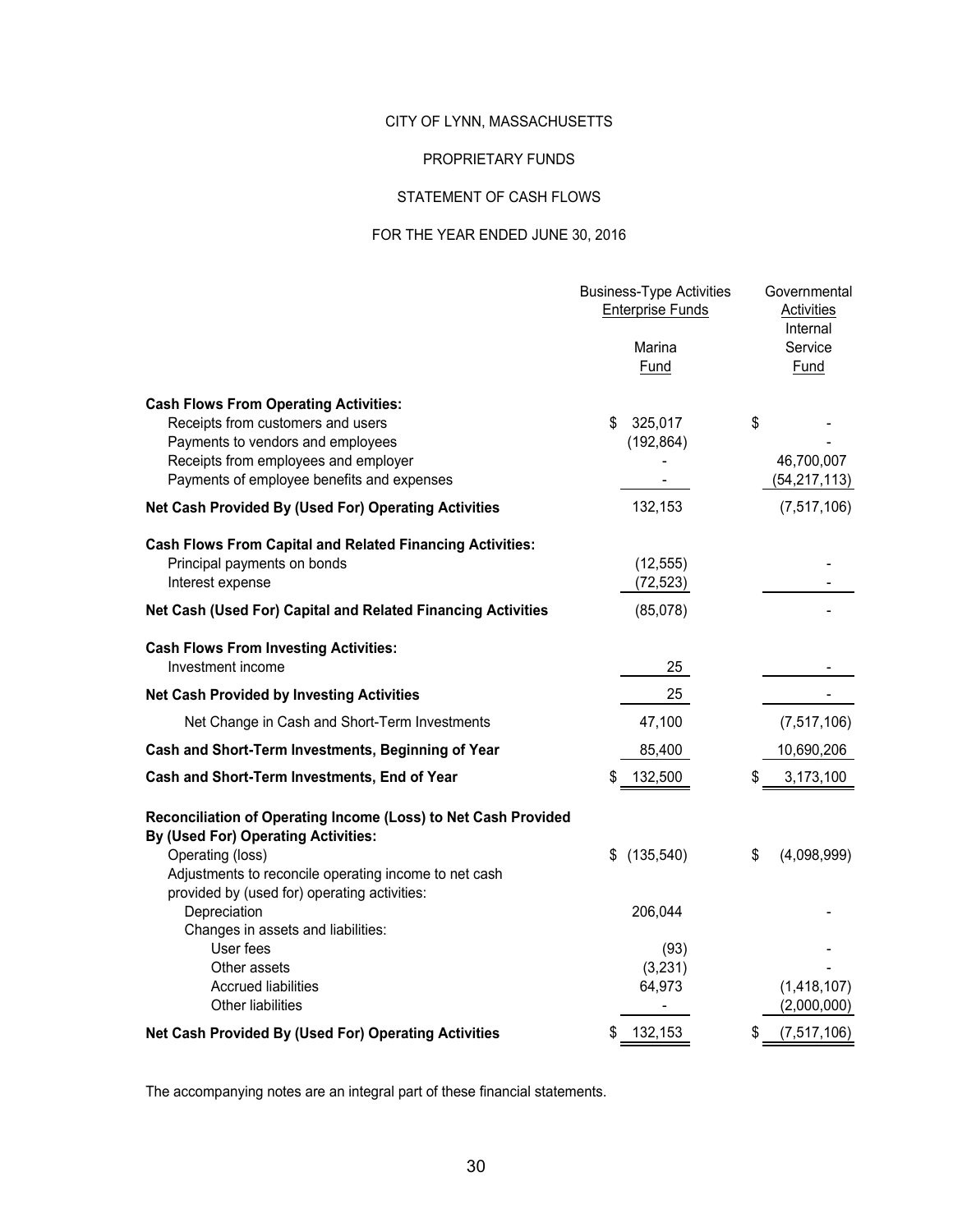### FIDUCIARY FUNDS

# STATEMENT OF FIDUCIARY NET POSITION

### JUNE 30, 2016

|                                   | Pension              |               |  |  |
|-----------------------------------|----------------------|---------------|--|--|
|                                   | <b>Trust Fund</b>    |               |  |  |
|                                   | (As of               | Agency        |  |  |
|                                   | December 31, 2015)   | <b>Funds</b>  |  |  |
| <b>Assets</b>                     |                      |               |  |  |
| Cash and short term investments   | \$<br>2,272,859      | 738,238<br>\$ |  |  |
| Investments                       | 279,146,062          |               |  |  |
| Accounts receivable               | 1,738,632            |               |  |  |
| <b>Total Assets</b>               | 283, 157, 553        | 738,238       |  |  |
|                                   |                      |               |  |  |
| <b>Liabilities</b>                |                      |               |  |  |
| Other liabilities                 | 88                   | 738,238       |  |  |
| <b>Total Liabilities</b>          | 88                   | 738,238       |  |  |
|                                   |                      |               |  |  |
| <b>Net Position</b>               |                      |               |  |  |
| Total net position restricted for |                      |               |  |  |
| pension benefits                  | \$.<br>283, 157, 465 | \$.           |  |  |
|                                   |                      |               |  |  |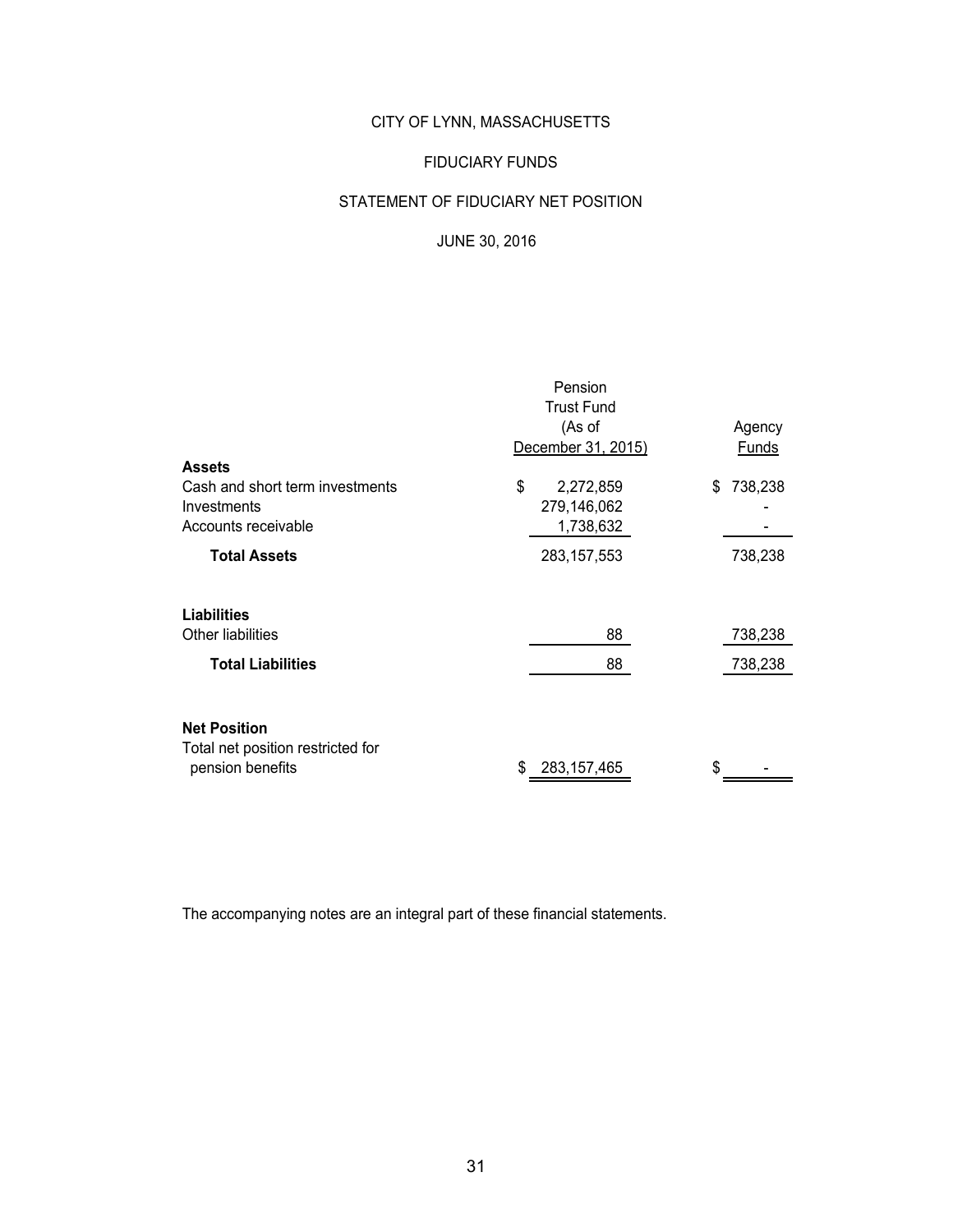### FIDUCIARY FUNDS

## STATEMENT OF CHANGES IN FIDUCIARY NET POSITION

### FOR THE YEAR ENDED DECEMBER 31, 2015

|                                                                                                                                                              | Pension<br><b>Trust Fund</b>                |
|--------------------------------------------------------------------------------------------------------------------------------------------------------------|---------------------------------------------|
| <b>Additions:</b>                                                                                                                                            |                                             |
| Contributions:<br>Employers<br>Plan members<br>Other                                                                                                         | \$<br>29,554,590<br>7,121,348<br>(705, 754) |
| <b>Total contributions</b>                                                                                                                                   | 35,970,184                                  |
| Investment Income:<br>Change in fair value of investments<br>Less: management fees                                                                           | 5,006,536<br>(1,602,522)                    |
| Net investment income                                                                                                                                        | 3,404,014                                   |
| <b>Total additions</b>                                                                                                                                       | 39,374,198                                  |
| <b>Deductions:</b><br>Benefit payments to plan members and beneficiaries<br>Refunds to plan members<br>Transfers to other systems<br>Administrative expenses | 35,681,116<br>129,345<br>73,592<br>302,481  |
| <b>Total deductions</b>                                                                                                                                      | 36,186,534                                  |
| <b>Net increase</b>                                                                                                                                          | 3,187,664                                   |
| <b>Net position:</b><br><b>Beginning of year</b>                                                                                                             | 279,969,801                                 |
| End of year                                                                                                                                                  | \$<br>283,157,465                           |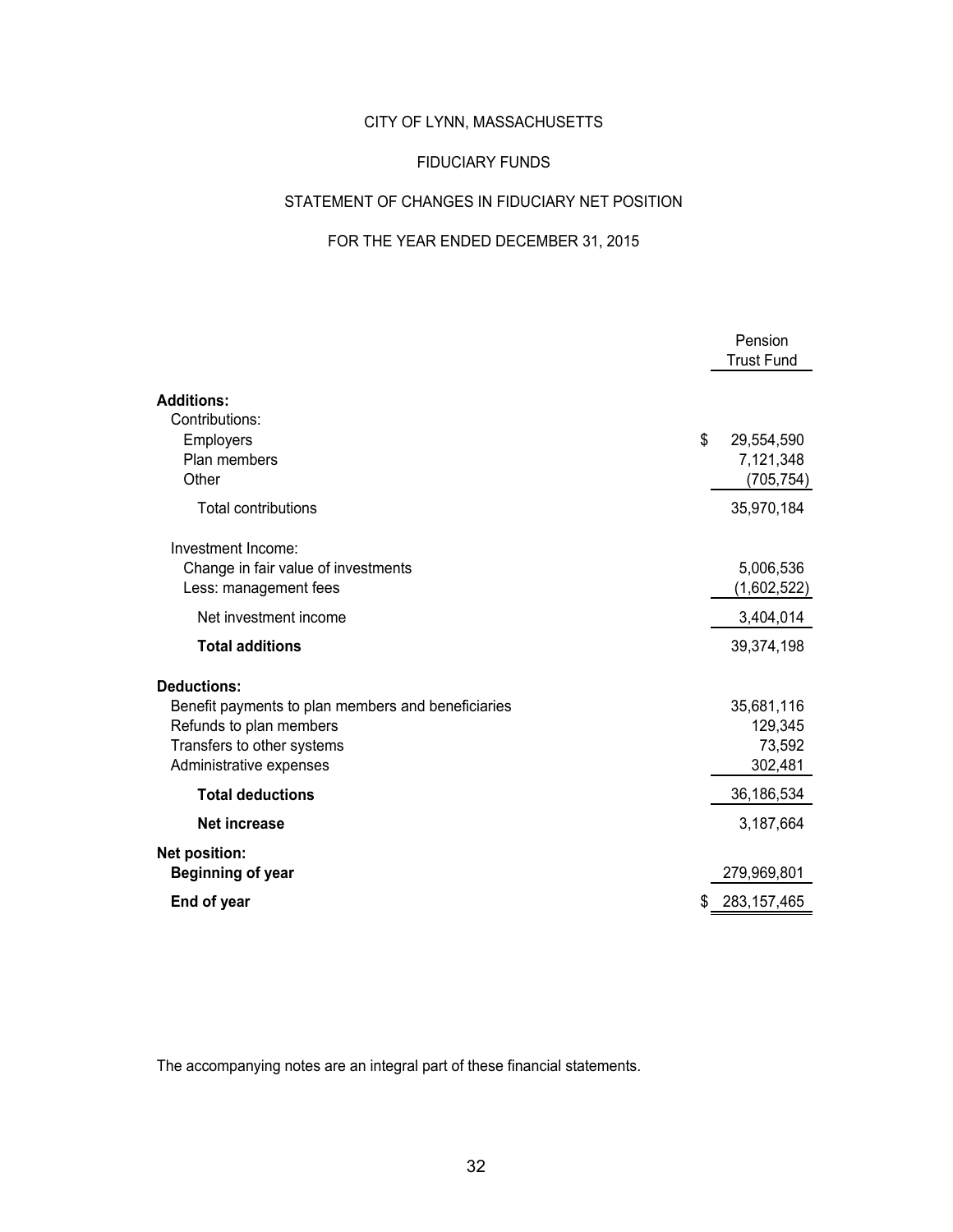# **Notes to Financial Statements**

# **1. Summary of Significant Accounting Policies**

The accounting policies of the City of Lynn (the City) conform to generally accepted accounting principles (GAAP) as applicable to governmental units. The following is a summary of the more significant policies:

## *A. Reporting Entity*

The City is a municipal corporation governed by an elected Council. As required by generally accepted accounting principles, these financial statements present the government and applicable component units for which the government is considered to be financially accountable.

The Lynn Contributory Retirement System was established to provide retirement benefits primarily to employees and their beneficiaries. The System is presented using the accrual basis of accounting and is reported as a pension trust fund in the fiduciary fund financial statements. Additional financial information of the System can be obtained by contacting the System located at 3 City Hall Square, Lynn, MA 01901.

### *B. Government-wide and Fund Financial Statements*

### Government-wide Financial Statements

The government-wide financial statements (i.e., the Statement of Net Position and the Statement of Activities) report information on all of the nonfiduciary activities of the primary government. For the most part, the effect of interfund activity has been removed from these statements. *Governmental activities*, which normally are supported by taxes and intergovernmental revenues, are reported separately from *business-type activities*, which rely to a significant extent on fees and charges for support. Likewise, the *primary government* is reported separately from certain legally separate component units for which the primary government is financially accountable.

The Statement of Activities demonstrates the degree to which the direct expenses of a given function or segment is offset by program revenues. *Direct expenses* are those that are clearly identifiable with a specific function or segment. Program revenues include (1) charges to customers or applicants who purchase, use, or directly benefit from goods, services, or privileges provided by a given function or segment and (2) grants and contributions that are restricted to meeting the operational or capital requirements of a particular function or segment. Taxes and other items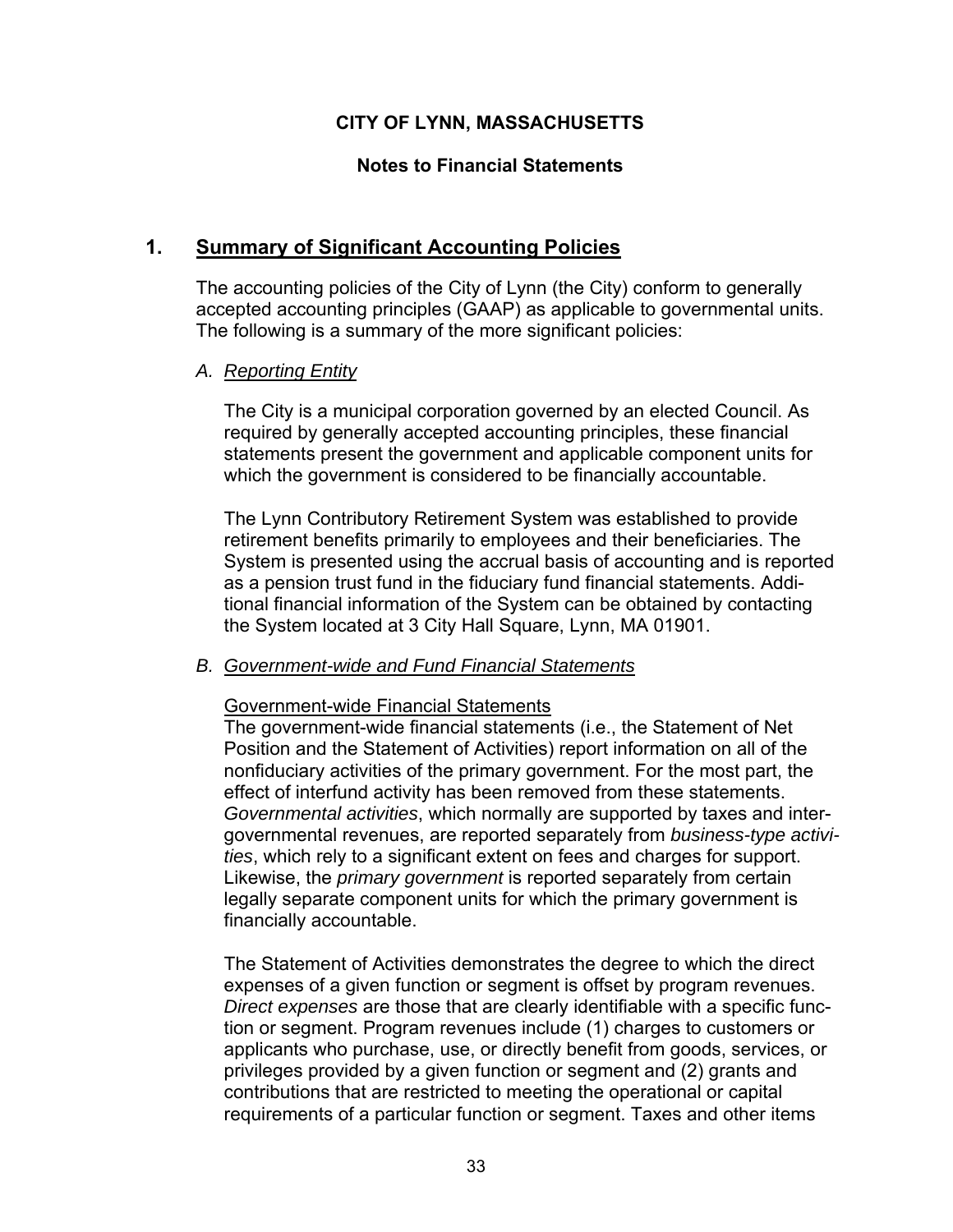not properly included among program revenues are reported instead as *general revenues*.

### Fund Financial Statements

Separate financial statements are provided for governmental funds, proprietary funds and fiduciary funds, even though the latter are excluded from the government-wide financial statements**.** Major individual governmental funds and major individual enterprise funds are reported as separate columns in the fund financial statements.

### *C. Measurement Focus, Basis of Accounting, and Financial Statement Presentation*

### Government-wide Financial Statements

The government-wide financial statements are reported using the *economic resources measurement focus* and the *accrual basis of accounting*, as is the proprietary fund and fiduciary fund financial statements. Revenues are recorded when earned and expenses are recorded when a liability is incurred, regardless of the timing of related cash flows. Property taxes are recognized as revenues in the year for which they are levied. Grants and similar items are recognized as revenue as soon as all eligibility requirements imposed by the provider have been met. As a general rule, the effect of interfund activity has been eliminated from the government-wide financial statements.

Amounts reported as *program revenues* include (1) charges to customers or applicants for goods, services, or privileges provided, (2) operating grants and contributions, and (3) capital grants and contributions, including special assessments. Internally dedicated resources are reported as *general revenues* rather than as program revenues. Likewise, general revenues include all taxes and excises.

#### Fund Financial Statements

Governmental fund financial statements are reported using the *current financial resources measurement focus* and the *modified accrual basis of accounting*. Revenues are recognized as soon as they are both measurable and available. Revenues are considered to be available when they are collectible within the current period or soon enough thereafter to pay liabilities of the current period. For this purpose, the City considers property tax revenues to be available if they are collected within 60 days of the end of the current fiscal period. All other revenue items are considered to be measurable and available only when cash is received by the City. Expenditures generally are recorded when a liability is incurred, as under accrual accounting. However, debt service expenditures, as well as expenditures related to compensated absences and claims and judgments, are recorded only when payment is due.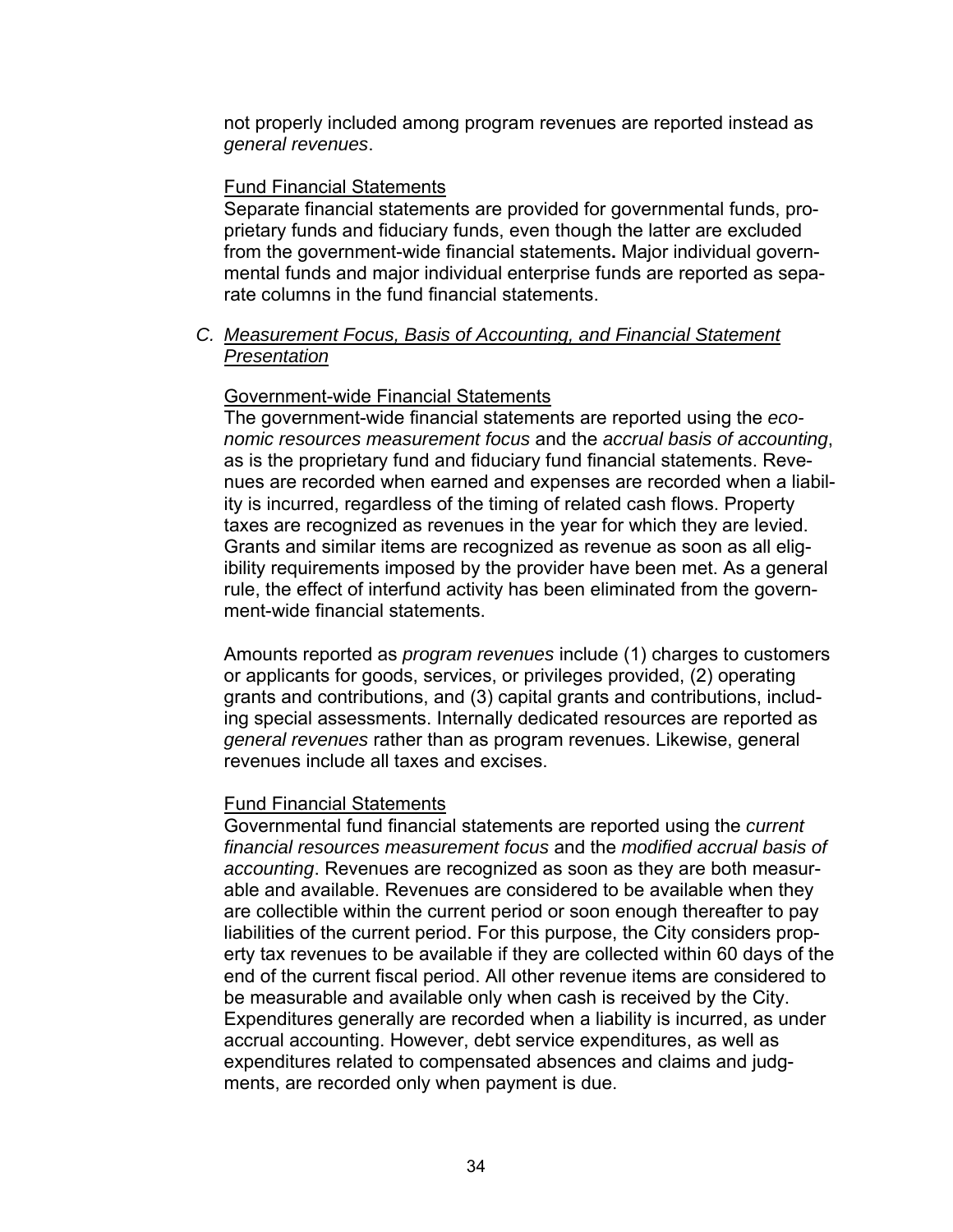The City reports the following major governmental funds:

- The *general fund* is the government's primary operating fund. It accounts for all financial resources of the general government, except those required to be accounted for in another fund.
- The *home program fund* is used to account for the home program grant.

Proprietary funds distinguish operating revenues and expenses from nonoperating items. Operating revenues and expenses generally result from providing services and producing and delivering goods in connection with a proprietary fund's principal ongoing operations. The principal operating revenues of the enterprise fund are charges to customers for sales and services. Operating expenses for enterprise funds include the cost of sales and services, administrative expenses and depreciation on capital assets. All revenues and expenses not meeting this definition are reported as nonoperating revenues and expenses.

The government reports the following major proprietary funds:

• Seaport Marina Operations

The self-insured employee health program is reported as an internal service fund in the accompanying financial statements.

The *pension trust fund* accounts for the activities of the Employees Contributory Retirement System, which accumulates resources for pension benefit payments to qualified employees.

The *agency fund* is used to account for student activity funds and police details. Agency funds report only assets and liabilities, and thus have no measurement focus.

### *D. Cash and Short-Term Investments*

Cash balances from all funds, except those required to be segregated by law, are combined to form a consolidation of cash. Cash balances are invested to the extent available, and interest earnings are recognized in the general fund. Certain special revenue, proprietary, and fiduciary funds segregate cash, and investment earnings become a part of those funds.

Deposits with financial institutions consist primarily of demand deposits, certificates of deposits, and savings accounts. A cash and investment pool is maintained that is available for use by all funds. Each fund's portion of this pool is reflected on the combined financial statements under the caption "cash and short-term investments". The interest earnings attributable to each fund type are included under investment income.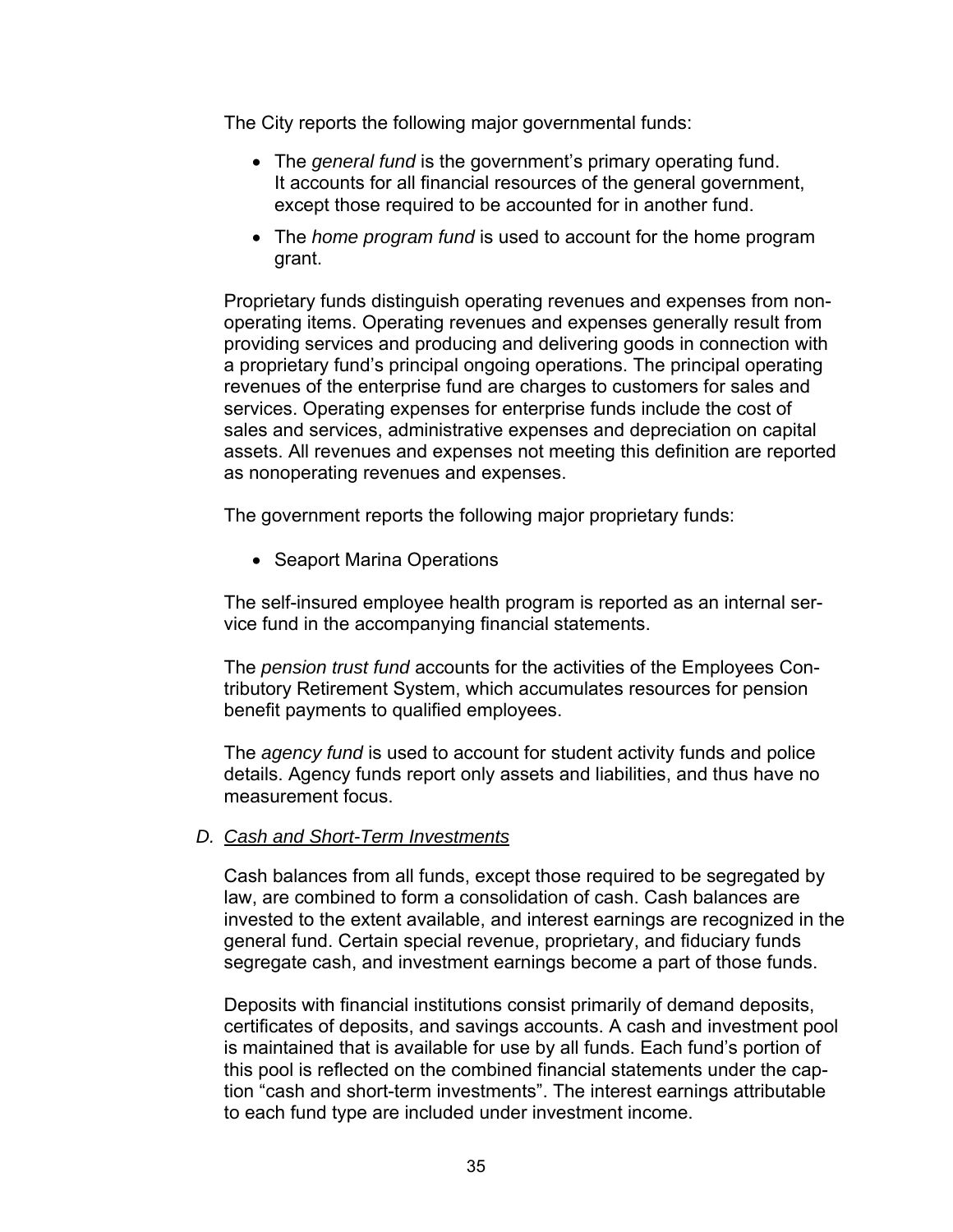For purpose of the Statement of Cash Flows, the proprietary funds consider investments with original maturities of three months or less to be short-term investments.

### *E. Investments*

State and local statutes place certain limitations on the nature of deposits and investments available. Deposits in any financial institution may not exceed certain levels within the financial institution. Non-fiduciary fund investments can be made in securities issued by or unconditionally guaranteed by the U.S. Government or agencies that have a maturity of one year or less from the date of purchase and repurchase agreements guaranteed by such securities with maturity dates of no more than 90 days from the date of purchase.

Investments for the Contributory Retirement System and Trust Funds consist of marketable securities, bonds and short-term money market investments. Investments are carried at market value.

### *F. Property Tax Limitations*

Legislation known as "Proposition 2½" has limited the amount of revenue that can be derived from property taxes. The prior fiscal year's tax levy limit is used as a base and cannot increase by more than 2.5 percent (excluding new growth), unless an override is voted. The actual fiscal year 2016 tax levy reflected an excess capacity of \$18,481.

### *G. Interfund Receivables and Payables*

Transactions between funds that are representative of lending/borrowing arrangements outstanding at the end of the fiscal year are referred to as "due from/to other funds" (i.e., the current portion of interfund loans).

### *H. Inventories*

Inventories are valued at cost using the first-in/first-out (FIFO) method. The costs of governmental fund-type inventories are recorded as expenditures when purchased rather than when consumed. No significant inventory balances were on hand in governmental funds.

### *I. Capital Assets*

Capital assets, which include property, plant, equipment, and infrastructure assets, are reported in the applicable governmental or business-type activities columns in the government-wide financial statements. Capital assets are defined by the government as assets with an initial individual cost of more than \$25,000 and an estimated useful life in excess of two years. Such assets are recorded at historical cost or estimated historical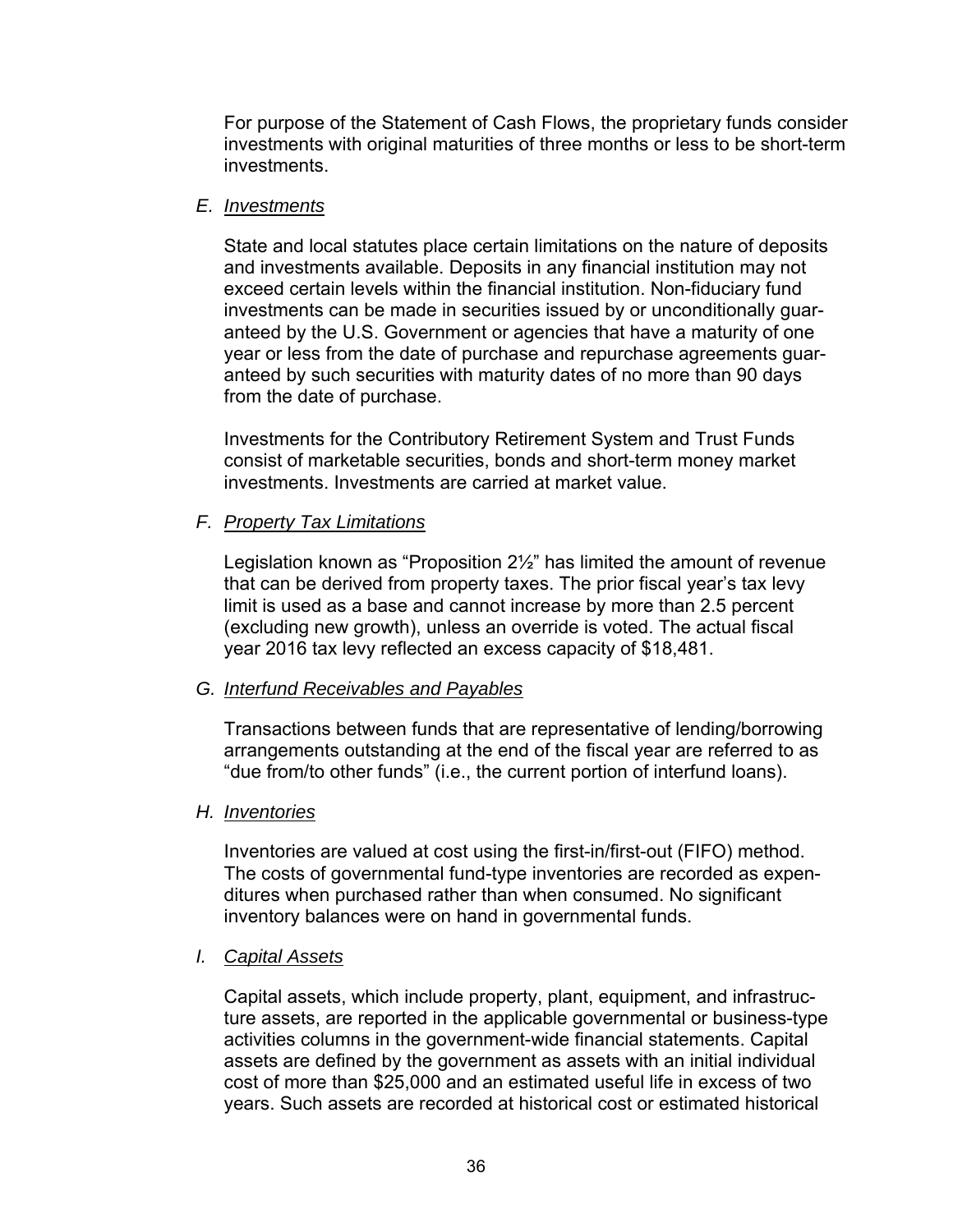cost if purchased or constructed. Donated capital assets are recorded at estimated fair market value at the date of donation.

The costs of normal maintenance and repairs that do not add to the value of the asset or materially extend assets lives are not capitalized.

Major outlays for capital assets and improvements are capitalized as projects are constructed. Interest incurred during the construction phase of capital assets of business-type activities is included as part of the capitalized value of the assets constructed.

Property, plant, and equipment are depreciated using the straight-line method over the following estimated useful lives:

| Years     |
|-----------|
| 50        |
| 20        |
| 8         |
| $5 - 10$  |
| $5 - 10$  |
| $10 - 20$ |
|           |

### *J. Compensated Absences*

It is the government's policy to permit employees to accumulate earned but unused vacation and sick pay benefits. All vested sick and vacation pay is accrued when incurred in the government-wide, proprietary, and fiduciary fund financial statements. A liability for these amounts is reported in governmental funds only if they have matured, for example, as a result of employee resignations and retirements.

### *K. Long-Term Obligations*

In the government-wide financial statements, and proprietary fund types in the fund financial statements, long-term debt, and other long-term obligations are reported as liabilities in the applicable governmental activities, business-type activities, or proprietary fund type Statement of Net Position.

### *L. Fund Equity*

Fund equity at the governmental fund financial reporting level is classified as "fund balance". Fund equity for all other reporting is classified as "net position".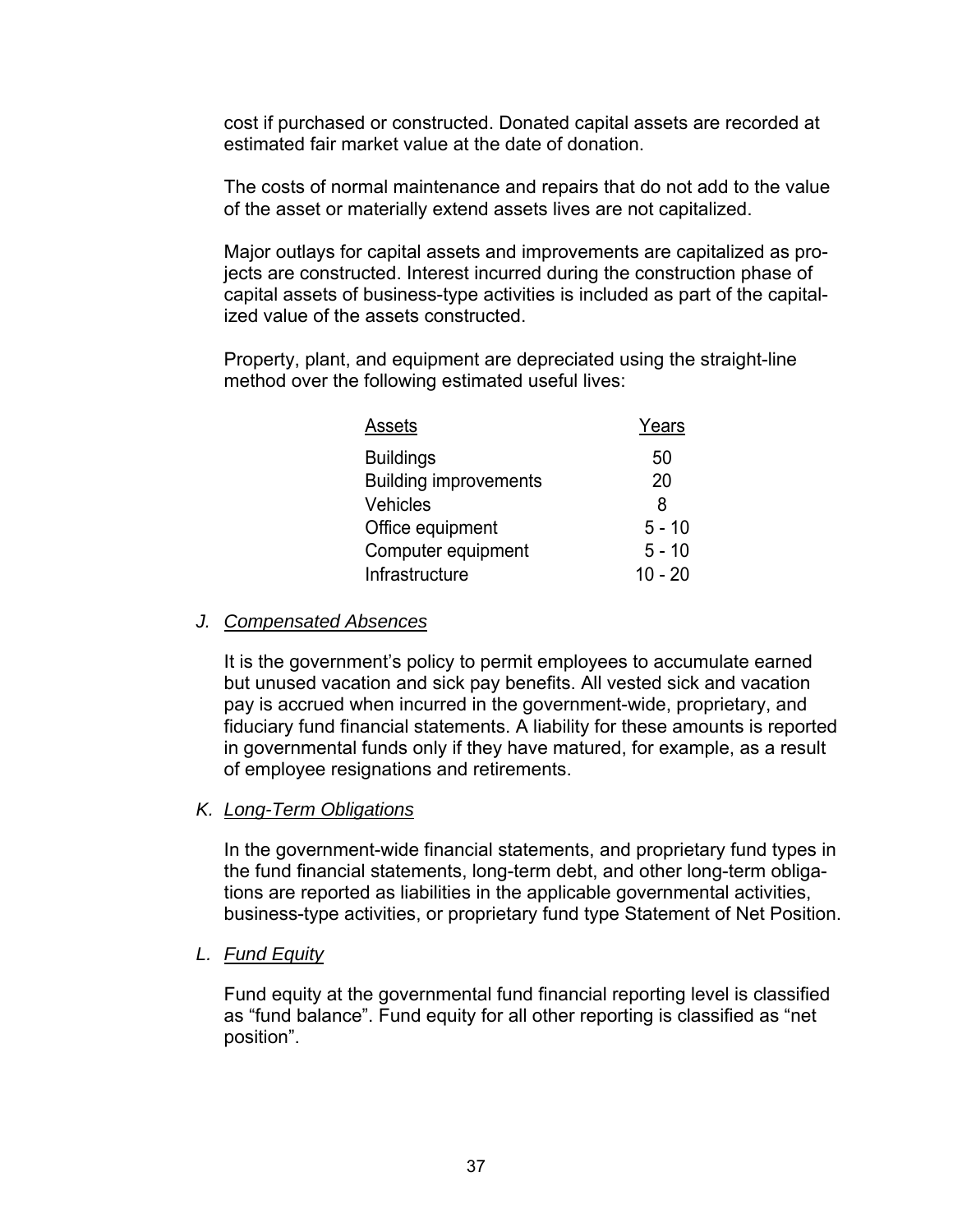*Fund Balance* - Generally, fund balance represents the difference between the current assets and current liabilities. The City reserves those portions of fund balance that are legally segregated for a specific future use or which do not represent available, spendable resources and, therefore, are not available for appropriation or expenditure. Unassigned fund balance indicates that portion of fund balance that is available for appropriation in future periods.

The City's fund balance classification policies and procedures are as follows:

- 1) Nonspendable funds are either unspendable in the current form (i.e., inventory or prepaid items) or can never be spent (i.e., perpetual care).
- 2) Restricted funds are used solely for the purpose in which the fund was established. In the case of special revenue funds, these funds are created by statute or otherwise have external constraints on how the funds can be expended.
- 3) Committed funds are reported and expended as a result of motions passed by the highest decision making authority in the government (i.e., the City Council).
- 4) Assigned funds are used for specific purposes as established by management. These funds, which include encumbrances, have been assigned for specific goods and services ordered but not yet paid for. This account also includes fund balance (free cash) voted to be used in the subsequent fiscal year.
- 5) Unassigned funds are available to be spent in future periods.

When an expenditure is incurred that would qualify for payment from multiple fund balance types, the City uses the following order to liquidate liabilities: restricted, committed, assigned and unassigned.

*Net Position* - Net position represents the difference between assets and liabilities. Net investment in capital assets, consists of capital assets, net of accumulated depreciation, reduced by the outstanding balances of any borrowing used for the acquisition, construction, or improvement of those assets. Net position is reported as restricted when there are limitations imposed on their use either through the enabling legislation adopted by the City or through external restrictions imposed by creditors, grantors, or laws or regulations of other governments. All other net position is reported as unrestricted.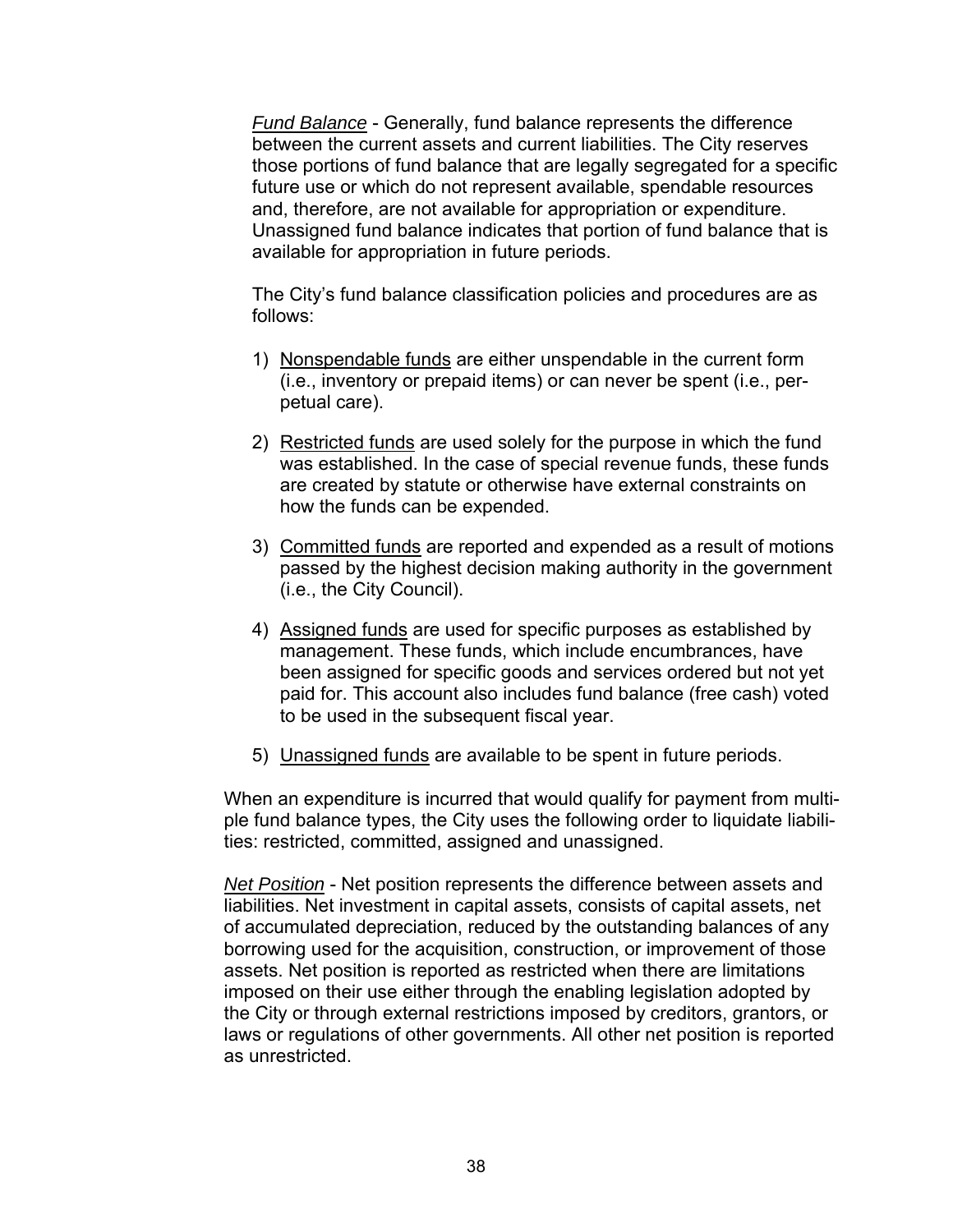### *M. Use of Estimates*

The preparation of basic financial statements in conformity with generally accepted accounting principles requires management to make estimates and assumptions that affect the reported amounts of assets and liabilities and disclosures for contingent assets and liabilities at the date of the basic financial statements, and the reported amounts of the revenues and expenditures/expenses during the fiscal year. Actual results could vary from estimates that were used.

# **2. Stewardship, Compliance, and Accountability**

### *A. Budgetary Information*

The Mayor presents an operating and capital budget for the proposed expenditures of the fiscal year commencing the following July 1. The budget, as enacted by City Council, establishes the legal level of control and specifies that certain appropriations are to be funded by particular revenues. The original budget is amended during the fiscal year at City Council meetings as required by changing conditions. In cases of extraordinary or unforeseen expenses, the City Council is empowered to transfer funds from the Reserve Fund (a contingency appropriation) to a departmental appropriation. "Extraordinary" includes expenses which are not in the usual line, or are great or exceptional. "Unforeseen" includes expenses which are not foreseen as of the time of the annual meeting when appropriations are voted.

Departments are limited to the line items as voted. Certain items may exceed the line item budget as approved if it is for an emergency and for the safety of the general public. These items are limited by the Massachusetts General Laws and must be raised in the next year's tax rate.

Formal budgetary integration is employed as a management control device during the year for the general fund and proprietary funds. Effective budgetary control is achieved for all other funds through provisions of the Massachusetts General Laws.

At year-end, appropriation balances lapse, except for certain unexpended capital items and encumbrances which will be honored during the subsequent year.

### *B. Budgetary Basis*

The general fund final appropriation appearing on the "Budget and Actual" page of the fund financial statements represents the final amended budget after all reserve fund transfers and supplemental appropriations.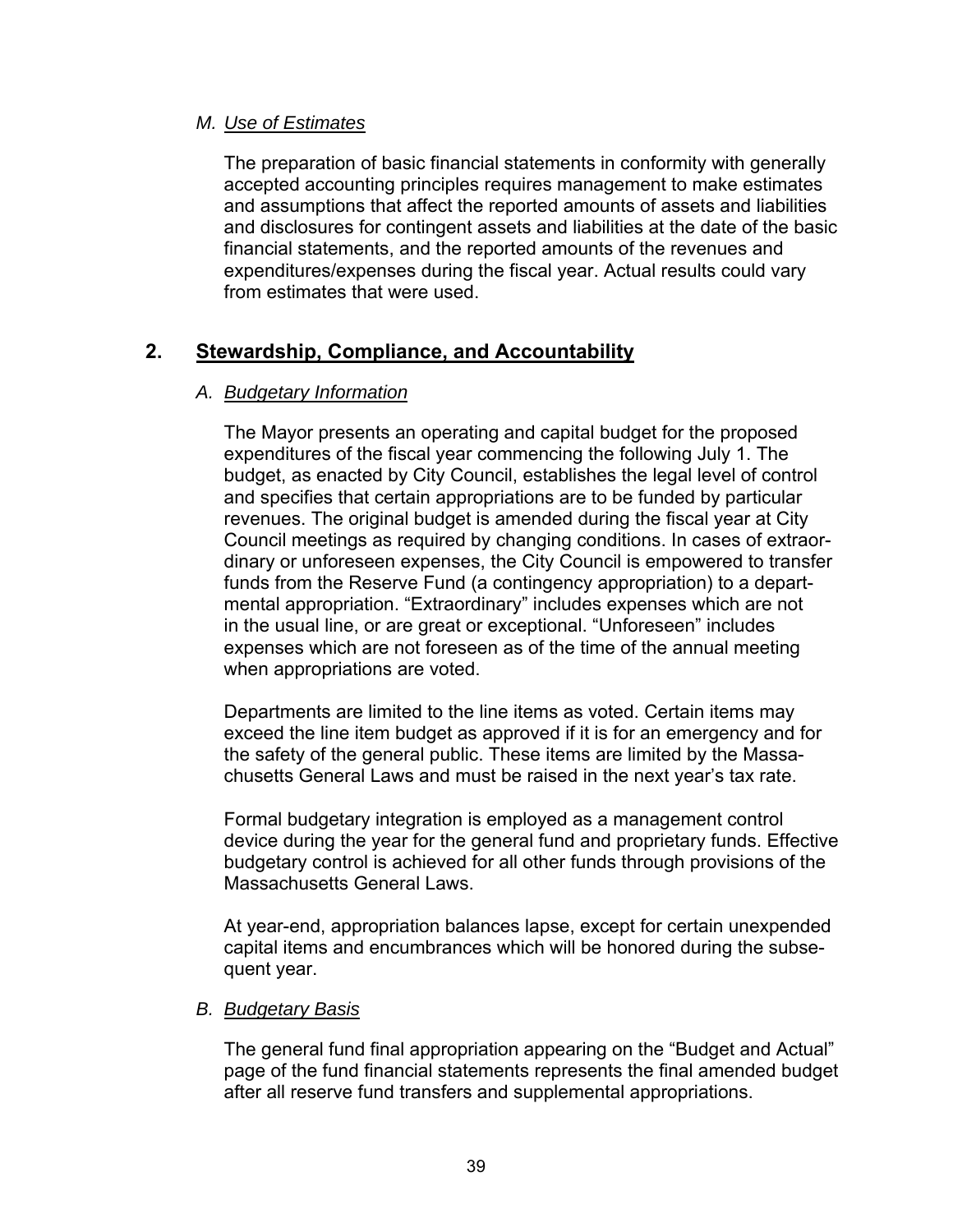### *C. Budget/GAAP Reconciliation*

The budgetary data for the general and proprietary funds is based upon accounting principles that differ from generally accepted accounting principles (GAAP). Therefore, in addition to the GAAP basis financial statements, the results of operations of the general fund are presented in accordance with budgetary accounting principles to provide a meaningful comparison to budgetary data.

The following is a summary of adjustments made to the actual revenues and other sources, and expenditures and other uses, to conform to the budgetary basis of accounting.

|                                                                            | Revenues<br>and Other |                          |    | Expenditures<br>and Other |
|----------------------------------------------------------------------------|-----------------------|--------------------------|----|---------------------------|
| <b>General Fund</b>                                                        |                       | <b>Financing Sources</b> |    | <b>Financing Uses</b>     |
| Revenues/Expenditures<br>(GAAP Basis)                                      | \$                    | 310,803,428              | \$ | 313,199,747               |
| Other financing sources/uses<br>(GAAP Basis)                               |                       | 6,798,566                |    |                           |
| Subtotal (GAAP Basis)                                                      |                       | 317,601,994              |    | 313,199,747               |
| Adjust tax revenue to accrual basis                                        |                       | 42,918                   |    |                           |
| Reverse beginning of year appropriation<br>carryforwards from expenditures |                       |                          |    | (3,956,316)               |
| Add end-of-year appropriation<br>carryforwards from expenditures           |                       |                          |    | 9,178,473                 |
| To reverse lease proceeds                                                  |                       | (3,951,938)              |    | (3,951,938)               |
| Other                                                                      |                       | (73, 160)                |    | (73, 160)                 |
| <b>Budgetary Basis</b>                                                     | \$                    | 313,619,814              | \$ | 314,396,806               |

### *D. Excess of Expenditures Over Appropriations*

Expenditures exceeding appropriations during the current fiscal year were as follows:

Snow and ice \$ (760,734)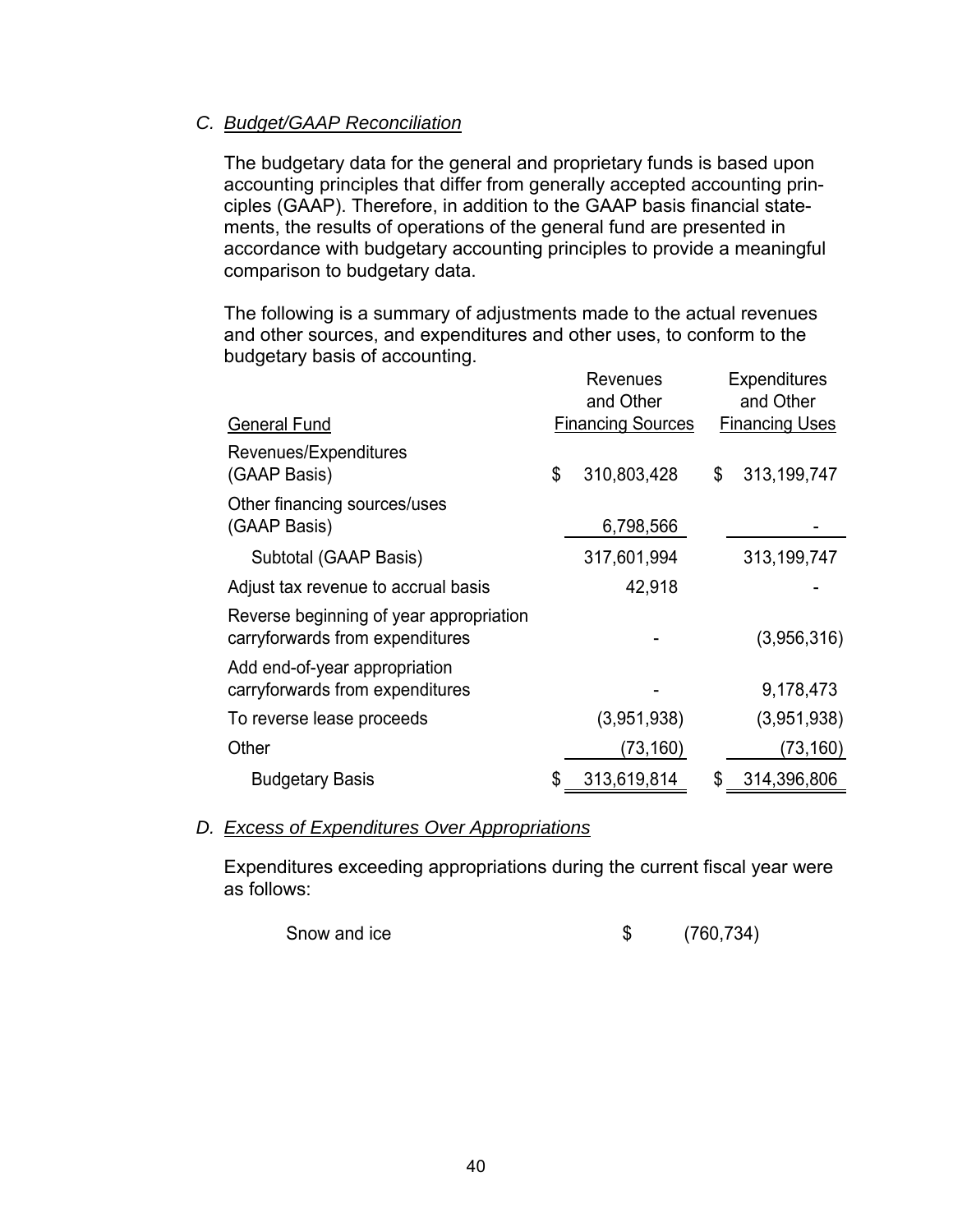### *E. Deficit Fund Equity*

The following funds had deficits as of June 30, 2016:

| <b>Non-major Governmental Funds:</b>      |                   |
|-------------------------------------------|-------------------|
| School capital projects                   | \$<br>(1,000,210) |
| Title I                                   | (675, 204)        |
| <b>JAG ARRA grant</b>                     | (52, 320)         |
| State 911 training                        | (44, 910)         |
| Hardscrabble                              | (41, 496)         |
| After school meals                        | (11, 640)         |
| School sale                               | (6,900)           |
| Peer education                            | (6,078)           |
| <b>Mass Family Network</b>                | (5,301)           |
| <b>EMPG</b> grant                         | (4,024)           |
| <b>MAPC</b> bike patrols                  | (3,866)           |
| School achievement                        | (1, 542)          |
| Curriculum, instruction, assessment       | (1,000)           |
| 911 fire support                          | (736)             |
| Cops hiring                               | (187)             |
| <b>MKEA</b>                               | (109)             |
| <b>Reading first</b>                      | (99)              |
| Assistance to firefighters                | (69)              |
| <b>Total Non-major Governmental Funds</b> | \$<br>(1,855,691) |
| <b>Internal Service Funds</b>             | \$<br>(1,897,909) |
| <b>Agency Funds:</b>                      |                   |
| Uncollectible details                     | \$<br>(227,061)   |
| Fire detail                               | \$<br>(23, 914)   |
| Electrical detail                         | \$<br>(10, 033)   |
| Division of Fish & Wildlife               | \$<br>(1, 875)    |

The school capital projects deficit of \$(1,000,210) and the internal service fund deficit of \$(1,897,909) were funded in fiscal year 2017 when the tax rate was established. The deficits in the other funds will be eliminated through future departmental or intergovernmental revenues, bond proceeds, and transfers from other funds.

# **3. Cash and Short-Term Investments**

*Custodial Credit Risk* - Deposits. Custodial credit risk is the risk that in the event of a bank failure, the City's and Contributory Retirement System's (the "System") deposits may not be returned. Massachusetts General Law Chapter 44, Section 55, limits deposits "in a bank or trust company or banking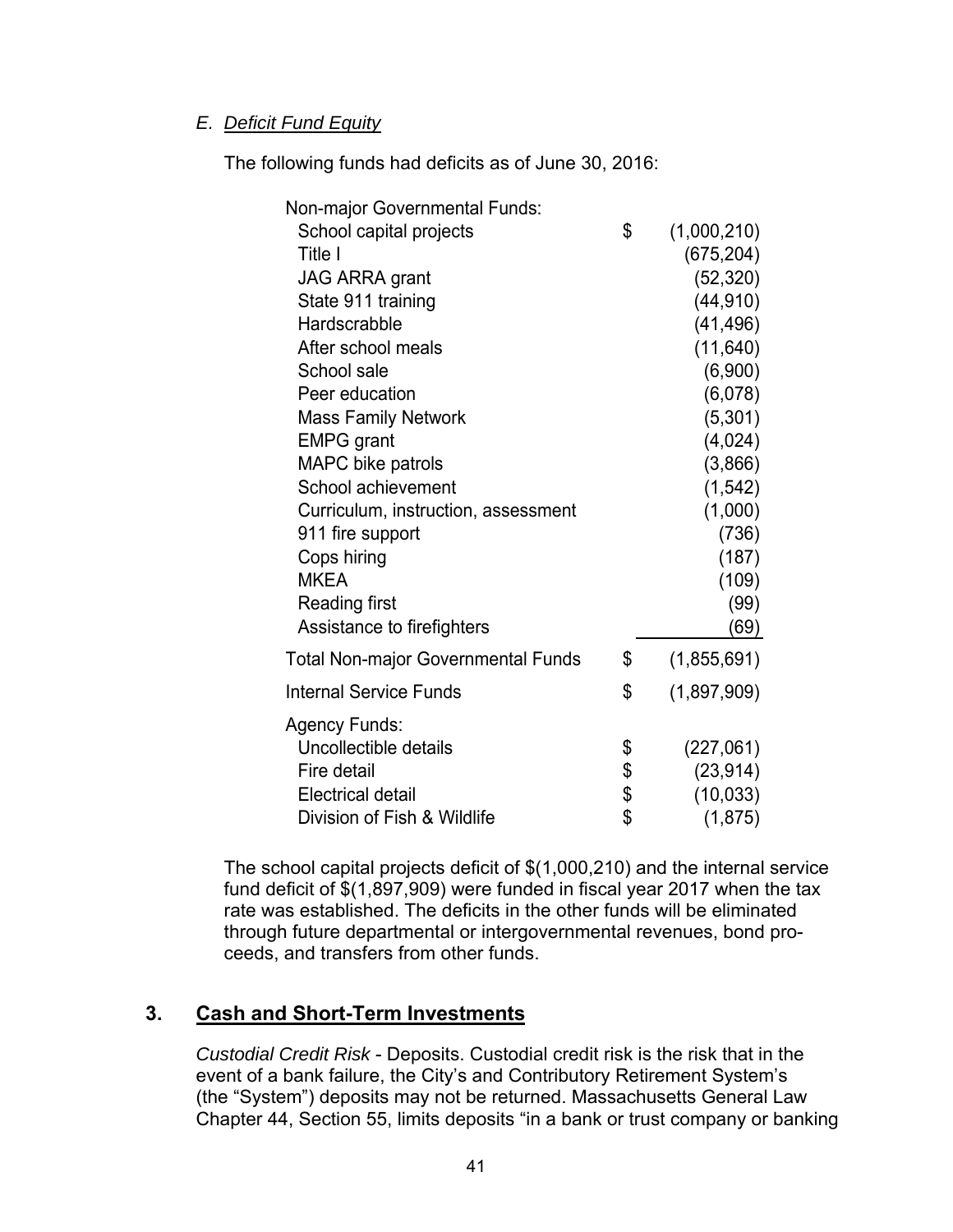company to an amount not exceeding sixty percent of the capital and surplus of such bank or trust company or banking company, unless satisfactory security is given to it by such bank or trust company or banking company for such excess." The City and System do not have a deposit policy for custodial credit risk.

As of June 30, 2016 and December 31, 2015, \$28,531,644 and \$2,143,831 of the City's and System's bank balances of \$53,279,942 and \$2,643,831 respectively, were exposed to custodial credit risk as uninsured or uncollateralized. However, the City has a system in place to verify the creditworthiness of the financial institutions in which it has placed its funds.

Of the System's total exposed balance, \$1,750,735 was invested in PRIT.

# **4. Investments**

### *A. Credit Risk*

Generally, credit risk is the risk that an issuer of an investment will not fulfill its obligation to the holder of the investment. For short-term investments that were purchased using surplus revenues, Massachusetts General Law, Chapter 44, Section 55, limits the City's investments to the top rating issued by at least one nationally recognized statistical rating organization (NRSROs).

Presented below are the City's investments at year-end (in thousands):

| <b>Investment Type</b>    | <b>Fair Value</b> |       |  |
|---------------------------|-------------------|-------|--|
| U.S. Treasury notes       | \$                | 417   |  |
| Corporate bonds           |                   | 3,668 |  |
| Corporate equities        |                   | 2,027 |  |
| <b>Mutual funds</b>       |                   | 503   |  |
| Federal agency securities |                   | 855   |  |
| <b>Total investments</b>  | \$                | 7,470 |  |

Massachusetts General Law, Chapter 32, Section 23, limits the investment of System funds, to the extent not required for current disbursements, in the PRIT Fund or in securities, other than mortgages or collateral loans, which are legal for the investment of funds in savings banks under the laws of the Commonwealth, provided that no more than the established percentage of assets is invested in any one security.

In accordance with Chapter 32 Section 22 of the Massachusetts General Laws, the System has transferred its investments to the Commonwealth's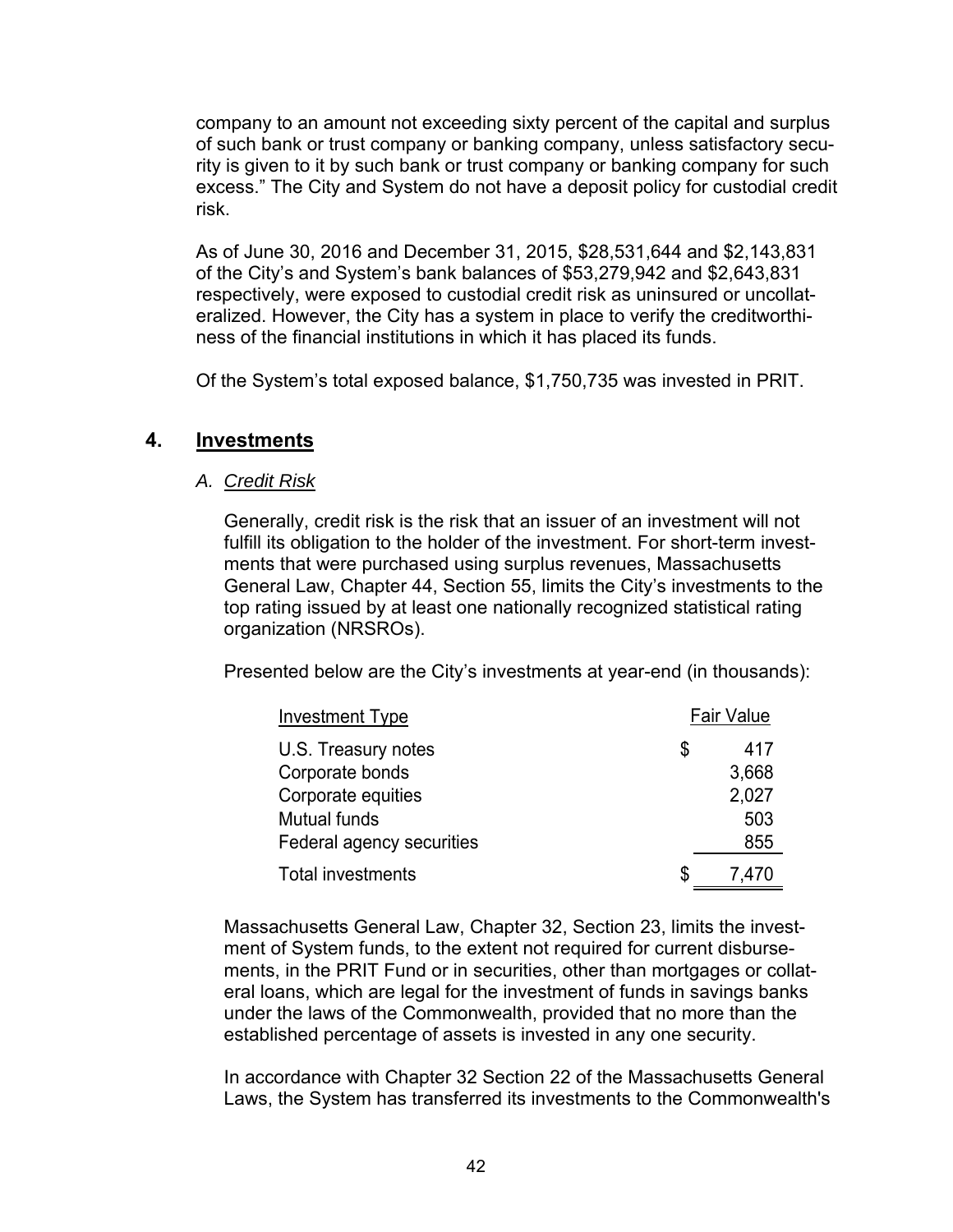PRIT fund because its funding ratio and rate of return in prior years has not met the standards established by PERAC.

Presented below are the investments of the Lynn Contributory Retirement System as of December 31, 2015 (in thousands):

| Investment Type                        |     | <b>Fair Value</b> |
|----------------------------------------|-----|-------------------|
| Pooled funds<br>State investment pool* | \$. | 16,599<br>262,547 |
| Total investments                      |     | \$279.146         |

These investment types are not rated.

*\* Fair value is the same as the value of the pool share. The Pension Reserves Investment Trust was created under Massachusetts General Law, Chapter 32, Section 22, in December 1983. The Pension Reserves Investment Trust is operated under contract with a private investment advisor, approved by the Pension Reserves Investment Management Board. The Pension Reserves Investment Management Board shall choose an investment advisor by requesting proposals from advisors and reviewing such proposals based on criteria adopted under Massachusetts General Law, Chapter 30B.* 

#### *B. Custodial Credit Risk*

The custodial credit risk for investments is the risk that, in the event of the failure of the counterparty (e.g., broker-dealer) to a transaction, a government will not be able to recover the value of its investment or collateral securities that are in the possession of another party. The City and System do not have policies for custodial credit risk.

The System's investments of \$279,146,062 were exposed to custodial credit risk because the related securities are uninsured, unregistered, or held by the System's brokerage firm, which is also the Counterparty to these securities. The System manages this risk with SIPC, Excess SIPC and because the assets are held in separately identifiable trust accounts. Of the System's total exposure, \$262,546,994 is invested in the State Investment Pool (PRIT).

All the City's investments of \$7,469,997 were subject to custodial credit risk exposure because the related securities are uninsured, unregistered and/or held by the City's brokerage firm, which is also the Counterparty to these securities. The City manages this custodial credit risk with SIPC and excess SIPC.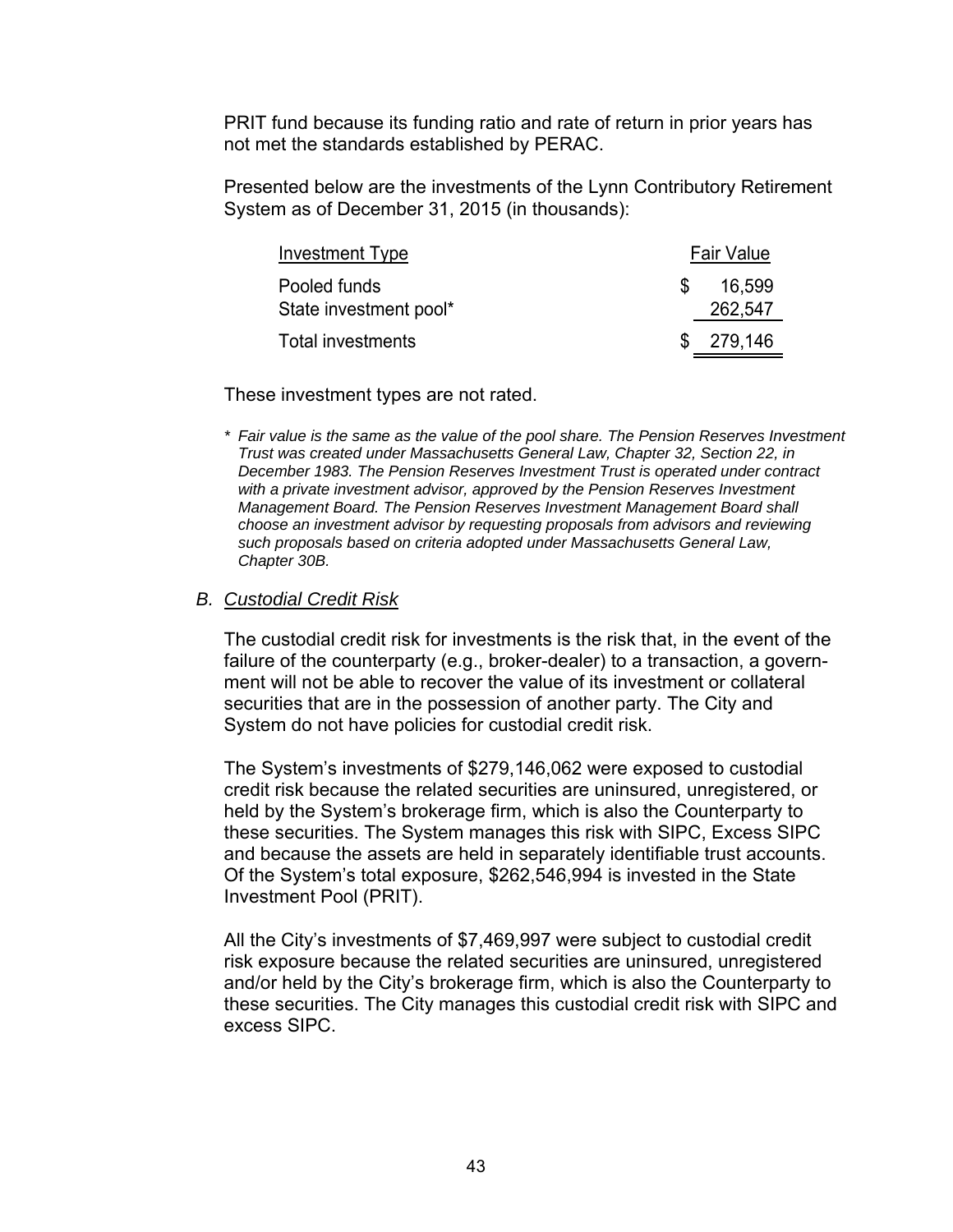### *C. Concentration of Credit Risk*

The City and Contributory Retirement System do not have an investment in one issuer greater than 5% of total investments, other than U.S. Treasury Notes and PRIT.

### *D. Interest Rate Risk*

Interest rate risk is the risk that changes in market interest rates will adversely affect the fair value of an investment. Generally, the longer the maturity of an investment, the greater the sensitivity of its fair value to changes in market interest rates. The City and System do not have a formal investment policy that limits investment maturities as a means of managing its exposure to fair value losses arising from increasing interest rates.

Information about the credit quality and sensitivity of the fair values of the City's investments subject to market interest rate fluctuations is as follows (in thousands):

|                           | <b>Investment Maturities (in Years)</b> |          |     |                  |  |                 |  |        |      |         |         |          |  |         |        |
|---------------------------|-----------------------------------------|----------|-----|------------------|--|-----------------|--|--------|------|---------|---------|----------|--|---------|--------|
|                           |                                         | Fair     |     | Less             |  |                 |  |        |      | Greater | Average |          |  |         |        |
| Investment Type           |                                         | Value    |     | Than 1           |  |                 |  |        |      | 1-5     |         | $6 - 10$ |  | Than 10 | Rating |
| Debt-related Securities:  |                                         |          |     |                  |  |                 |  |        |      |         |         |          |  |         |        |
| Corporate bonds           | S.                                      | 3.668 \$ |     |                  |  | 101 \$ 2,602 \$ |  | 965 \$ |      |         | A1      |          |  |         |        |
| U.S. Treasury notes       |                                         | 417      |     | 101              |  | 316             |  | ۰      |      |         | Aaa     |          |  |         |        |
| Federal agency securities |                                         | 855      |     |                  |  | 16              |  |        |      | 839     | Aaa     |          |  |         |        |
| Total                     | SS                                      | 4.940    | \$. | $202 \text{ } $$ |  | 2,934 \$        |  | 965    | - \$ | 839     |         |          |  |         |        |

### *E. Foreign Currency Risk*

Foreign currency risk is the risk that changes in foreign exchange rates will adversely affect the fair value of an investment. The City does not have a policy for foreign currency risk. The System's policy is that holdings in foreign issuers shall be limited to those denominated in U.S. dollars and listed and traded on major domestic exchanges.

### *F. Fair Value*

The City categorizes its fair value measurements within the fair value hierarchy established by Governmental Accounting Standards Board Statement No. 72 *Fair Value Measurement and Application* (GASB 72). The hierarchy is based on the valuation inputs used to measure the fair value of the asset. Level 1 inputs are quoted prices in active markets for identical assets; Level 2 inputs are significant other observable inputs; Level 3 inputs are significant unobservable inputs.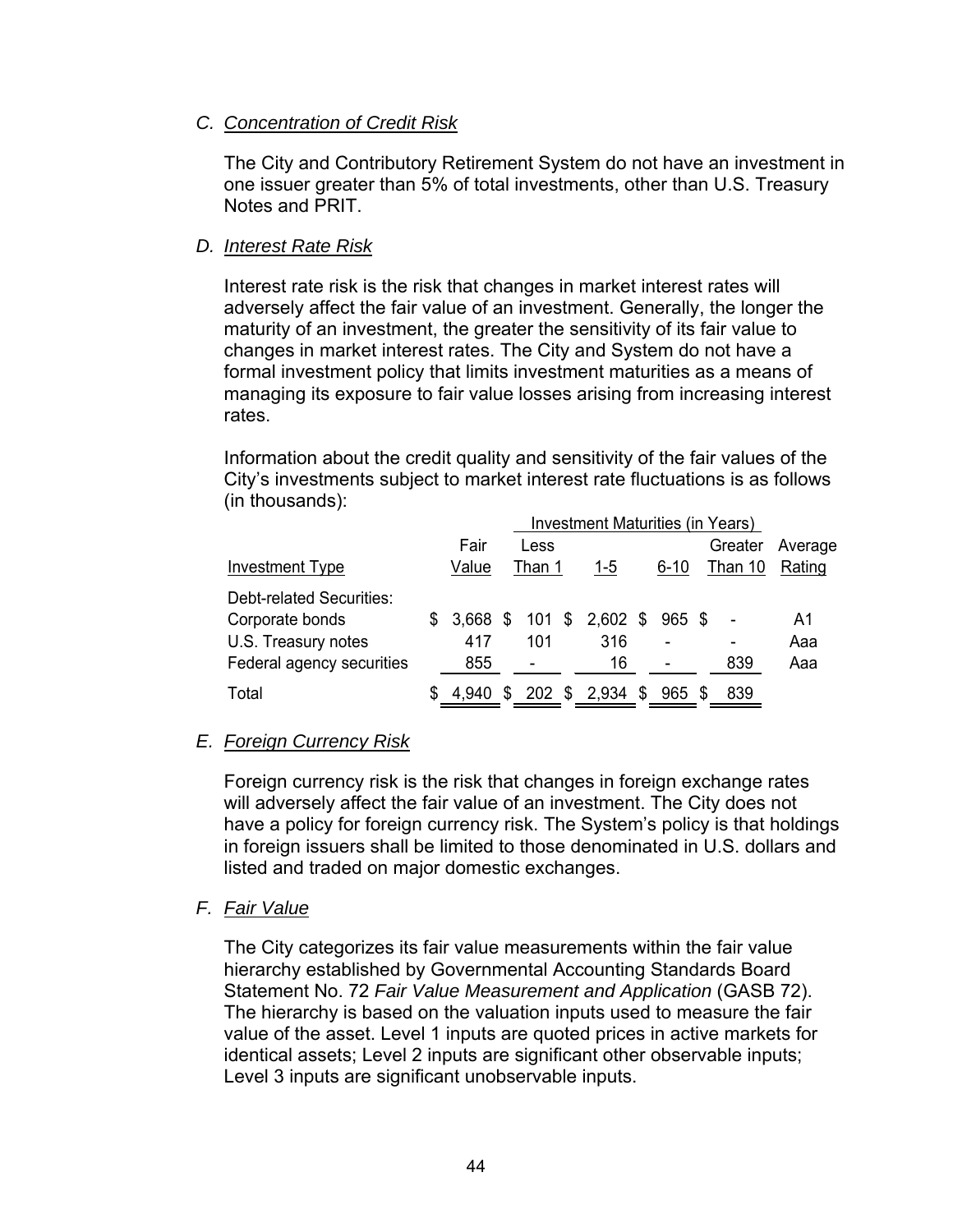|                                                                                                                                                      |    |                                        | Fair Value Measurements Using: |                                                                            |                                                         |                                          |    |                                                           |  |  |  |
|------------------------------------------------------------------------------------------------------------------------------------------------------|----|----------------------------------------|--------------------------------|----------------------------------------------------------------------------|---------------------------------------------------------|------------------------------------------|----|-----------------------------------------------------------|--|--|--|
| Description<br>Investments by fair value level:                                                                                                      |    |                                        |                                | Quoted prices<br>in active<br>markets for<br>identical assets<br>(Level 1) | Significant<br>observable<br>inputs<br><u>(Level 2)</u> |                                          |    | Significant<br>unobservable<br>inputs<br><u>(Level 3)</u> |  |  |  |
| City of Lynn                                                                                                                                         |    |                                        |                                |                                                                            |                                                         |                                          |    |                                                           |  |  |  |
| U.S. Treasury securities<br>Corporate bonds<br>Equity securities<br>Mutual funds<br>Federal agency securities<br>Lynn Contributory Retirement System | \$ | 417 \$<br>3,668<br>2,027<br>503<br>855 |                                | 417<br>2,027<br>855                                                        | \$                                                      | 3,668<br>503                             | \$ |                                                           |  |  |  |
| Pooled investments                                                                                                                                   |    | 16,599                                 |                                |                                                                            |                                                         | 16,599                                   |    |                                                           |  |  |  |
| Investments measured at the net asset value (NAV):                                                                                                   |    |                                        |                                |                                                                            |                                                         |                                          |    |                                                           |  |  |  |
| External investment pool (PRIT)                                                                                                                      |    | 262,547                                |                                |                                                                            |                                                         |                                          |    |                                                           |  |  |  |
| Total                                                                                                                                                |    | 286,616                                |                                | Unfunded                                                                   |                                                         | Redemption<br>Frequency<br>(If currently |    | Redemption<br>Notice                                      |  |  |  |
| <b>Description</b>                                                                                                                                   |    | Value                                  |                                | Commitments                                                                |                                                         | eligible)                                |    | Period                                                    |  |  |  |
| External investment pool (PRIT)                                                                                                                      | \$ | 262,547                                | \$                             |                                                                            |                                                         | Monthly                                  |    | 30 days                                                   |  |  |  |

The City has the following fair value measurements as of June 30, 2016 (in thousands):

### **5. Taxes and Motor Vehicle Receivable**

Real estate and personal property taxes are levied and based on values assessed on January 1st of every year. Assessed values are established by the Board of Assessor's for 100% of the estimated fair market value. Taxes are due on a quarterly basis and are subject to penalties and interest if they are not paid by the respective due date. Real estate and personal property taxes levied are recorded as receivables in the fiscal year they relate to.

Fourteen days after the due date for the final tax bill for real estate taxes, a demand notice may be sent to the delinquent taxpayer. Fourteen days after the demand notice has been sent, the tax collector may proceed to file a lien against the delinquent taxpayers' property. The City has an ultimate right to foreclose on property for unpaid taxes. Personal property taxes cannot be secured through the lien process.

Motor vehicle excise taxes are assessed annually for every motor vehicle and trailer registered in the Commonwealth. The Registry of Motor Vehicles annually calculates the value of all registered motor vehicles for the purpose of excise assessment. The amount of motor vehicle excise tax due is calculated using a fixed rate of \$25 per \$1,000 of value.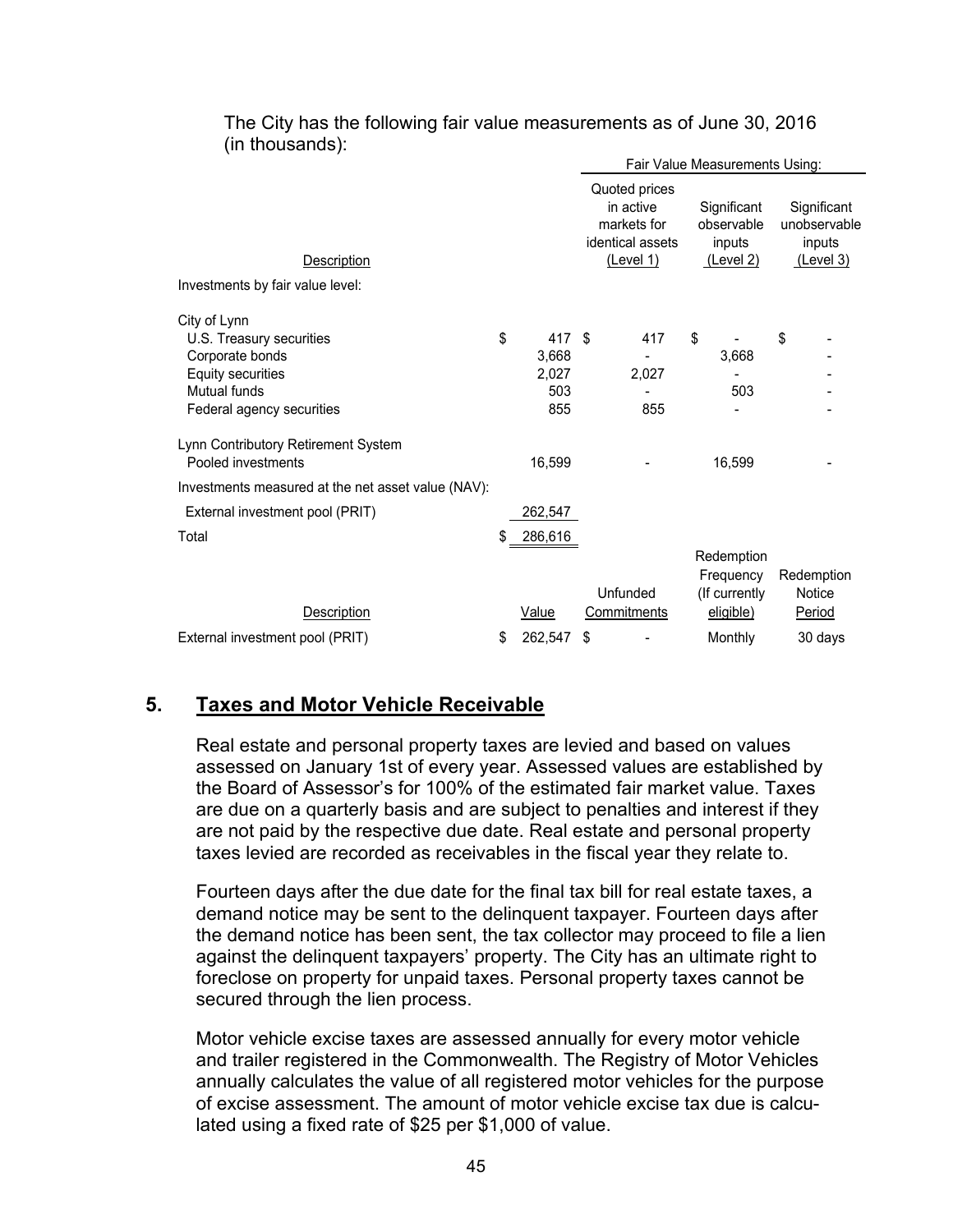|                         | Allowance<br>for |                 |    |                      |    |       |  |  |
|-------------------------|------------------|-----------------|----|----------------------|----|-------|--|--|
| Receivables:            |                  | Gross<br>Amount |    | <b>Net</b><br>Amount |    |       |  |  |
|                         |                  |                 |    | Accounts             |    |       |  |  |
| Real estate taxes       | \$               | 2,220           | \$ | (270) \$             |    | 1,950 |  |  |
| Personal property taxes |                  | 1,495           |    | (1, 347)             |    | 148   |  |  |
| <b>Tax Liens</b>        |                  | 1,265           |    | (127)                |    | 1,138 |  |  |
| Foreclosures            |                  | 449             |    | (404)                |    | 45    |  |  |
| Deferred taxes          |                  | 405             |    |                      |    | 405   |  |  |
| Total property taxes    |                  | 5,834           |    | (2, 148)             |    | 3,686 |  |  |
| Motor vehicle excise    |                  | 2,328           |    | (1,124)              |    | 1,204 |  |  |
| <b>Grand total</b>      |                  | 8,162           | \$ | 3,272                | \$ | 4,890 |  |  |

Tax and motor vehicle excise receivables at June 30, 2016 consist of the following (in thousands):

# **6. Intergovernmental Receivables**

This balance represents reimbursements requested from Federal and State agencies for expenditures incurred in fiscal 2016. Of the \$7,871,937 of intergovernmental receivables, \$4,396,920 is due from the Massachusetts School Building Authority for reimbursement of school construction projects.

# **7. Interfund Fund Receivables/Payables and Transfer In/Out**

Although self-balancing funds are maintained, most transactions flow through the general fund. In order to obtain accountability for each fund, interfund receivable and payable accounts must be utilized. The following is an analysis of the June 30, 2016 balances in interfund receivable and payable accounts:

| Fund                                                                                  |   | Due From<br><b>Other Funds</b> |   | Due To<br><b>Other Funds</b> |
|---------------------------------------------------------------------------------------|---|--------------------------------|---|------------------------------|
| <b>General Fund</b><br><b>Nonmajor Governmental Funds:</b><br><b>Permanent Funds:</b> | S | 29,525                         |   |                              |
| Library trust fund                                                                    |   |                                |   | 29,525                       |
| Total                                                                                 | S | 29,525                         | S | 29,525                       |
|                                                                                       |   |                                |   |                              |

The City reports interfund transfers between many of its funds. The sum of all transfers presented in the table agrees with the sum of interfund transfers presented in the governmental fund financial statements. The following is an analysis of interfund transfers made in fiscal year 2016: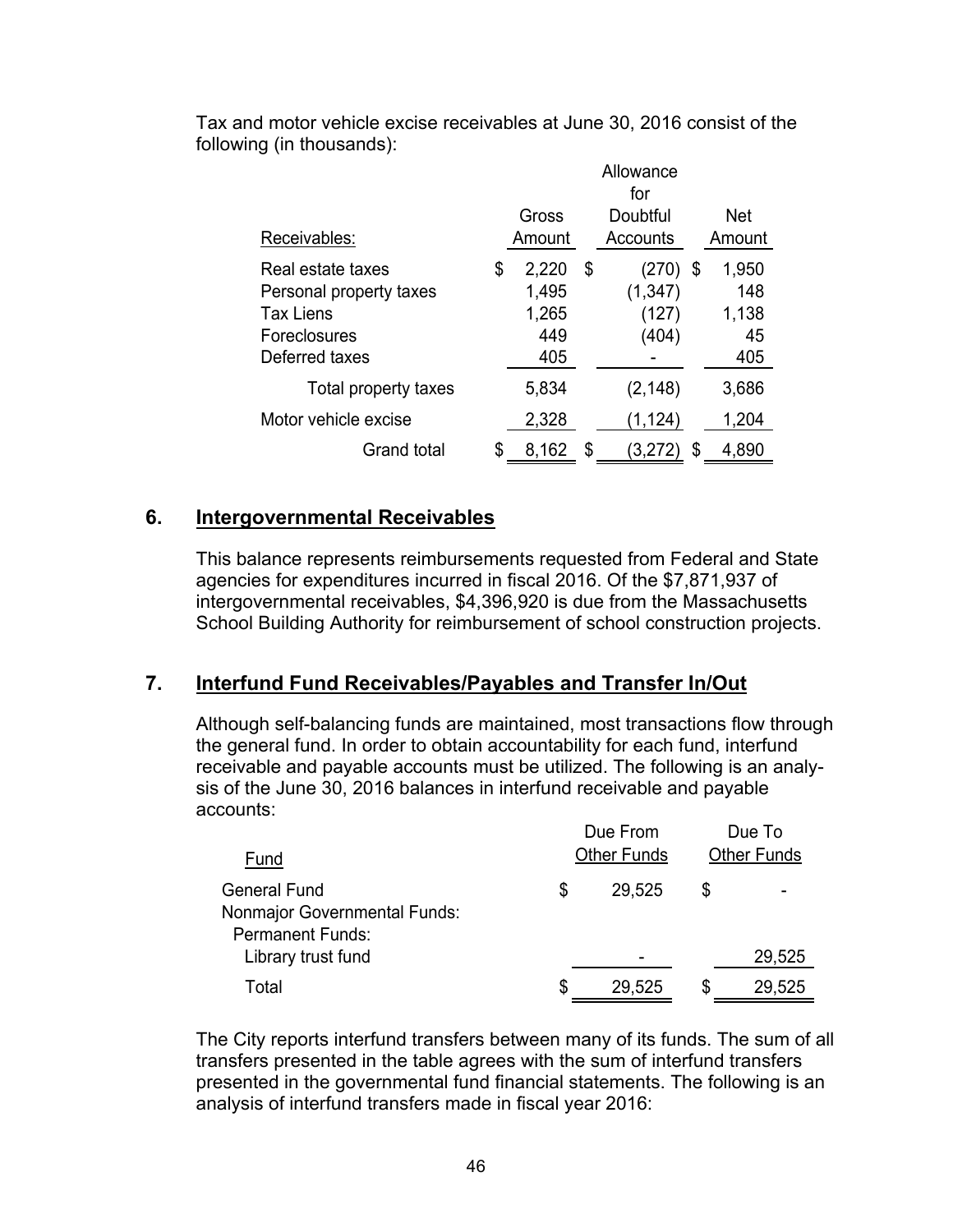| Fund                                | Transfers In<br><b>Transfers Out</b> |           |   |           |  |  |
|-------------------------------------|--------------------------------------|-----------|---|-----------|--|--|
| General Fund                        | S                                    | 2,104,641 | S |           |  |  |
| Nonmajor Governmental Funds:        |                                      |           |   |           |  |  |
| <b>Special Revenue Funds:</b>       |                                      |           |   |           |  |  |
| Insurance reimbursements fund       |                                      |           |   | 650,000   |  |  |
| Insurance losses fund               |                                      |           |   | 237,192   |  |  |
| Precinct officers fund              |                                      |           |   | 62,962    |  |  |
| Waste zero overflow bags fund       |                                      |           |   | 21,131    |  |  |
| <b>Capital Project Funds:</b>       |                                      |           |   |           |  |  |
| Tech roof and Breed windows project |                                      |           |   | 1,133,356 |  |  |
| Total                               |                                      | 2,104,641 | S | 2,104,641 |  |  |

Transfers are used to (1) move revenues from the fund that statute or budget requires to collect them to the fund that statute or budget requires to expend them, and (2) close out surplus funds.

# **8. Capital Assets**

Capital asset activity for the year ended June 30, 2016 was as follows (in thousands):

|   | <b>Beginning</b> |                                                               |           |                                                           |          |                   | Ending<br>Balance |
|---|------------------|---------------------------------------------------------------|-----------|-----------------------------------------------------------|----------|-------------------|-------------------|
|   |                  |                                                               |           |                                                           |          |                   |                   |
|   |                  |                                                               |           |                                                           |          |                   |                   |
|   |                  |                                                               |           |                                                           |          |                   | 353,354           |
|   |                  |                                                               |           |                                                           |          |                   | 36,897            |
|   |                  |                                                               |           |                                                           |          |                   | 7,832             |
|   |                  |                                                               |           |                                                           |          |                   | 26,739            |
|   | 372,841          |                                                               | 52,007    |                                                           | (26)     |                   | 424,822           |
|   |                  |                                                               |           |                                                           |          |                   |                   |
|   |                  |                                                               |           |                                                           |          |                   | (118,500)         |
|   | (19, 545)        |                                                               | (3, 367)  |                                                           | 22       |                   | (22, 890)         |
|   | (2,599)          |                                                               | (291)     |                                                           |          |                   | (2,890)           |
|   | (12, 511)        |                                                               | (957)     |                                                           |          |                   | (13, 468)         |
|   | (146, 489)       |                                                               | (11, 281) |                                                           | 22       |                   | (157,748)         |
|   | 226,352          |                                                               | 40,726    |                                                           | (4)      |                   | 267,074           |
|   |                  |                                                               |           |                                                           |          |                   |                   |
|   | 9,669            |                                                               |           |                                                           |          |                   | 9,669             |
|   | 5,976            |                                                               |           |                                                           | (5, 976) |                   |                   |
|   | 15,645           |                                                               |           |                                                           | (5, 976) |                   | 9,669             |
| S | 241,997          |                                                               | 40.726    | \$                                                        | (5,980)  | \$.               | 276,743           |
|   | \$               | Balance<br>309,631<br>32,142<br>6,101<br>24,967<br>(111, 834) | \$        | Increases<br>43,723<br>4,781<br>1,731<br>1,772<br>(6,666) | \$       | Decreases<br>(26) | \$                |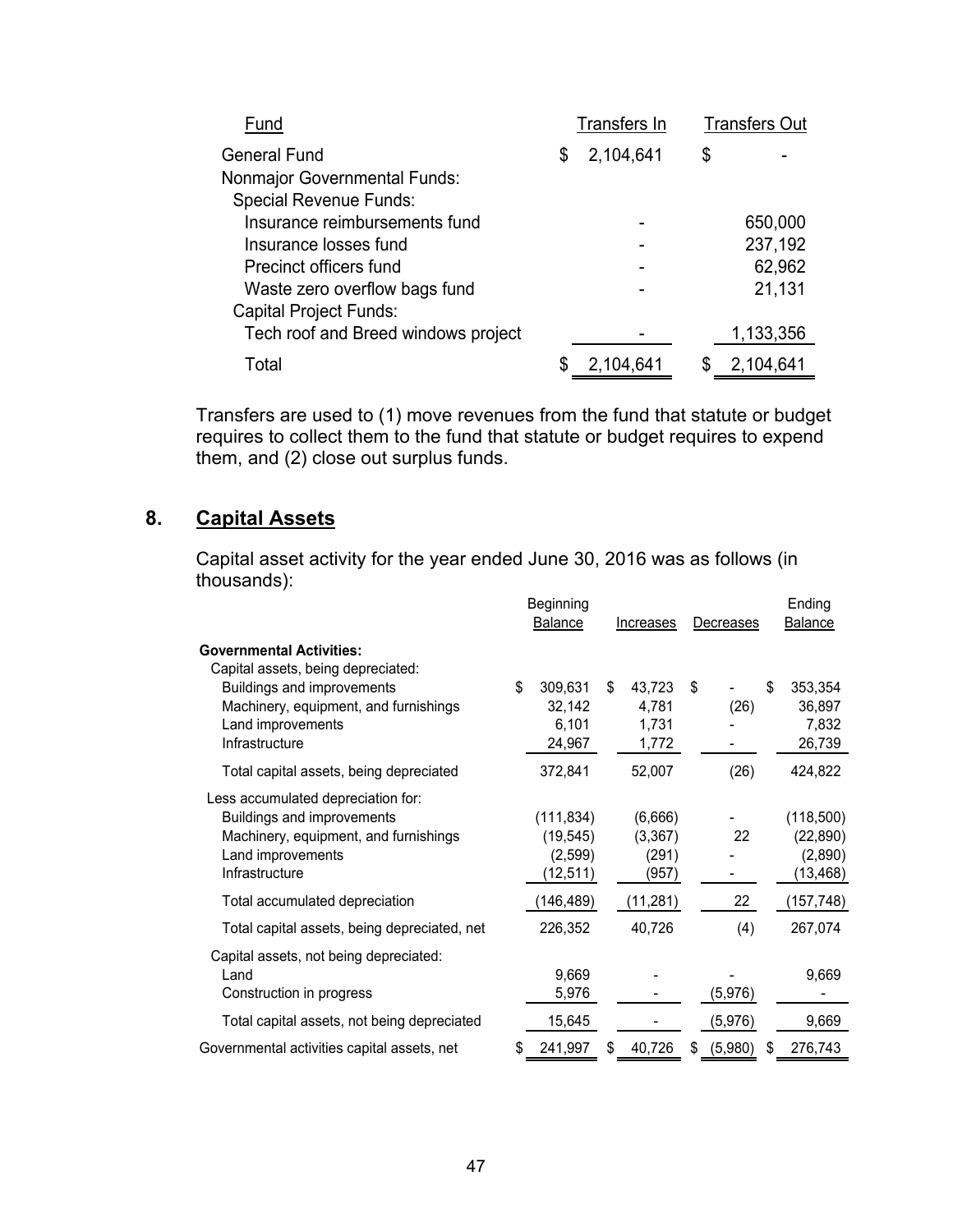|                                              | Beginning                   |    |           |    | Ending |                |         |
|----------------------------------------------|-----------------------------|----|-----------|----|--------|----------------|---------|
|                                              | <b>Balance</b><br>Increases |    | Decreases |    |        | <b>Balance</b> |         |
| <b>Business-Type Activities:</b>             |                             |    |           |    |        |                |         |
| Capital assets, being depreciated:           |                             |    |           |    |        |                |         |
| Buildings and improvements                   | \$<br>2,076                 | \$ |           | \$ |        | \$             | 2,076   |
| Machinery, equipment, and furnishings        | 434                         |    |           |    |        |                | 434     |
| Land improvements                            | 38                          |    |           |    |        |                | 38      |
| Infrastructure                               | 1,779                       |    | 72        |    |        |                | 1,851   |
| Total capital assets, being depreciated      | 4,327                       |    | 72        |    |        |                | 4,399   |
| Less accumulated depreciation for:           |                             |    |           |    |        |                |         |
| Buildings and improvements                   | (829)                       |    | (42)      |    |        |                | (871)   |
| Machinery, equipment, and furnishings        | (402)                       |    | (6)       |    |        |                | (408)   |
| Land improvements                            | (38)                        |    |           |    |        |                | (38)    |
| Infrastructure                               | (488)                       |    | (158)     |    |        |                | (646)   |
| Total accumulated depreciation               | (1,757)                     |    | (206)     |    |        |                | (1,963) |
| Total capital assets, being depreciated, net | 2,570                       |    | (134)     |    |        |                | 2,436   |
| Business-type activities capital assets, net | \$<br>2,570                 | \$ | (134)     | \$ |        | \$             | 2,436   |

Depreciation expense was charged to functions of the City as follows (in thousands):

| <b>Governmental Activities:</b>                       |             |
|-------------------------------------------------------|-------------|
| General government                                    | \$<br>2,378 |
| Public safety                                         | 1,159       |
| Education                                             | 6,058       |
| <b>Public works</b>                                   | 975         |
| Culture and recreation                                | 711         |
| Total depreciation expense - governmental activities  | 11,281      |
|                                                       |             |
| <b>Business-Type Activities:</b>                      |             |
| Marina                                                | 206         |
| Total depreciation expense - business-type activities | 206         |

# **9. Deferred Outflows of Resources**

Deferred outflows of resources represent the consumption of net assets by the City that is applicable to future reporting periods. Deferred outflows of resources have a positive effect on net position, similar to assets. The City reports deferred outflows of resources which is attributable to changes in the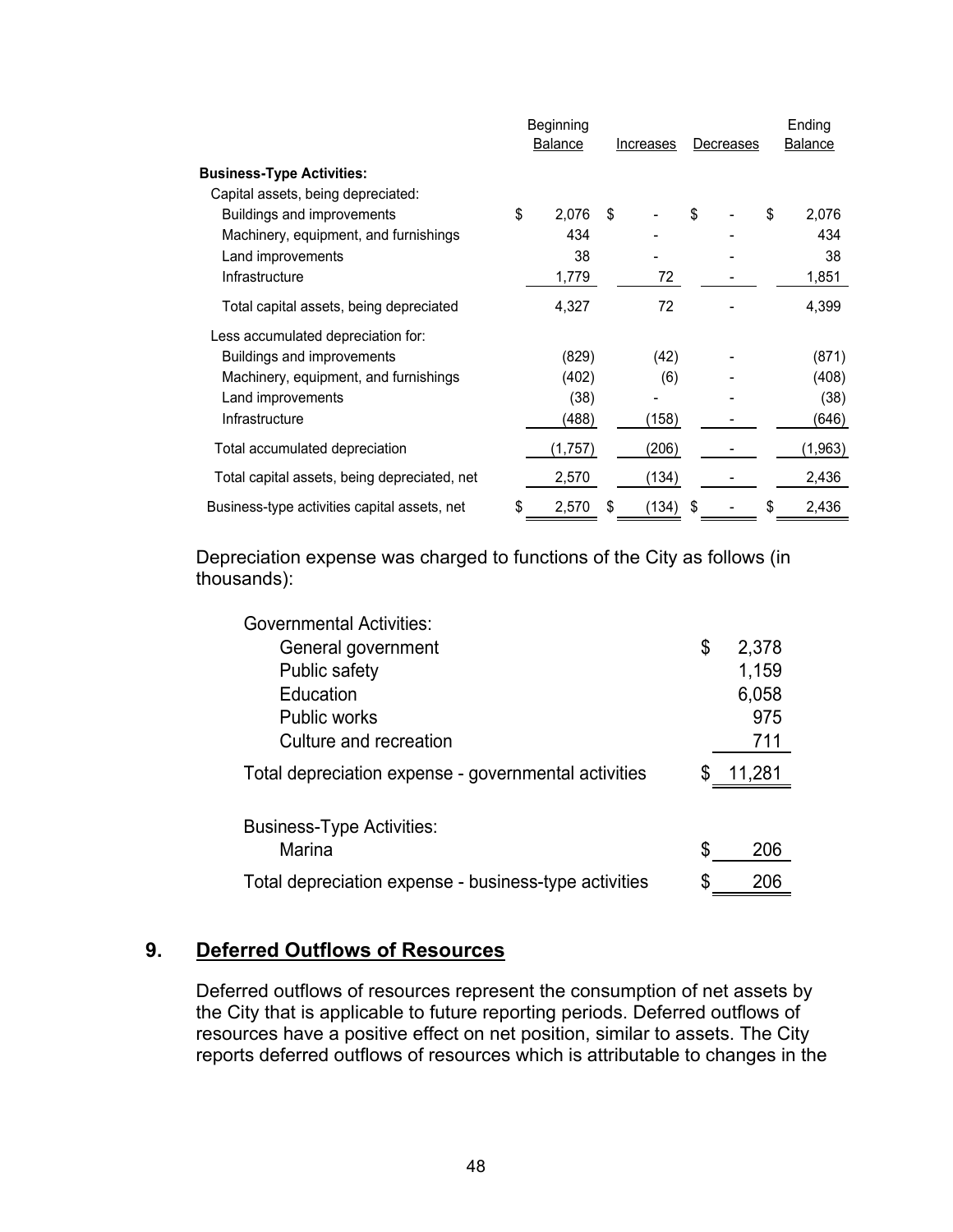net pension liability. These deferred outflows of resources will be recognized in pension expense over the next four years and is more fully described in Note 20.

### **10. Warrants and Accounts Payable**

Warrants payable represent 2016 expenditures paid by July 15, 2016. Accounts payable represent additional 2016 expenditures paid after July 15, 2016.

### **11. Tax Refunds Payable**

This balance consists of an estimate of refunds due to property tax payers for potential abatements. These cases are currently pending with the state Appellate Tax Board.

# **12. Capital Lease Obligations**

The City is the lessee of certain equipment under capital leases expiring in various years through 2030. Future minimum lease payments under the capital leases consisted of the following as of June 30, 2016:

| Fiscal<br>Year                                                     | Present<br>Value of<br>Minimum<br>Lease<br>Payments                                   | Interest<br>Payments                                                            | Total<br>Lease<br>Payments                                                                    |
|--------------------------------------------------------------------|---------------------------------------------------------------------------------------|---------------------------------------------------------------------------------|-----------------------------------------------------------------------------------------------|
| 2017<br>2018<br>2019<br>2020<br>2021<br>2022 - 2026<br>2027 - 2030 | \$<br>994,359<br>1,016,454<br>913,298<br>759,704<br>781,374<br>4,254,368<br>3,148,162 | \$<br>347,915<br>315,208<br>282,052<br>254,437<br>232,767<br>816,337<br>208,435 | \$<br>1,342,274<br>1,331,662<br>1,195,350<br>1,014,141<br>1,014,141<br>5,070,705<br>3,356,597 |
| Total                                                              | \$<br>11,867,719                                                                      | \$<br>2,457,151                                                                 | \$<br>14,324,870                                                                              |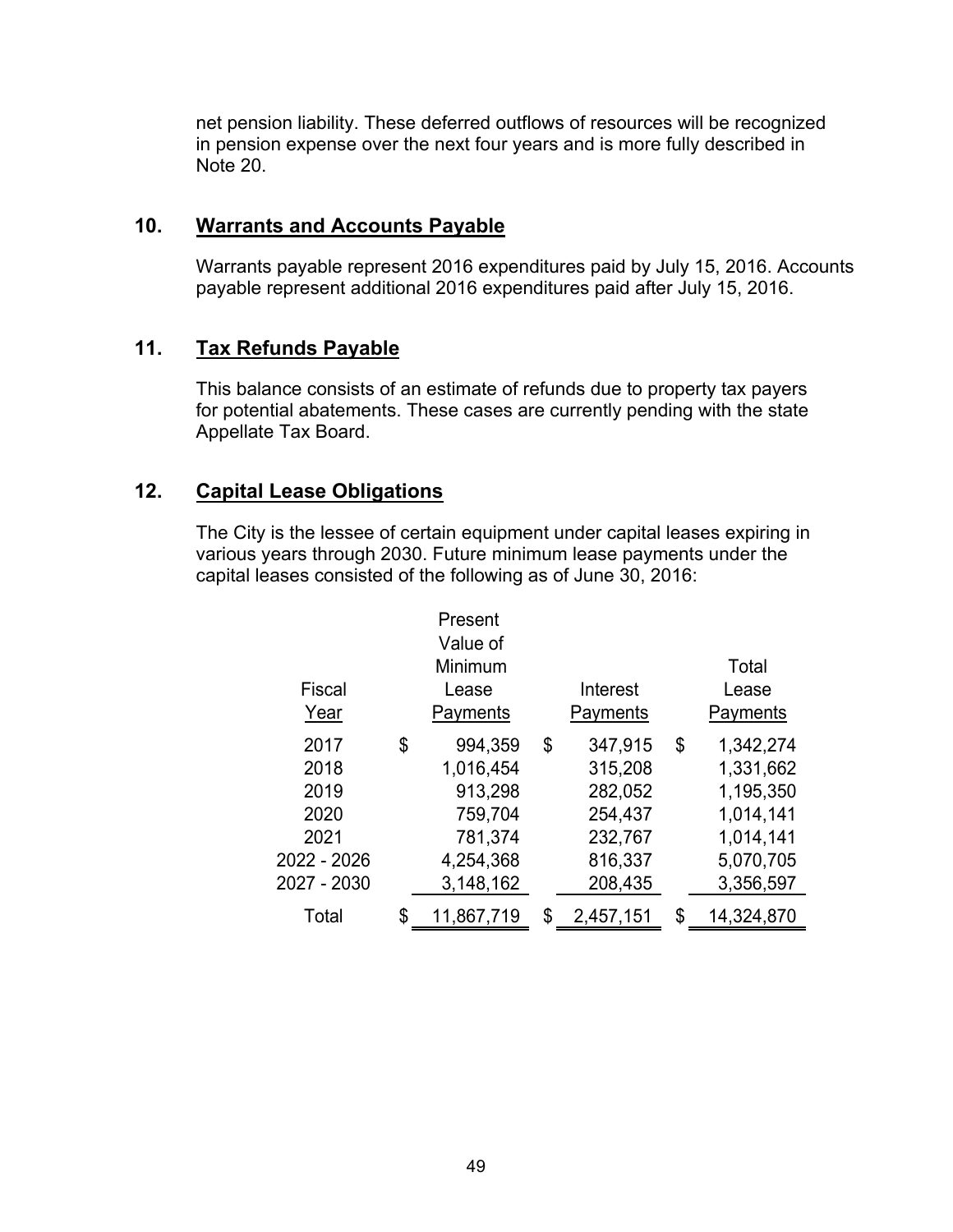# **13. Long-Term Debt**

### *A. General Obligation Bonds*

The City issues general obligation bonds to provide funds for the acquisition and construction of major capital facilities. General obligation bonds have been issued for both governmental and business-type activities. General obligation bonds currently outstanding are as follows:

Amount

| <b>Governmental Activities:</b>                                                     | Serial<br><b>Maturities</b><br>Through | Interest<br>$Rate(s)$ % | Outstanding<br>as of<br>6/30/16 |
|-------------------------------------------------------------------------------------|----------------------------------------|-------------------------|---------------------------------|
| Lynn Arts CCMC <sup>(1)</sup>                                                       | 08/01/16                               | $4.95 - 6.59$           | \$<br>50,000                    |
| New Police Station, Manning Field                                                   | 09/01/16                               | $4.0 - 6.0$             | 450,000                         |
| School Gen Obligation Refunding bonds                                               | 09/01/17                               | $2.0 - 4.0$             | 2,830,000                       |
| <b>General Obligation Refunding bonds</b>                                           | 12/01/17                               | $2.0 - 5.0$             | 6,910,000                       |
| <b>Public Improvements Refunding</b>                                                | 09/01/19                               | 3.0                     | 35,540                          |
| <b>Recreational Facilities Refunding</b>                                            | 09/01/19                               | 3.0                     | 927,900                         |
| <b>Police Station Refunding</b>                                                     | 09/01/20                               | $2.0 - 3.0$             | 665,000                         |
| <b>Police Station Refunding</b>                                                     | 09/01/24                               | $2.0 - 4.0$             | 6,623,460                       |
| <b>Police Station Refunding</b>                                                     | 09/01/25                               | $2.0 - 4.0$             | 1,168,100                       |
| <b>General Obligation bonds</b>                                                     | 06/01/26                               | $2.25 - 3.9$            | 1,005,000                       |
| Remodeling                                                                          | 07/15/27                               | $4.0 - 6.0$             | 5,840,000                       |
| <b>Pine Grove Cemetery</b>                                                          | 03/01/28                               | $3.0 - 5.0$             | 660,000                         |
| <b>General Obligation bonds</b>                                                     | 06/01/28                               | $2.0 - 3.0$             | 1,935,000                       |
| <b>Power Lines</b>                                                                  | 09/01/28                               | $2.0 - 4.0$             | 2,340,000                       |
| <b>Classical High School</b>                                                        | 03/01/29                               | $3.0 - 5.0$             | 2,730,000                       |
| <b>General Obligation School Bond</b>                                               | 09/01/38                               | $2.0 - 5.0$             | 9,000,000                       |
| <b>Marshall Middle School</b>                                                       | 06/01/39                               | $3.0 - 5.0$             | 29,750,000                      |
| <b>Total Governmental Activities:</b><br><sup>(1)</sup> Repaid through CDBG program |                                        |                         | \$<br>72,920,000                |
|                                                                                     |                                        |                         |                                 |
|                                                                                     |                                        |                         | Amount                          |
|                                                                                     | <b>Serial</b><br><b>Maturities</b>     | Interest                | Outstanding<br>as of            |
|                                                                                     |                                        |                         |                                 |
| <b>Business-Type Activities:</b>                                                    | Through                                | $Rate(s)$ %             | 6/30/16                         |
| Marina                                                                              | 2/1/2014*                              | 7.0                     | \$<br>929,675                   |
| Marina                                                                              | 04/14/26                               | 4.5                     | 158,602                         |
|                                                                                     |                                        |                         |                                 |

Total Business-Type Activities:  $$ 1,088,277$ 

\* Principal and interest payments have not been made on this loan since fiscal year 2010. The date noted above was the original maturity date. The City does not consider themselves to be in default, as they have requested repayment assistance from NOAA, per the loan agreement, and have yet to hear back.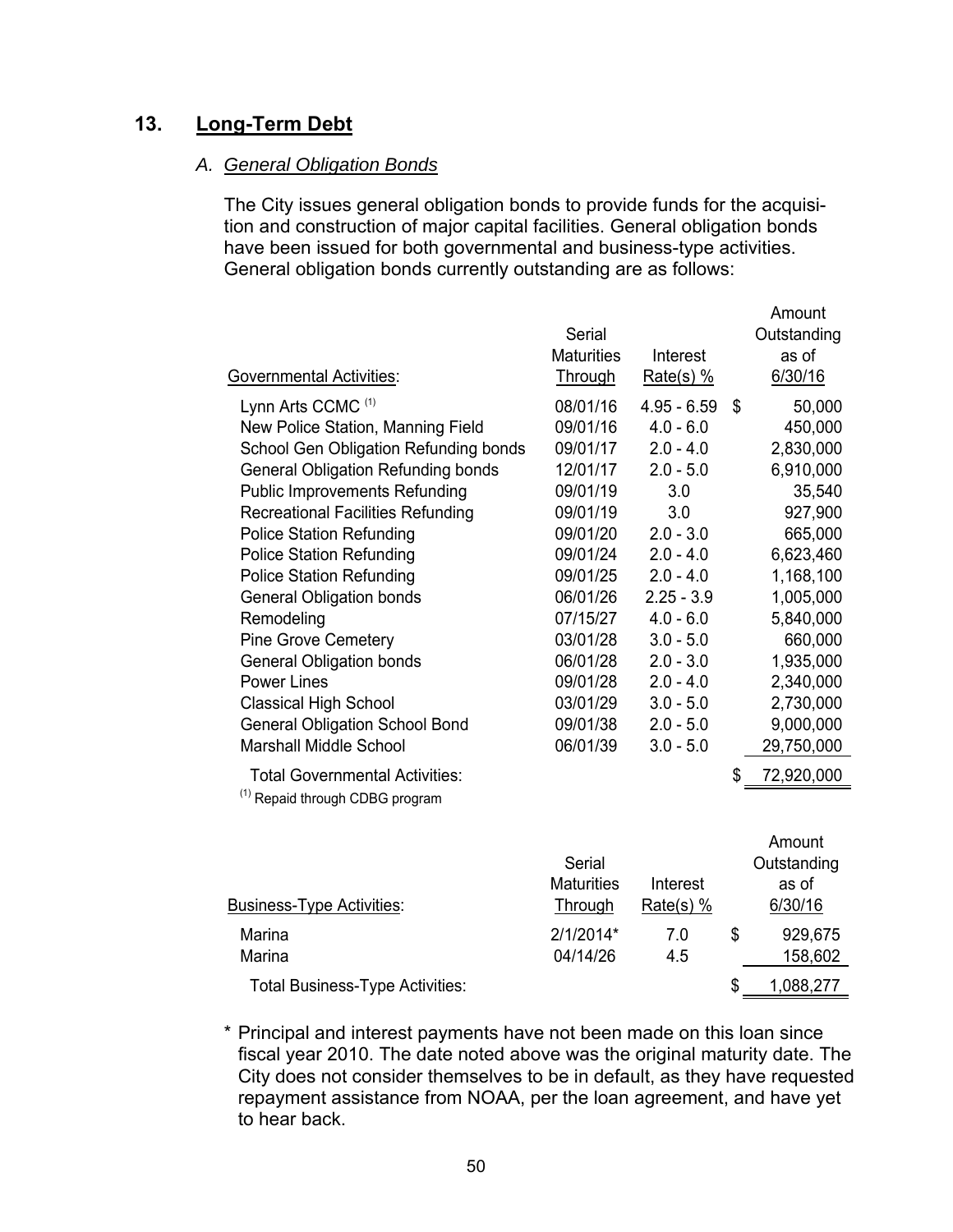### *B. Future Debt Service*

| Governmental                                                                                     | Principal                                                                                                                   | <b>Interest</b>                                                                                                       | <u>Total</u> |                                                                                                                       |  |
|--------------------------------------------------------------------------------------------------|-----------------------------------------------------------------------------------------------------------------------------|-----------------------------------------------------------------------------------------------------------------------|--------------|-----------------------------------------------------------------------------------------------------------------------|--|
| 2017<br>2018<br>2019<br>2020<br>2021<br>2022 - 2026<br>2027 - 2031<br>2032 - 2036<br>2037 - 2039 | \$<br>10,190,000<br>6,150,000<br>3,805,000<br>3,835,000<br>3,550,000<br>16,670,000<br>10,925,000<br>10,535,000<br>7,260,000 | \$<br>2,644,843<br>2,311,376<br>2,116,657<br>1,967,538<br>1,819,248<br>6,962,319<br>4,204,981<br>2,459,856<br>531,372 | \$           | 12,834,843<br>8,461,376<br>5,921,657<br>5,802,538<br>5,369,248<br>23,632,319<br>15,129,981<br>12,994,856<br>7,791,372 |  |
| Total                                                                                            | \$<br>72,920,000                                                                                                            | \$<br>25,018,190                                                                                                      | \$           | 97,938,190                                                                                                            |  |
| <b>Business-Type</b>                                                                             | Principal                                                                                                                   | Interest                                                                                                              |              | Total                                                                                                                 |  |
| 2017<br>2018<br>2019<br>2020<br>2021<br>2022 - 2026                                              | \$<br>942,807<br>13,735<br>14,366<br>15,026<br>15,716<br>86,627                                                             | \$<br>429,870<br>6,265<br>5,634<br>4,974<br>4,284<br>9,911                                                            | \$           | 1,372,677<br>20,000<br>20,000<br>20,000<br>20,000<br>96,538                                                           |  |
| Total                                                                                            | \$<br>1,088,277                                                                                                             | \$<br>460,938                                                                                                         | \$           | 1,549,215                                                                                                             |  |

The annual payments to retire all general obligation long-term debt outstanding as of June 30, 2016 are as follows:

The general fund has been designated as the source, except as noted on the previous page, to repay the governmental-type general obligation long-term debt outstanding as of June 30, 2016.

### *C. Changes in General Long-Term Liabilities*

During the year ended June 30, 2016, the following changes occurred in long-term liabilities (in thousands): Equals

|                                                                                           | Total<br><b>Balance</b><br>7/1/15 |    | Additions                    | Reductions                           |     | Total<br><b>Balance</b><br>6/30/16 | Less<br>Current<br>Portion            | Lyuun<br>Long-Term<br>Portion<br>6/30/16 |
|-------------------------------------------------------------------------------------------|-----------------------------------|----|------------------------------|--------------------------------------|-----|------------------------------------|---------------------------------------|------------------------------------------|
| <b>Governmental Activities</b><br>Bonds payable<br>Unamortized bond premium<br>Subtotal   | \$<br>73,985<br>2,069<br>76,054   | \$ | 9,000<br>742<br>9,742        | \$<br>(10,065)<br>(324)<br>(10, 389) | \$  | 72,920<br>2,487<br>75,407          | \$<br>(10, 190)<br>(356)<br>(10, 546) | \$<br>62,730<br>2,131<br>64,861          |
| Other:<br>Capital leases<br>Accrued employee benefits<br>Workers compensation<br>Subtotal | 9,066<br>2,803<br>1,596<br>13,465 |    | 3,952<br>135<br>392<br>4,479 | (1, 150)<br>(24)<br>(597)<br>(1,771) |     | 11,868<br>2,914<br>1,391<br>16,173 | (994)<br>(292)<br>(139)<br>(1, 425)   | 10,874<br>2,622<br>1,252<br>14,748       |
| Net OPEB obligation<br>Net pension liability                                              | 189,529<br>255,044                |    | 33,143<br>30,826             | (16, 434)                            |     | 206,238<br>285,870                 |                                       | 206,238<br>285,870                       |
| Totals                                                                                    | \$<br>534,092                     | S  | 78,190                       | \$<br>(28, 594)                      | \$. | 583,688                            | \$<br>(11, 971)                       | \$<br>571,717                            |
| <b>Business-Type Activities</b><br>Bonds payable                                          | \$<br>1,101                       | \$ |                              | \$<br>(13)                           | \$  | 1,088                              | \$<br>(943)                           | \$<br>145                                |
| Totals                                                                                    | \$<br>1,101                       | \$ |                              | \$<br>(13)                           | \$  | 1,088                              | \$<br>(943)                           | \$<br>145                                |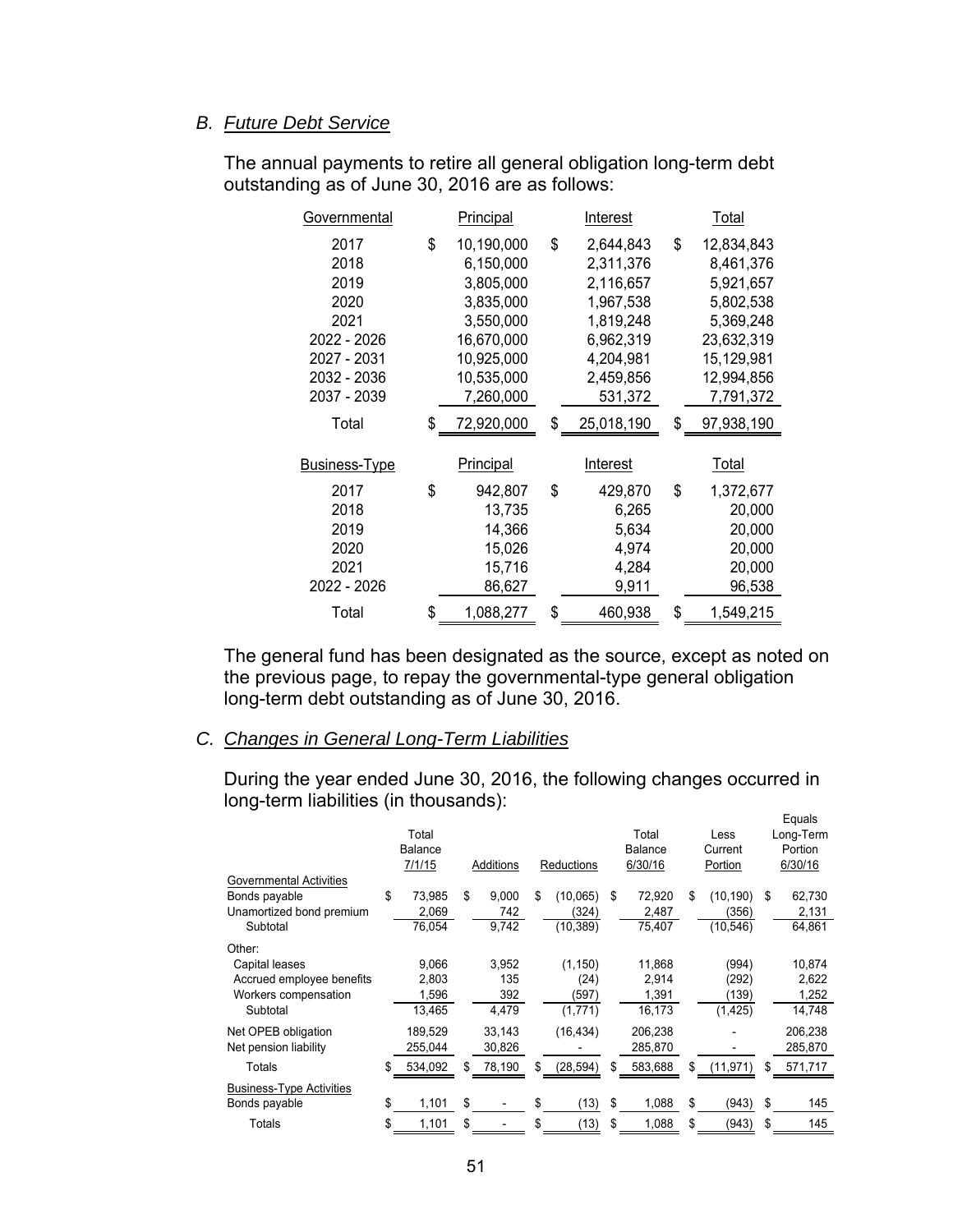### **14. Deferred Inflows of Resources**

Deferred inflows of resources are the acquisition of net assets by the City that are applicable to future reporting periods. Deferred inflows of resources have a negative effect on net position, similar to liabilities. The City reports two items as deferred inflows of resources, one which is attributable to changes in the net pension liability, and the other which arises from the current financial resources measurement focus and the modified accrual basis of accounting in governmental funds. Deferred inflows of resources related to pension will be recognized in pension expense in future years and is more fully described in Note 20. *Unavailable revenues* are reported in the governmental funds balance sheet in connection with receivables for which revenues are not considered available to liquidate liabilities of the current year.

The following is a summary of unavailable revenue balances as of June 30, 2016 (in thousands):

|                          | <b>Governmental Funds</b> |                     |    |         |    |          |  |  |
|--------------------------|---------------------------|---------------------|----|---------|----|----------|--|--|
|                          | Home                      |                     |    |         |    |          |  |  |
|                          |                           | <b>General Fund</b> |    | Program |    | Nonmajor |  |  |
| Unavailable revenues     |                           |                     |    |         |    |          |  |  |
| Property taxes           | \$                        | 3,083               | \$ |         | \$ |          |  |  |
| Tax title                |                           | 1,924               |    |         |    |          |  |  |
| <b>Excise</b>            |                           | 2,328               |    |         |    |          |  |  |
| <b>Veterans benefits</b> |                           | 520                 |    |         |    |          |  |  |
| Loans                    |                           |                     |    | 2,932   |    | 980      |  |  |
| Intergovernmental        |                           |                     |    |         |    | 252      |  |  |
| Total                    | \$                        | 7,855               | \$ | 2,932   | S  | 1,232    |  |  |

# **15. Restricted Net Position**

The accompanying entity-wide financial statements report restricted net position when external constraints from grantors or contributors are placed on net position.

Permanent fund restricted net position is segregated between nonexpendable and expendable. The nonexpendable portion represents the original restricted principal contribution, and the expendable represents accumulated earnings which are available to be spent based on donor restrictions.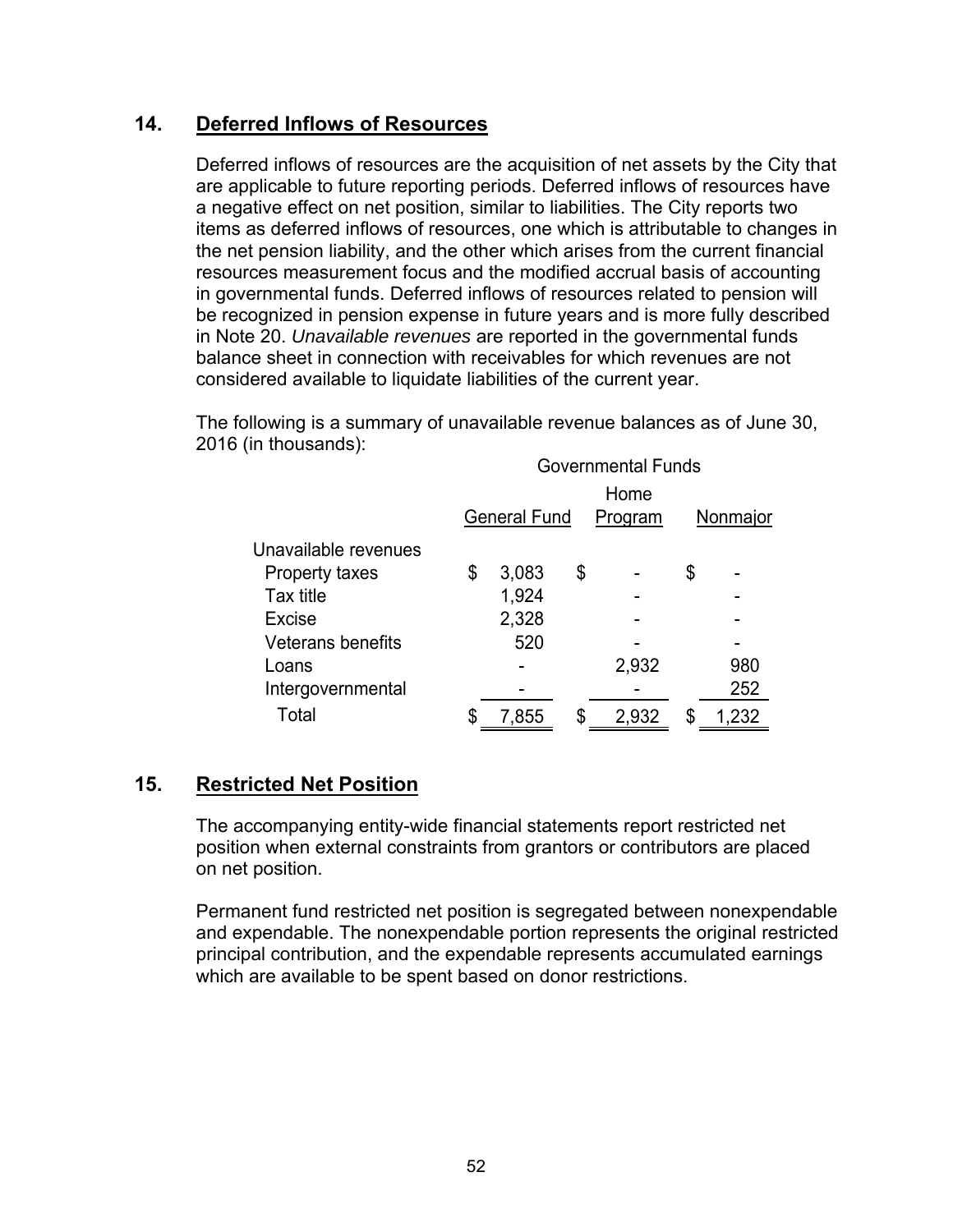### **16. Governmental Funds - Balances**

Fund balances are segregated to account for resources that are either not available for expenditure in the future or are legally set aside for a specific future use.

The City implemented GASB Statement No. 54 (GASB 54), *Fund Balance Reporting and Governmental Fund Type Definitions,* which enhances the usefulness of fund balance information by providing clearer fund balance classifications that can be more consistently applied and by clarifying existing governmental fund type definitions.

The following types of fund balances are reported at June 30, 2016:

Nonspendable - Represents amounts that cannot be spent because they are either (a) not in spendable form or (b) legally or contractually required to be maintained intact. This fund balance classification includes general fund reserves for a NOAA Marina loan and nonmajor governmental fund reserves for the principal portion of permanent trust funds.

Restricted - Represents amounts that are restricted to specific purposes by constraints imposed by creditors, grantors, contributors, or laws or regulations of other governments, or constraints imposed by law through constitutional provisions or enabling legislation. This fund balance classification includes capital projects funded by bond issuances, various special revenue funds, and the income portion of permanent trust funds.

Committed - Represents amounts that can only be used for specific purposes pursuant to constraints imposed by formal action of the City's highest level of decision-making authority. This fund balance classification includes funds set aside by City Council vote for specific capital projects.

Assigned - Represents amounts that are constrained by the City's intent to use these resources for a specific purpose. This fund balance classification includes general fund encumbrances that have been established by various City departments for the expenditure of current year budgetary financial resources upon vendor performance in the subsequent budgetary period. The City follows an informal policy that permits management to assign fund balance amounts to a specific purpose, although fund balance to be applied against a subsequent year's budget is voted by the City Council.

Unassigned - Represents amounts that are available to be spent in future periods and deficit balances in nonmajor governmental funds.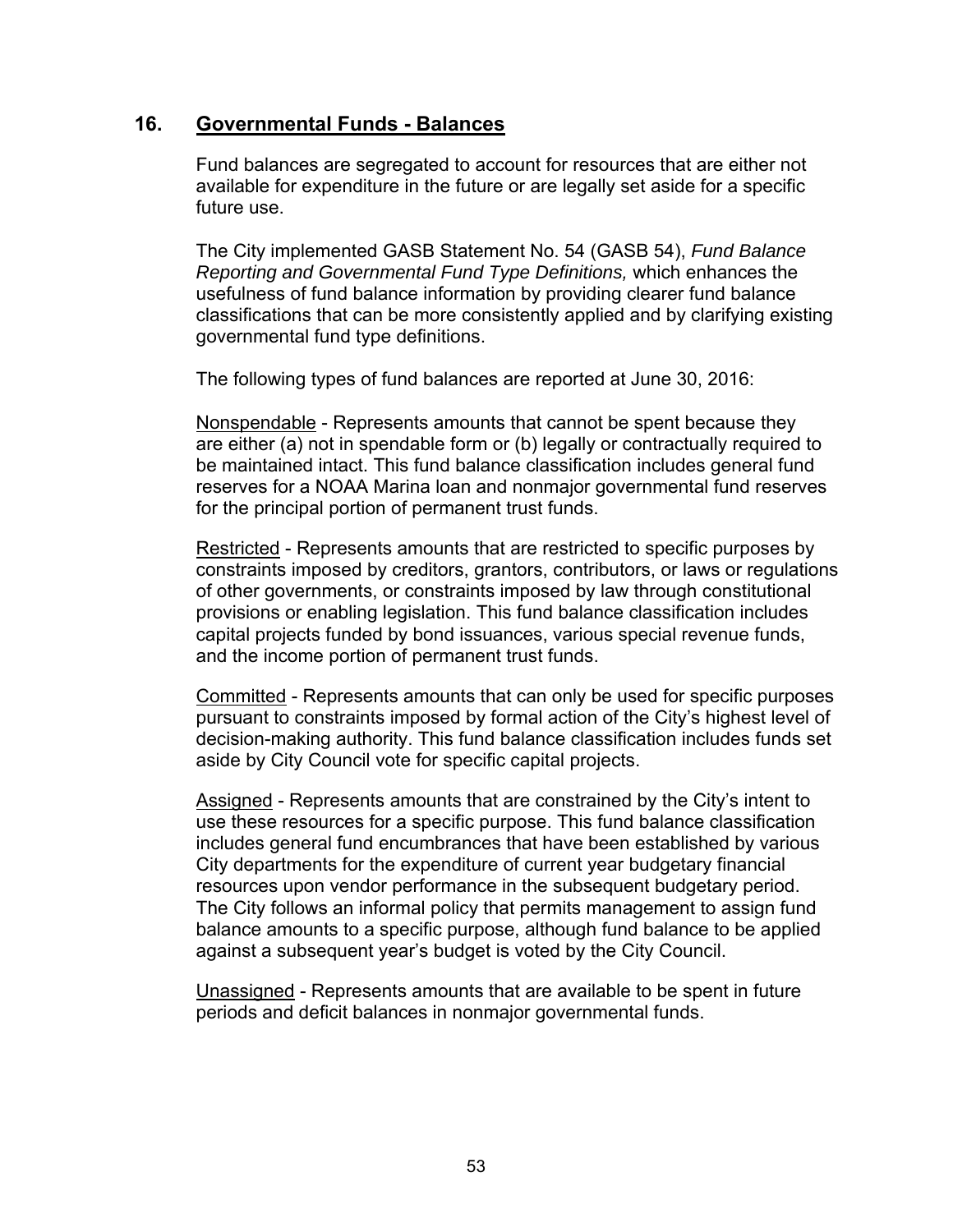# Following is a breakdown of the City's fund balances at June 30, 2016:

|                                                     | General<br>Fund      | <b>HOME</b><br>Program | Nonmajor<br>Governmental<br><b>Funds</b> | Total<br>Governmental<br>Funds |
|-----------------------------------------------------|----------------------|------------------------|------------------------------------------|--------------------------------|
| Nonspendable<br>NOAA Marina Ioan                    | \$<br>929,675        | \$                     | \$                                       | \$<br>929,675                  |
| Nonspendable permanent funds                        |                      |                        | 7,352,754                                | 7,352,754                      |
|                                                     |                      |                        |                                          |                                |
| <b>Total Nonspendable</b>                           | 929,675              |                        | 7,352,754                                | 8,282,429                      |
| Restricted                                          |                      |                        |                                          |                                |
| Circuit breaker                                     |                      |                        | 987,208                                  | 987,208                        |
| School lunch                                        |                      |                        | 3,856,982                                | 3,856,982                      |
| Other school revolving                              |                      |                        | 899,539                                  | 899,539                        |
| City federal grants                                 |                      |                        | 265,158                                  | 265,158                        |
| School federal grants                               |                      |                        | 1,090,020                                | 1,090,020                      |
| City state grants and contributions                 |                      |                        | 1,921,401                                | 1,921,401                      |
| School state grants and contributions               |                      |                        | 114,978                                  | 114,978                        |
| Cemetery                                            |                      |                        | 794,119                                  | 794,119                        |
| Golf course                                         |                      |                        | 545,882                                  | 545,882                        |
| Sale of public property                             |                      |                        | 471,754                                  | 471,754                        |
| Insurance refunds                                   |                      |                        | 824,092                                  | 824,092                        |
| Parks and recreation                                |                      |                        | 408,609                                  | 408,609                        |
| <b>Memorial Auditorium</b>                          |                      |                        | 693,524                                  | 693,524                        |
| Cable access                                        |                      |                        | 424,019                                  | 424,019                        |
| Other miscellaneous grants and contributions        |                      |                        | 2,730,206                                | 2,730,206                      |
| Other school miscellaneous grants and contributions |                      |                        | 1,545,833                                | 1,545,833                      |
| Lynn Housing Authority<br><b>HOME Program</b>       |                      |                        | 369,608                                  | 369,608<br>22,492              |
| School capital projects                             |                      | 22,492                 |                                          |                                |
| Various city capital projects                       |                      |                        | 2,474,820<br>360,484                     | 2,474,820<br>360,484           |
| Expendable permanent funds                          |                      |                        | 542,701                                  | 542,701                        |
|                                                     |                      |                        |                                          |                                |
| <b>Total Restricted</b>                             |                      | 22,492                 | 21,320,937                               | 21,343,429                     |
| Committed                                           |                      |                        |                                          |                                |
| Pickering MS capital project                        |                      |                        | 613,460                                  | 613,460                        |
| Other city capital projects                         |                      |                        | 153,534                                  | 153,534                        |
| <b>Total Committed</b>                              |                      |                        | 766,994                                  | 766,994                        |
|                                                     |                      |                        |                                          |                                |
| Assigned                                            |                      |                        |                                          |                                |
| For capital project deficit                         | 1,000,210            |                        |                                          | 1,000,210                      |
| For encumbrances:                                   |                      |                        |                                          |                                |
| General government                                  | 3,442,585            |                        |                                          | 3,442,585                      |
| Public safety<br>Education                          | 504,114<br>4,721,552 |                        |                                          | 504,114<br>4,721,552           |
| Public works                                        | 484,543              |                        |                                          |                                |
| Health and human services                           | 13,223               |                        |                                          | 484,543<br>13,223              |
| Culture and recreation                              | 8,794                |                        |                                          | 8,794                          |
| Employee benefits                                   | 3,662                |                        |                                          | 3,662                          |
| <b>Total Assigned</b>                               | 10,178,683           |                        |                                          | 10,178,683                     |
|                                                     |                      |                        |                                          |                                |
| Unassigned                                          | 8,092,701            |                        | (1,855,691)                              | 6,237,010                      |
| <b>Total Fund Balance</b>                           | \$<br>19,201,059     | \$<br>22,492           | \$<br>27,584,994                         | \$<br>46,808,545               |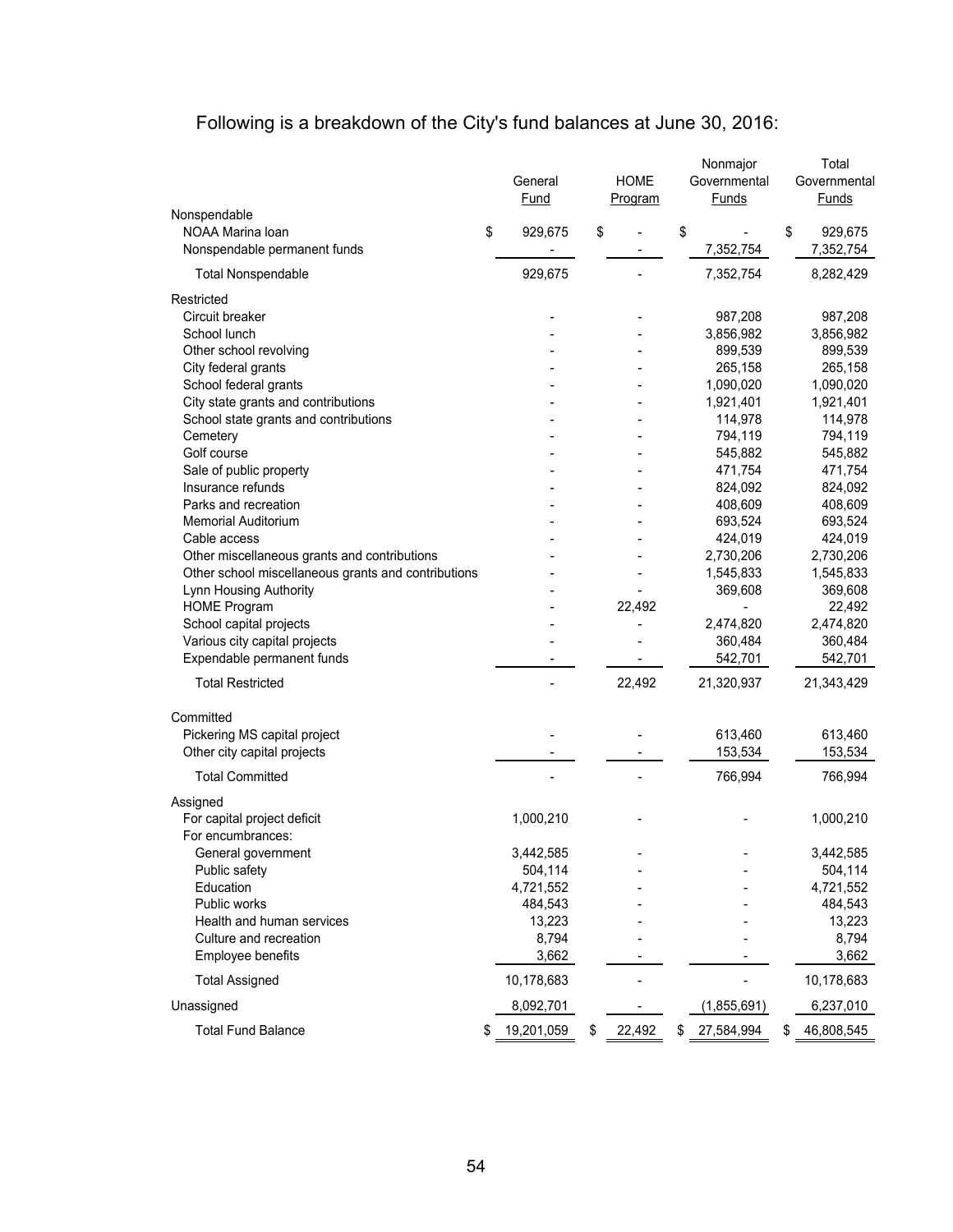# **17. Subsequent Events**

### *Use of Free Cash*

On December 16, 2016, the City voted to appropriate all of its free cash of \$2,585,509 to reduce the fiscal year 2017 tax rate.

### **18. Commitments and Contingencies**

Outstanding Legal Issues – On an ongoing basis, there are typically pending legal issues in which the City is involved. The City's management is of the opinion that the potential future settlement of these issues would not materially affect its financial statements taken as a whole.

Grants - Amounts received or receivable from grantor agencies are subject to audit and adjustment by grantor agencies, principally the federal government. Any disallowed claims, including amounts already collected, may constitute a liability of the applicable funds. The amount of expenditures which may be disallowed by the grantor cannot be determined at this time, although the City expects such amounts, if any, to be immaterial.

Abatements – There are several cases pending before the Appellate Tax Board in regard to alleged discrepancies in property assessments. According to the City's council, the probable outcome of these cases at the present time is indeterminable, although the City expects such amounts, if any, to be indeterminable.

Net School Spending – The City's 2016 Department of Elementary and Secondary Education (DESE) End-of-Year Report (EOYR) reports approximately \$7.4 million in unexpended Net School Spending (NSS) requirements. Schedule 19 (fiscal year 2017 budget) as reported on the City's 2016 DESE EOYR projects the fiscal year 2017 unexpended NSS requirement to increase by \$1.2 million to a projected spending deficiency of \$8.6 million, thereby placing the City's fiscal year 2017 and 2018 state aid at risk for withholding by the Commissioner of DESE.

# **19. Post-Employment Healthcare and Life Insurance Benefits**

### **Other Post-Employment Benefits**

GASB Statement 45, *Accounting and Financial Reporting by Employers for Post-Employment Benefits Other Than Pensions,* requires governments to account for other post-employment benefits (OPEB), primarily healthcare, on an accrual basis rather than on a pay-as-you-go basis. The effect is the recognition of an actuarially required contribution as an expense on the Statement of Activities when a future retiree earns their post-employment benefits, rather than when they use their post-employment benefit. To the extent that an entity does not fund their actuarially required contribution, a post-employment benefit liability is recognized on the Statement of Net Position over time.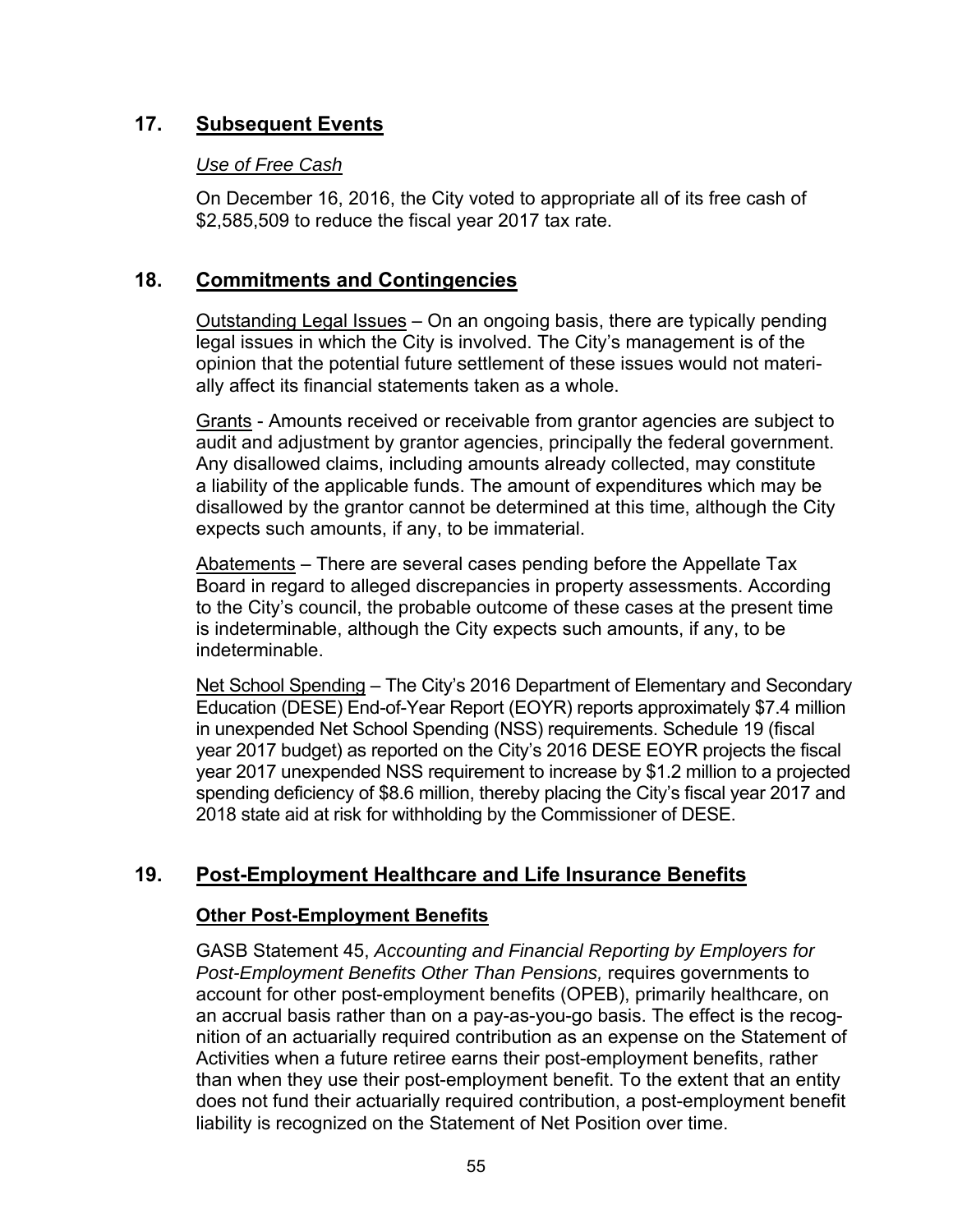### *A. Plan Description*

In addition to providing the pension benefits described, the City provides post-employment healthcare and life insurance benefits for retired employees through the City's plan. The benefits, benefit levels, employee contributions and employer contributions are governed by Chapter 32 of the Massachusetts General Laws. As of June 30, 2016, the actuarial valuation date, approximately 2,041 retirees and 1,906 active employees meet the eligibility requirements. The plan does not issue a separate financial report.

### *B. Benefits Provided*

The City provides medical, prescription drug, mental health/substance abuse and life insurance to retirees and their covered dependents. All active employees who retire from the City and meet the eligibility criteria will receive these benefits.

### *C. Funding Policy*

Retirees contribute various amounts based on active blended rates of the cost of the health plan, as determined by the City. The City contributes the remainder of the health plan costs on a pay-as-you-go basis.

### *D. Annual OPEB Costs and Net OPEB Obligation*

The City's fiscal 2016 annual OPEB expense is calculated based on the annual required contribution of the employer (ARC), an amount actuarially determined in accordance with the parameters of GASB Statement No. 45. The ARC represents a level of funding that, if paid on an ongoing basis, is projected to cover the normal cost per year and amortize the unfunded actuarial liability over a period of thirty years.

The following table shows the components of the City's annual OPEB cost for the year ending June 30, 2016, the amount actually contributed to the plan, and the change in the City's net OPEB obligation based on an actuarial valuation as of June 30, 2016 (in thousands):

| <b>Annual Required Contribution (ARC)</b> | \$<br>32,395  |
|-------------------------------------------|---------------|
| Interest on net OPEB obligation           | 6,634         |
| Adjustment to ARC                         | (5,886)       |
| Annual OPEB cost                          | 33,143        |
| Contributions made                        | (16, 434)     |
| Increase in net OPEB obligation           | 16,709        |
| Net OPEB obligation - beginning of year   | 189,529       |
| Net OPEB obligation - end of year         | \$<br>206,238 |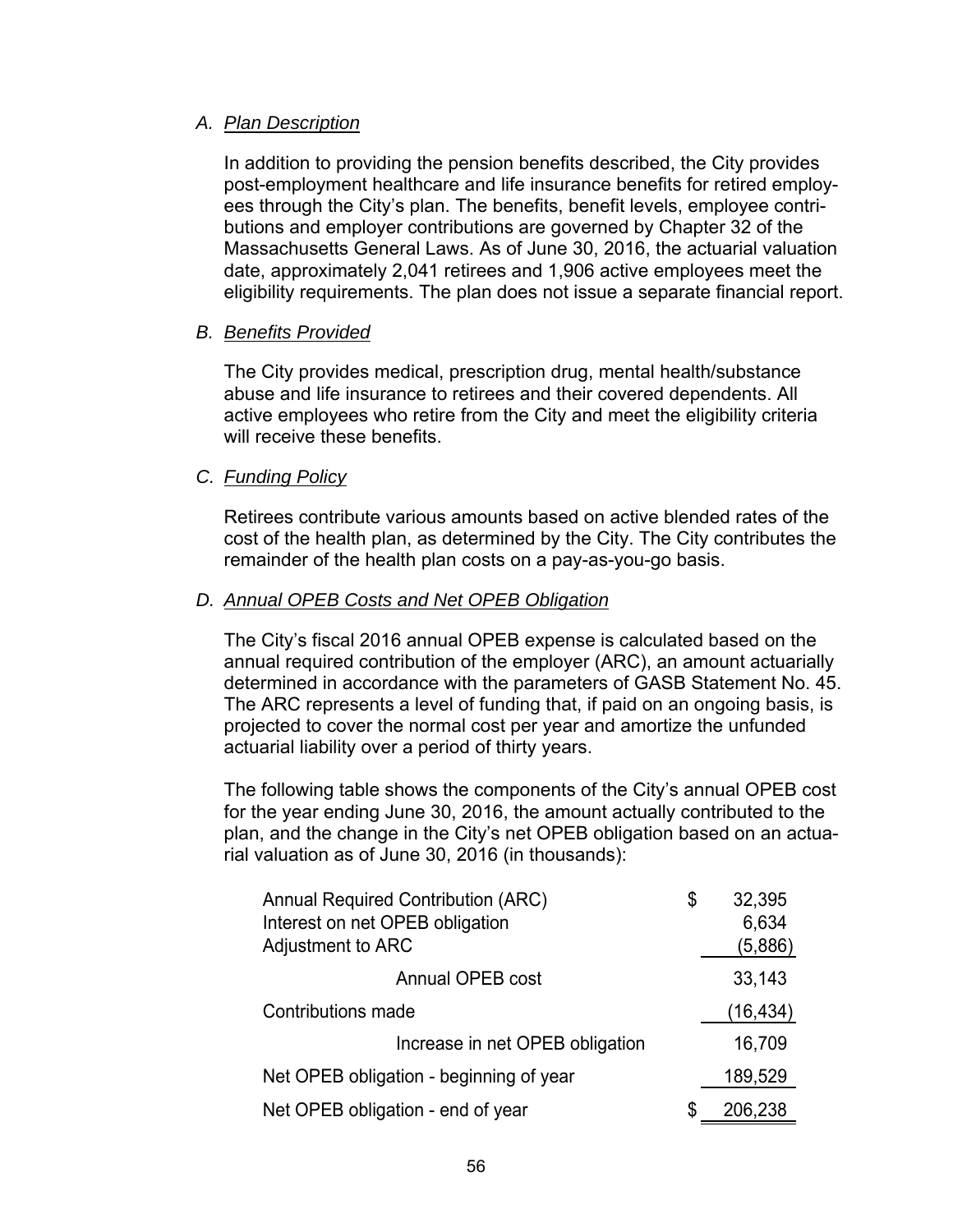|                          | Annual<br><b>OPEB</b> | Percentage of<br><b>OPEB</b> | <b>Net OPEB</b> |
|--------------------------|-----------------------|------------------------------|-----------------|
| <b>Fiscal Year Ended</b> | Cost                  | <b>Cost Contributed</b>      | Obligation      |
| 2016                     | \$33,143              | 49.59%                       | \$206,238       |
| 2015                     | \$44,699              | 33.71%                       | \$189,529       |
| 2014                     | \$42,683              | 39.70%                       | \$159,900       |
| 2013                     | \$43,414              | 35.83%                       | \$134,162       |
| 2012                     | \$41,444              | 33.36%                       | \$106,303       |

The City's annual OPEB cost, the percentage of annual OPEB cost contributed to the plan, and the net OPEB obligation were as follows (in thousands):

The City's net OPEB obligation as of June 30, 2016 is recorded as a noncurrent liability.

### *E. Funded Status and Funding Progress*

The funded status of the plan as of June 30, 2016, the date of the most recent actuarial valuation, was as follows (in thousands):

| Actuarial accrued liability (AAL)                 | 602,775 |
|---------------------------------------------------|---------|
| Actuarial value of plan assets                    |         |
| Unfunded actuarial accrued liability (UAAL)       | 602,775 |
| Funded ratio (actuarial value of plan assets/AAL) | 0%      |
| Covered payroll (active plan members)             | 160,409 |
| UAAL as a percentage of covered payroll           | 375.8%  |

Actuarial valuations of an ongoing plan involve estimates of the value of reported amount and assumptions about the probability of occurrence of events far into the future. Examples included assumptions about future employment, mortality, and the healthcare cost trend. Amounts determined regarding the funded status of the plan and the annual required contributions of the employer are subject to continual revision, as actual results are compared with past expectations and new estimates are made about the future. The Schedule of OPEB Funding Progress, presented as required supplementary information following the Notes to the Financial Statements, presents multiyear trend information that shows whether the actuarial value of plan assets is increasing or decreasing over time relative to the actuarial accrued liabilities for benefits.

### *F. Actuarial Methods and Assumptions*

Projections of benefits for financial reporting purposes are based on the plan as understood by the City and the plan members and include the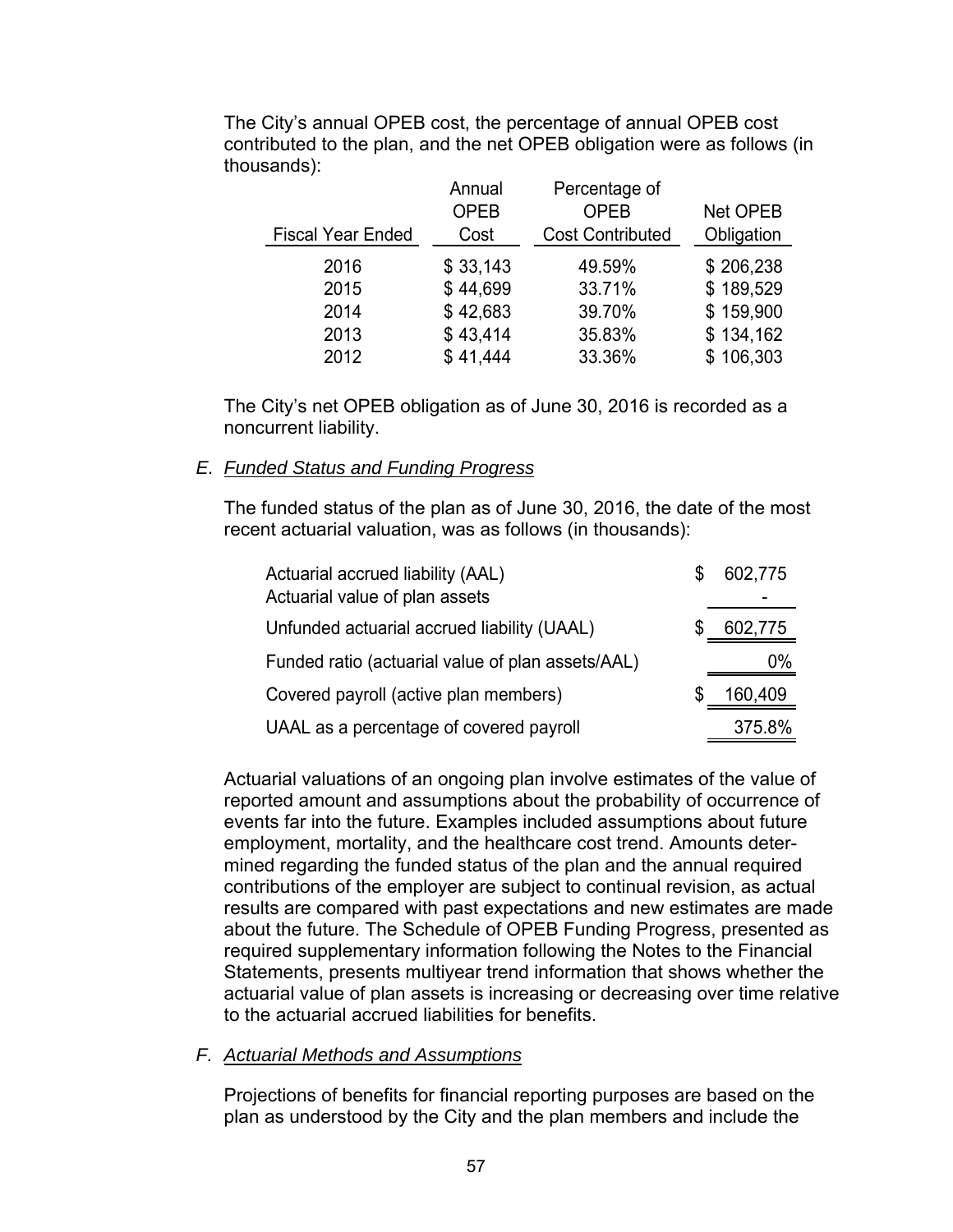types of benefits provided at the time of each valuation and the historical pattern of sharing of benefit costs between the City and plan members to that point. The actuarial methods and assumptions used include techniques that are designed to reduce short-term volatility in actuarial accrued liabilities and the actuarial value of assets, consistent with the long-term perspective of the calculations.

In the June 30, 2016 actuarial valuation, the projected unit credit cost method was used. The actuarial value of assets was not determined, as the City has not advance funded its obligation. The actuarial assumptions included a 3.5% investment rate of return and an initial annual healthcare cost trend rate of 6.0% which decreases to a 4.5% long-term rate for all healthcare benefits after five years. The amortization costs for the initial UAAL is a level percentage of payroll for a period of 30 years, on a closed basis. This has been calculated assuming the amortization payment increases at a rate of 4.0%.

### **20. Retirement System**

The City follows the provisions of GASB Statement No. 67 *Financial Reporting*  for Pension Plans – an amendment of GASB Statement No. 25 and GASB Statement No. 68, *Accounting and Financial Reporting for Pensions – an amendment of GASB Statement No. 27,* with respect to the employees' retirement funds.

### *A. Plan Description*

The City is a member of the Lynn Contributory Retirement System and is governed by Chapter 32 of the Massachusetts General Laws. Because of the significance of its operational and financial relationship with the City, the System is included as a pension trust fund in the City's basic financial systems.

Substantially all employees of the City (except teachers and administrators under contract employed by the School Department) Lynn Housing Authority, and Lynn Water and Sewer Commission are members of the Lynn Contributory Retirement System (the System), a cost sharing, multiple employer public employee retirement system (PERS). Eligible employees must participate in the System. The pension plan provides pension benefits, deferred allowances, and death and disability benefits. Chapter 32 of the Massachusetts General Laws establishes the authority of the System, contribution percentages and benefits paid.

The System is governed by a five-member board. The five members include two appointed by the City, two elected by the members and retirees, and a fifth member chosen by the other four members with the approval of the Public Employee Retirement Administration Commission.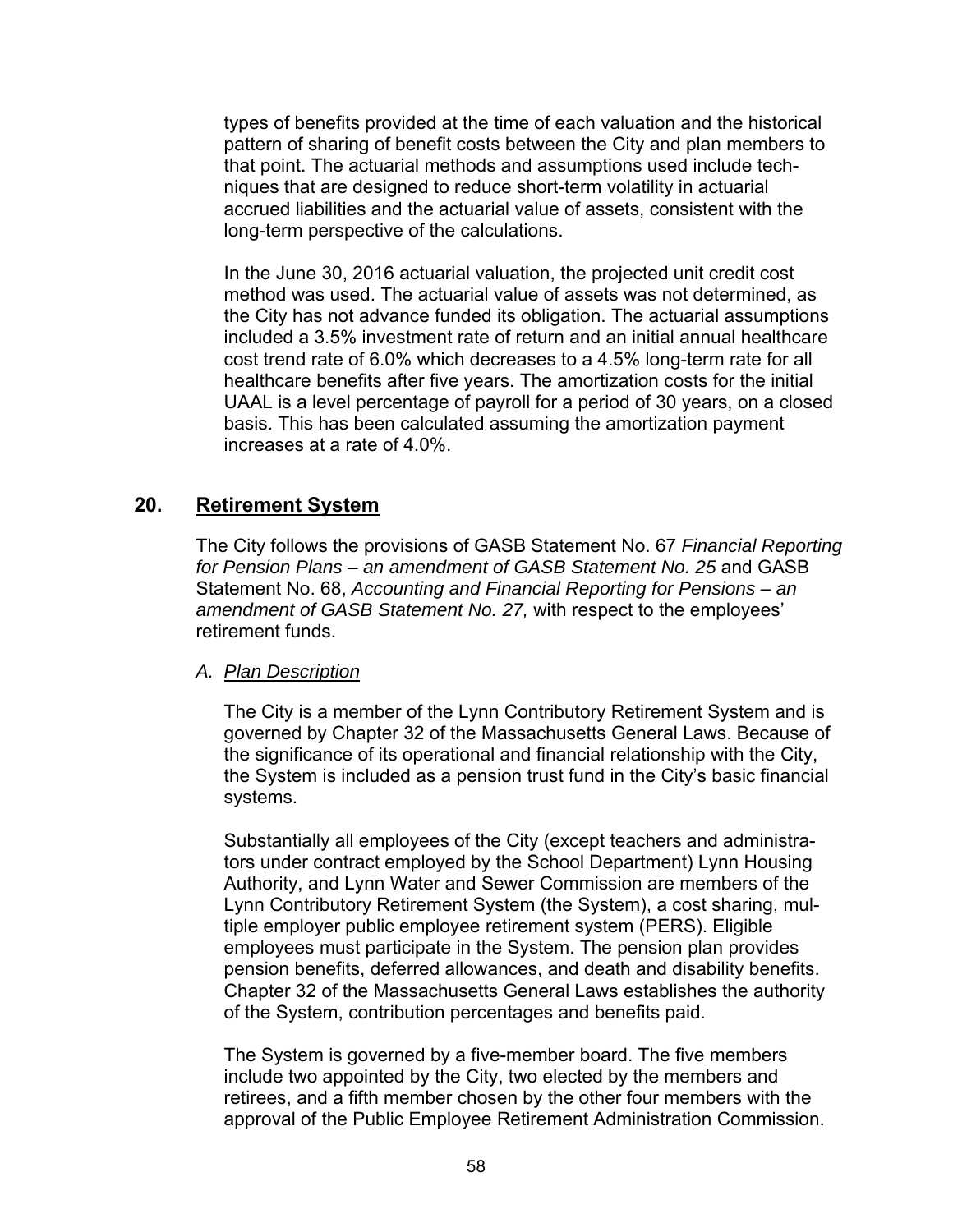The System Retirement Board does not have the authority to amend benefit provisions.

Membership of each plan consisted of the following at January 1, 2015:

| Retirees and beneficiaries receiving benefits                         | 1,189 |
|-----------------------------------------------------------------------|-------|
| Terminated plan members entitled to but not yet<br>receiving benefits | 239   |
| Active plan members                                                   | 1,307 |
| Total                                                                 | 2,735 |
| Number of participating employers                                     |       |

### Participant Retirement Benefits

The System provides for retirement allowance benefits up to a maximum of 80% of a member's highest three-year average annual rate of regular compensation for those hired prior to April 2, 2012 and the highest fiveyear average annual rate of regular compensation for those first becoming members of the Massachusetts System on or after that date. However, per Chapter 176 of the Acts of 2011, for members who retire on or after April 2, 2012, if in the 5 years of creditable service immediately preceding retirement, the difference in the annual rate of regular compensation between any 2 consecutive years exceeds 100 percent, the normal yearly amount of the retirement allowance shall be based on the average annual rate of regular compensation received by the member during the period of 5 consecutive years preceding retirement. Benefit payments are based upon a member's age, length of creditable service, level of compensation and group classification.

A retirement allowance may be received at any age, upon attaining 20 years of service. The plan also provides for retirement at age 55 if the participant was a member prior to January 1, 1978, with no minimum vesting requirements. If the participant was a member on or after January 1, 1978 and a member of Groups 1 or 2, then a retirement allowance may be received if the participant (1) has at least 10 years of creditable service, (2) is age 55, (3) voluntarily left City employment on or after that date, and (4) left accumulated annuity deductions in the fund. Members of Group 4, have no minimum vesting requirements, however, must be at least age 55. Groups 2 and 4 require that participants perform the duties of the Group position for at least 12 months immediately prior to retirement.

A participant who became a member on or after April 2, 2012 is eligible for a retirement allowance upon 10 years creditable service and reaching ages 60 or 55 for Groups 1 and 2, respectively. Participants in Group 4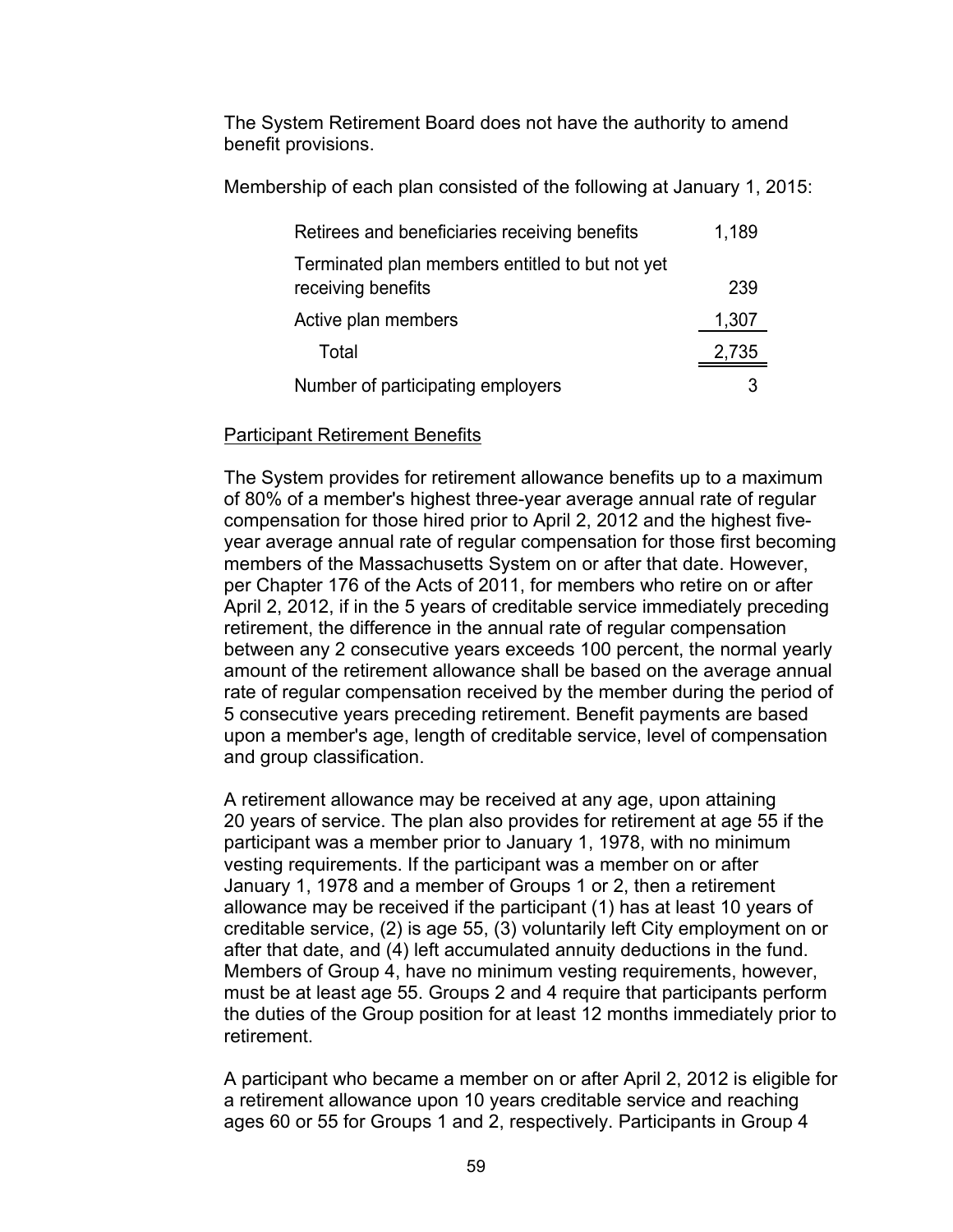must be at least age 55. Groups 2 and 4 require that participants perform the duties of the Group position for at least 12 months immediately prior to retirement.

A retirement allowance consists of two parts: an annuity and a pension. A member's accumulated total deductions and a portion of the interest they generate constitute the annuity. The difference between the total retirement allowance and the annuity is the pension. The average retirement benefit is approximately 80-85% pension and 15-20% annuity.

#### Participant Refunds

Employees who resign from service and who are not eligible to receive a retirement allowance are entitled to request a refund of their accumulated total deductions. Members voluntarily withdrawing with at least 10 years of service or involuntarily withdrawing, receive 100% of the regular interest that has accrued on those accumulated total deductions. Members voluntarily withdrawing with less than 10 years of service get credited interest each year at a rate of 3%.

#### Participants Contributions

Participants contribute a set percentage of their gross regular compensation annually. Employee contribution percentages are specified in Chapter 32 of the Massachusetts General Laws. The employee's individual contribution percentage is determined by their date of entry into the system. In addition, all employees hired on or after January 1, 1979 contribute an additional 2% on all gross regular compensation over the rate of \$30,000 per year. The percentages are as follows:

| Before January 1, 1975              | 5% |
|-------------------------------------|----|
| January 1, 1975 - December 31, 1983 | 7% |
| January 1, 1984 - June 30, 1996     | 8% |
| Beginning July 1, 1996              | 9% |

For those members entering a Massachusetts System on or after April 2, 2012 in Group 1, the contribution rate will be reduced to 6% when at least 30 years of creditable service has been attained.

#### Employer Contributions

Employers are required to contribute at actuarially determined rates as accepted by the Public Employee Retirement Administration Commission (PERAC).

The City's contribution to the System for the year ended June 30, 2016 was \$26,093,571, which was equal to its annual required contribution.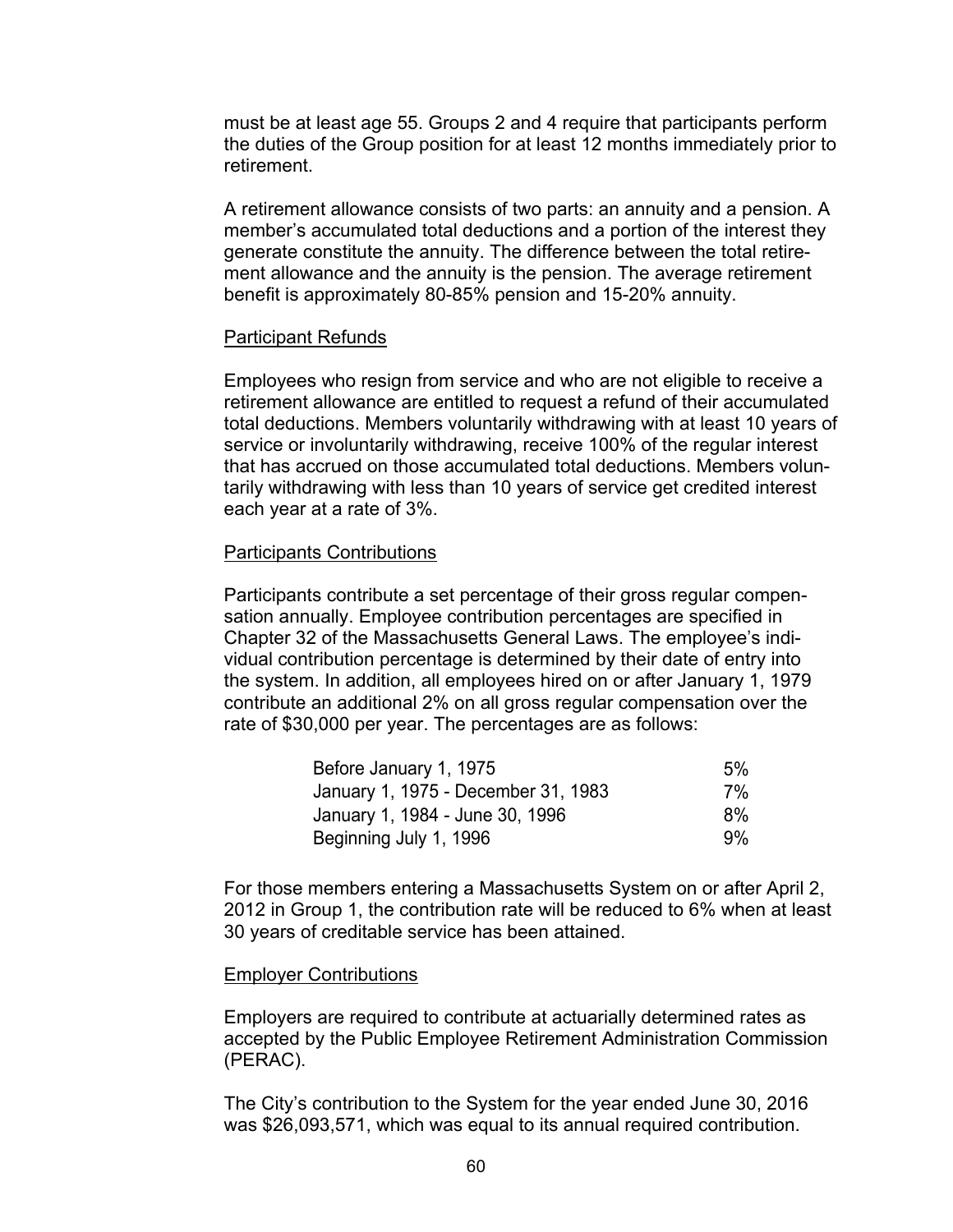### *B. Summary of Significant Accounting Policies*

The accounting policies of the System as reflected in the accompanying financial statements for the year ended June 30, 2016 conform to generally accepted accounting principles for public employee retirement systems (PERS). The more significant accounting policies of the System are summarized below:

Basis of Accounting - Contributory retirement system financial statements are prepared using the accrual basis of accounting. Plan member contributions are recognized as revenue in the period in which the members provide services to the employer. Employer contributions are recognized when due and the employer has made a formal commitment to provide the contributions. Benefits and refunds are recognized when due and payable in accordance with the terms of the plan.

### Investments

### *Investment Policy*

Investments are reported at fair value in accordance with PERAC requirements. System assets are managed on a total return basis with a long-term objective of achieving and maintaining a fully funded status for the benefits provided through the pension plan.

### *Rate of Return*

For the year ended December 31, 2015, the annual money-weighted rate of return on pension plan investments, net of pension plan investment expenses, was 0.75%. The money-weighted rate of return expresses investment performance, net of investment expense, adjusted for the changing amounts actually invested.

### <u>Net Pension Liability</u>

For purposes of measuring the net pension liability, deferred outflows of resources and deferred inflows of resources related to pensions, and pension expense, information about the fiduciary net position of the System and additions to/deductions from System's fiduciary net position have been determined on the same basis as they are reported by System. For this purpose, benefit payments (including refunds of employee contributions) are recognized when due and payable in accordance with benefit terms. Investments are reported at fair value.

### *C. Net Pension Liability of Participating Employers*

The net pension liability was based on an actuarial valuation dated January 1, 2015, and rolled forward to December 31, 2015.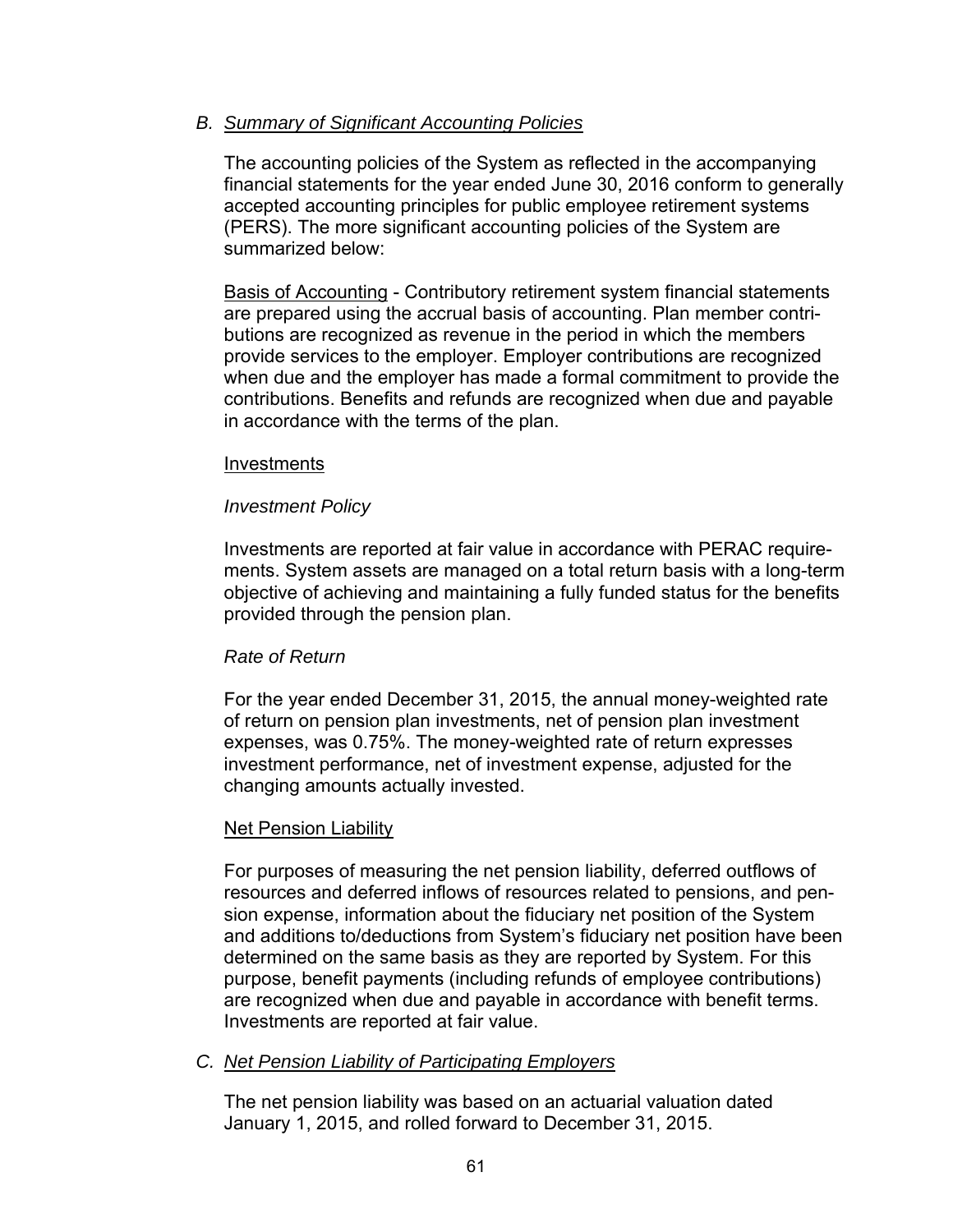### Net Pension Liability of Employers

The components of the net pension liability of the participating employers at June 30, 2016 were as follows (in thousands):

| <b>Total pension liability</b>                                            | 606,942    |
|---------------------------------------------------------------------------|------------|
| Plan fiduciary net position                                               | (283, 157) |
| Employers' net pension liability                                          | 323,785    |
| Plan fiduciary net position as a<br>percentage of total pension liability | 46.65%     |

### Actuarial Assumptions

A summary of the actuarial assumptions as of the latest actuarial valuation is shown below:

| <b>Valuation Date</b>                     | January 1, 2015                 |
|-------------------------------------------|---------------------------------|
| Actuarial cost method                     | <b>Entry Age Normal</b>         |
| Actuarial assumptions:                    |                                 |
| Investment rate of return                 | 7.60%                           |
| Projected salary increases                | 4.25% for Group 1 and 4.75% for |
|                                           | Group 4                         |
| Inflation rate                            | Not explicitly assumed          |
| Post-retirement cost-of-living adjustment | 3% of first \$14,000            |
|                                           |                                 |

Actuarial valuation of the ongoing Systems involves estimates of the reported amounts and assumptions about probability of occurrence of events far into the future. Examples include assumptions about future employment mortality and future salary increases. Amounts determined regarding the net pension liability are subject to continual revision, as actual results are compared with past expectations and new estimates are made about the future. The actuarial assumptions used in the December 31, 2015 valuation were based on the results of the most recent actuarial experience study, dated January 1, 2015, which was for the period January 1, 2013 through December 31, 2014.

Mortality rates were based on pre-retirement rates that reflect the RP-2000 Employees table projected generationally with Scale BB and a base year of 2009 (gender distinct). Post retirement rates reflect the RP-2000 Healthy Annuitant table projected generationally with Scale BB and a base year of 2009 (gender distinct). For disabled retirees, this table is set forward 3 years.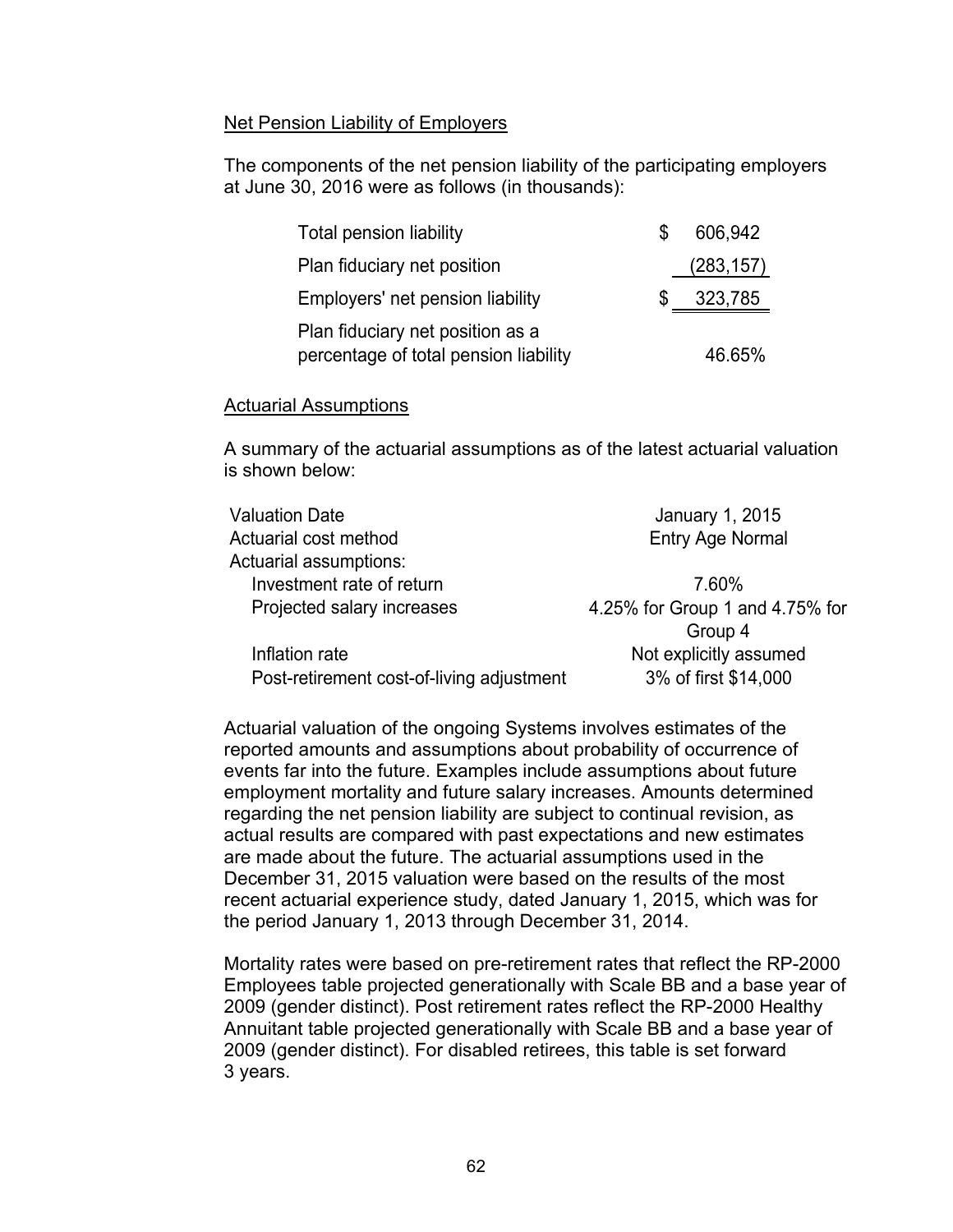### Target Allocations

The long-term expected rate of return on pension plan investments was selected from a best estimate range determined using the building block approach. Under this method, an expected future real return range (expected returns, net of pension plan investment expense and inflation) is calculated separately for each asset class. These ranges are combined to produce the long-term expected rate of return by weighting the expected future real rates of return net of investment expenses by the target asset allocation percentage and by adding expected inflation. The target allocation and best estimates of arithmetic real rates of return for each major class are summarized in the following table:

|                                 |            | Long-term        |
|---------------------------------|------------|------------------|
|                                 | Target     | Expected         |
|                                 | Asset      | <b>Real Rate</b> |
| <b>Asset Class</b>              | Allocation | of Return        |
| Domestic equity                 | 18.00%     | 7.60%            |
| International equity            | 22.00%     | 8.60%            |
| Fixed income                    | 19.00%     | 5.20%            |
| Private equity                  | 10.00%     | 9.50%            |
| Real estate                     | 10.00%     | 6.50%            |
| <b>Timber/Natural Resources</b> | 4.00%      | 6.80%            |
| Hedge funds                     | 9.00%      | 6.80%            |
| Private debt                    | 4.00%      | 8.00%            |
| Portfolio completion strategies | 4.00%      | NA.              |
| Total                           | 100.00%    |                  |

*Discount Rate*: The discount rate used to measure the total pension liability was 7.60%. The projection of cash flows used to determine the discount rate assumed that the plan member contributions will be made at the current contribution rate and that employer contributions will be made at contractually required rates, actuarially determined. Based on those assumptions, the pension plan's fiduciary net position was projected to be available to make all projected future benefit payments to current active and inactive plan members. Therefore, the long-term expected rate of return on pension plan investments was applied to all periods of projected benefit payments to determine the total pension liability.

*Sensitivity of the Proportionate Share of the Net Pension Liability to Changes in the Discount Rate:* The following presents the City's proportionate share of the net pension liability calculated using the discount rate of 7.60%, as well as what the City's proportionate share of the net pension liability would be if it were calculated using a discount rate that is one percentage-point lower (6.60%) or one percentage-point higher (8.60%) than the current rate (in thousands):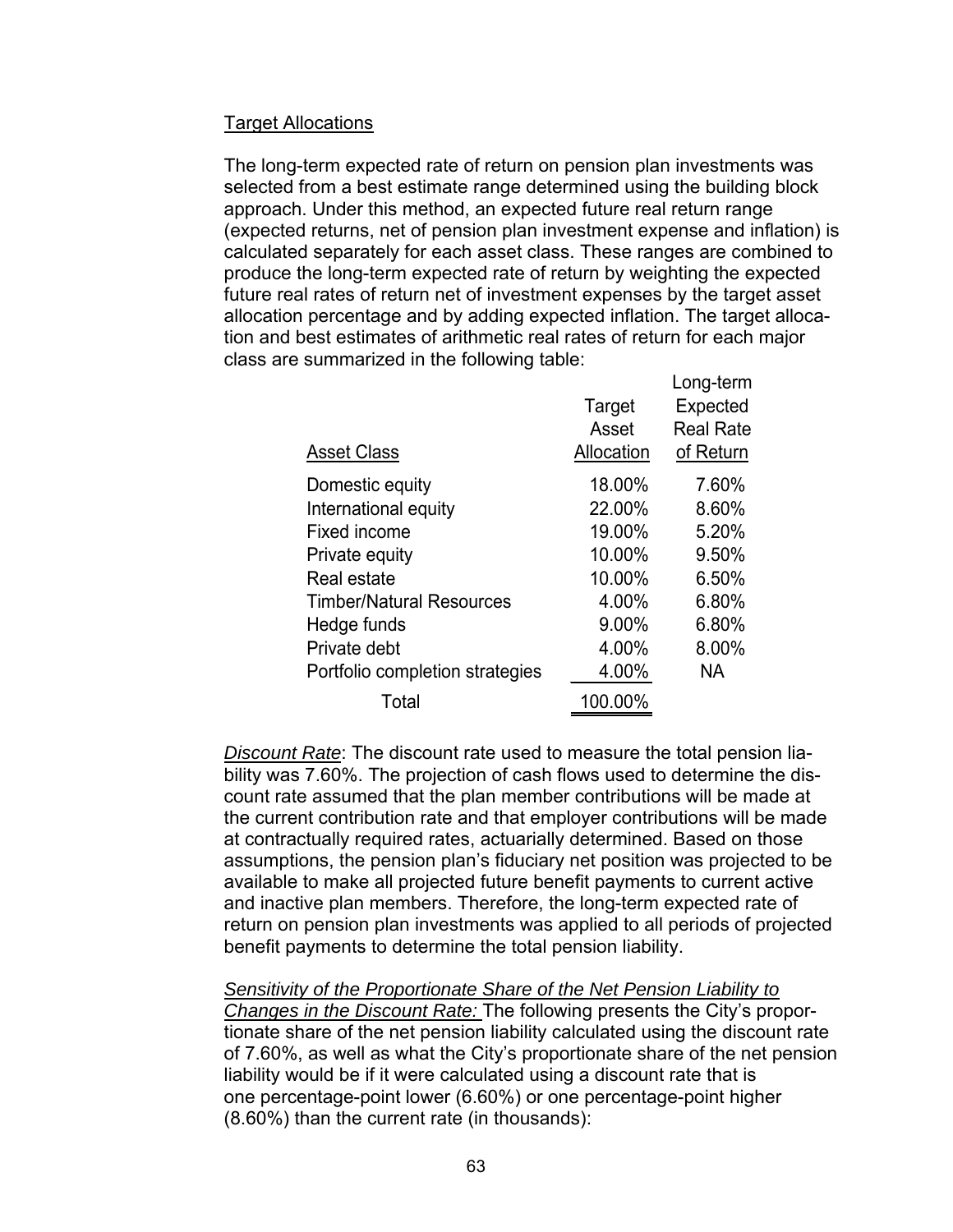|                          | Current |            |    |                 |            |
|--------------------------|---------|------------|----|-----------------|------------|
|                          |         | $1\%$      |    | <b>Discount</b> | $1\%$      |
|                          |         | Decrease   |    | Rate            | Increase   |
| <b>Fiscal Year Ended</b> |         | $(6.60\%)$ |    | $(7.60\%)$      | $(8.60\%)$ |
| December 31, 2015        |         | 345.419    | \$ | 285,870         | 235.340    |

*D. Pension Liabilities, Pension Expense, and Deferred Outflows of Resources and Deferred Inflows of Resources Related to Pensions* 

At June 30, 2016, the City reported a liability of \$ 285,870,000 for its proportionate share of the net pension liability. The net pension liability was measured as of December 31, 2015, and the total pension liability used to calculate the net pension liability was determined by an actuarial valuation as of January 1, 2015. The City's proportion of the net pension liability was based on a projection of the City's long-term share of contributions to the pension plan relative to the projected contributions of all participating employers, actuarially determined. At December 31, 2015, the City's proportion was 88.29%.

For the year ended June 30, 2016, the City recognized pension expense of \$30,063,000. In addition, the City reported deferred outflows of resources and deferred inflows of resources related to pensions from the following sources (in thousands):

|                                             |    | Deferred    |   | Deferred   |
|---------------------------------------------|----|-------------|---|------------|
|                                             |    | Outflows of |   | Inflows of |
|                                             |    | Resources   |   | Resources  |
| Differences between expected and actual     |    |             |   |            |
| experience                                  | \$ |             | S | 1,355      |
| Net difference between projected and actual |    |             |   |            |
| earnings on pension plan investments (2015) |    | 12,619      |   |            |
| Net difference between projected and actual |    |             |   |            |
| earnings on pension plan investments (2014) |    | 309         |   |            |
| Changes of assumptions                      |    | 16,750      |   |            |
| Total                                       | S  | 29,678      |   | 1.355      |

Amounts reported as deferred outflows of resources related to pensions will be recognized in pension expense as follows (in thousands):

|                     |   | Deferred    | Deferred   |                  |  |  |
|---------------------|---|-------------|------------|------------------|--|--|
|                     |   | Outflows of | Inflows of |                  |  |  |
|                     |   | Resources   |            | <b>Resources</b> |  |  |
| Year ended June 30: |   |             |            |                  |  |  |
| 2017                | S | 7,785       | S          | 366              |  |  |
| 2018                |   | 7,785       |            | 366              |  |  |
| 2019                |   | 7,785       |            | 366              |  |  |
| 2020                |   | 6,323       |            | 257              |  |  |
| Total               |   | 29,678      | S          | 1,355            |  |  |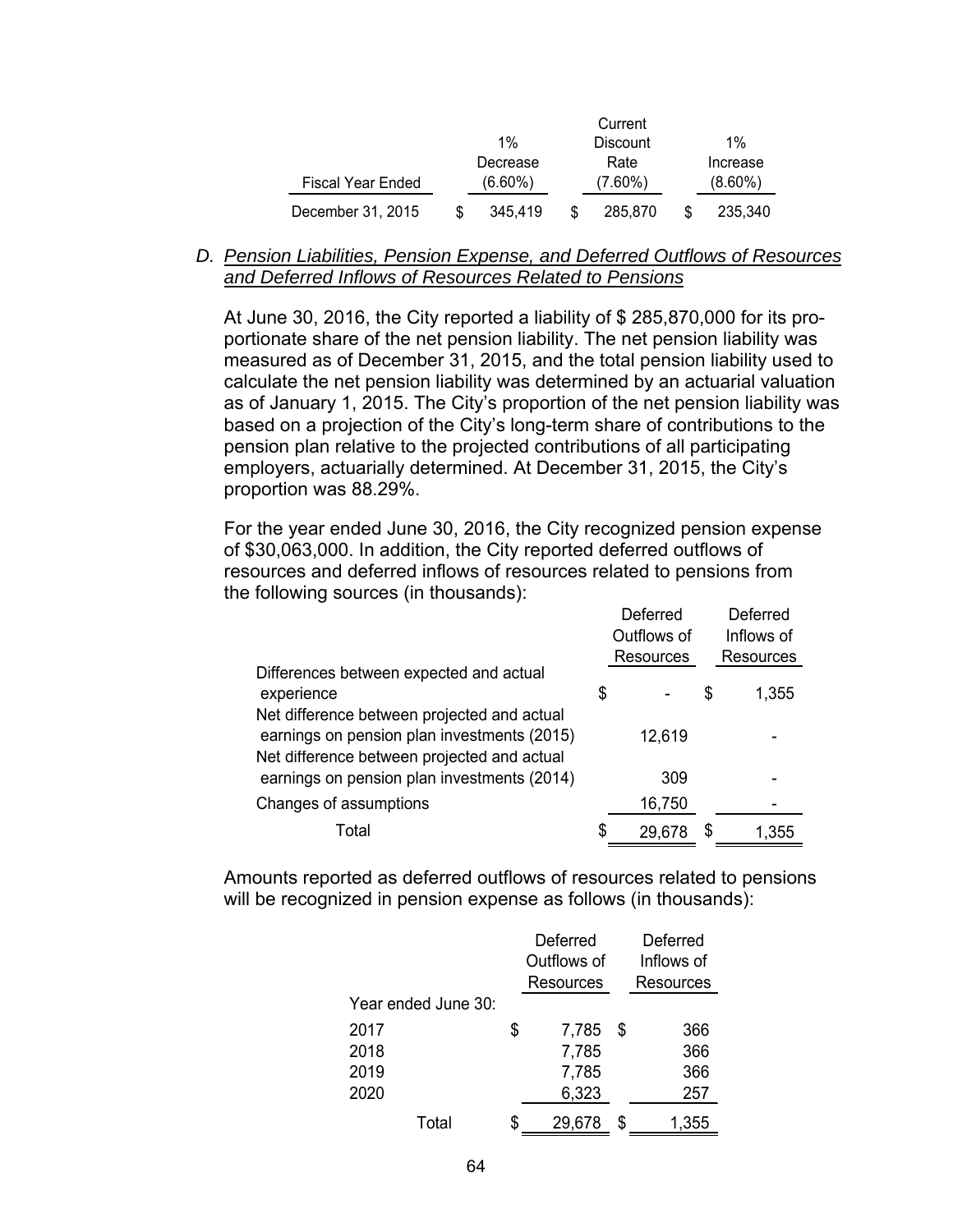# **21. Massachusetts Teachers' Retirement System (MTRS)**

### *A. Plan Description*

The Massachusetts Teachers' Retirement System (MTRS) is a public employee retirement system (PERS) that administers a cost-sharing multiemployer defined benefit plan, as defined in Governmental Accounting Standards Board (GASB) Statement No. 67, Financial Reporting for Pension Plans. MTRS is managed by the Commonwealth on behalf of municipal teachers and municipal teacher retirees. The Commonwealth is a nonemployer contributor and is responsible for all contributions and future benefit requirements of the MTRS. The MTRS covers certified teachers in cities (except Boston), towns, regional school districts, charter schools, educational collaboratives, and Quincy College. The MTRS is part of the Commonwealth's reporting entity and does not issue a standalone audited financial report.

Management of MTRS is vested in the Massachusetts Teachers' Retirement Board (MTRB), which consists of seven members—two elected by the MTRS members, one who is chosen by the six other MTRB members, the State Treasurer (or their designee), the State Auditor (or their designee), a member appointed by the Governor, and the Commissioner of Education (or their designee), who serves ex-officio as the Chairman of the MTRB.

### *B. Benefits Provided*

MTRS provides retirement, disability, survivor, and death benefits to members and their beneficiaries. Massachusetts General Laws (MGL) establishes uniform benefit and contribution requirements for all contributory PERS. These requirements provide for superannuation retirement allowance benefits up to a maximum of 80% of a member's highest threeyear average annual rate of regular compensation. For employees hired after April 1, 2012, retirement allowances are calculated on the basis of the last five years or any five consecutive years, whichever is greater in terms of compensation. Benefit payments are based upon a member's age, length of creditable service, and group creditable service, and group classification. The authority for amending these provisions rests with the Legislature.

Members become vested after ten years of creditable service. A superannuation retirement allowance may be received upon the completion of twenty years of creditable service or upon reaching the age of 55 with ten years of service. Normal retirement for most employees occurs at age 65. Most employees who joined the system after April 1, 2012 cannot retire prior to age 60.

The MTRS' funding policies have been established by Chapter 32 of the MGL. The Legislature has the authority to amend these policies.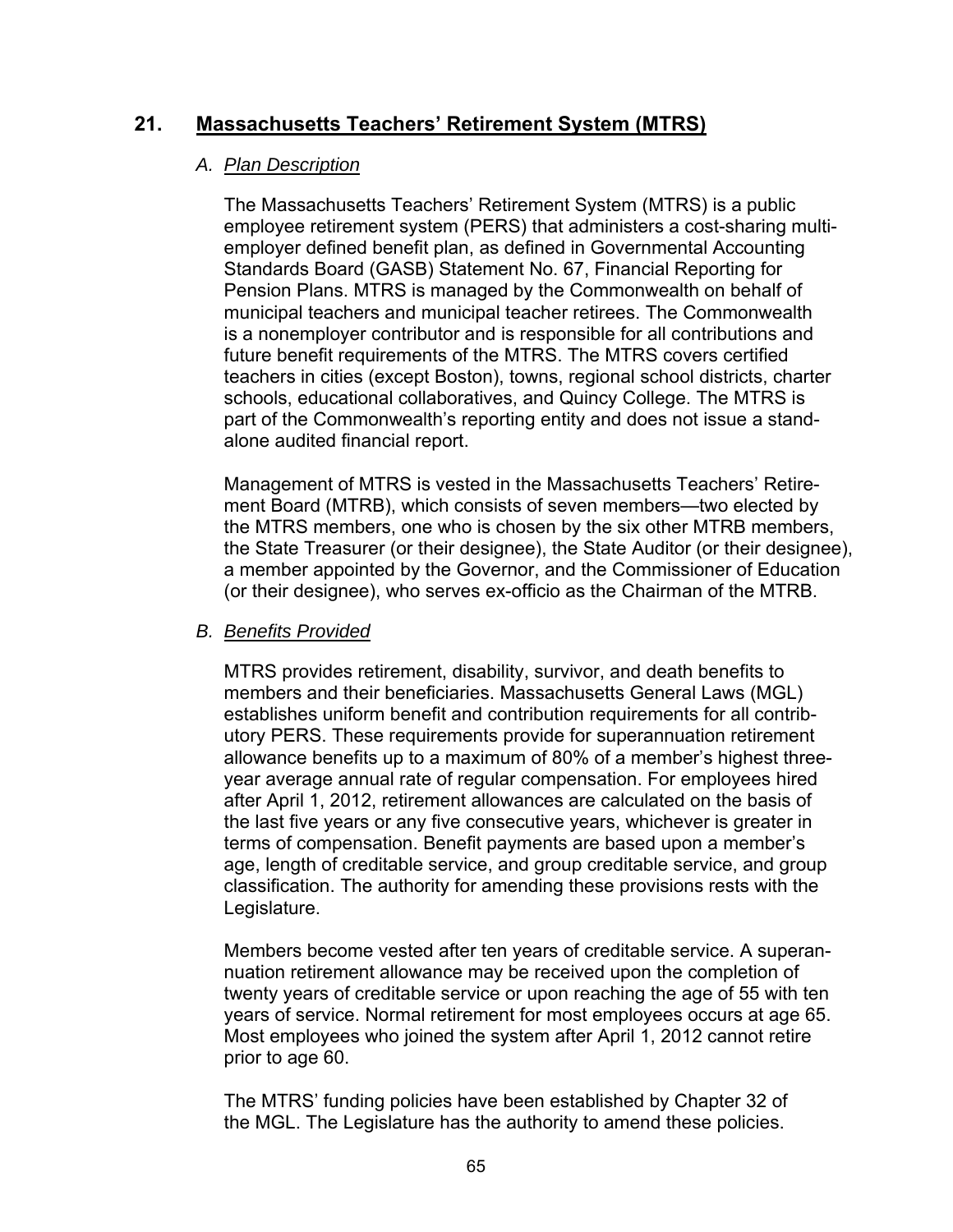The annuity portion of the MTRS retirement allowance is funded by employees, who contribute a percentage of their regular compensation. Costs of administering the plan are funded out of plan assets.

### *C. Contributions*

Member contributions for MTRS vary depending on the most recent date of membership:

| <b>Hire Date</b>                                  | % of Compensation                                                                                                                         |
|---------------------------------------------------|-------------------------------------------------------------------------------------------------------------------------------------------|
| Prior to 1975<br>1975 - 1983<br>1984 to 6/30/1996 | 5% of regular compensation<br>7% of regular compensation<br>8% of regular compensation                                                    |
| $7/1/1996$ to present<br>7/1/2001 to present      | 9% of regular compensation<br>11% of regular compensation (for teachers                                                                   |
| 1979 to present                                   | hired after 7/1/01 and those accepting provi-<br>sions of Chapter 114 of the Acts of 2000)<br>An additional 2% of regular compensation in |
|                                                   | excess of \$30,000                                                                                                                        |

### *D. Actuarial Assumptions*

The total pension liability for the June 30, 2015 measurement date was determined by an actuarial valuation as of January 1, 2015 rolled forward to June 30, 2015. This valuation used the following assumptions:

- (a) 7.50% investment rate of return, (b) 3.50% interest rate credited to the annuity savings fund and (c) 3.00% cost of living increase per year.
- Salary increases are based on analyses of past experience, but range from 4.00% to 7.50% depending on length of service.
- Mortality rates were as follows:
	- Pre-retirement reflects RP-2014 Employees table projected generationally with Scale BB and a base year of 2014 (gender distinct)
	- Post-retirement reflects RP-2014 Healthy Annuitant table projected generationally with Scale BB and a base year of 2014 (gender distinct)
	- Disability assumed to be in accordance with the RP-2014 Healthy Annuitant table projected generationally with Scale BB and a base year of 2014 set forward 4 years.

Investment assets of the MTRS are with the Pension Reserves Investment Trust (PRIT) Fund. The long-term expected rate of return on pension plan investments was determined using a building-block method in which bestestimate ranges of expected future rates of return are developed for each major asset class. These ranges are combined to produce the long-term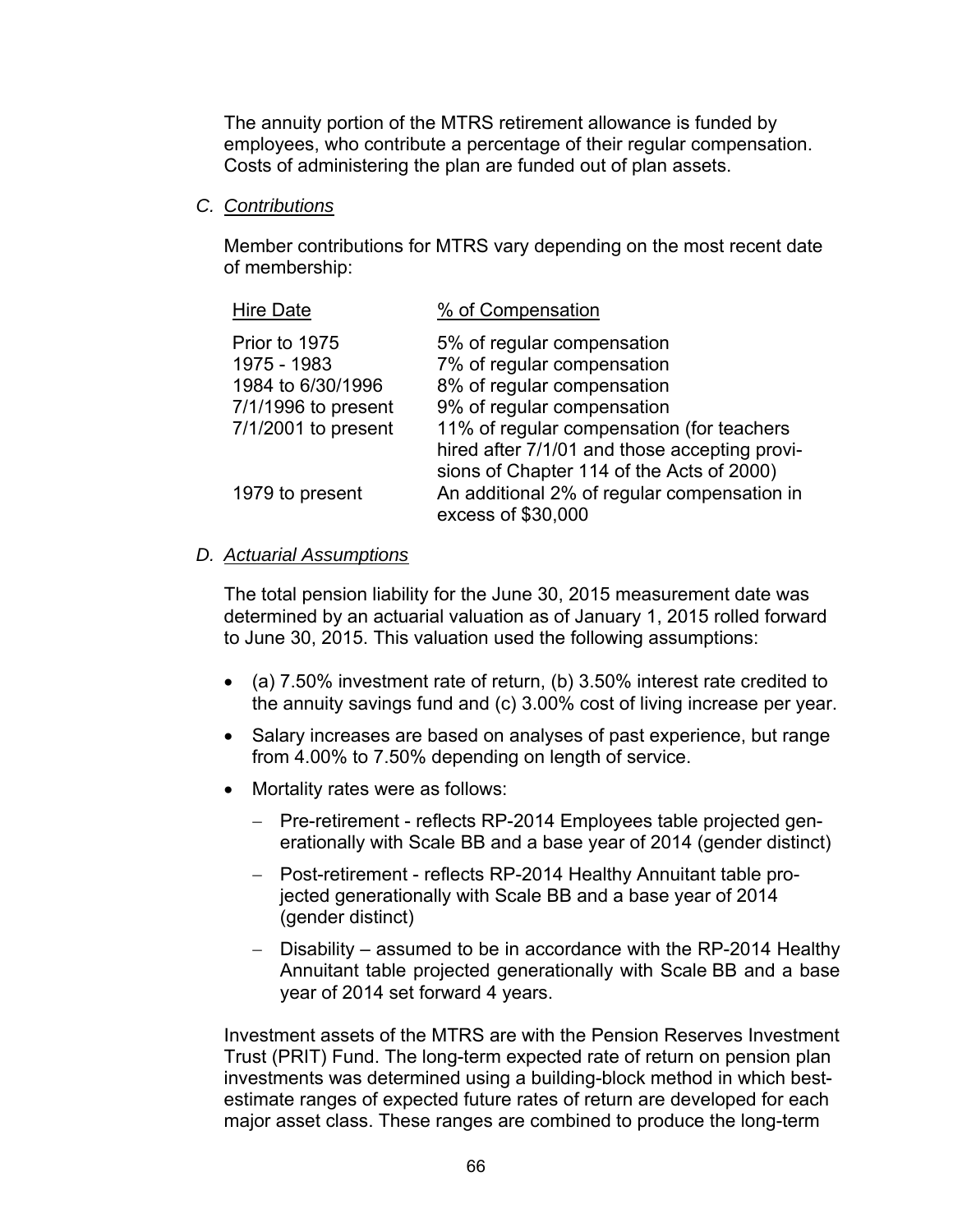expected rate of return by weighting the expected future rates of return by the target asset allocation percentage. Best estimates of geometric rates of return for each major asset class included in the PRIT Fund's target asset allocation as of June 30, 2015 are summarized in the following table:

|                                 | Target     | Long-Term Expected         |
|---------------------------------|------------|----------------------------|
| <b>Asset Class</b>              | Allocation | <b>Real Rate of Return</b> |
| Global equity                   | 40.0%      | 6.9%                       |
| Core fixed income               | 13.0%      | 2.4%                       |
| Private equity                  | 10.0%      | 8.5%                       |
| Real estate                     | 10.0%      | 6.5%                       |
| Value added fixed income        | 10.0%      | 5.8%                       |
| Hedge funds                     | 9.0%       | 5.8%                       |
| Portfolio completion strategies | 4.0%       | 5.5%                       |
| Timber/natural resources        | 4.0%       | 6.6%                       |
| Total                           | 100.0%     |                            |
|                                 |            |                            |

### *E. Discount Rate*

The discount rate used to measure the total pension liability was 7.5%. The projection of cash flows used to determine the discount rate assumed that plan member contributions will be made at the current contribution rates and the Commonwealth's contributions will be made at rates equal to the difference between actuarially determined contribution rates and the member rates. Based on those assumptions, the net position was projected to be available to make all projected future benefit payments of current plan members. Therefore, the long-term expected rate of return on pension plan investments was applied to all periods of projected benefit payments to determine the total pension liability.

### *F. Sensitivity Analysis*

The following illustrates the sensitivity of the collective net pension liability to changes in the discount rate. In particular, the table presents the MTRS collective net pension liability assuming it was calculated using a single discount rate that is one-percentage-point lower or one-percentage-point higher than the current discount rate (amounts in thousands):

| Fiscal Year   | 1% Decrease  | <b>Current Discount</b> | 1% Increase  |
|---------------|--------------|-------------------------|--------------|
| <b>Fnded</b>  | to $6.50\%$  | Rate 7.50%              | to $8.50\%$  |
| June 30, 2015 | \$25,449,000 | \$20,489,643            | \$16.221.000 |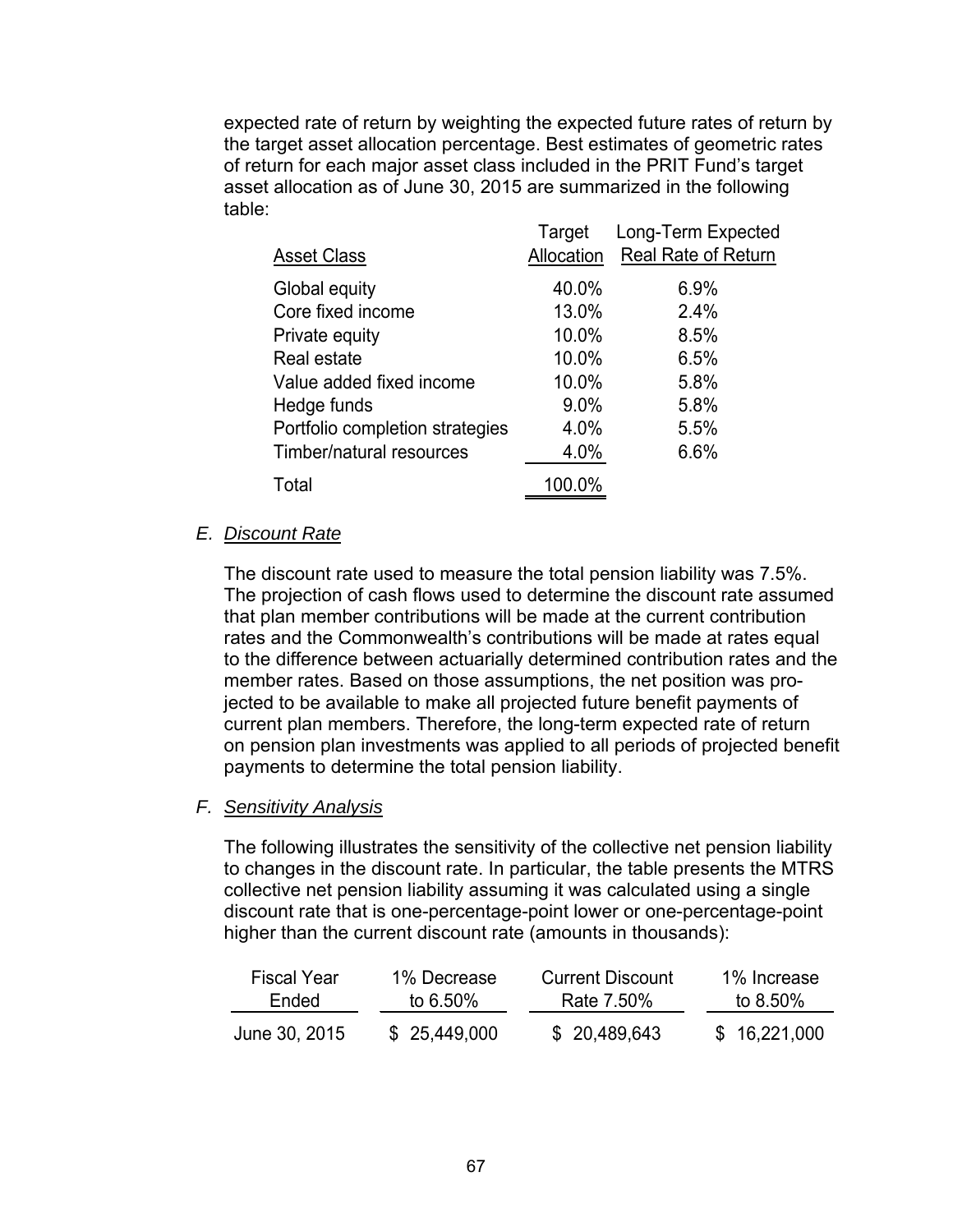### *G. Special Funding Situation*

The Commonwealth is a nonemployer contributor and is required by statute to make all actuarial determined employer contributions on behalf of the member employers. Therefore, these employers are considered to be in a special funding situation as defined by GASB Statement No. 68, Accounting and Financial Reporting for Pensions (GASB 68) and the Commonwealth is a nonemployer contributing entity in MTRS. Since the employers do not contribute directly to MTRS, there is no net pension liability to recognize for each employer.

### *H. City Proportions*

In fiscal year 2015 (the most recent measurement period), the Commonwealth's proportionate share of the MTRS' collective net pension liability and pension expense that is associated with the City was \$298,585,402 and \$24,217,933 respectively, based on a proportionate share of 1.457250%. As required by GASB 68, the City has recognized its portion of the collective pension expense as both a revenue and expense in the government-wide Statement of Activities.

# **22. Self-Insurance**

The City self-insures against claims for workers compensation, unemployment and most employee health coverage. Annual estimated requirements for claims are provided in the City's annual operating budget.

### Health Insurance

The City contracts with an insurance carrier for excess liability coverage and an insurance consultant for claims processing. Under the terms of its insurance coverage, the City is liable for all claims. The claims liability represents an estimate of claims incurred but unpaid at year-end, based on past historical costs and claims paid subsequent to year-end.

Changes in the aggregate liability for claims for the year ended June 30, 2016 are as follows:

|                                                   |    | Health         |
|---------------------------------------------------|----|----------------|
|                                                   |    | Coverage       |
| Claims liability, beginning of year               | S. | 11,329,116     |
| Claims incurred/recognized<br>in fiscal year 2016 |    | 50,799,006     |
| Claims paid in fiscal year 2016                   |    | (54, 217, 113) |
| Claims liability, end of year                     | Ж, | 7,911,009      |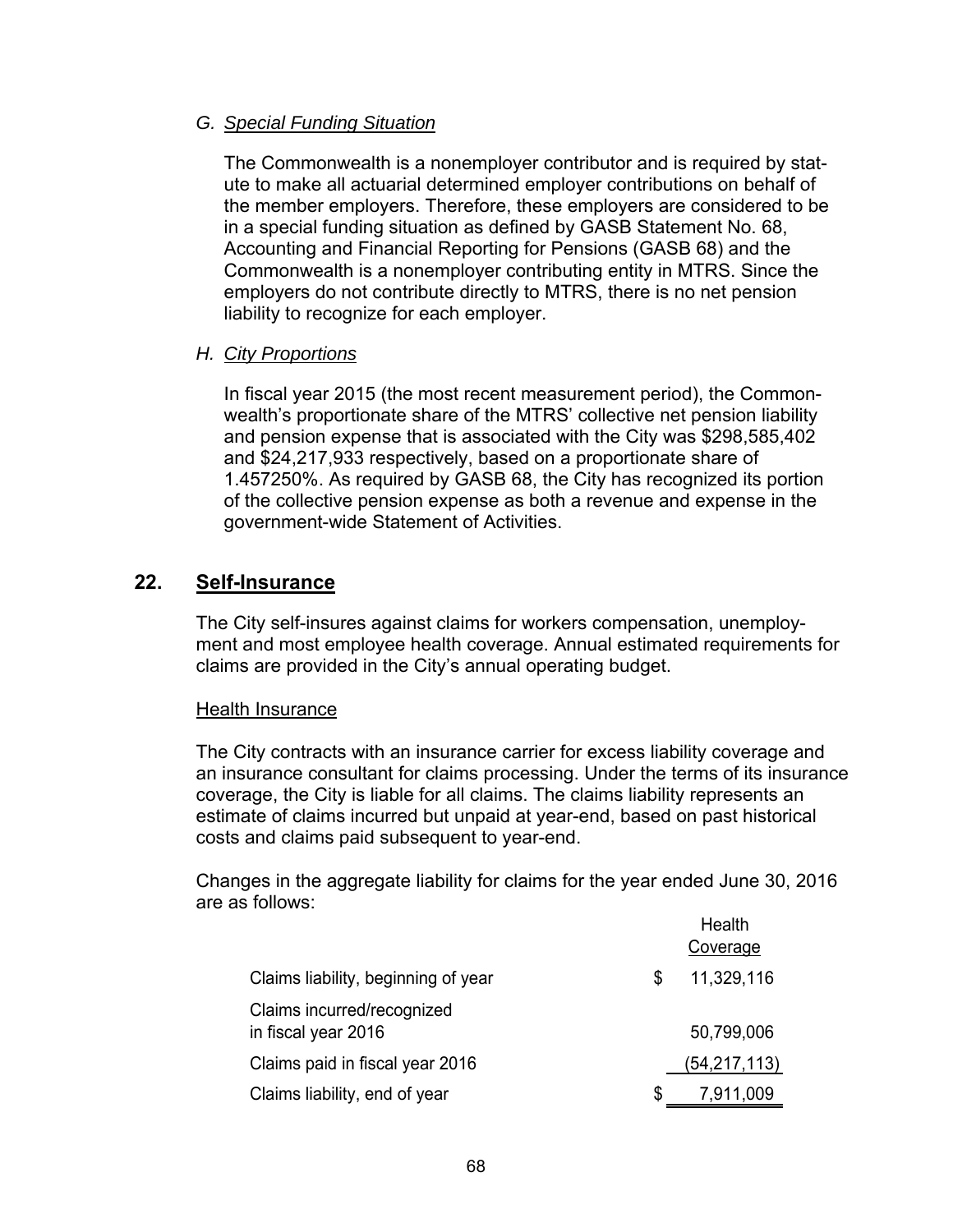The \$4,063,780 estimated liability for claims incurred but not reported includes only an estimate for known loss events expected to later be presented as claims. The City is unable to estimate the amount of unknown loss events expected to become claims and expected future developments on claims already reported.

# **23. Risk Management**

The City is exposed to various risks of loss related to torts; theft of, damage to and destruction of assets; errors and omissions; and natural disasters for which the government carries commercial insurance. There were no significant reductions in insurance coverage from the previous year and have been no material settlements in excess of coverage in any of the past three fiscal years.

# **24. Beginning Fund Balance Reclassification**

The City's major governmental funds for fiscal year 2016, as defined by GASB Statement 34, have changed from the previous fiscal year. Accordingly, the following reconciliation is provided:

Fund Basis Financial Statements:

|                                               | <b>HOME</b><br>Program | School<br>Capital<br>Projects |   | Nonmajor<br>Governmental<br>Funds |
|-----------------------------------------------|------------------------|-------------------------------|---|-----------------------------------|
| As previously reported<br>Reclass major funds | \$<br>39,304           | 9,720,783<br>(9,720,783)      |   | 29,092,451<br>9,681,479           |
| As restated                                   | 39,304                 | \$                            | S | 38,773,930                        |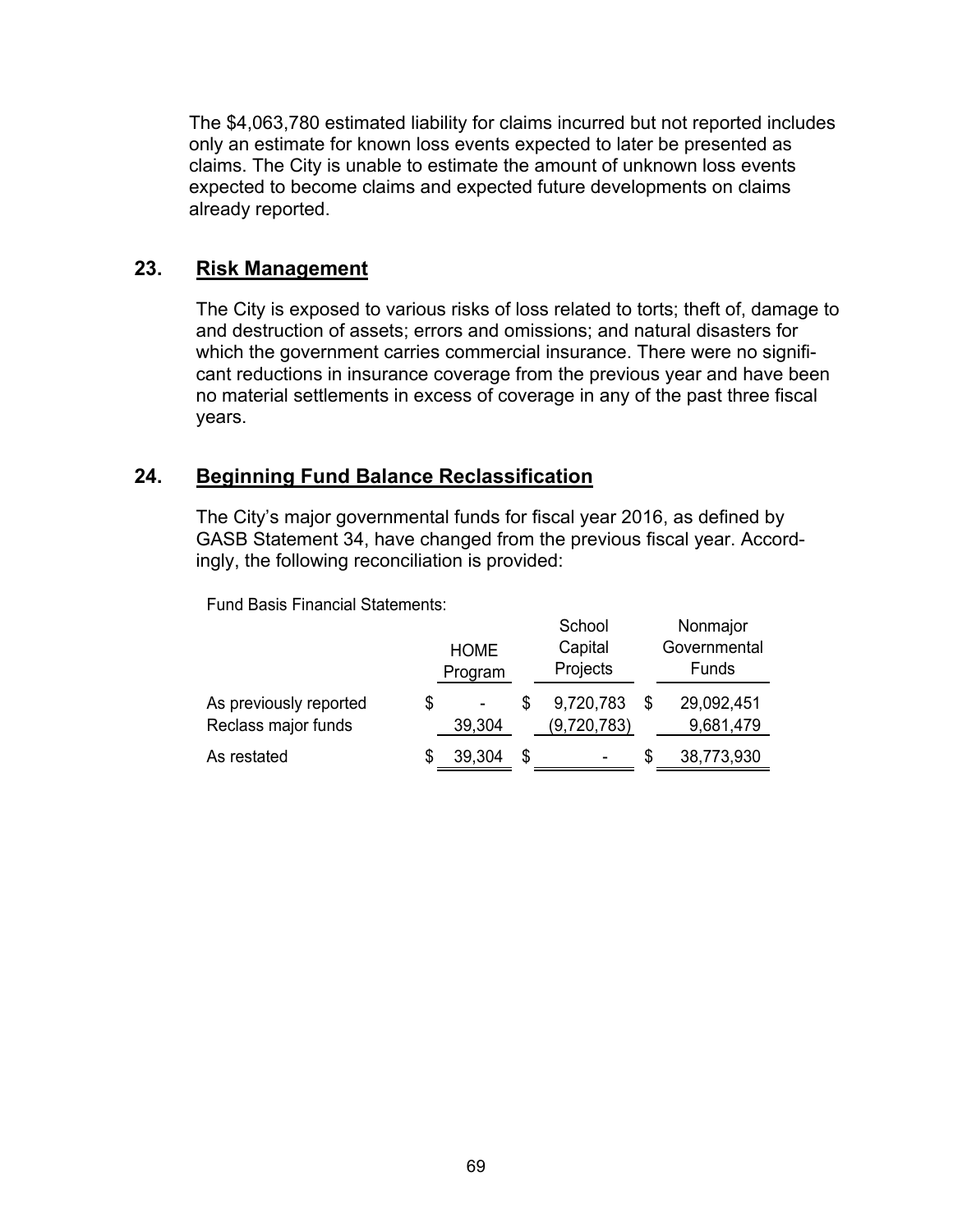# **CITY OF LYNN, MASSACHUSETTS SCHEDULE OF OPEB FUNDING PROGRESS REQUIRED SUPPLEMENTARY INFORMATION**

# **June 30, 2016 (Unaudited) (Amounts expressed in thousands)**

| <b>Other Post-Employment Benefits</b> |    |                |                                   |           |              |            |                                 |  |  |
|---------------------------------------|----|----------------|-----------------------------------|-----------|--------------|------------|---------------------------------|--|--|
|                                       |    | Actuarial      | Actuarial<br>Accrued<br>Liability | Unfunded  |              |            | UAAL as<br>a Percent-<br>age of |  |  |
| Actuarial                             |    | Value of       | $(AAL)$ -                         | AAL       | Funded       | Covered    | Covered                         |  |  |
| Valuation                             |    | Assets         | Entry Age                         | (UAAL)    | Ratio        | Payroll    | Payroll                         |  |  |
| Date                                  | \$ | <u>(a)</u>     | <u>(b)</u>                        | $(b-a)$   | <u>(a/b)</u> | <u>(c)</u> | $[(b-a)/c]$                     |  |  |
| 06/30/16                              |    | $\blacksquare$ | \$602,775                         | \$602,775 | 0.0%         | \$160,409  | 375.8%                          |  |  |
| 06/30/14                              | \$ | $\blacksquare$ | \$653,803                         | \$653,803 | 0.0%         | \$158,217  | 413.2%                          |  |  |
| 06/30/12                              | \$ | $\blacksquare$ | \$648,817                         | \$648,817 | 0.0%         | \$150,247  | 431.8%                          |  |  |
| 06/30/10                              | \$ | $\blacksquare$ | \$531,170                         | \$531,170 | $0.0\%$      | \$140,290  | 378.6%                          |  |  |
| 06/30/08                              | \$ | ۰              | \$450,682                         | \$450,682 | $0.0\%$      | \$149,762  | 300.9%                          |  |  |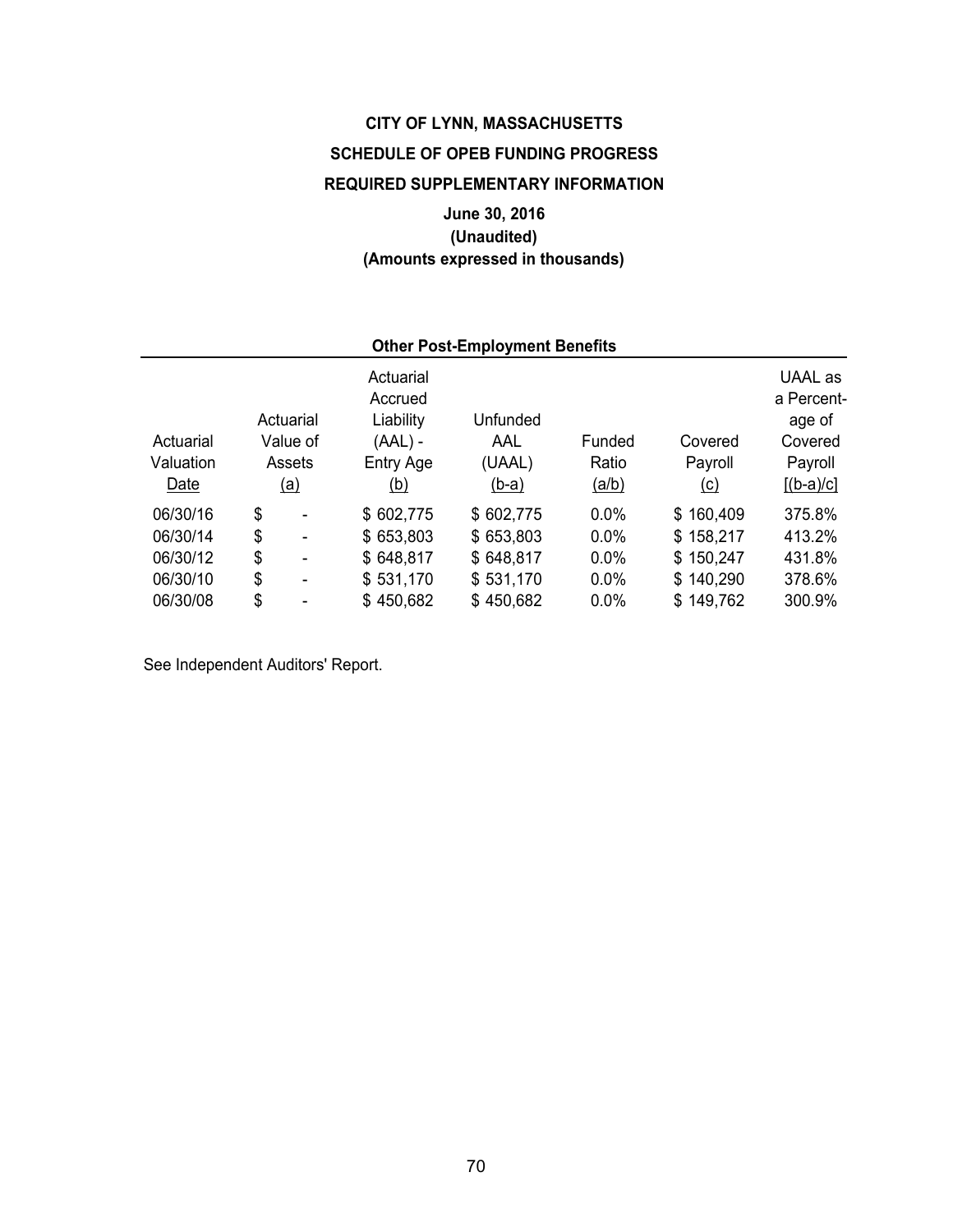### **CITY OF LYNN, MASSACHUSETTS**

### **SCHEDULE OF PROPORTIONATE SHARE OF THE NET PENSION LIABILITY**

### **REQUIRED SUPPLEMENTARY INFORMATION**

## **JUNE 30, 2016**

**(Unaudited) (Amounts expressed in thousands)**

| Lynn Contributory Retirement System |                                                  |                                                           |                 |                                                                                          |                                                                                    |  |  |  |
|-------------------------------------|--------------------------------------------------|-----------------------------------------------------------|-----------------|------------------------------------------------------------------------------------------|------------------------------------------------------------------------------------|--|--|--|
| Fiscal<br><u>Year</u>               | Proportion<br>of the<br>Net Pension<br>Liability | Proportionate<br>Share of the<br>Net Pension<br>Liability | Covered Payroll | Proportionate Share of the<br>Net Pension Liability as a<br>Percentage of Covered Payrol | <b>Plan Fiduciary Net Position</b><br>Percentage of the Total<br>Pension Liability |  |  |  |
| June 30, 2016                       | 88.29%                                           | \$285.870                                                 | 64.858<br>\$    | 440.76%                                                                                  | 46.65%                                                                             |  |  |  |
| June 30, 2015                       | 88.63%                                           | \$ 255.044                                                | 61.856<br>S.    | 412.32%                                                                                  | 49.31%                                                                             |  |  |  |
|                                     |                                                  |                                                           |                 |                                                                                          |                                                                                    |  |  |  |

### Massachusetts Teachers' Retirement System

| Fiscal<br><u>Year</u>          | Proportion<br>of the<br><b>Net Pension</b><br>Liability | Proportionate<br>Share of the<br>Net Pension<br>Liability | Commonwealth of<br>Massachusetts' Total<br><b>Proportionate Share</b><br>of the Net Pension<br>Liability Associated<br>with the City | <b>Total Net</b><br>Pension<br>Liability<br>Associated<br>with the<br>City | <b>Covered Pavroll</b> |                  | Proportionate<br>Share of the<br>Net Pension<br>Liability as a<br>Percentage of<br>Covered Payroll | Plan Fiduciary<br><b>Net Position</b><br>Percentage of<br>the Total<br>Pension Liability |
|--------------------------------|---------------------------------------------------------|-----------------------------------------------------------|--------------------------------------------------------------------------------------------------------------------------------------|----------------------------------------------------------------------------|------------------------|------------------|----------------------------------------------------------------------------------------------------|------------------------------------------------------------------------------------------|
| June 30, 2016<br>June 30, 2015 | 1.457250%<br>1.384225%                                  | S<br>\$<br>$\overline{a}$                                 | \$298.585<br>\$220.041                                                                                                               | \$298.585<br>\$220.041                                                     |                        | 92.373<br>84.874 | $0.00\%$<br>$0.00\%$                                                                               | 55.38%<br>61.64%                                                                         |

*Schedules are intended to show information for 10 years. Additional years will be displayed as they become available*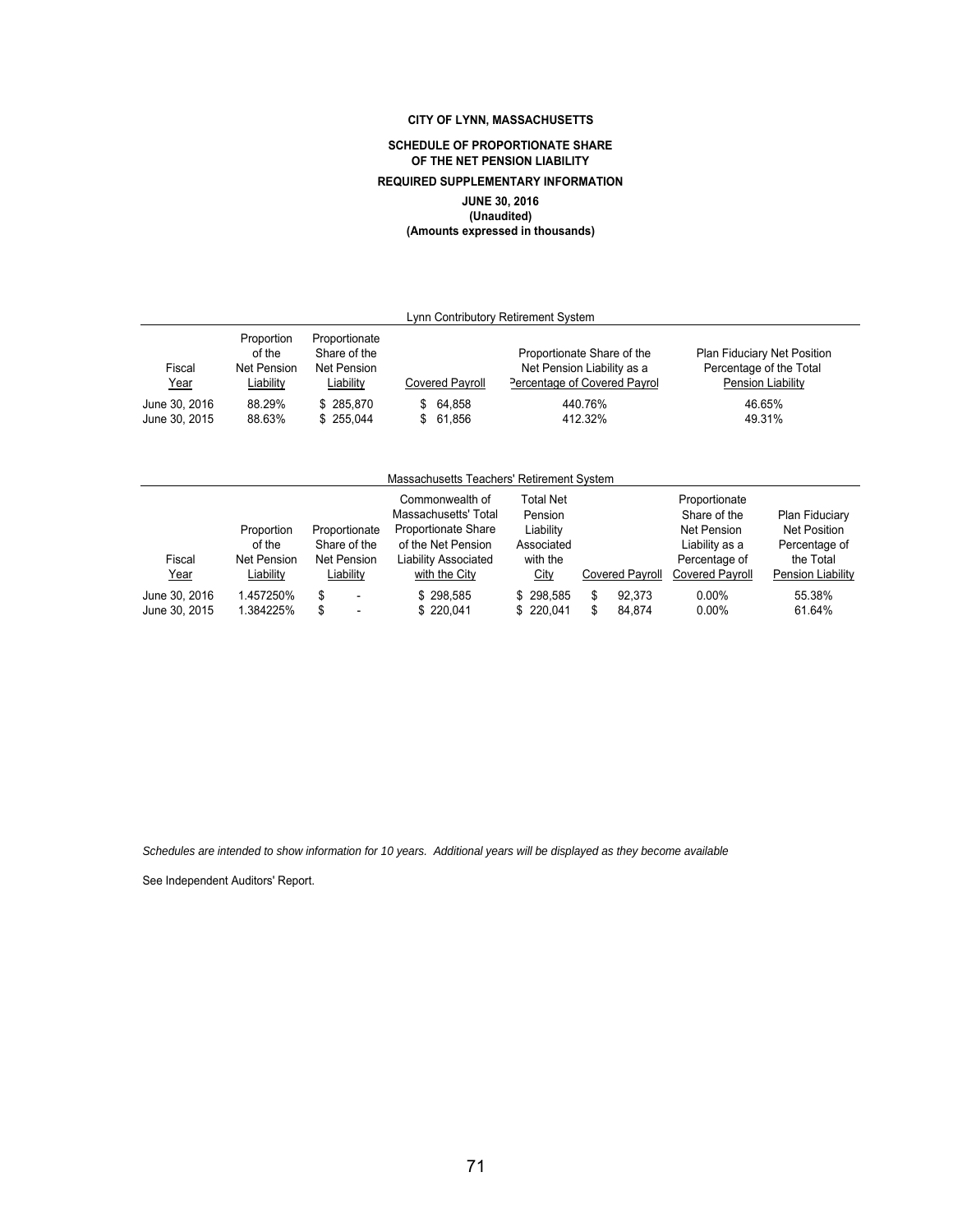## **CITY OF LYNN, MASSACHUSETTS**

# **SCHEDULE OF PENSION CONTRIBUTIONS REQUIRED SUPPLEMENTARY INFORMATION JUNE 30, 2016 (Unaudited) (Amounts expressed in thousands)**

| Lynn Contributory Retirement System |                                           |                                                                                  |                                        |                      |                                                               |  |  |  |  |
|-------------------------------------|-------------------------------------------|----------------------------------------------------------------------------------|----------------------------------------|----------------------|---------------------------------------------------------------|--|--|--|--|
| Fiscal<br>Year                      | Contractually<br>Required<br>Contribution | Contributions in<br>Relation to the<br>Contractually<br>Required<br>Contribution | Contribution<br>Deficiency<br>(Excess) | Covered<br>Payroll   | Contributions as<br>a Percentage of<br><b>Covered Payroll</b> |  |  |  |  |
| June 30, 2016<br>June 30, 2015      | \$26,094<br>\$25,193                      | 26,094<br>\$.<br>25,193<br>\$.                                                   | \$<br>÷,<br>\$<br>$\overline{a}$       | \$64,858<br>\$61,856 | 40.23%<br>40.73%                                              |  |  |  |  |

*Schedules are intended to show information for 10 years. Additional years will be displayed as they become available*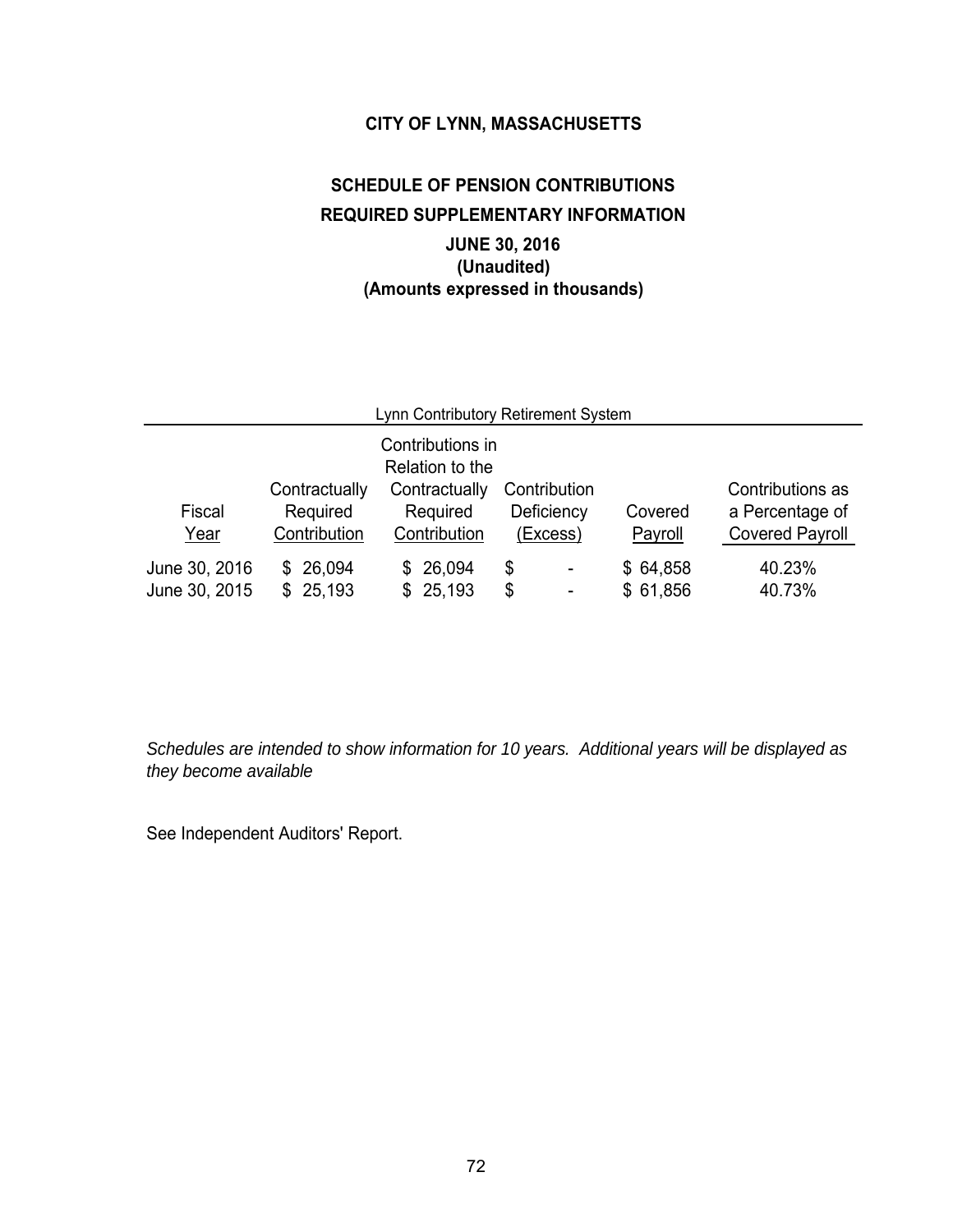## **CITY OF LYNN, MASSACHUSETTS CONTRIBUTORY RETIREMENT SYSTEM**

# **Schedule of Changes in the Net Pension Liability**

## (Unaudited) (Amounts expressed in thousands)

|                                                                                                                                                   | <u> 2015</u>                               | <u> 2014 </u>                              |
|---------------------------------------------------------------------------------------------------------------------------------------------------|--------------------------------------------|--------------------------------------------|
| <b>Total pension liability</b><br>Service cost<br>Interest on unfunded liability - time value of \$                                               | \$<br>11,082<br>42,598                     | \$<br>10,537<br>42,060                     |
| Differences between expected and actual experience<br>Changes of assumptions<br>Benefit payments, including refunds of member contributions       | (1,950)<br>24,100<br>(36,621)              | (34,069)                                   |
| Net change in total pension liability                                                                                                             | 39,209                                     | 18,528                                     |
| Total pension liability - beginning                                                                                                               | 567,733                                    | 549,205                                    |
| Total pension liability - ending (a)                                                                                                              | \$<br>606,942                              | \$<br>567,733                              |
| Plan fiduciary net position<br>Contributions - employer                                                                                           | \$<br>29,642                               | \$<br>28,433                               |
| Contributions - member<br>Net investment income<br>Benefit payments, including refunds of member contributions<br>Administrative expense<br>Other | 7,048<br>3,403<br>(36, 621)<br>(302)<br>17 | 6,829<br>19,567<br>(34,069)<br>(386)<br>14 |
| Net change in plan fiduciary net position                                                                                                         | 3,187                                      | 20,388                                     |
| Plan fiduciary net position - beginning                                                                                                           | 279,970                                    | 259,582                                    |
| Plan fiduciary net position - ending (b)                                                                                                          | \$<br>283,157                              | \$<br>279,970                              |
| Net pension liability (asset) - ending (a-b)                                                                                                      | \$<br>323,785                              | \$<br>287,763                              |

*Schedule is intended to show information for 10 years. Additional years will be displayed as they become available.*

See notes to the City's financial statements for summary of significant actuarial methods and assumptions.